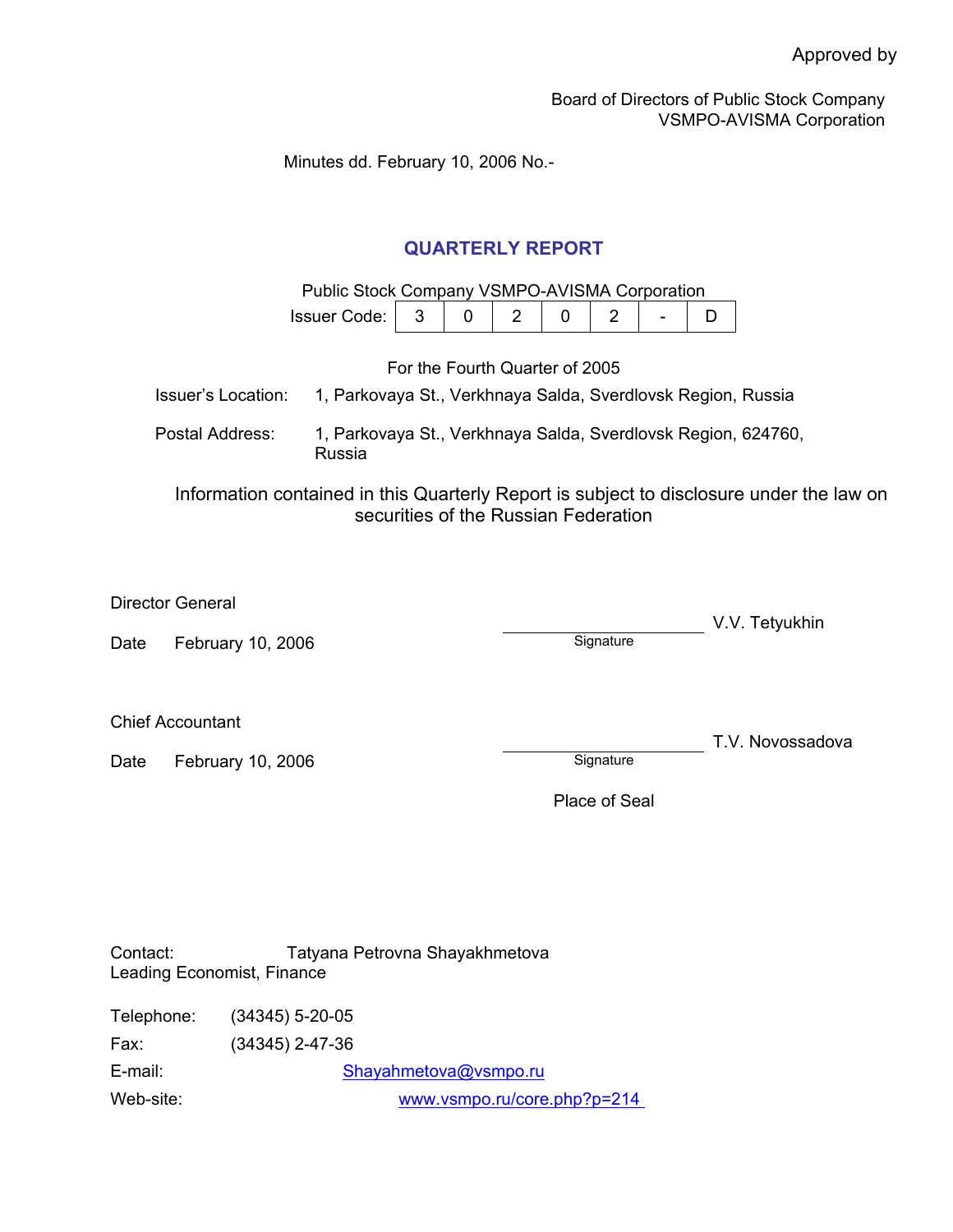# **TABLE OF CONTENTS**

<span id="page-1-0"></span>

| I. Brief Information on Persons Included in the Issuer's Control Authorities, on Issuer's Bank Accounts, |  |
|----------------------------------------------------------------------------------------------------------|--|
| Auditor, Appraiser and Financial Consultant and on Other Persons Signing Quarterly Report  6             |  |
|                                                                                                          |  |
|                                                                                                          |  |
|                                                                                                          |  |
|                                                                                                          |  |
|                                                                                                          |  |
|                                                                                                          |  |
|                                                                                                          |  |
|                                                                                                          |  |
|                                                                                                          |  |
|                                                                                                          |  |
|                                                                                                          |  |
|                                                                                                          |  |
|                                                                                                          |  |
| 2.3.3. Issuer's Liabilities Resulting from Collateral Given to Third Parties 10                          |  |
|                                                                                                          |  |
|                                                                                                          |  |
|                                                                                                          |  |
|                                                                                                          |  |
|                                                                                                          |  |
|                                                                                                          |  |
|                                                                                                          |  |
|                                                                                                          |  |
|                                                                                                          |  |
|                                                                                                          |  |
|                                                                                                          |  |
|                                                                                                          |  |
|                                                                                                          |  |
|                                                                                                          |  |
|                                                                                                          |  |
|                                                                                                          |  |
|                                                                                                          |  |
| 3.2.1. Industrial Sector of the Issuer                                                                   |  |
|                                                                                                          |  |
|                                                                                                          |  |
|                                                                                                          |  |
|                                                                                                          |  |
|                                                                                                          |  |
|                                                                                                          |  |
|                                                                                                          |  |
| 3.4. Issuer's Participation in Industrial, Banking and Financial Groups, Holdings, Concerns and          |  |
|                                                                                                          |  |
|                                                                                                          |  |
|                                                                                                          |  |
| 3.6. Composition, Structure and Value of Issuer's Fixed Assets, Information on Plans of Acquisition,     |  |
| Replacement, Retirement of Fixed Assets as well as on all the Facts of Fixed Assets Encumbrance49        |  |
|                                                                                                          |  |
|                                                                                                          |  |
|                                                                                                          |  |
|                                                                                                          |  |
| 4.1.2. Factors which Affected Change in Proceeds from the Issuer's Sales of Goods, Products,             |  |
| Operations and Services and the Issuer's Profit (Loss) from Primary Activity 49                          |  |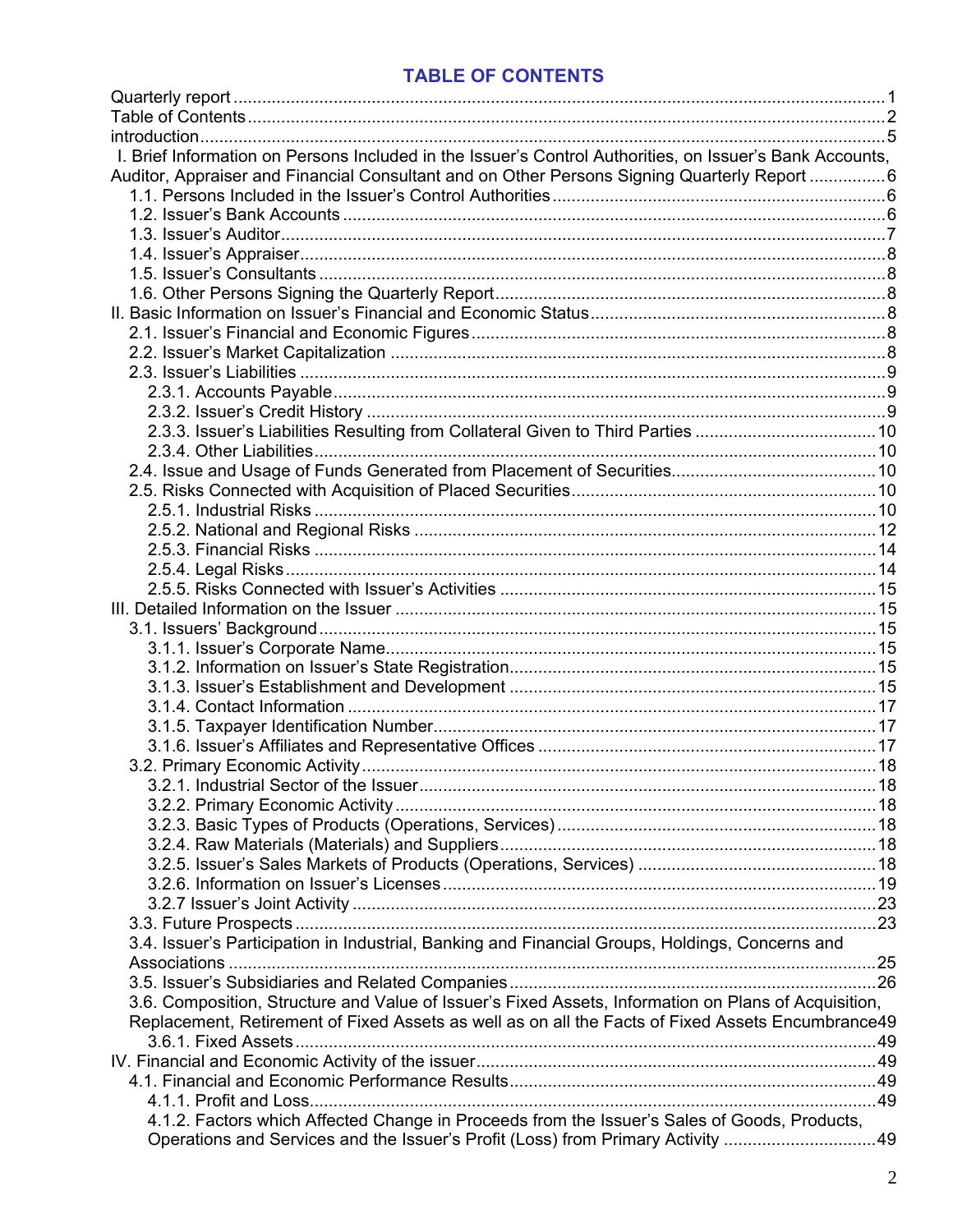| 4.4. Issuer's Policy and Expenses for Scientific and Engineering Activity, Licenses, Patents,          |      |
|--------------------------------------------------------------------------------------------------------|------|
|                                                                                                        |      |
|                                                                                                        |      |
| V. Details on Persons included in the Issuer's Control Authorities, Financial and Economic Activity    |      |
|                                                                                                        |      |
|                                                                                                        |      |
|                                                                                                        |      |
| 5.1. Remuneration, Benefits and/or Compensation of Expenses of Each Issuer's Control Authority .61     |      |
| 5.4. Structure and Competence of the Issuer's Financial & Economic Control Authorities61               |      |
|                                                                                                        |      |
| 5.6. Remuneration, Benefits and/or Compensation of Expenses of Financial & Economic Control            |      |
| Authorities                                                                                            | . 64 |
| 5.7. Number of the Issuer Employees, Education and Structure of the Issuer Employees and               |      |
|                                                                                                        | . 64 |
| 5.8. Issuer's Obligations to the Staff (Employees) Associated with their Participation in the Issuer's |      |
|                                                                                                        |      |
|                                                                                                        |      |
|                                                                                                        |      |
| 6.2. Shareholders Holding not less than 5% of the Issuer's Authorized Capital or not less than 5% of   |      |
| the Issuer's Ordinary Shares, as well as Shareholders of such Persons Holding not less than 20 % of    |      |
|                                                                                                        |      |
| 6.3. State or Municipal Share in the Issuer's Authorized Capital. Special Right ("Golden Share")  65   |      |
|                                                                                                        |      |
| 6.5. Changes in Structure and Share of the Issuer's Shareholders Holding not less than 5% of its       |      |
|                                                                                                        |      |
|                                                                                                        |      |
|                                                                                                        |      |
|                                                                                                        |      |
| 7.2. Quarterly Financial Statements of the Issuer for the Last Completed Reporting Quarter 69          |      |
| 7.3. Consolidated Financial Statements of the Issuer for the Last Complete Financial Year69            |      |
|                                                                                                        |      |
|                                                                                                        |      |
| 7.6. Issuer's Real Assets Cost and Significant Changes in the Issuer's Assets since the Close Date of  |      |
|                                                                                                        |      |
| 7.7. Participation of the Issuer in Legal Proceedings in case such Participation could have a          |      |
|                                                                                                        |      |
|                                                                                                        |      |
|                                                                                                        |      |
|                                                                                                        |      |
|                                                                                                        |      |
| 8.1.3. Formation and Use of the Reserve Fund and other Funds of the Issuer                             |      |
| 8.1.4. Procedure for Calling and Holding of the General Meeting of the Superior Control Authority      |      |
|                                                                                                        |      |
| 8.1.5. Commercial Organizations in Which the Issuer Holds not less than 5% of the Registered           |      |
|                                                                                                        |      |
|                                                                                                        |      |
|                                                                                                        |      |
|                                                                                                        |      |
|                                                                                                        |      |
|                                                                                                        |      |
|                                                                                                        |      |
| 8.5. Terms and Conditions for Discharge of Obligations for Debentures of the Issue76                   | 3    |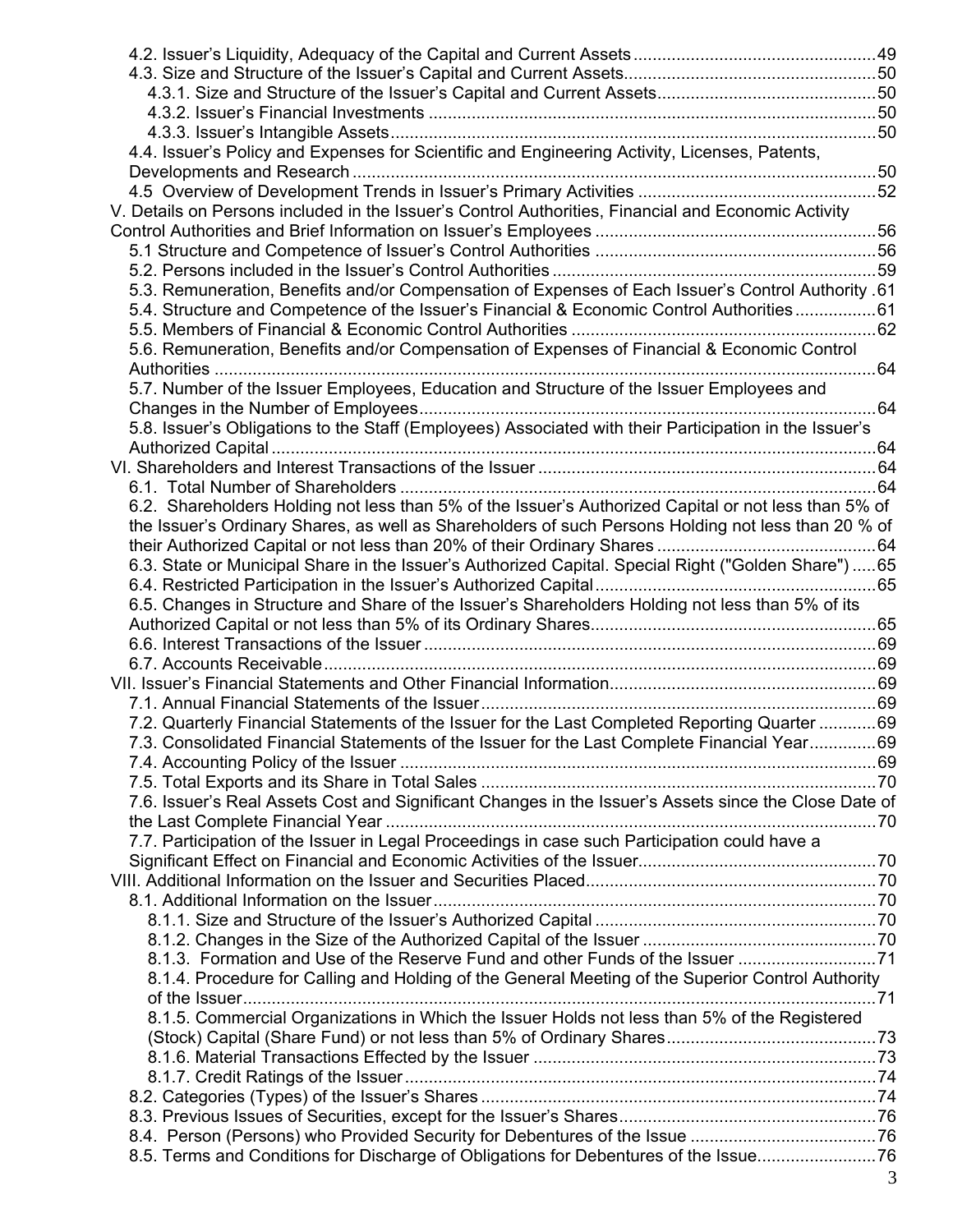| 8.7. Legislation Regulating Import and Export of the Capital, Effecting Payment of Dividends, Interest |  |
|--------------------------------------------------------------------------------------------------------|--|
|                                                                                                        |  |
| 8.8. Taxation of Income from the Issuer's Securities Placed and Being Placed 77                        |  |
| 8.9. Declared (Accrued) and Paid Dividends on the Issuer's Shares and Income from the Issuer's         |  |
|                                                                                                        |  |
|                                                                                                        |  |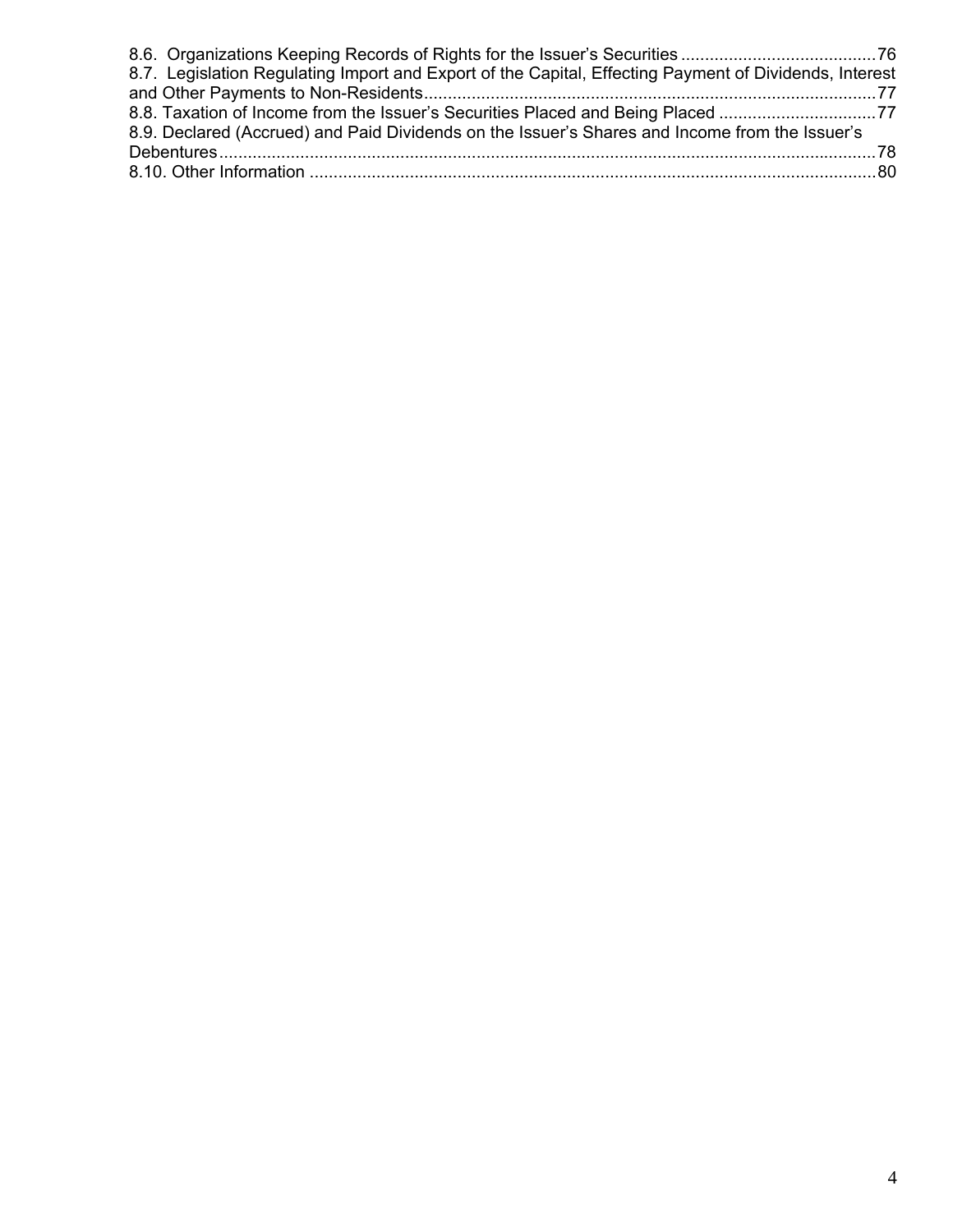## **INTRODUCTION**

#### <span id="page-4-0"></span>**Full and Abbreviated Name of the Issuer:**

Открытое акционерное общество «Корпорация ВСМПО-АВИСМА» (ОАО «Корпорация ВСМПО-АВИСМА»)

Public stock company «VSMPO-AVISMA Corporation» («VSMPO-AVISMA Corporation»)

## **Issuer's Location:**

1, Parkovaya St., Verkhnaya Salda, Sverdlovsk Region, Russia Postal address: 1, Parkovaya St., Verkhnaya Salda, Sverdlovsk Region, 624760, Russia Issuer's contact telephone numbers: Telephone: (34345) 2-13-60, 5-20-05 Fax: (34345) 2-47-36, 5-20-05 E-mail: [Shayahmetova@vsmpo.ru](mailto:Shayahmetova@vsmpo.ru) The quarterly report is available at: [www.vsmpo.ru/core.php?p=214](http://www.vsmpo.ru/core.php?p=214)

#### **Basic Information on Securities placed by the Issuer:**

 *Outstanding Shares:*  Category: ordinary Type: registered uncertificated Number: 10624630 Par value of one share: 1 ruble State registration number 1-01-30202-D dd. November 11, 2004. 2. Category: ordinary Type: registered uncertificated Number: 539024 Par value of one share: 1 ruble State registration number 1-01-30202-D-003D dd. November 11, 2004. Method of securities placement: conversion Securities placement date: the date on which the entry on termination of activities of Joint-Stock Company AVISMA Titanium & Magnesium Works (the date of reorganization of Joint-Stock Company AVISMA Titanium & Magnesium Works) was introduced into the Uniform Public Register of Legal Entities is considered to be the date of placement of securities of the additional issue (the

date of conversion) – July 1, 2005. 3. Category: ordinary

Type: registered uncertificated

Number: 365884

Par value of share: 1 ruble

State registration number 1-01-30202-D-004D dd. November 11, 2004.

Method of securities placement: conversion

Securities placement date: the date on which the entry on termination of activities of Joint-Stock Company AVISMA Titanium & Magnesium Works (the date of reorganization of Joint-Stock Company AVISMA Titanium & Magnesium Works) was introduced into the Uniform Public Register of Legal Entities is considered to be the date of placement of securities of the additional issue (the date of conversion) – July 1, 2005.

This quarterly report contains assessments and forecasts produced by the Authorized Control Authorities of the issuer concerning future events and/or actions, prospects for the development of the economic sector in which the issuer conducts its primary activities, results of the issuer performance including the issuer's plans, and the probability of certain events and certain actions. Investors should not fully rely on the assessments and forecasts of the issuer's Control Bodies because actual future results can differ from the forecasts for various reasons. The acquisition of the issuer's securities is connected with the risks described in this quarterly report.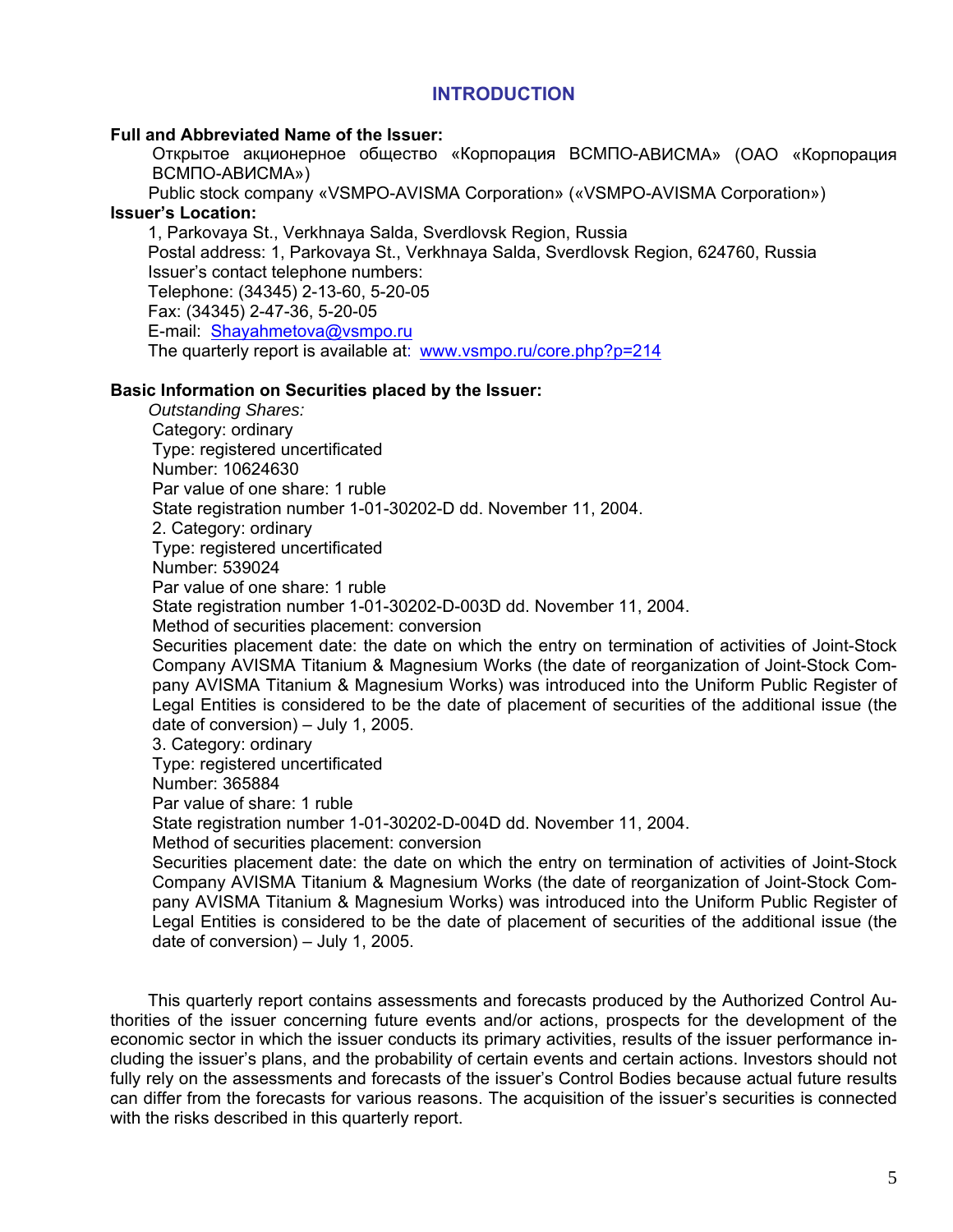## <span id="page-5-0"></span>**I. BRIEF INFORMATION ON PERSONS INCLUDED IN THE ISSUER'S CONTROL AUTHORITIES, ON ISSUER'S BANK ACCOUNTS, AUDITOR, APPRAISER AND FINANCIAL CONSULTANT AND ON OTHER PERSONS SIGNING QUARTERLY REPORT**

## **1.1. Persons Included in the Issuer's Control Authorities**

#### **Board of Directors:**

Besedin, Vasily Alexandrovich, b. 1953 Bresht, Vyacheslav Iosifovich, b.1953 Kelly, Dennis, b. 1946 Melnikov, Nikolai Konstantinovich, b.1955 Monahan, John, b. 1945 Rizanenko Pavel Alexandrovich, b. 1975 Tetyukhin, Vladislav Valentinovich, b. 1932

**Issuer's Sole Executive Body:** Director General Tetyukhin, Vladislav Valentinovich, b. 1932

### **No joint executive body is provided for in the By-Laws.**

| Type of Account                    | <b>Account Number</b>                        | <b>Credit Organization</b>                                                                                                                                             | Location of the<br><b>Credit Organization</b>         |
|------------------------------------|----------------------------------------------|------------------------------------------------------------------------------------------------------------------------------------------------------------------------|-------------------------------------------------------|
| 1                                  | $\overline{2}$                               | 3                                                                                                                                                                      | 4                                                     |
| Settlement a/c<br>Transit a/c, USD | 40702810700010795939<br>40702840300010004249 | <b>Closed Joint-Stock Company</b><br><b>INTERNATIONAL MOSCOW</b><br><b>BANK</b><br>CJSC "MMB"<br>INN 7710030411<br>BIK 044583545<br>Corr. acc.<br>30101810300000000545 | 9, Prechistenskaya<br>Embankment, Mos-<br>cow, 119034 |
| Settlement a/c<br>Current a/c, USD | 40702810602800000042<br>40702840600000000018 | Joint-Stock Company "For-<br>eign Trade Bank"<br>JSC "Vneshtorgbank"<br>INN 7702070139<br>BIK 046577952<br>Corr. acc.<br>30101810400000000952                          | 16, Stepan Razin<br>St.,<br>Ekaterinburg,<br>620142   |
| Settlement a/c<br>Current a/c, USD | 40702810116150100055<br>40702840516150100007 | Ural Bank of Sberbank of<br>Russia<br>INN 7707083893<br>BIK 046577674<br>Corr. acc.<br>30101810500000000674                                                            | 11, Moscovskaya<br>St.,<br>Ekaterinburg,<br>620014    |

## **1.2. Issuer's Bank Accounts**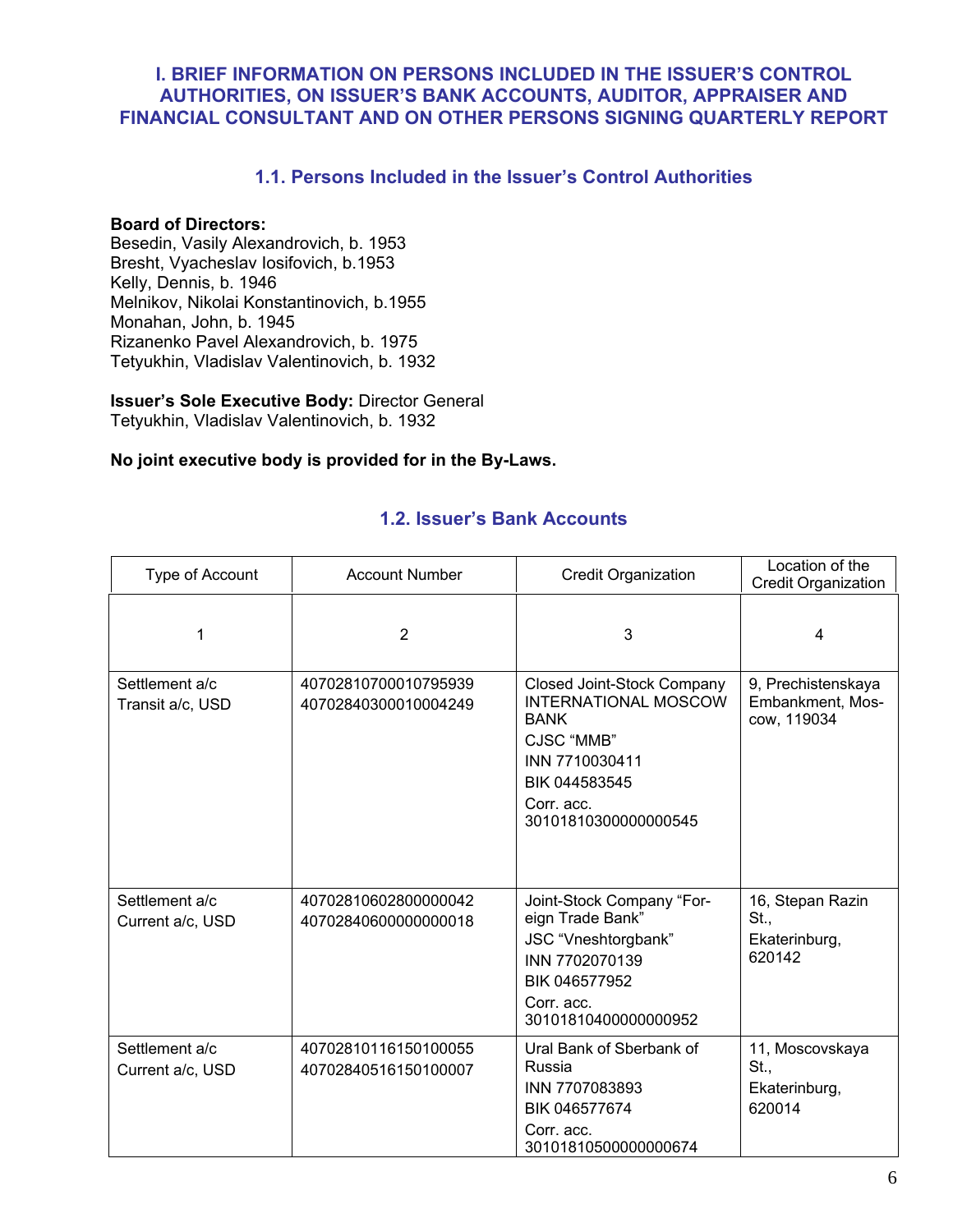<span id="page-6-0"></span>

|                                    | 2                                            | 3                                                                                                                                                                                | 4                                                                        |
|------------------------------------|----------------------------------------------|----------------------------------------------------------------------------------------------------------------------------------------------------------------------------------|--------------------------------------------------------------------------|
| Settlement a/c<br>Current a/c, USD | 40702810200700916014<br>40702840000700916006 | Closed Joint-Stock Company<br><b>CB CITIBANK</b><br>INN 7710401987<br>BIK 044525202<br>Corr. acc.<br>30101810300000000202                                                        | 8-10, Gashek St.,<br>Moscow, 125047                                      |
| Settlement a/c<br>Current a/c, USD | 40702810100020009977<br>40702840400020009977 | Closed Joint-Stock Company<br>Commercial and Investment<br>Bank "Calion Rusbank", Mos-<br>cow Affiliate<br>INN 7831000612<br>BIK 044583843<br>Corr. acc.<br>30101810400000000843 | 1, building 6,<br>Bolshoi Zlatous-<br>tovsky Pereulok,<br>Moscow, 101000 |

## **1.3. Issuer's Auditor**

1.3.1. Full and abbreviated company name: Closed Joint-Stock Company Analytic Express CJSC "Analytic Express" Location: 3, building 2, Gazetny Per., Moscow, 103918 Telephone: (095) 229-8484, Fax: (095) 229-3832 E-mail: [analitik@iet.ru](mailto:analitik@iet.ru) License No. for audit activities: Е 005434 Date of issue: based on RF Ministry Order No. 387, dated 9.12.2003 Validity of the license: 5 years Authority issued the aforesaid license: the Ministry of Finance of the Russian Federation Fiscal years for which the auditor has carried independent audits of accounting practices and Financial statements reports of the issuer: since 1994. There are no factors which can affect the auditor's independence from the issuer. Procedure for appointing the auditor of the issuer: the Board of Directors proposes a candidate and the general meeting of shareholders approves the proposed candidate. Work performed by the auditor within the framework of special auditor tasks: - development of a new chart of book keeping accounts of PSC VSMPO-AVISMA Corporation at the required level of analytic work for drawing up financial reports and tax returns; - implementation of the developed chart of book keeping accounts in the company; - documentary issue of the results of development work as an appendix to the order on the accounting policy at PSC VSMPO-AVISMA Corporation. Vested interests relating the auditor (officials of the auditor) to the issuer (officials of the issuer), none:

- there are no participatory shares of the auditor (officials of the auditor) in the registered capital of the issuer;

- no loan funds have been given by the issuer to the auditor (officers of the auditor);

- there are no close business relations (participation in promotion of products (services) of the issuer, participation in joint venture activities, etc.), as well as there are no blood relations;

- there are no officers of the issuer being at the same time officers of the auditor.

The auditor's fee is determined by the Board of Directors.

Payment for the auditor services is made as follows:

50% of the fee shall be transferred to the settlement account of the auditor within 30 days of the date of the beginning of work, the remaining 50% of the cost of work shall be transferred to the settlement account of the auditor within three days after signing the acceptance/transfer report of the auditor's conclusion and the auditor's written report. There are no deferred or overdue payments for the services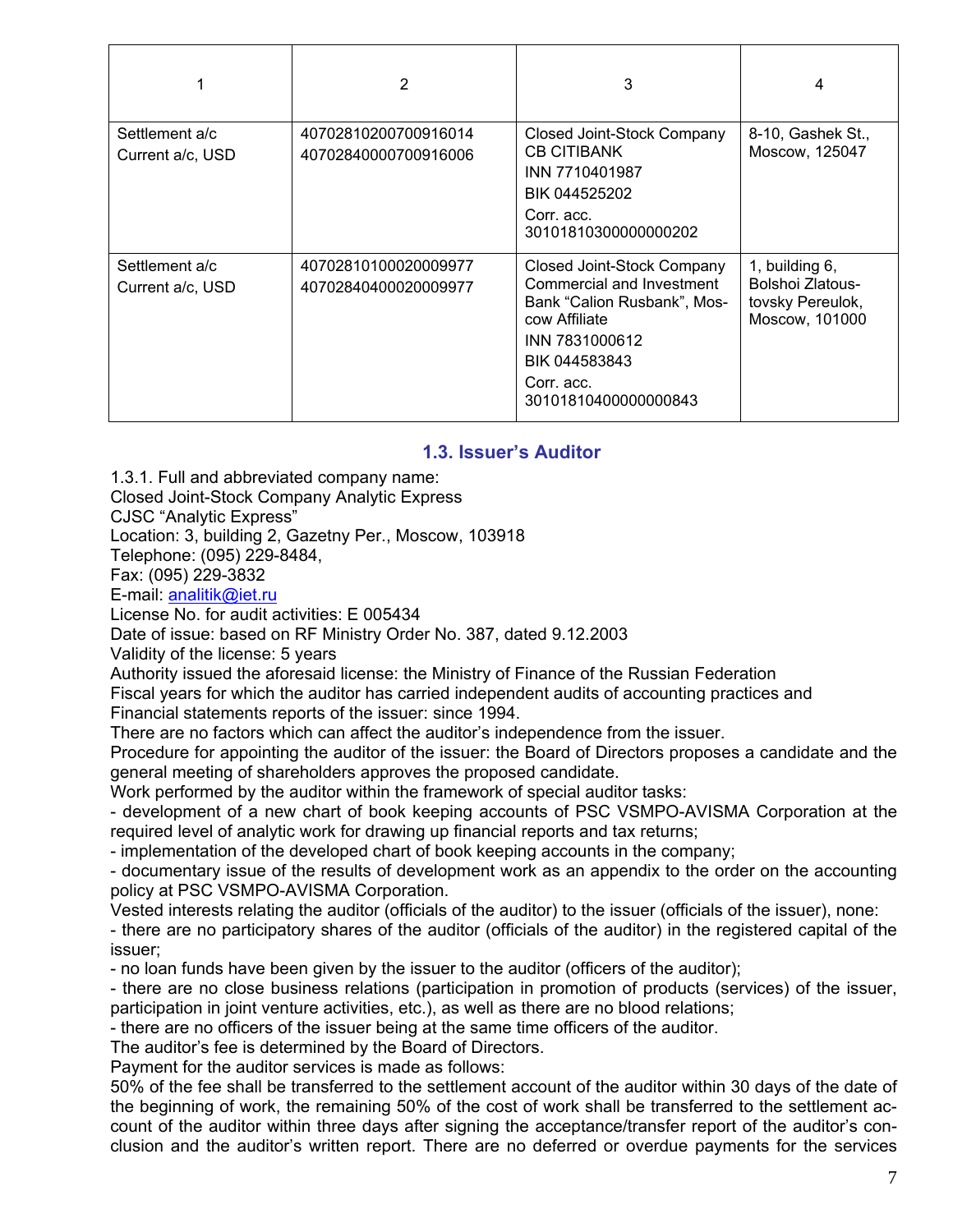<span id="page-7-0"></span>provided by the auditor.

1.3.2. Full and abbreviated company name:

Closed Joint-Stock Company PriceWaterHouseCoopers Audit

CJSC "PriceWaterHouseCoopers Audit"

Location: 52, building 5, Kosmodamianskaya Embankment, Moscow, 113054

Telephone: (095) 967-60-00

Fax: (095) 967-60-01

E-mail: pwc.russia@ru.pwc.com

License No. for audit activities: Е 000376

Date of issue: based on RF Ministry Order No. 98, dated 20.05.2002

Validity of the license: 5 years

Authority issued the aforesaid license: the Ministry of Finance of the Russian Federation Fiscal years for which the auditor has carried independent audits of accounting practices and the financial statements of the issuer: since 2002.

There are no factors which can affect the auditor's independence from the issuer.

Procedure for appointing the auditor of the issuer: via tender.

Work performed by the auditor within the framework of special auditor tasks:

Consulting in taxation issues (including customs fees and off-budget payments) and GAAP based accounting.

The auditor's fee is determined in accordance with the contracts concluded.

Payment for auditor services is made as follows:

The invoices are issued on a monthly basis accompanied by brief description of the services performed with the report on acceptance of services drawn up.

## **1.4. Issuer's Appraiser**

The issuer did not recourse to the services of any appraiser (appraisers) during the reporting quarter.

## **1.5. Issuer's Consultants**

There is no financial consultant in the securities market who would provide corresponding services to the issuer based on the contract, as well as other persons who would provide consulting services to the issuer related with issue of securities and who have signed the quarterly report and the last registered offering prospectus for outstanding shares.

## **1.6. Other Persons Signing the Quarterly Report**

There are no other persons who have signed this Quarterly Report and are not stated in the previous clauses of this section.

## **II. BASIC INFORMATION ON ISSUER'S FINANCIAL AND ECONOMIC STATUS**

## **2.1. Issuer's Financial and Economic Figures**

The information for this reporting period is not given.

## **2.2. Issuer's Market Capitalization**

Provided is the information on the market capitalization of the issuer over the last 5 closed financial years including the data on market capitalization as of the close date of each fiscal year and as of the close date of the last closed reporting period.

**As of 01.01.2002:** 

Weighted average price/share \$ 11,31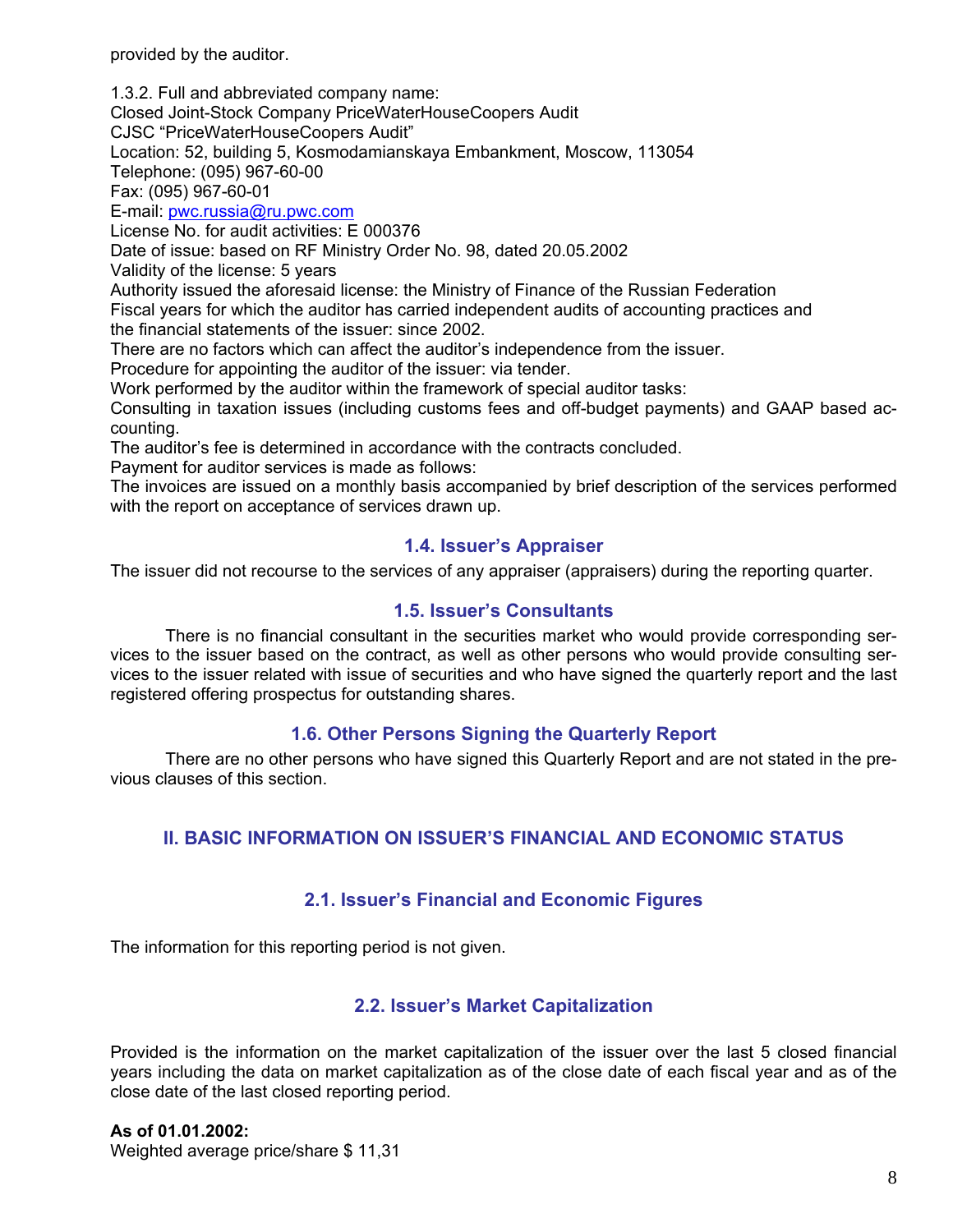<span id="page-8-0"></span>Market capitalization of the issuer \$ 133`525`950

Description of the method used for estimation of the issuer's market capitalization: cost estimation of issuer's net assets.

## **As of 01.01.2003:**

Weighted average price/share \$ 15,54 Market capitalization of the issuer \$ 165`121`824 Description of the method used for estimation of the issuer's market capitalization: cost estimation of issuer's net assets.

## **As of 01.01.2004:**

Weighted average price/share \$ 28,46

Market capitalization of the issuer \$ 302`404`576

Description of the method used for estimation of the issuer's market capitalization:

Market capitalization is estimated as a product of the number of shares of the corresponding category (type) by the weighted average price of one share of this category (type) calculated for 10 largest transactions accomplished though the dealer in the securities market for three months preceding the month which is considered to be the end of the last reporting quarter. According to noncommercial partnership RTS Stock Exchange.

## **As of 01.01.2005:**

Weighted average price/share \$ 108,02

Market capitalization of the issuer \$ 1`147`777`312

Description of the method used for estimating issuer's market capitalization:

Market capitalization is estimated as a product of the number of shares of the corresponding category (type) by the weighted average price of one share of this category (type) calculated for 10 largest transactions accomplished though the dealer in the securities market in the month preceding the month which is considered to be the end of the last reporting quarter. According to noncommercial partnership RTS Stock Exchange.

## **As of 01.01.2006г.:**

Weighted average price/share \$ 175,77

Market capitalization of the issuer \$ 2`026`456`894

Market capitalization is estimated as a product of the number of shares of the corresponding category (type) by the weighted average price of one share of this category (type) calculated for 10 largest transactions accomplished though the dealer in the securities market for three months preceding the month which is considered to be the end of the last reporting quarter. According to noncommercial partnership RTS Stock Exchange.

## **2.3. Issuer's Liabilities**

# *2.3.1. Accounts Payable*

The information for this reporting period is not given.

## *2.3.2. Issuer's Credit History*

This information is not to be disclosed as the amount of the principal debt under each credit agreement and loan agreement that was in force for the last 5 closed financial years and at the close date of the reporting quarter is less than 5 percent of the issuer's assets book value as of the date of the last closed reporting quarter.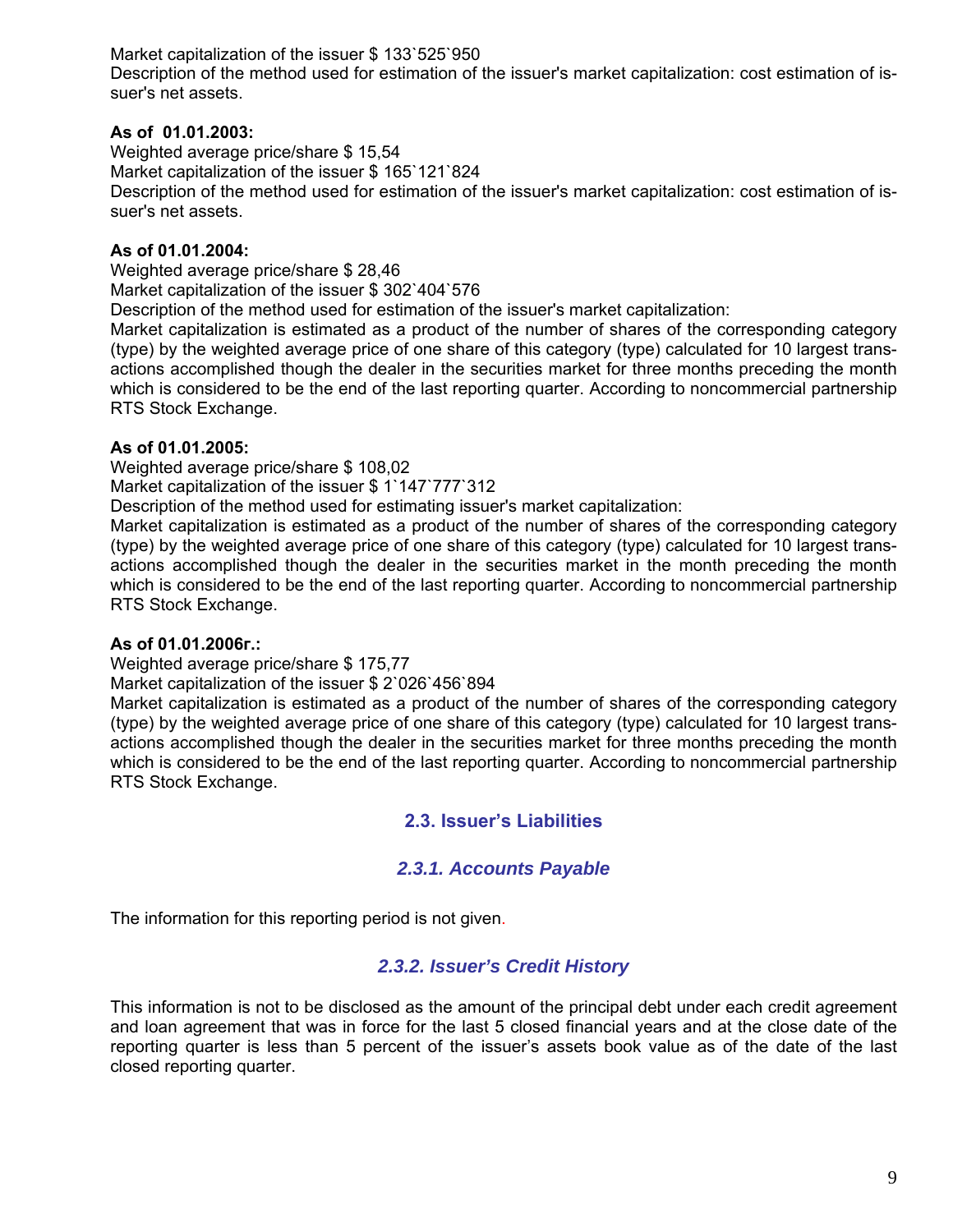# *2.3.3. Issuer's Liabilities Resulting from Collateral Given to Third Parties*

<span id="page-9-0"></span>

| # | Beneficiary                             | Liabilities Given,<br>000' rubles | Date of Liabilities Repayment                                                   |
|---|-----------------------------------------|-----------------------------------|---------------------------------------------------------------------------------|
|   | Natural persons (Company's<br>workers)  | 17 728                            | Not to be specified if the liability does not ex-<br>ceed 5% of the assets cost |
| 2 | Collateral under security<br>agreements | 2 179 205                         | According to individual credit agreements                                       |
|   | Surety                                  | 115 130                           | Not to be specified if the liability does not ex-<br>ceed 5% of the assets cost |
|   | Total:                                  | 2 312 063                         |                                                                                 |

## *2.3.4. Other Liabilities*

There are no other obligations that could materially affect the financial status of the issuer.

## **2.4. Issue and Usage of Funds Generated from Placement of Securities**

No shares were issued in the reporting period.

## **2.5. Risks Connected with Acquisition of Placed Securities**

The detailed analysis of the risk factors connected with acquisition of the placed securities is carried out, including: industrial risks, national and regional risks, financial risks, legal risks. risks connected with issuer's activities.

## *2.5.1. Industrial Risks*

The major consumers of titanium products made by VSMPO – AVISMA Corporation are aerospace industry, power engineering, chemical engineering, oil and gas, nonconventional consumers, mainly, manufacturers of sports goods, and many others. Each of the aforesaid industries has its own development tendencies and, therefore, it is reasonable to review them individually.

About 65 percent of the output is intended for the aerospace industry, and therefore the state of this sector of the Russian and global economy has a substantial influence on the technological and economic indices of the Company. The aerospace sector of the world market features a cyclic nature of development within the period of about 4 years, and the world titanium market demonstrates a similar pattern of development. Though, it should be noted that during the recent years these markets have been affected by the Asian financial crisis of 1998 and terrorist attacks of September 11, 2001 in the USA. Nevertheless, the long-term perspective is constant growth of titanium consumption in this sector of the world economy, and no alternative replacement for titanium alloys is expected in the foreseeable future. Moreover, currently, the size of titanium alloys consumption in aerospace economy sector has significantly grown due to titanium content increase in the latest aircraft models (B787 of Boeing Company and A350 of Airbus), which are to become the major production models of middle-range aircrafts.

Currently power engineering, for the most part, nuclear power engineering is a sufficiently large consumer of titanium alloys, mainly used for heat-exchange systems, particularly those employed in nuclear power plants using sea water. There is a large potential demand for titanium alloys in power plants being developed which use the sea water temperature difference on the surface and in the depths of the world ocean.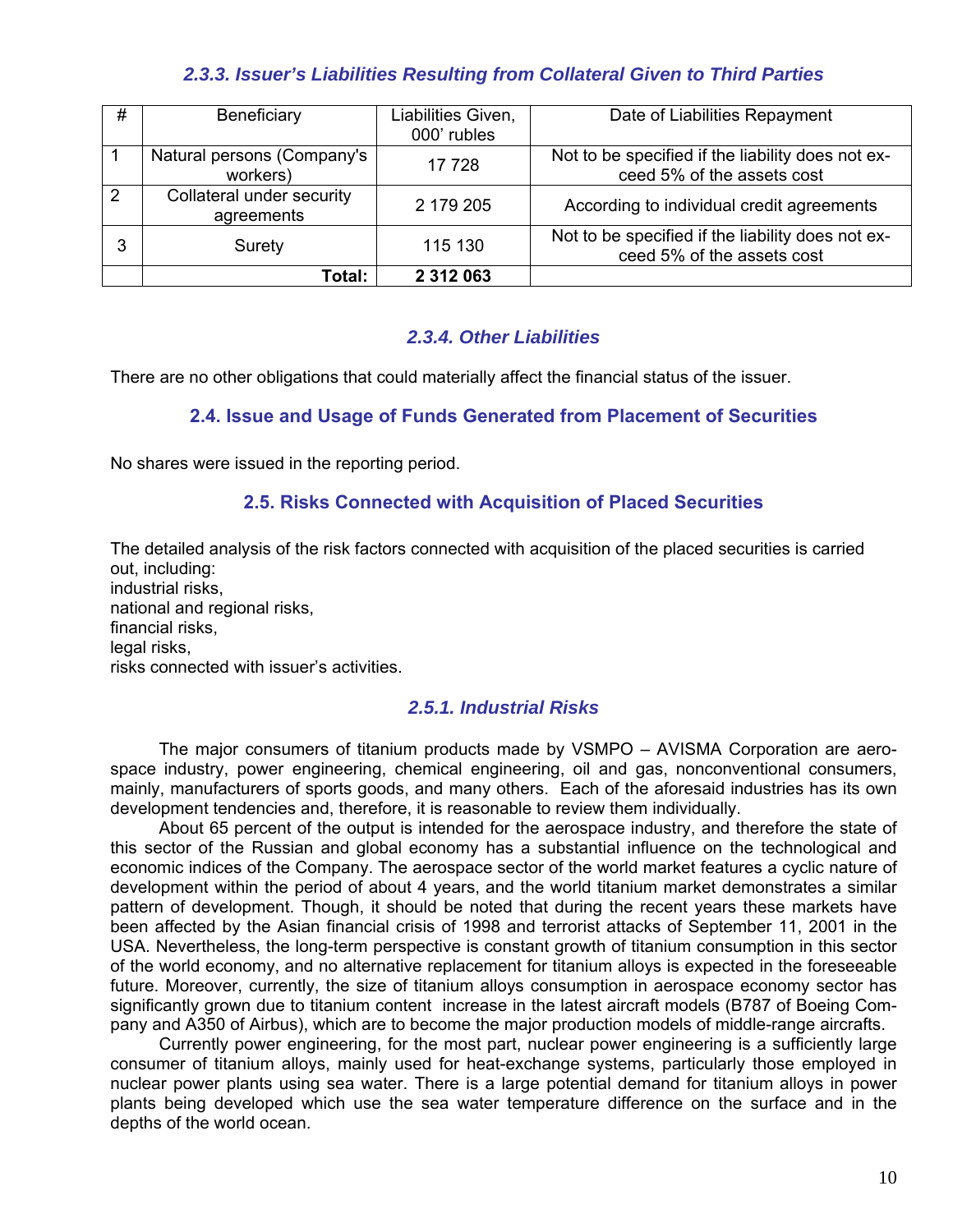Chemical industry employs unique anticorrosive properties of titanium alloys and is now a stable and perspective consumer of these materials with their steadily growing consumption in this sector.

During the recent years prospecting of energy resources (oil, gas, gas condensate) has been aiming at the sea shelf. Titanium alloys are practically an ideal structural material for offshore drilling and extracting platforms, riser pipes and pipeline systems since titanium and its alloys have absolute corrosion resistance to sea water.

Over the last five to seven years a significant volume of low-grade titanium alloys (up to five thousand tons p.a.) has been used for golf club heads manufacture. Even if the substitution to titanium alloys is found in this area in the near future, there are some significant potential markets for titanium alloys to be used for production of goods for sports and recreation: bicycles, hiking and climbing equipment, manual tools, etc.

On the whole, industrial development does not assume any reduction in the use of titanium alloys considering minimal risks.

Moreover, in 2005 the trend of sharp increase in demand for titanium alloys as well as the significant growth of their output in the whole world has been noted. It was caused by complete overcoming of consequences of terrorist attack on September 11, 2001 in the USA and the increase in aircraft production volumes by global producers. Simultaneously, titanium alloy industrial application market began growing, especially in power engineering, mainly, in South-East Asia (China, India). This tendency will continue in 2005 and 2006: conventional aerospace customer's orders have sharply grown, spot prices for titanium mill products have increased 3-4 times for the last year.

In spite of reduction in titanium scrap shortage and increase in titanium semi-finished products output, and some reduction in the requirement for ferrotitanium for manufacture of structural and stainless steel, for the last quarter, the prices for ferrotitanium remain stable high at the level of US\$17- 19 per 1 kg of titanium in ferrotitanium.

Hence, titanium market shows unprecedented revival.

Titanium does not stand out in the general range of metals from the point of view of fluctuations of world prices for raw materials and energy resources. In terms of prevalence in the nature, titanium occupies the fourth place among structural materials (after aluminum, magnesium and iron), and considerable raw material stocks have been discovered. Considering, therefore, that in the world only approximately 5% of the extracted raw material (the rest of the output is used for pigment dye manufacture on the basis of titanium dioxide) is used for metal titanium manufacture, then risks associated with the shortage of raw material and increase in prices for it are virtually missing. It should be noted that for the fist half of 2005 significant increase in prices for alloying elements being included in titanium alloys, mainly, vanadium (increased 6-7 times) and molybdenum (increased 3 times) has been observed. Although in the second half of 2005 the prices for these elements have slightly fallen, it significantly affected the level of costs and prices for titanium ingot and mill products. In order to make up for these risks the issuer occasionally increases prices for spot sales of titanium mill products, and product prices specified in LTAs are required to be repeatedly reviewed considering dynamics of alloying element price modification.

Risks associated with decisions of foreign countries regarding imposition of protecting duties, country quotas on imports exist in the USA only, which consumes less than 50% of titanium exports. Moreover, judging by the recent years' experience, the initiatives of the competitors of VSMPO-AVISMA Corporation in the US demanding introduction of such protective measures have not been supported by the US industry.

However, unfortunately, for political reasons (election campaign), on September 7, 2004, George Bush, the President of the United States, signed an Order on withdrawal of GSP treatment for Russian wrought titanium. It means that in 2005 VSMPO-AVISMA Corporation products were subjected to import duty from 5.5% (die forging) to 15% (bar, sheet, plate, tube). This decision did not produce any significant impact on VSMPO-AVISMA Corporation business in the US, as most of the products are supplied to the aerospace companies (Boeing, Pratt & Whitney, Perryman, Dynamet, TECT), which export the majority of their products. Therefore, they can make up for the import duty using TIB system and other support alternatives without changing prices for VSMPO-AVISMA Corporation products.

Primary risks in the branch of titanium sponge, magnesium and magnesium alloys production are the following:

- increase in energy supply rate causing the product cost raise;

- increase in materials and raw materials prices causing the product cost raise as well;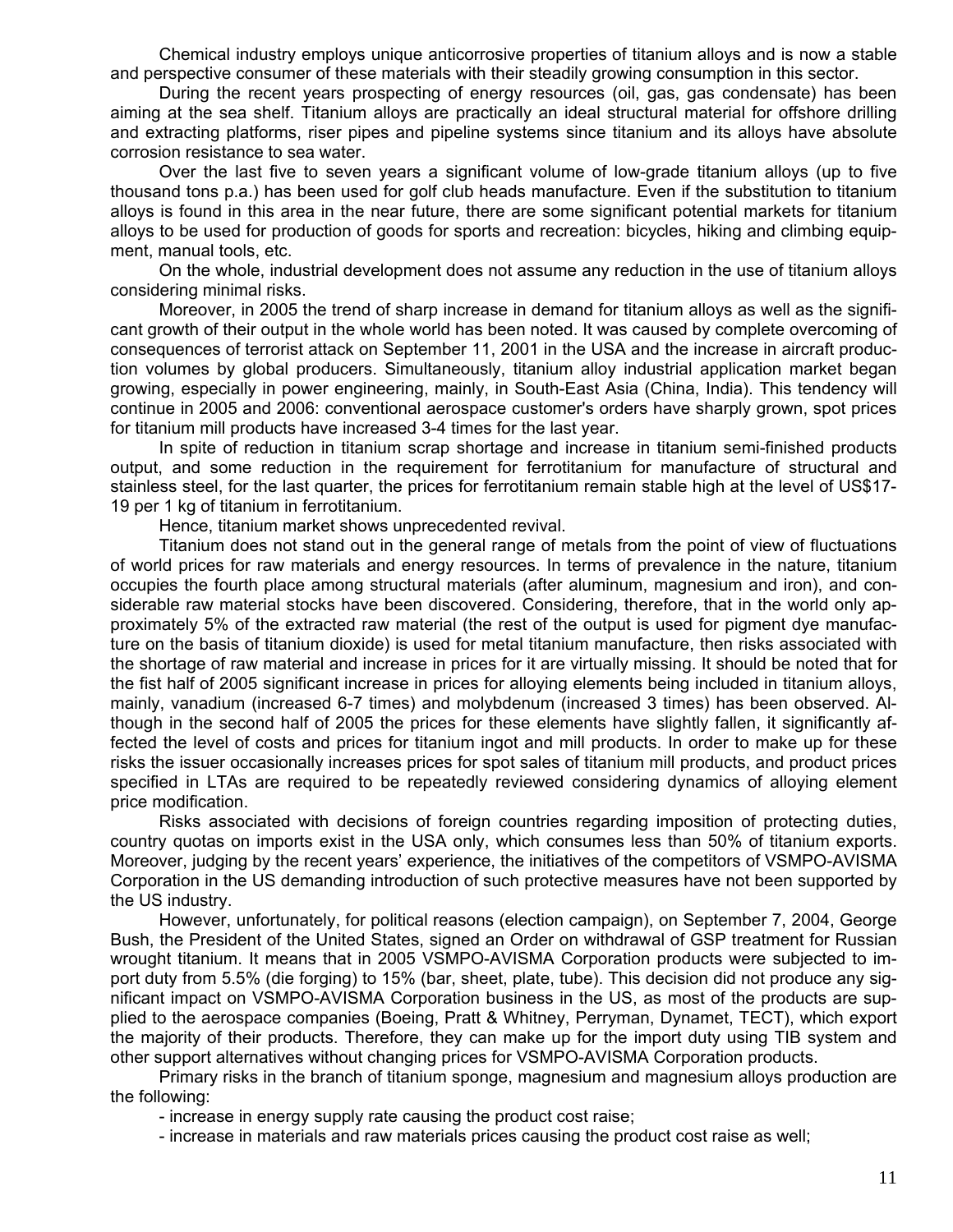<span id="page-11-0"></span>- expansion of cheap Chinese magnesium in the global market reducing AVISMA competitive priority;

- Russian Federation exclusion from the USA preferential system, resulting in introduction of duties for American market titanium suppliers;

- USA government protective policy aimed at protection of American magnesium producers from Russian magnesium import, and as a result – introduction of antidumping duty for VSMPO-AVISMA Corporation.

## *2.5.2. National and Regional Risks*

**Political (within Russia) risks** associated with collaborating with VSMPO-AVISMA Corporation are minimal for the following reasons:

 - the Corporation is the main supplier of metallurgical semi-finished titanium and aluminum alloy products for aircraft and rocket production and the key economic sectors of the Russian Federation, and therefore it is supported by the regional and federal authorities irrespective of their political orientation;

 - the Corporation exports about 80 % of its products for use in high tech industries, which is considered and supported at the regional and federal levels as disposal of the raw material orientation of exports of the Russian Federation;

 - the Corporation is one of the largest exporters in Sverdlovsk Region, a major taxpayer in the region, not to mention the town of Verkhnaya Salda, and it is therefore supported by the regional and municipal authorities. Suffice it to say that based on the 2004 performance results the Company was awarded by the RF President Designated Representative in the Ural Region as the Company performing the most intensive foreign economic activity in the field of high-technology products manufacture;

 - in the rating compiled by Russian industrial analysts based on the performance results for 2004, VSMPO-AVISMA Group occupies the 121<sup>st</sup> place among 400 enterprises of the Russian Federation in terms of production volumes.

**Political (international) risks** associated with collaborating with VSMPO-AVISMA Corporation are minimal for the following reasons:

 - the Russian Federation implements the balanced foreign policy aimed at creating a multi-polar world, including the concept of mutually beneficial, restriction-free trade with all the countries which do not violate the By-Laws of the United Nations, and therefore VSMPO-AVISMA Corporation as a Russian company is not subject to any discrimination in its export activities;

 - the Corporation has had long-term and developing relations with such leading aerospace companies around the world as Boeing, EADS, Rolls Royce, Pratt & Whitney, Snecma, General Electric and others, which ensures support for the Company on behalf of government agencies and a positive image in all the countries. Huge international corporations being the major customers of VSMPO-AVISMA Corporation, have to lobby its interests both in the Russian Federation and in many other countries of the world;

 - the Corporation is fully integrated into the world economy and meets the generally accepted international standards with regard to its performance indicators.

 - the planned entry of Russia into the World Trade Organization minimizes the political risks as the Company relationship will be based on international rules of business conduct.

#### **Production risks:**

а) Titanium sponge manufacture is geographically close to melting facilities (at a distance of about 600 km); there is railway communication and motorways which ensure regular delivery of raw materials in contrast to the supply of titanium sponge, for example, to the US from Japan or Kazakhstan. Besides, starting from July 1, 2005 a merger of VSMPO and AVISMA into the integrated corporation was effected ensuring stable supplies of basic raw materials. Due to titanium sponge shortage, VSMPO-AVISMA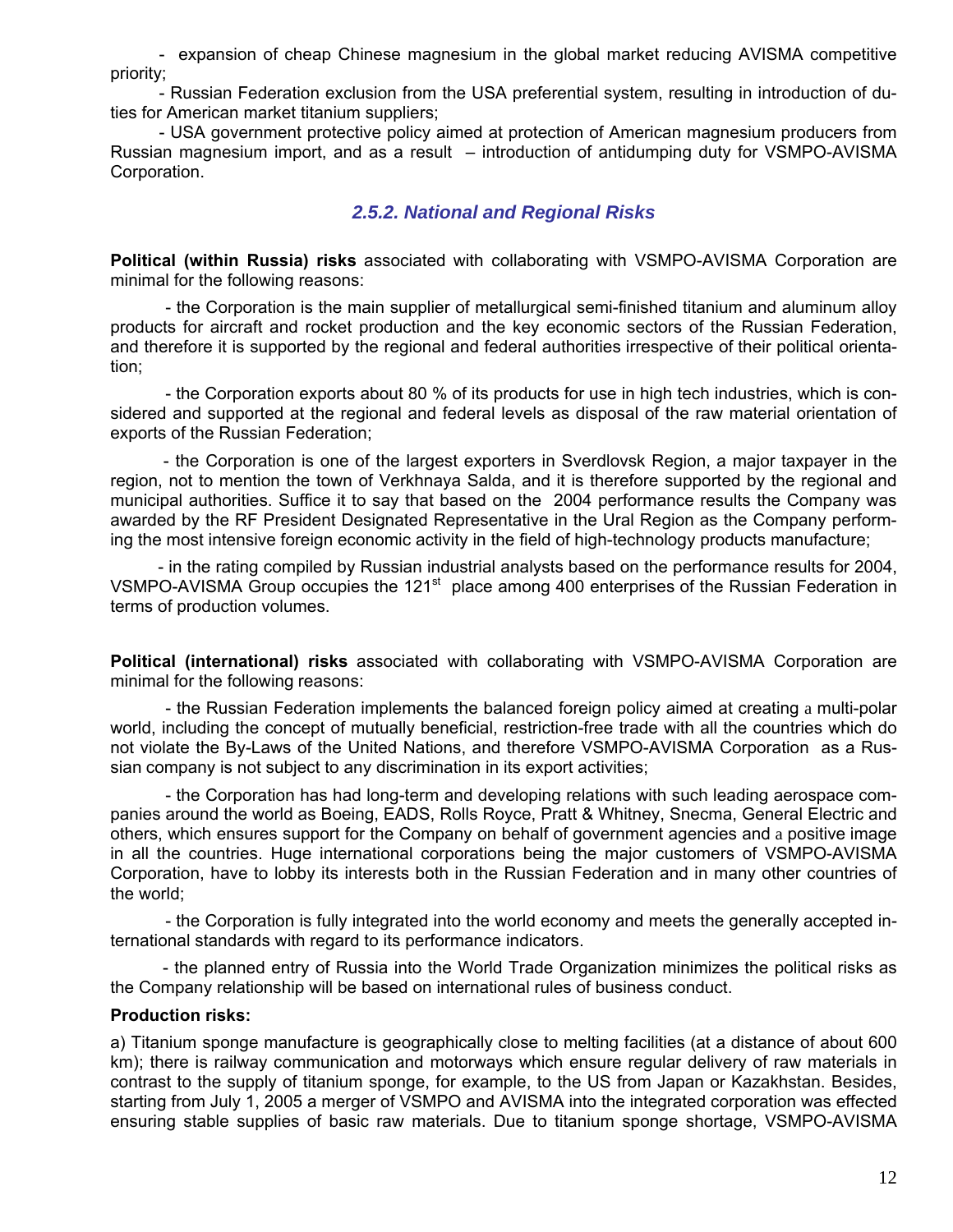Corporation intends to make large investments in development of titanium sponge production with the annual growth of 7-8 %.

Negotiations in regard to mining and delivery of ilmenite from India are held and various alternatives of supplying vanadium and molybdenum raw materials at stable prices to the Corporation are worked out in order to reduce dependence of the Corporation on deliveries of titanium raw materials from the Ukraine;

b) Process capabilities: for each type of product the Corporation has several versions of manufacture, for example, ingot forging can be done using forging hammers, forging presses or a radial forging machine ensuring fulfillment of orders even in case of overloading of separate pieces of equipment or their emergency shutdown.

c) Reserve production capacities: existing equipment is 40-:-70% loaded, which allows orders to be executed or changed towards the increase in the volumes within minimum terms;

d) Intensive production reconstruction and development for which the main part of the Company profit is spent, are aimed at elimination of the production bottle necks and increase in product release capacities. Thus, for example, in 2004-2006 equipment for titanium alloy ingot conversion into billet was increased via reconstruction of the heating facilities and commissioning of 2t and 1.5 t presses;

e) Raw material processing effectiveness: the Corporation unlike the majority of titanium companies around the world is an integrated Supplier manufacturing all types of metallurgical semi-finished products from titanium alloys from raw ore materials. It allows VSMPO-AVISMA Corporation to control lead times, pricing and to be completely responsible for the quality of its products;

f) Production diversification: the Corporation has at its disposal tooling, repair, power (water, steam, compressed air) and machine-building facilities, all types of inspection and tests, which ensures independence from subcontractors and a possibility to provide the Customers not only with rolled metal products of all types but also simple finished equipment from titanium alloys (heat-exchangers, containers, fans, pumps etc.). Currently, the Corporation establishes machining facility for rough machining of die forgings, and in the future – for manufacture of finished parts designated for aircraft components and assemblies. This will allow the end users to reduce the number of subcontractors and lead times.

Besides, except for titanium products, the Corporation processes and in the future plans to expand its production capacities for manufacture of metallurgical semi-finished products from aluminum and magnesium alloys, high strength steels and heat-resistant nickel-base alloys. This will allow Customers to reduce the number of subcontractors and production certifications costs. Moreover, the reputation of VSMPO-AVISMA Corporation as a supplier of a number of complete value-added products from different materials will be significantly enhanced.

### **Human resources risks:**

а) The Corporation is fully staffed. For economic reasons there is no staff migration, and the tradition is to live settled in one place.

b) From the point of view of the personnel stability, it should be noted that in the Urals, where the Corporation is situated, there are family traditions to work in the same facility; a large number of dynasties work in the Company (this is when several generations work for the same company).

c) Problems with regard to the strikes and labour disputes, in contrast to, for example, TIMET, RMI, Aubert Duval and others, which faced such difficulties in 2000-2004 resulting in detrimental consequences for their Customers are excluded for the following main reasons:

 - there are two trade unions with which collective agreements were signed and are constantly renewed;

- the wages are significantly higher than the average wages in the Russian Federation;

 - the constant increase in the average wages is ensured which outruns the inflation level in the Russian Federation; it ensures improvement of the employees living standard;

 - a social policy aimed at supporting of low-income groups of the population, including pensioners, former employees of the Company is pursued;

 - highly qualified health services for employees and pensioners are provided by the Corporation: there is the out-patient department, the diagnostic medical center where all the employees of the Company are annually examined, three health centers for employees and pensioners, and there are health facilities in the workshops: gyms with the necessary equipment for sports and recreations, saunas;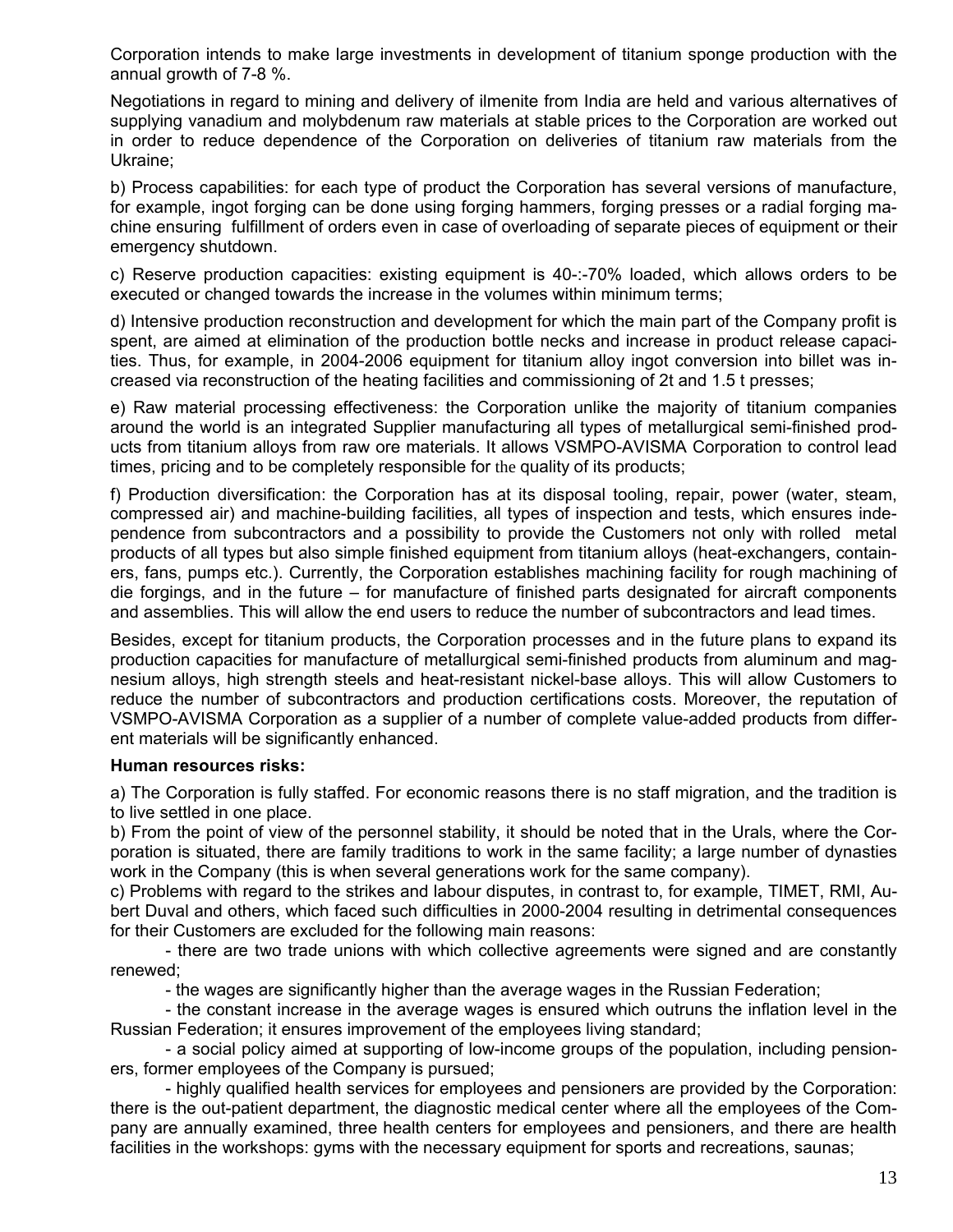<span id="page-13-0"></span> - social sphere facilities included into fixed assets are maintained, funded and developed: Center of Culture, sports facilities, libraries, country holiday centers for children during vacations as well as for employees and pensioners, etc.

#### **Natural conditions**:

VSMPO and AVISMA have their facilities located on the border between Europe and Asia where natural (atmospheric, seismic, geological) disasters such as storms, typhoons, tornadoes, earthquakes, floods, etc., in contrast to titanium companies in the US and Japan, are excluded.

**VSMPO is well provided** with stable energy resources at present and in the near future, including:

 - Sverdlovsk Region is abundant in electric power and no problems with regard to its generation arise. In future, the region Administration consider development of generating electric power facilities in order to support the development of the region industrial capacity, especially as the power sources (gas, coal) are available in the region;

 - the Corporation is located in the area of the main Russian gas pipelines, close to their origin (gas sources), and therefore no problems with regard to ensuring the required gas pressure in the inlet of the Company's system and the required gas consumption volume arise;

 - the Corporation has at its disposal its own plants in order to provide production facilities with heat, steam, compressed air, drinking and process water and experiences no problems with regard to these energy resources;

 - government authorities establishes sufficient rates for the Corporation for consumption of drinking and process water, discharge of contaminated water and air (after cleaning to applicable sanitary standards) into aquatic and air environment and disposition of solid industrial wastes in the special waste burial area.

## *2.5.3. Financial Risks*

The activities of any export-oriented Russian company are associated with financial risks.

**The main financial risks are as follows: market risks and currency risks.** 

Currency risks arise when involving sources of funds using foreign currencies. The rate of exchange is affected by the trends of economic development of the country and political situation starting from changes in the currency regulation policy to the extent of social tension.

The currency risk involves two components:

- Risks associated with changes in the exchange rate;
- Conversion risk.

**Currency risks** are present in all the operations involving foreign currency because the company cannot affect these processes, and the only way out is to protect its interests by identifying risks in time and limit their potential consequences and losses.

It should be noted that for excluding **market risks** managers of the Company keep track of trends of price modification in the world market as unawareness of the market situation leads to amplification of the market risk factor and implicit losses.

There is, of course, an inflation risk. The company implements a significant production and financial cycle bringing to inflationary profit and, therefore, experts draw up a business plan allowing for inevitable inflation.

## *2.5.4. Legal Risks*

Currently there are no legal risks associated with the changes in:

- Currency regulation
- Taxation legislation
- Customs control and duty regulations
- Requirements for licensing of the issuer's primary activity.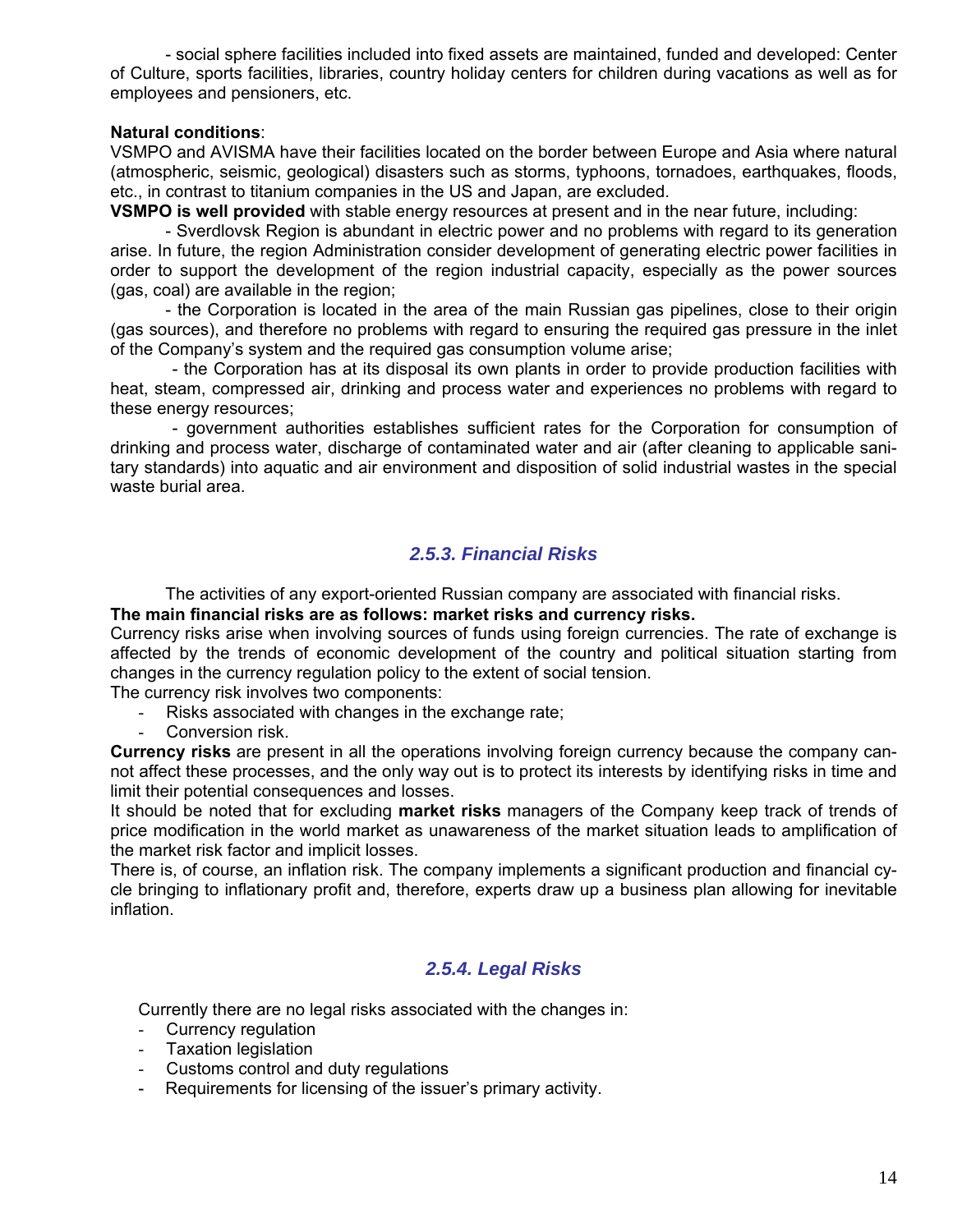## *2.5.5. Risks Connected with Issuer's Activities*

<span id="page-14-0"></span>The issuer has not been involved in litigations which could significantly affect and interfere with the issuer's economic activities.

## **III. DETAILED INFORMATION ON THE ISSUER**

## **3.1. Issuers' Background**

## *3.1.1. Issuer's Corporate Name*

Issuer's full and abbreviated corporate name:

Открытое акционерное общество «Корпорация ВСМПО-АВИСМА» (ОАО «Корпорация ВСМПО-АВИСМА»)

Public stock company «VSMPO-AVISMA Corporation» («VSMPO-AVISMA Corporation»)

Date and reason for change of the issuer's name: Resolution of the general shareholders' meeting as of 28.12.2004. The certificate evidencing that the relevant entry was introduced into the Uniform Public Register of Legal Persons was given on January 24, 2005. The state registration number - 2056600360254.

Previous full and abbreviated corporate names of the issuer:

1. Joint Stock Company Verkhnaya Salda Metallurgical Production Association (JSC VSMPO)

The date and the grounds for changing the name of the issuer: Resolution of the Sverdlovsk Regional Committee of State Property Management No. 38 as of 22.01.1993.

State registration number: 162 II-VI

State registration date: 18.02.1993.

Name of the authority that effected state registration: Municipal Administration of Verkhnaya Salda, Sverdlovsk region.

2. Joint Stock Company Verkhnaya Salda Metallurgical Production Association (JSC VSMPO)

The date and the grounds for changing the name of the issuer: Resolution of the general meeting of shareholders dd. 14.06.1996 and Resolution of the Head of Verkhnaya Salda administration No. 250-d dd. 26.06.1996.

State registration number: 162 II-VI

State registration date: 18.02.1993.

Name of the authority that effected state registration: Municipal Formation Administration "Verkhnaya Salda District", Sverdlovsk region.

### *3.1.2. Information on Issuer's State Registration*

Legal entity state registration number: 162 II-VI

State registration number: 18.02.1993.

Name of the authority that effected state registration: Head of Administration of Verkhnaya Salda, Sverdlovsk Region.

Basic state registration number of the legal entity: 1026600784011

Name of the registration authority (in accordance with the data indicated in the certificate of the record on the legal entity registered till July 1, 2002 in the Uniform Public Register of Legal Entities): Regional Surveillance Authority # 3 of the Ministry of Taxation of RF for Sverdlovsk Region. Record date: 11.07.2002.

### *3.1.3. Issuer's Establishment and Development*

Date of issuer's establishment: 18.02.1993.

The date till which the issuer will exist: the issuer has been established for an indefinite term.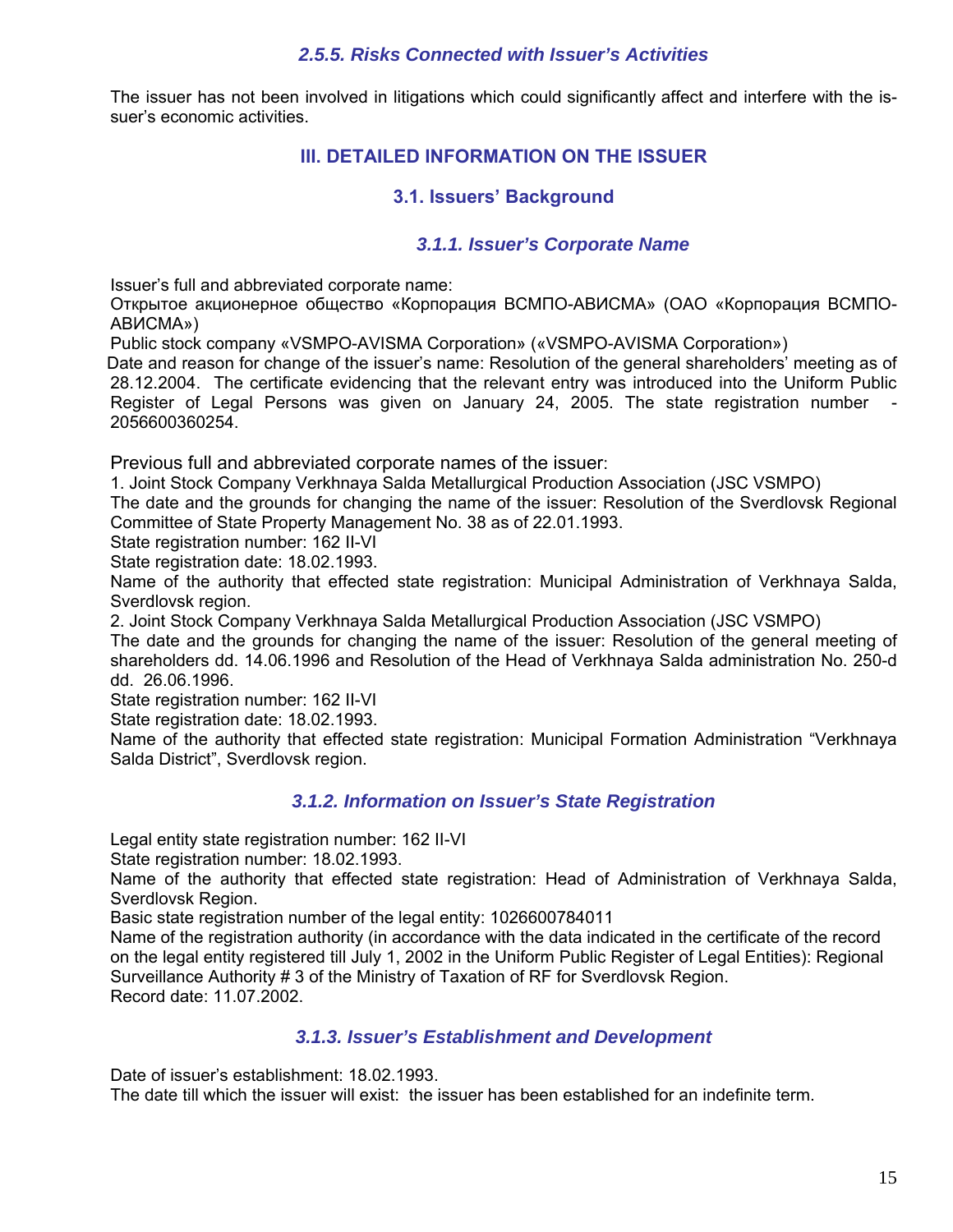## **Brief history of issuer's establishment and development:**

The predecessor factory of VSMPO was built in 1933 near Moscow; it was the first manufacturer of aluminum parts for engines and aircraft in the Soviet Union. During World War II the factory was evacuated to Verkhnaya Salda in Sverdlovsk Region.

In 1957, the first titanium ingot was melted, and in 1958 full-scale production of primary titanium started. From 1957 to 1990 VSMPO substantially increased the output since during that period the Company was the only supplier of titanium for Soviet aerospace and military industry.

In 1991 the output of titanium ingots melted at VSMPO was exceeded by 50 % compared to that in the US, Europe and Japan taken together.

At the beginning of nineties, in connection with reduction of the military budget and sharp reduction in demand for domestic aircraft from civil aviation, domestic demand for titanium reduced 20-30 times and for aluminum - 5-6 times, which drove the Company to the verge of bankruptcy.

The desire to maintain the facility, which, in fact, was the only "bread-winner" of the town with the population of 55,000 people having qualified scientific and engineering potential, VSMPO new management made a strategic decision to get down to diversification and produce not only titanium for military applications in the domestic market but also for export.

The settled task was complicated by the fact that the composition of titanium alloys made abroad differed from that used in the Russian aircraft industry.

New technologies were mastered enabling production of titanium products of the quality required by the foreign customers.

Capacities were reconstructed and new areas were constructed, mainly, for finishing and inspection operations.

As a result, from 1993 to 1997 export deliveries increased 6 times.

The major element of the strategy of entering foreign markets was the program of certification of Company's products by potential foreign customers.

The Company also invested funds in upgrading of its manufacturing processes, specifically in the quality inspection system. The quality of VSMPO-AVISMA Corporation products is confirmed by more than 120 quality certificates including certificates granted by the largest aircraft building companies and their suppliers.

Today more than 68 % of the Company's titanium products are exported, mainly, for aerospace applications in the US and Europe.

At present the Company is working on increasing the share of such products with high added value in the total output as thin titanium sheet, welded thin-walled titanium pipe, die forging.

Moreover, nonconventional production facilities designated for construction business, manufacture of disks, utensils, heat-exchanging titanium equipment and gas scrubbing systems were established.

This allowed the Company to maintain the personnel potential, most of engineering staff, design engineers, process engineers and workers who are in charge for the town since it is a mono-company town as well as maintain all its industrial potential, production capacities, provide proper operating condition and moreover, to bring them to a higher level of technological and qualitative requirements.

On July 1, 2005 VSMPO – AVISMA Corporation was reorganized through affiliation of JSC AVISMA Titanium – Magnesium Works (now AVISMA affiliate) that has its own development history.

In 1941 under the government order the building of Berezniki magnesium plant began.

The new plant was to provide fast growth in magnesium production in the USSR. It was decided to erect the plant in the Ural town of Berezniki where inexhaustible deposits of potassium-magnesium salt of Verhnekamskoye field could be found.

The first magnesium ingots were produced as early as in 1943. For the subsequent two decades magnesium production in Berezniki developed and reached a high level. Fundamentally new stage in development of Russian magnesium industry began in the 50-ss due to intensive growth in titanium production.

The necessity of providing the magnesium-thermal stages of titanium sponge production with magnesium resulted in combined associations – titanium-magnesium plants. In 1960 the first Ural titanium was produced. Berezniki Titanium-Magnesium Works (BTMW) was awarded with the Medal of Labor Red Banner and honors for its achievements in titanium and magnesium production.

The next significant stage in the history of the works was BTMW privatization and reorganization into Joint-Stock Company AVISMA Titanium-Magnesium Works. In 1994 JSC AVISMA became a full member of International Magnesium Association. The objective of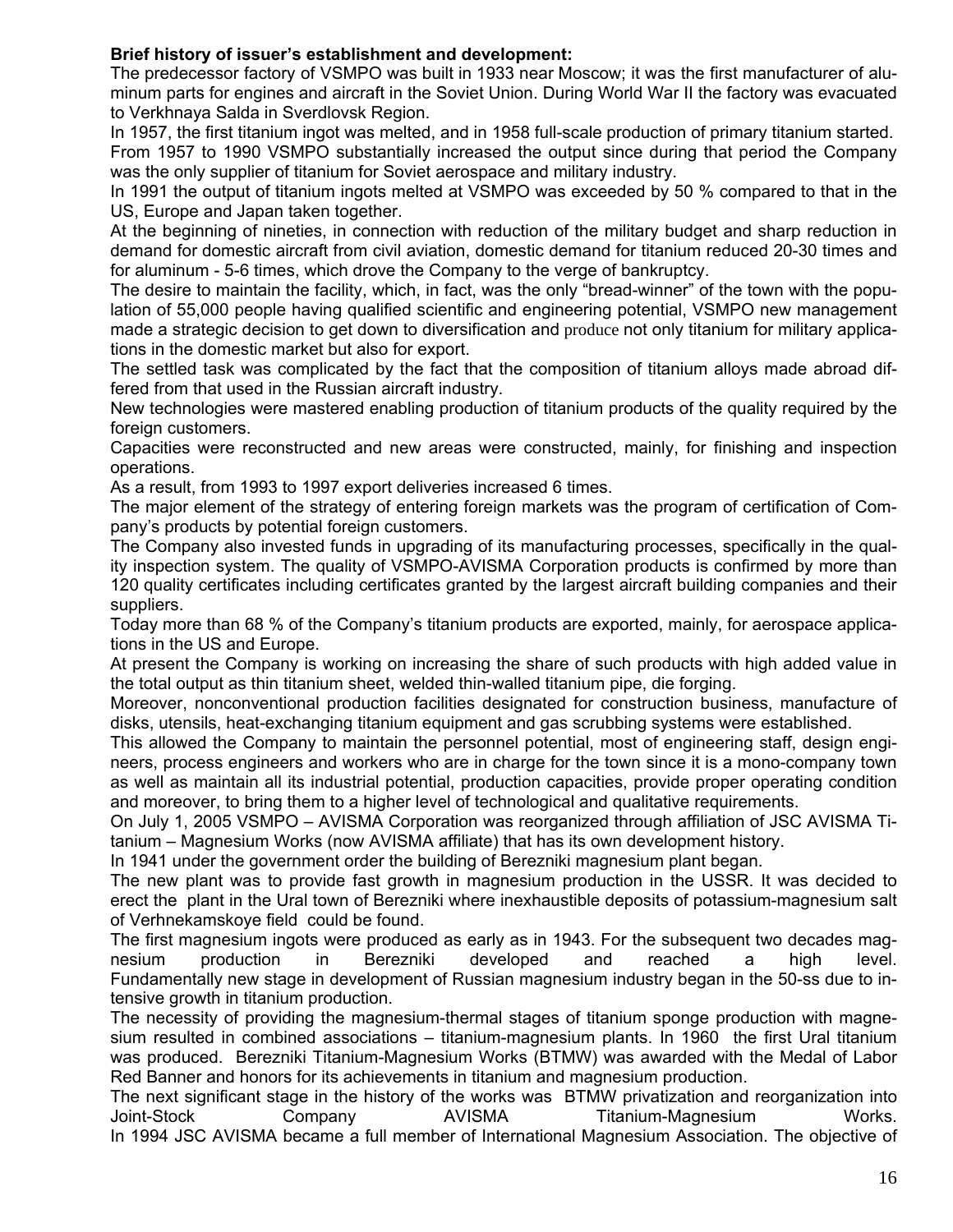<span id="page-16-0"></span>this organization is to assist in development of magnesium use in the global industry and inform the magnesium market participants of non-ferrous metallurgy development trends.

In 1998 majority holding of the works passed into the ownership of JSC VSMPO (Verkhnaya Salda Metallurgical Production Association).

According to "The Most Respectful Companies" rating of the journal Expert VSMPO-AVISMA group take the fourth place among the largest non-ferrous metallurgy companies of Russia. The joint venture was formed between the two leading titanium producers: Allegheny Technologies (ATI) and VSMPO-AVISMA. This union will allow to change the market of titanium products in titanium development at the aerospace and defense sector.

Formation of a corporation will allow to strengthen positions in such a high-technology sector of global economics as aircraft industry. Besides, for foreign partners authority and reliability of the unified company are more significant than those of separate associations. The company consolidation serves as a guarantee of stability and intensive development.

### **Major objectives:**

- Manufacture of products meeting Customers' requirements and expectations, corresponding international and national standards and compulsory requirements of surveillance authorities.
- Enhancement of products competitiveness in foreign markets.

**VSMPO-AVISMA Corporation mission** is to ensure viability of the Company, maintain titanium industry of Russia and be integrated into the world economy.

## *3.1.4. Contact Information*

Location: 1, Parkovaya St., Verkhnaya Salda, Sverdlovsk Region, Russia

Current Issue's Executive Body Location: 1, Parkovaya St., Verkhnaya Salda, Sverdlovsk Region, Russia

Postal address: 1, Parkovaya St., Verkhnaya Salda, Sverdlovsk Region, Russia, 624760 Contact telephones, e-mail address:

Telephone: (34345) 2-13-60, 5-20-05

Fax: (34345) 2-47-36, 5-20-05

E-mail: [Shayahmetova@vsmpo.ru](mailto:Shayahmetova@vsmpo.ru)

The information on the issuer's securities is available at: Corporate documents – [www.vsmpo.ru/core.php?p=209](http://www.vsmpo.ru/core.php?p=209)

Stockholders - [www.vsmpo.ru/core.php?p=217](http://www.vsmpo.ru/core.php?p=217)

Securities - [www.vsmpo.ru/core.php?p=218](http://www.vsmpo.ru/core.php?p=218)

Information disclosure - [www.vsmpo.ru](http://www.vsmpo.ru/)/core.php?p=214

Under the agreement with independent registrator, two transfer agent centers were opened:

- 1. office 26, 12, Parkovaya St., Verkhnaya Salda, Sverdlovsk region, 624760 Tel: +7(34345) 5-28-00
- 2. office 106, 29, Zagorodnaya St., Berezniki, Perm region, 618421 Tel: +7(34242) 9-36-14

# *3.1.5. Taxpayer Identification Number*

INN 6607000556

### *3.1.6. Issuer's Affiliates and Representative Offices*

Name: VSMPO Affiliate Established: November 22, 2004 Location: 12, Parkovaya St., Verkhnaya Salda, Sverdlovsks Region, Russia CEO: Melnikov, Nickolay Konstantinovich, acting under power of attorney valid till 27.06.2006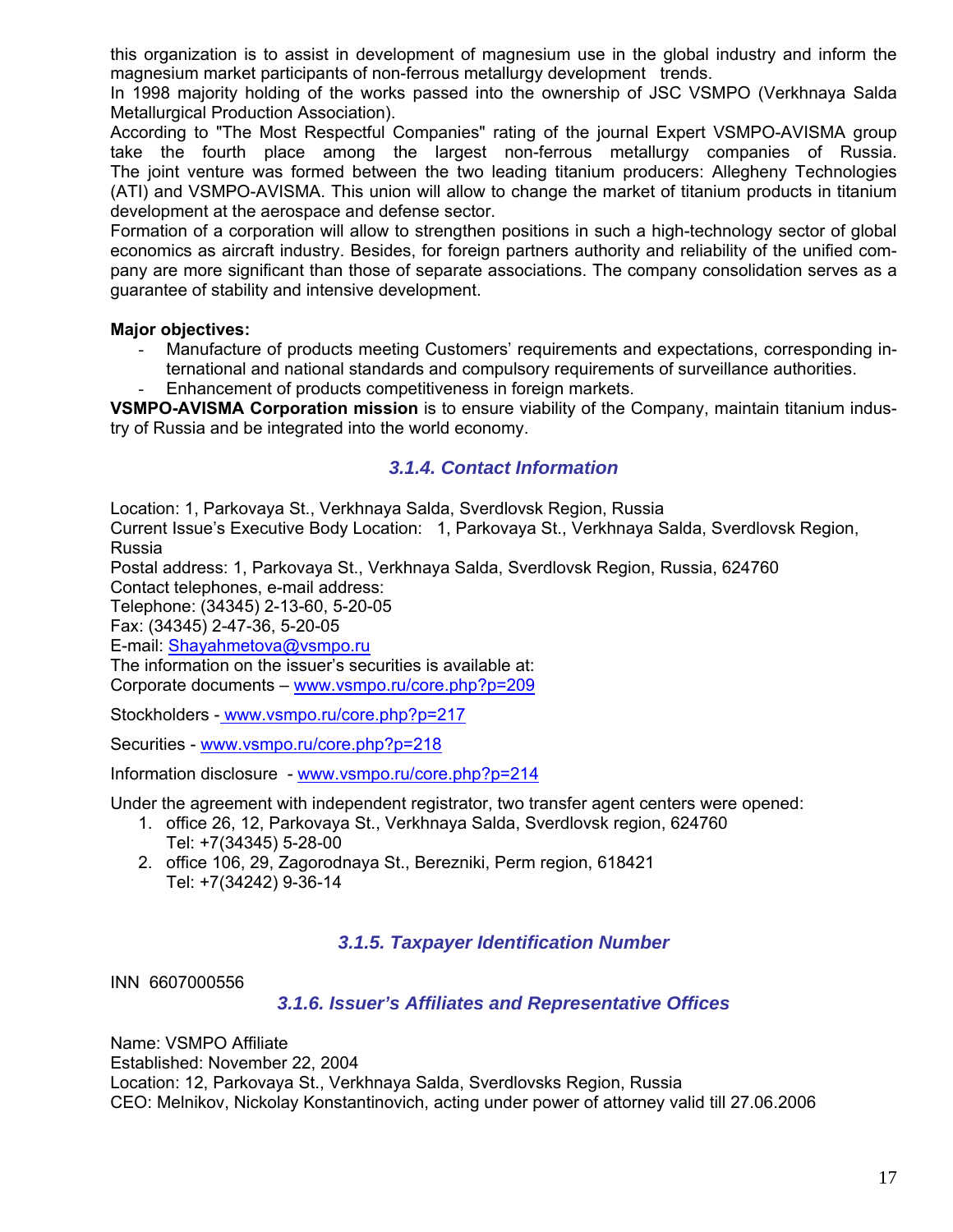<span id="page-17-0"></span>Name: AVISMA Affiliate Established: November 22, 2004 Location: 29, Zagorodnaya St., Berezniky, Perm Region, Russia CEO: Tankeev, Vladimir Petrovich, acting under power of attorney valid till 31.12.2006.

## **3.2. Primary Economic Activity**

## *3.2.1. Industrial Sector of the Issuer*

Codes of the main industrial activities in accordance with the Classifier of Economic Activities:

27.45, 27.53, 28.12, 28.22.1, 28.75.12, 45.21.1, 55.51, 51.70

## *3.2.2. Primary Economic Activity*

The information for this reporting period is not given.

## *3.2.3. Basic Types of Products (Operations, Services)*

The information for this reporting period is not given.

## *3.2.4. Raw Materials (Materials) and Suppliers*

The information for this reporting period is not given.

## *3.2.5. Issuer's Sales Markets of Products (Operations, Services)*

 VSMPO-AVISMA Corporation partners in the world market include over 300 companies in 48 countries of the world. Currently, VSMPO-AVISMA Corporation provides up to 70% of all Boeing titanium requirements, 65% of EADS requirements, and 85% of Goodrich requirements. The contract with Chinese Company - Shansi Aircraft-building Company (SAC) - was signed and is executed for aluminum products delivery for Y8F600 aircrafts. In fact, there is no titanium using company in the world which would not apply VSMPO-AVISMA Corporation titanium.

 VSMPO-AVISMA Corporation supplies titanium alloy bar for blade production, as well as ingot and billet for disk manufacture at such engine-building companies as: GEAE, Snecma, Rolls Royce, Pratt&Whitney, and Honeywell.

 Jointly with foreign companies, VSMPO-AVISMA Corporation expands scientific and research programs on development of titanium alloys and manufacture of aircraft application products from steel and aluminum. The new materials and technologies will find wide application both in aircraft designs and in future developments.

 In Russia and CIS, VSMPO-AVISMA Corporation cooperates with over 1500 companies. The Company products are used in all Russian aerospace projects, both for airframes and engines.

The main sales markets are:

- sponge titanium / titanium powder – Europe (Wogen Titanium, LSM. Bostlart, Thyssen Krupp, Considar), Aisa (Stork, Sojitz), the USA (VSMPO-Tirus);

- magnesium and magnesium alloys - the USA (VSMPO-Tirus), West Europe (Georg Fischer, TCG, DaymlerChrysler).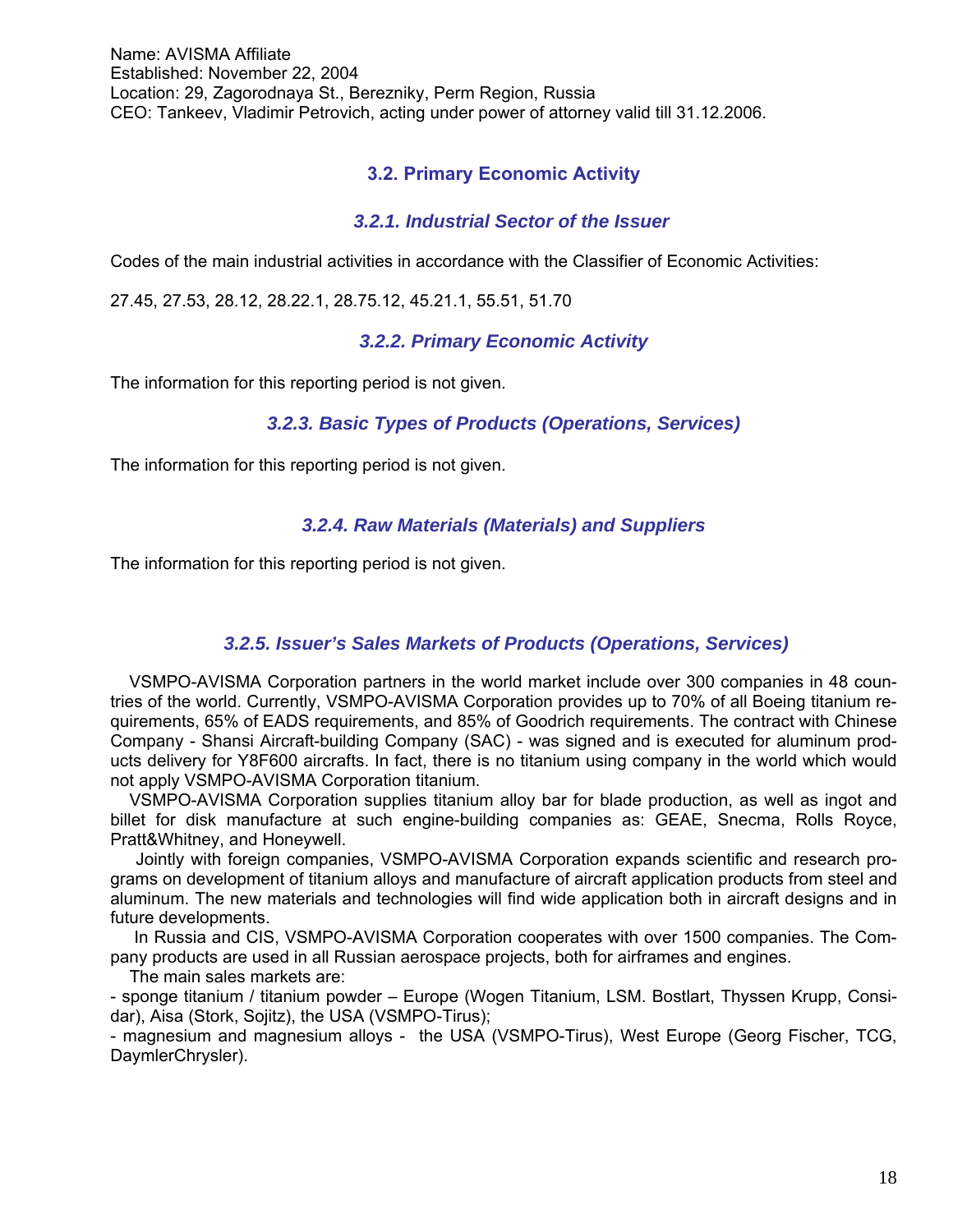<span id="page-18-0"></span>Number: ТВ 6476 Date of issue: 13.09.2002 Expiry date: 13.09.2007 Issuing Authority: RF Ministry of Press Type of activity: telecasting

Number: 63-PМ-000410 Date of issue: 06.02.2004 Expiry date: 06.02.2009 Issuing Authority: Ural Department of State Technical Surveillance of Russia Type of activity: mine surveys (monitoring the state of mining leases and justification of their boundaries; mining graphic documentation maintenance; registration and justification of volumes of mine workings)

Number: 10509/910009 Date of issue: 14.03.2003 Expiry date: 14.03.2006 Issuing Authority: Nizhny Tagil Customs Type of activity: Temporary warehouse establishment

Number: 63-КА-1462 Date of issue: 13.08.2001 Expiry date: до 13.08.2006 Issuing Authority: Ural Department of State Technical Surveillance of Russia Type of activity: training of managers, specialists and workers for gas industry

Number: 63-ST-68 Date of issue: 18.01.2002 Expiry date: 18.01.2007 Issuing Authority: Ural Department of State Technical Surveillance of Russia Type of activity: installation of gas control stations and units, gas pipes and gas equipment of industrial, agricultural enterprises and facilities providing maintenance services for public and residential buildings

Number: B 813989 Date of issue: 16.08.2001 Expiry date: 16.08.2006 Issuing Authority: Sverdlovsk Regional Public Health Licensing and Accreditation Commission Type of activity: pharmaceutical activity

Number: SVE No. 01256 Date of issue: 23.09.2002 Expiry date: 1.07.2027 Issuing Authority: Central Department for Natural Resources and Environmental Protection of the Ministry of Natural Resources of Russia for Sverdlovsk Region Type of activity: subsurface resources use

Number: SVE No. 00330 Date of issue: 11.03.2002 Expiry date: 11.03.2007 Issuing Authority: Natural Resources Department for the Urals Region Type of activity: water use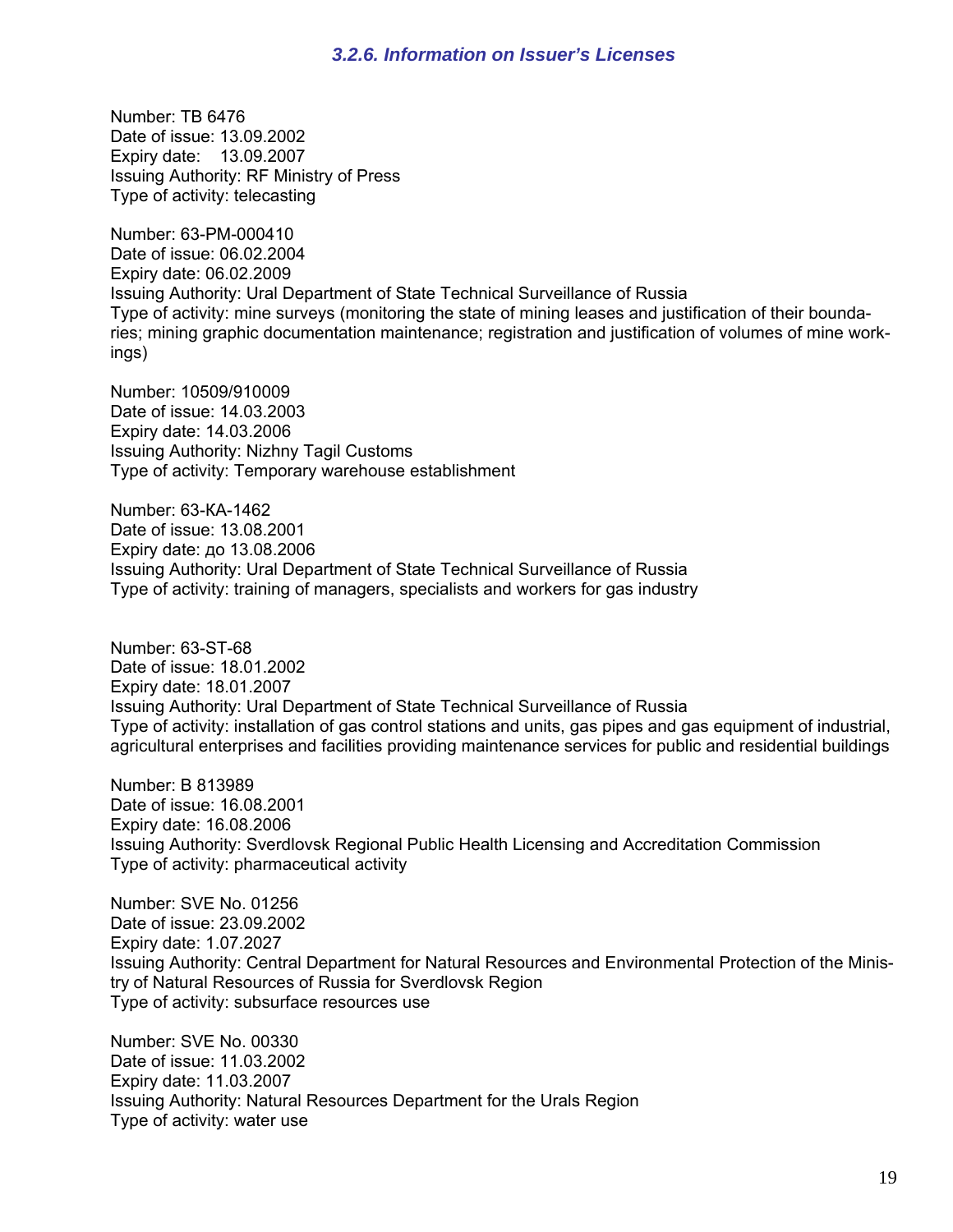Number: D 378805 Date of issue: 28.07.2003 Expiry date: 27.06.2008 Issuing Authority: Ministry of Power Engineering of the Russian Federation Type of activity: storage of oil, gas and products of their processing

Number: RRS-63-00047 Date of issue: 7.07.2003 Expiry date: 7.07.2008 Issuing Authority: Ural Department of State Technical Surveillance of Russia Type of activity: Authorization for manufacture and use of high pressure vessels and devices of austenitic and carbon steels, titanium and aluminum alloys in accordance with the attached list

Number: UО-11-101-0774 Date of issue: 20.08.2002 Expiry date: 1.10.2006 Type of activity: Material and Technical Supplies Department of State Nuclear Surveillance of the Russian Federation Type of activity: design of equipment for nuclear plants

Number: UО-12-115-0787 Date of issue: 12.09.2002 Expiry date: 20.09.2007 Issuing Authority: Material and Technical Supplies Department of State Nuclear Surveillance of the Russian Federation Type of activity: manufacture of equipment for structures, facilities, plants incorporating nuclear materials intended for production, recycling, transportation of nuclear fuel and nuclear materials

Number: UО-12-101-0786 Date of issue: 12.09.2002 Expiry date: 20.09.2007 Issuing Authority: Material and Technical Supplies Department of State Nuclear Surveillance of the Russian Federation Type of activity: manufacture of equipment for nuclear plants

Number: 63-EKH-000543(ZhKh) Date of issue: 14.05.2004 Expiry date: 14.05.2009 Issuing Authority: State Technical Surveillance Department of Russia Type of activity: operation of chemically hazardous production facilities

Number: 63-EВ-000542(ZhKMS) Date of issue: 14.05.2004 Expiry date: 14.05.2009 Issuing Authority: State Technical Surveillance Department of Russia Type of activity: operation of explosive production facilities

Number: UО-12-106-0450/01 Date of issue: 04.05.2001 Expiry date: 01.05.2007 Issuing Authority: Material and Technical Supplies Department of State Nuclear Surveillance of the Russian Federation Type of activity: manufacture of equipment for structures and facilities incorporating industrial nuclear reactors subject to terms and conditions of the present license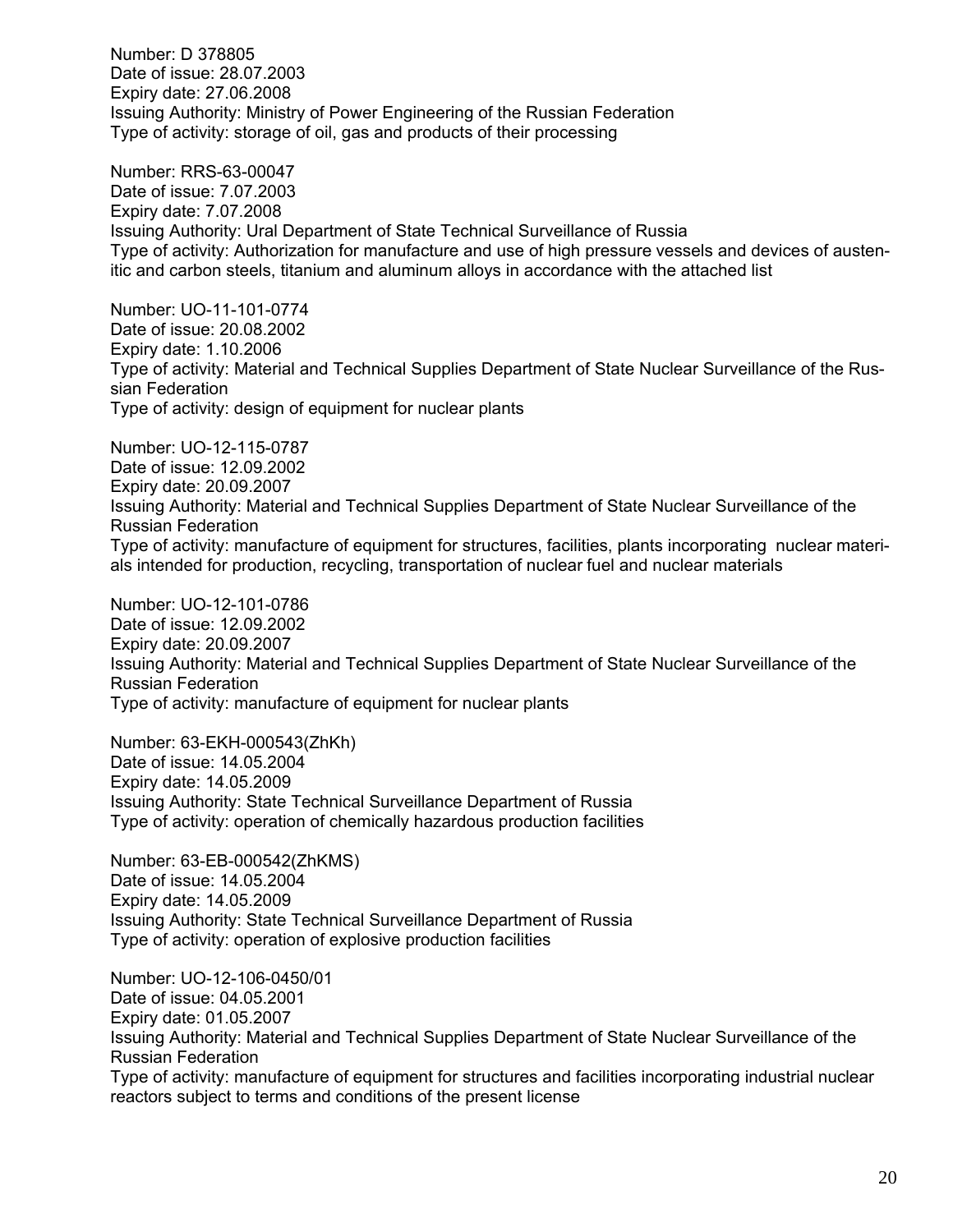Number: No. RRS BK-12771 Date of issue: 23.06.2004 Expiry date: 23.06.2007 Issuing Authority: Federal Service of Process Surveillance Type of activity: use of equipment and process piping at chemical, petrochemical, oil-refining and other plants and facilities involved in handling or storing of explosive and flammable and toxic substances and mixtures

Number: No. UO-12-106-0973 Date of issue: 22.03.2004 Expiry date: 15.05.2009 Issuing Authority: State Nuclear Surveillance Type of activity: manufacture of equipment for structures and facilities incorporating industrial nuclear reactors

Number: No. D 575999 Date of issue: 21.03.2005 Expiry date: 23.08.2009 Issuing Authority: Federal Agency for Construction and Housing and Public Utilities Type of activity: construction of buildings and structures of Levels I and II

Number: No. А 507155 Date of issue: 23.08.2004 Expiry date: 23.08.2009 Issuing Authority: Federal Agency for Construction and Housing and Public Utilities Type of activity: construction of buildings and structures of Levels I and II

Number: No. 000685-R Date of issue: 30.03.2005 Expiry date: 30.03.2010 Issuing Authority: Federal Technical Regulation and Metrology Agency Type of activity: repair of measuring instruments

Number: PV-54-000508 (V) Date of issue: 16.09.2005 Expiry date: 16.09.2010 Issuing Authority: Federal Environmental, Process and Nuclear Surveillance Service Type of activity: use of explosive materials of industrial application (handling, incoming inspection, packaging, registration, storage of explosive materials of industrial application and their testing during the storage process)

Number: KhV-54-000507 (V) Date of issue: 16.09.2005 Expiry date: 16.09.2010 Issuing Authority: Federal Environmental, Process and Nuclear Surveillance Service Type of activity: use of explosive materials of industrial application (handling, incoming inspection, packaging, registration, storage of explosive materials of industrial application and their testing during the storage process)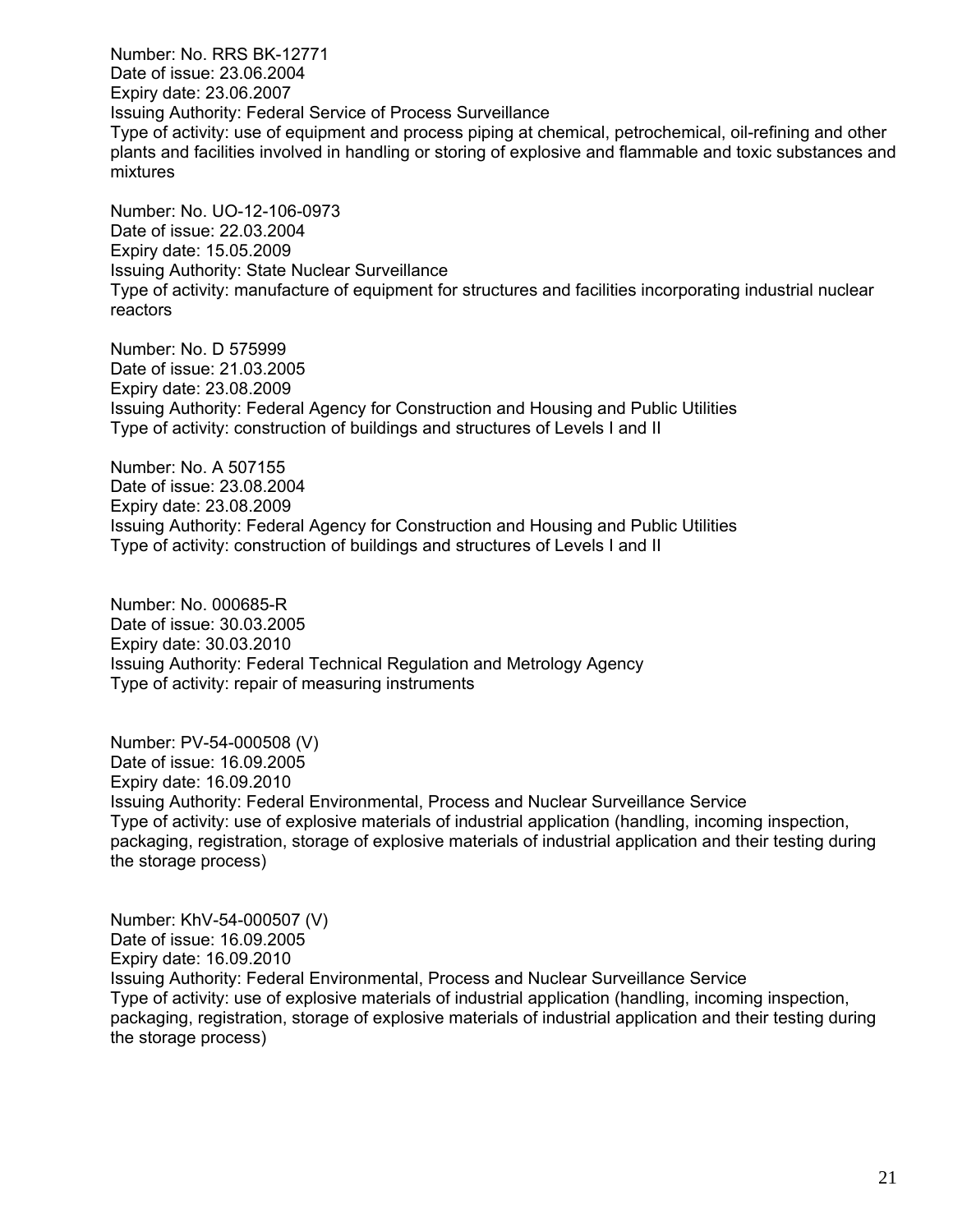Number: 66-01-000160 Date of issue: 08.09.2005 Expiry date: 08.09.2010 Issuing Authority: Federal Surveillance Service in the Branch of Health Protection and Social Development Type of activity: medical activities

Number: No. PEM 00985 TPEIO Date of issue: 04.10.2005 Expiry date: 01.03.2007 Issuing Authority: The Kama Basin Water Authority of Federal Water Resources Agency Type of activity: process water supply for AVISMA Affiliate

Number: No. PEM 00986 TREVKh Date of issue: 04.10.2005 Expiry date: 01.03.2007 Issuing Authority: The Kama Basin Water Authority of Federal Water Resources Agency Type of activity: disposal of waste waster from AVISMA Affiliate

Number: No. PEM 00987 TREVKh Date of issue: 04.10.2005 Expiry date: 01.04.2006 Issuing Authority: The Kama Basin Water Authority of Federal Water Resources Agency Type of activity: disposal of utility waste water from AVISMA Affiliate

Number: PV-54-000508 (V) Date of issue: 16.09.2005 Expiry date: 16.09.2010 Issuing Authority: Federal Environmental, Process and Nuclear Surveillance Service Type of activity: use of explosive materials of industrial application (shooting operations at surface mining)

Number: KhV-54-000507 (V) Date of issue: 16.09.2005 Expiry date: 16.09.2010 Issuing Authority: Federal Environmental, Process and Nuclear Surveillance Service Type of activity: use of explosive materials of industrial application (handling, incoming inspection, packaging, registration, storage of explosive materials of industrial application and their testing during the storage process)

Number: No. PEM 01157 TE Date of issue: 09.12.2005 Expiry date: 03.12.2018 Issuing Authority: FGU "Regional Fund of Natural Resources and Environment Protection Information of Ministry of Natural Resources of Russia for Perm Region" Type of activity: mining of carbonate rock at "Gora Matyukovaya" deposit (Ivakin open pit) for lime and ballast stone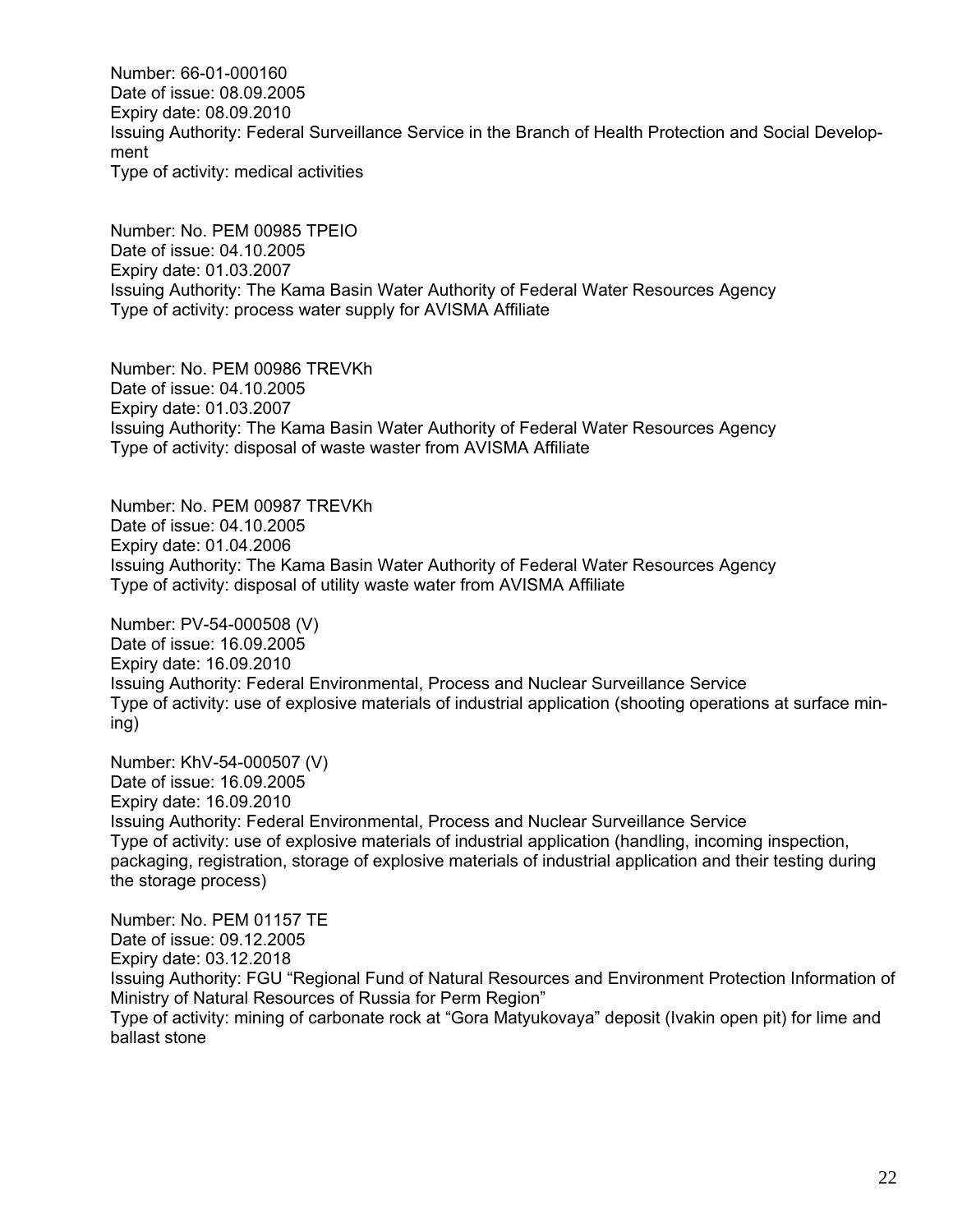<span id="page-22-0"></span>Number: No. 150001381 Date of issue: 08.06.2005 Expiry date: 08.06.2010 Issuing Authority: Ministry of Finance of the Russian Federation, State Assay Office of Russia Type of activity: operations with precious metals and stones

Number: 63-EВ-000542(ZhKMS) Date of issue: 25.03.2005 Expiry date: 14.05.2009 Issuing Authority: Federal Environmental, Process and Nuclear Surveillance Service Type of activity: operation of explosive production facilities

# *3.2.7 Issuer's Joint Activity*

As of 01.01.2006 the issuer leads no joint activity with other organizations using investments of third parties.

# **3.3. Future Prospects**

## **MELTING**

Aspiring to keep the positions occupied in the global aerospace complex and to increase competitiveness in the market of titanium for aircraft engine application as well as to supply premium quality metal to the Russian market, VSMPO-AVISMA Corporation installs capacities for melting titanium alloy ingots of premium quality by construction of the plasma-arc melting area using the cold-hearth furnace. At present, commissioning works are carried out.

The automated system of monitoring and control of titanium ingot melting processes has been installed on the basis of Allen-Bradley equipment for 14 vacuum-arc furnaces.

Further on, it is planned to re-equip monitoring and control systems of the melting process for 3 to 5 vacuum-arc furnaces annually.

The purpose of this project is to increase the metal yield when re-melting composite alloys, to ensure reproducibility of the process as well as to increase of explosion safety.

For the purpose of ensuring reliable quality of charge materials, VSMPO-AVISMA Corporation has concluded a contract for manufacture and delivery of two magnetic and X-ray units for chips inspection. Significant growth of the Company's own manufacture of alloying materials with their range expanded is planned. Pre-project review is performed.

## **SHEET ROLLING**

With the mill products entering the world market, marketing surveys settled the following objectives for the Company's specialists with regard to manufacture of competitive products:

- Export plate and sheet from 6Аl – 4V alloy for aerospace application,

- CP titanium sheet and strip from 0.5 to 2.0 mm in thickness for welded tubes and PFHE.

The significant amount of work has been carried out and investments have been made for implementation of the tasks. Most of the new foreign auxiliary equipment for grinding and cutting of coil has already been installed and put into operation.

Premium quality strip is considered to be an urgent subject for the Company because production facilities for thin-walled welded tube manufacture are significantly expanded. To develop sheet-rolling production it is planned to reconstruct the following industrial areas:

- reconstruction of "2000" hot-rolling mill;

- installation of strip profile adjustment and control system;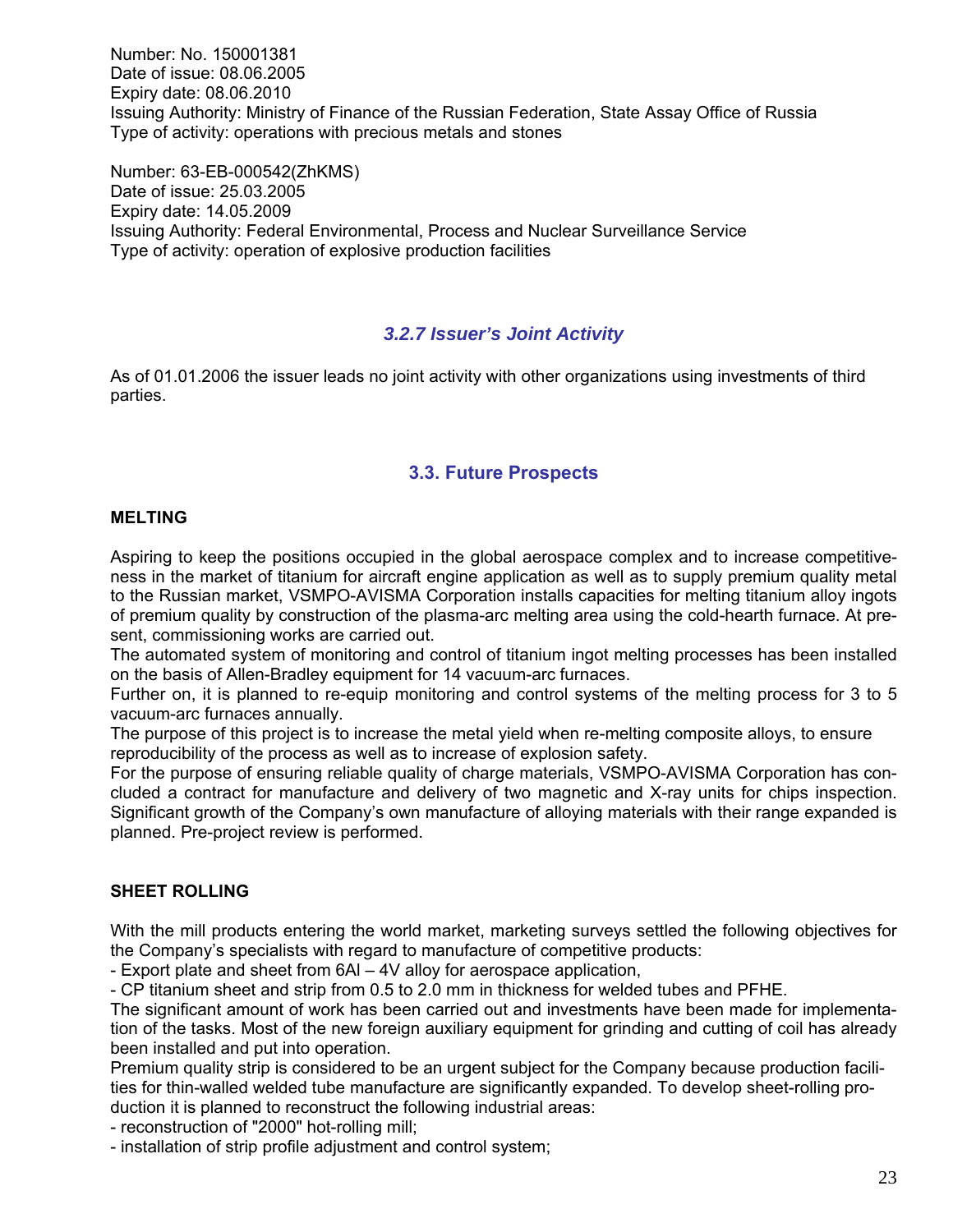- installation of "Duo" dressing mill based on one of the existing mills (e.g. "Bliss-2") for dressing of coil up to 1300 mm in width with the following additional equipment mounted: decoiler, rewinder, coil accumulator.

To increase the output of flat mill products, heating furnaces are designed and constructed: for slab and metal rolling as well as for annealing.

Sheet etching unit No. 2 is designed; it will allow to increase the volume of etching of sheet and plate by 25%.

Contracts for delivery of special foreign equipment for grinding and cutting of sheet products have been concluded.

## **PRESS-FORGING**

Due to the increase in orders for delivery of premium quality die forgings, VSMPO-AVISMA Corporation has significantly reconstructed the main and auxiliary facilities, including repairs and upgrading of the presses; electric furnaces for long billets heating with the automatic control system incorporated ensuring the required accuracy of heating have been put into operation.

A number of immersion ultrasonic inspection units for machined titanium alloy bar and billet with the length up to 5000 mm have been constructed and put into operation, including the 4-th multizone ultrasonic inspection unit in the world. Advanced instrumentation and test machines have been purchased for metallurgical quality inspection of finished products.

The control system of 6000 ton forging press have been overhauled and upgraded.

Furnace areas have been re-equipped with electric heating furnaces replaced by gas ones and 8 stateof-the-art gas furnaces have been installed.

The rolling mill was purchased and installed in order to master new types of products – rolled rings from titanium and aluminum alloys and Inconels. The ring rolling mill was upgraded that allowed to increase the output at the expense of mastering shaped ring production.

Press for straightening of ring products was put into operation.

Ingot and billet forging area based on 2000 ton hydraulic press equipped with manipulators, furnaces and auxiliary equipment was established.

Finished product release area was organized.

A number of die forgings for leading aircraft building companies was mastered. In the near future the priority will be given to this type of work. To develop forging production:

- overhaul and modernization of control system of 3 000 ton forging press is planned;

- works started for shaping area construction (forging per sketch) based on 1500 ton forging press to be equipped with gas furnaces, forging and handling manipulators;

- abrasive grinding area of forged billets is established;

- works aimed at die forging machining expansion are carried out. The contracts for delivery of machines have been concluded; installation and commissioning are conducted, the first line of new rough machining facility for titanium alloy die forgings has been put into operation.

### **TUBE PRODUCTION**

Currently, the Corporation has implemented the  $2^{nd}$  stage of the project for manufacturing titanium alloy and stainless steel welded pipes from 10 to 40 mm in diameter. Four tube welding lines are in operation.

Another four tube-welding lines have been purchased for the purpose to increase the output of tubes and expanding the range of products from 30 to 114 mm in diameter, installation and commissioning are being conducted.

### **NONCONVENTIONAL GOODS**

• Manufacture of stainless steel kitchen utensils with the heat-distributing "sandwich" base.

In 1991 stainless steel household and kitchen tableware production was mastered.

In order to successfully compete with similar products manufactured by both Russian and foreign companies it is required that "sandwich"-bottom tableware be manufactured. Process Engineering and De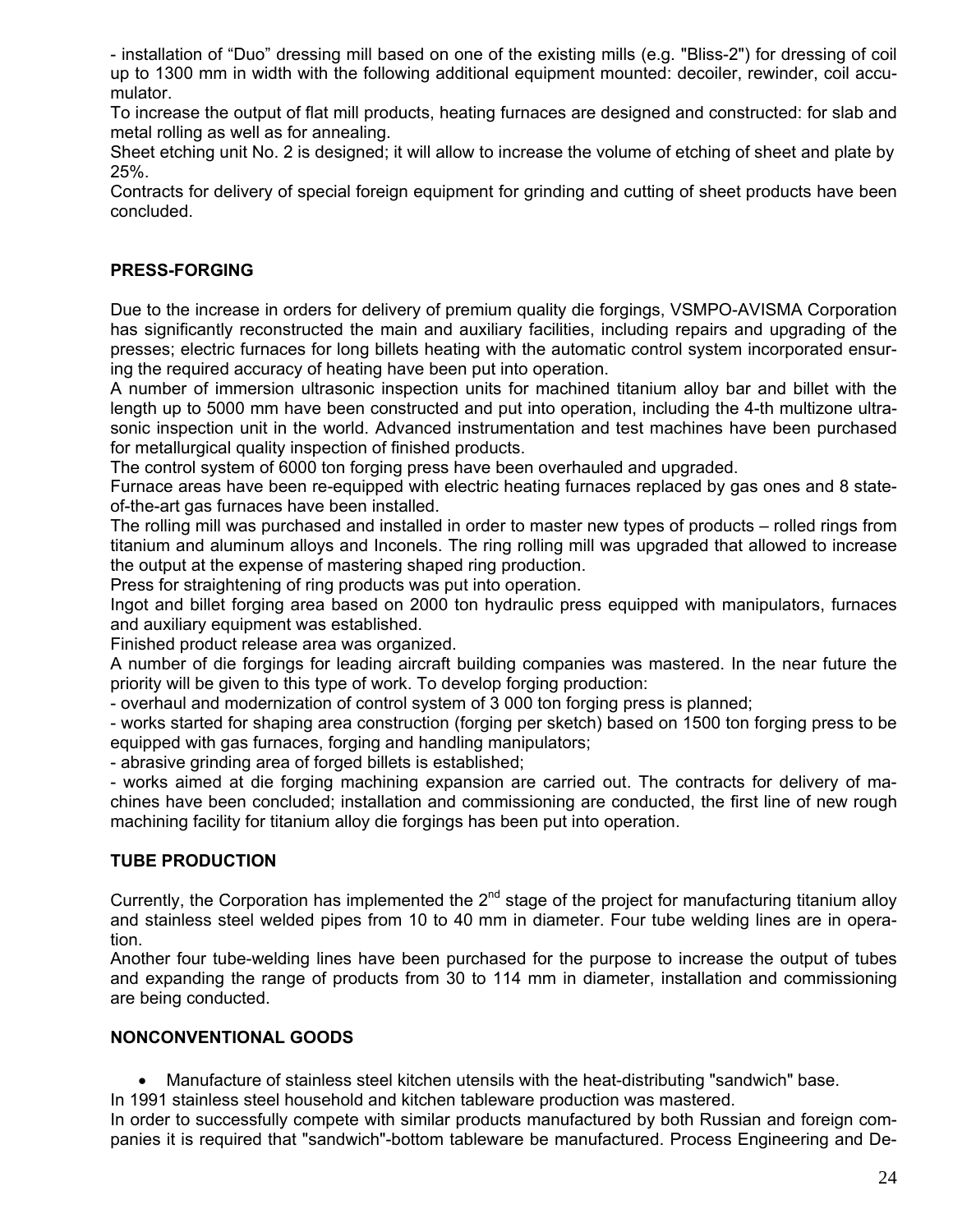<span id="page-24-0"></span>sign Departments have carried out research and design works required for manufacture of new products. For implementation of the project the following equipment has been purchased and installed:

- base straightening unit;
- base soldering equipment;
- base machining equipment;
- reconstruction of "8P1et" grinding machines.

Further manufacture of stainless steel kitchen tableware is planned to be expanded with additional equipment to be purchased.

• Manufacture of die forged wheel discs from aluminum alloys.

In order to develop this production trend, expand the range of products and increase the output, special-purpose machines for turning and milling are purchased.

The rolling machine for wheel disc production by rolling has been purchased and is under installation and commissioning.

• Manufacture of titanium and stainless steel products for power engineering and oil-gas chemical industry.

In order to develop this production line, expand the range of products and increase the output, specialpurpose equipment including testing equipment is planned to be purchased.

### **MAGNESIUM AND SPONGE TITANIUM PRODUCTION**

In the future the Company plans to perform the following: development of value added magnesium and magnesium alloys processing (production of cast parts) and design new magnesium products (for automotive industry, protectors, large-size casting, products from magnesium production scrap, etc.); search for the ways of reduction in magnesium and magnesium alloys manufacture cost (first of all, in power costs) at the expense of process improvement; increase in the level of production scrap processing and recycling; increase in the capacities for titanium products output; search for the new titanium products market; reduction in titanium production costs.

### **QUALITY INSPECTION**

In accordance with VSMPO-AVISMA Corporation Quality and Certification Program and the requirements of the audit firms, inspection instrumentation for product quality testing is planned to be purchased in order to enhance reliability of inspection as well as to replace physically worn out and obsolete equipment.

Blue etching and fluorescent inspection areas have been established, and the contract for purchasing advanced ultrasonic inspection unit for disks has been concluded.

## **3.4. Issuer's Participation in Industrial, Banking and Financial Groups, Holdings, Concerns and Associations**

 VSMPO – AVISMA Corporation is the member of the Western Ural Association of Power Engineers. The members of the Association are the energy consumers that are interested in:

- improving effectiveness of power services in both industrial and municipal sectors of the region;
- more efficient use of energy resources;
- reduction of power costs;
- improving competitiveness of their products;

- influence on tariff policy.

The term of membership is not limited.

 VSMPO – AVISMA Corporation is the member of the nonprofit organization "National Association of Automotive Components Makers".

Abbreviated name is NO "NAPAK" (NO NAACM)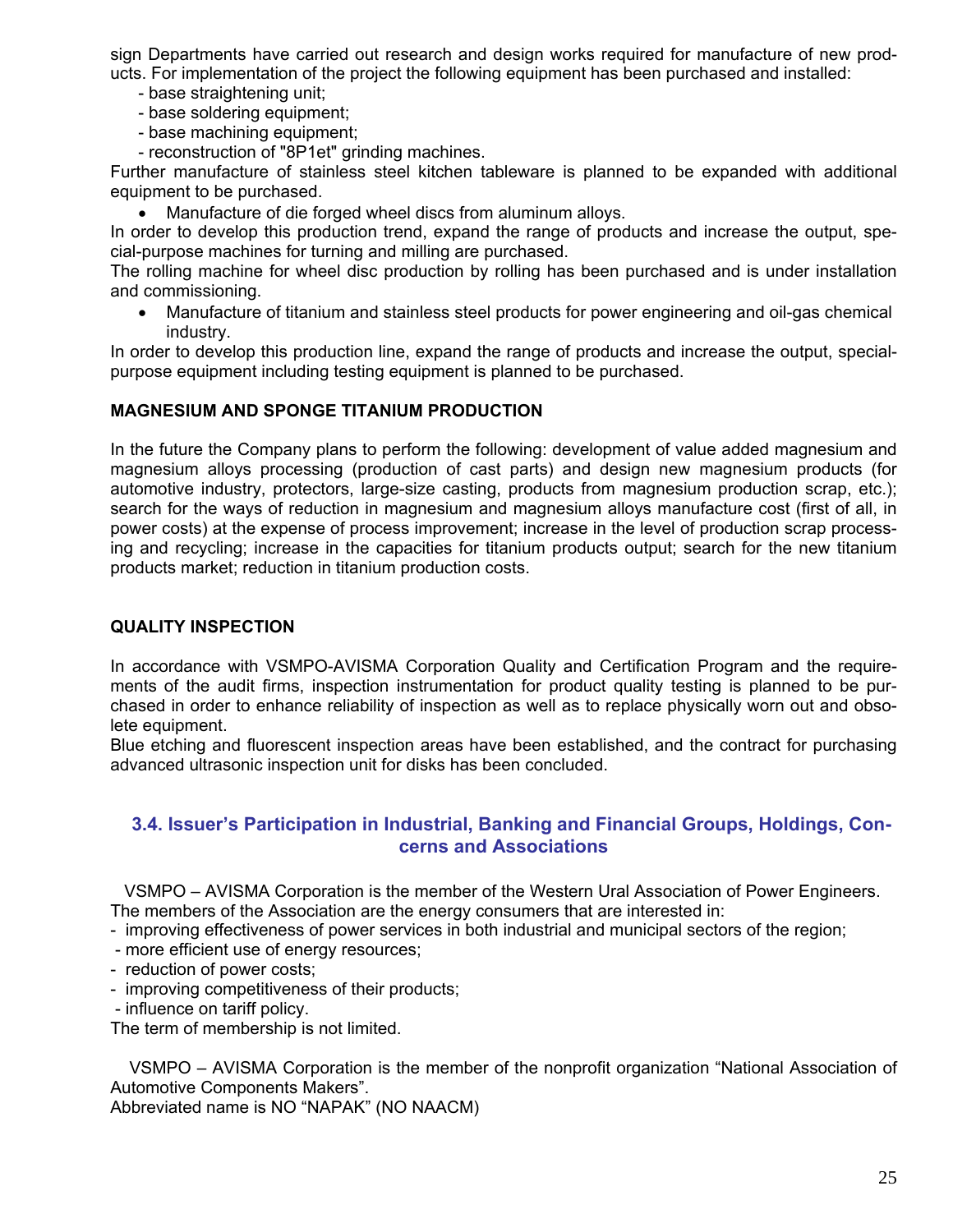<span id="page-25-0"></span>The objective of this Association is to coordinate and combine individual efforts in order to develop the domestic automotive industry, enter the market of automotive components for domestic and foreign automakers and offer magnesium die cast parts.

The term of membership is not limited.

 VSMPO – AVISMA Corporation is the member of the "Russian Association of Electric Tool Manufacturers ".

Abbreviated name: "RAPE" (RAETM)

The mission of the Association is to contribute to conditions and joint efforts to ensure steady manufacture of domestic electric tools. VSMPO-AVISMA Corporation can establish the area for production of magnesium alloy components for electric tool manufacturers. The purpose of membership in this Association is the long-term cooperation with other members of the Association. The term of membership is not limited.

# **3.5. Issuer's Subsidiaries and Related Companies**

3.5.1. Full and abbreviated company name:

**TIRUS HOLDING Limited Liability Company (TIRUS HOLDING LLC)** 

Location: 18, Viktor Ambartsumyan St., Ap. 8, Yerevan, Armenia

Grounds for acknowledging the company as a subsidiary: dominant participation of VSMPO – AVISMA Corporation in the registered capital of Tirus Holding LLC Issuer's participatory share in the registered capital of the subsidiary: 100% Subsidiary's participatory share in the issuer's registered capital: 0

Description of the primary business of the Company: holding activities.

Description of the role of such company in the issuer's activity: holding activities.

### **Board of Directors** (Supervisory Board):

BoD of the Company is not stipulated by the By-Laws.

**Joint Executive Body** (management board, directory): Joint Executive Body is not stipulated by the By-Laws.

## **Person acting as Sole Executive Body:**

Retanova, Ludmila Anatolievna, b. 1964 Participatory share of Mrs. Retanova in the issuer's registered capital: 0 Proportion of ordinary shares of the issuer, which belong to Mrs. Retanova: 0

3.5.2. Full and abbreviated company name:

## **Tirshop Limited Liability Company (Tirshop LLC)**

Location: 36, Engels St., Verkhnaya Salda, Sverdlovsk Region, Russia. Grounds for acknowledging the company as a subsidiary: dominant participation of VSMPO – AVISMA Corporation in the registered capital of Tirshop LLC Issuer's participatory share in the registered capital of the subsidiary: 70%

Subsidiary's participatory share in the issuer's registered capital: 0

Description of the primary business of the Company: retail and wholesale of consumer goods.

Description of the role of such company in the issuer's activity: retail and wholesale of consumer goods

### **Board of Directors** (Supervisory Board):

BoD of the Company is not stipulated by the By-Laws.

**Joint Executive Body** (management board, directory): Joint Executive Body is not stipulated by the By-Laws.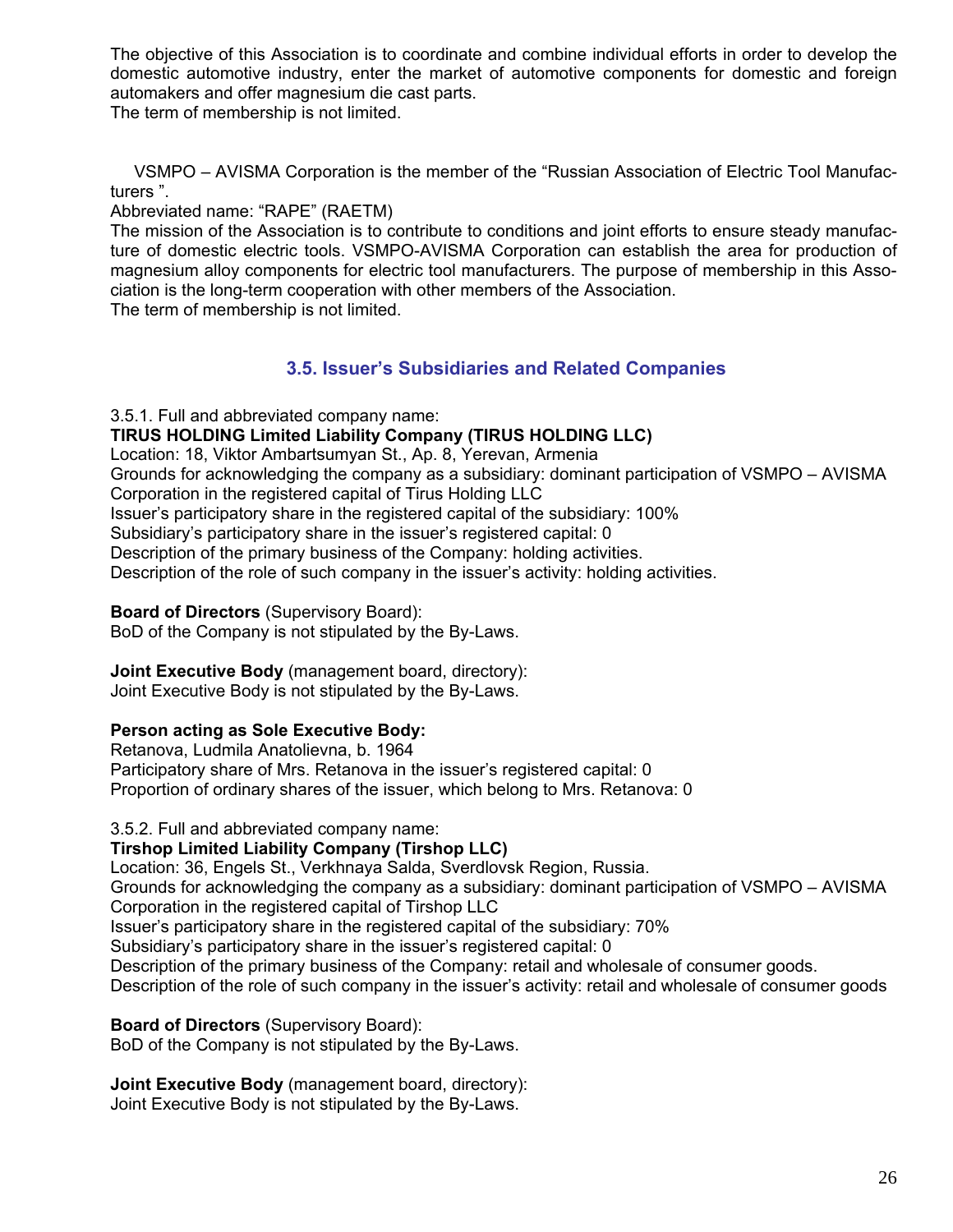## **Person acting as Sole Executive Body:**

Golovanova, Tatyana Nickolaevna, b. 1954 Participatory share of Mrs. Golovanova in the issuer's registered capital: 0 Proportion of ordinary shares of the issuer, which belong to Mrs. Golovanova: 0

3.5.3. Full and abbreviated company name:

**Closed Joint Stock Company Trade Company "Titan"** 

### **(CJSC Trade Company "Titan")**

Location: 61, Engels St., Verkhnaya Salda, Sverdlovsk Region, Russia. Grounds for acknowledging the company as a subsidiary: dominant participation of VSMPO-AVISMA Corporation in the registered capital of CJSC Trade Company ''Titan''. Issuer's participatory share in the registered capital of the subsidiary: 70% Proportion of ordinary shares of the subsidiary which belong to the issuer: 70% Subsidiary's participatory share in the issuer's registered capital: 0 Proportion of ordinary shares of the issuer, which belong to the subsidiary: 0 Description of the primary business of the Company: retail sale of goods Description of the role of such company in issuer's activity: verification of competitiveness of consumer goods manufactured by the issuer in the local market

### **Board of Directors** (Supervisory Board):

Chernova, Galina Vladimirovna, b. 1959 Participatory share of Mrs. Chernova in the issuer's registered capital: 0 Proportion of ordinary shares of the issuer, which belong to Mrs. Chernova: 0

Panteleeva, Tatyana Maximovna, b. 1960 Participatory share of Mrs. Panteleeva in the issuer's registered capital: 0 Proportion of ordinary shares of the issuer, which belong to Mrs. Panteleeva: 0

**Joint Executive Body** (management board, directory): Joint Executive Body is not stipulated by the By-Laws.

## **Person acting as Sole Executive Body:**

Chernova, Galina Vladimirovna, b. 1959 Participatory share of Mrs. Chernova in the issuer's registered capital: 0 Proportion of ordinary shares of the issuer, which belong to Mrs. Chernova: 0

### 3.5.4. Full and abbreviated company name:

### **Joint Stock Company "Ural" (JSC "Ural")**

Location: 1, Parkovaya St., Verkhnaya Salda, Sverdlovsk Region, Russia. Grounds for acknowledging the company as a subsidiary: dominant participation of VSMPO-AVISMA Corporation in the registered capital of JSC ''Ural'' Issuer's participatory share in the registered capital of the subsidiary: 51% Proportion of ordinary shares of the subsidiary which belong to the issuer: 51% Subsidiary's participatory share in the issuer's registered capital: 0 Proportion of ordinary shares of the issuer, which belong to the subsidiary: 0 Description of the primary business of the Company: manufacture of tableware and kitchen utensils as well as small-size parts of consumer goods for main production shops Description of the role of such company in the issuer's activity: involvement of previously established fixed assets and personnel

### **Board of Directors** (Supervisory Board):

Shagovaleev, Vladimir Alexeevich, b. 1950. Participatory share of Mr. Shagovaleev in the issuer's registered capital: 0 Proportion of ordinary shares of the issuer, which belong to Mr. Shagovaleev: 0

### Lomko, Alexey Petrovich, b. 1976

Participatory share of Mr. Lomko in the issuer's registered capital: 0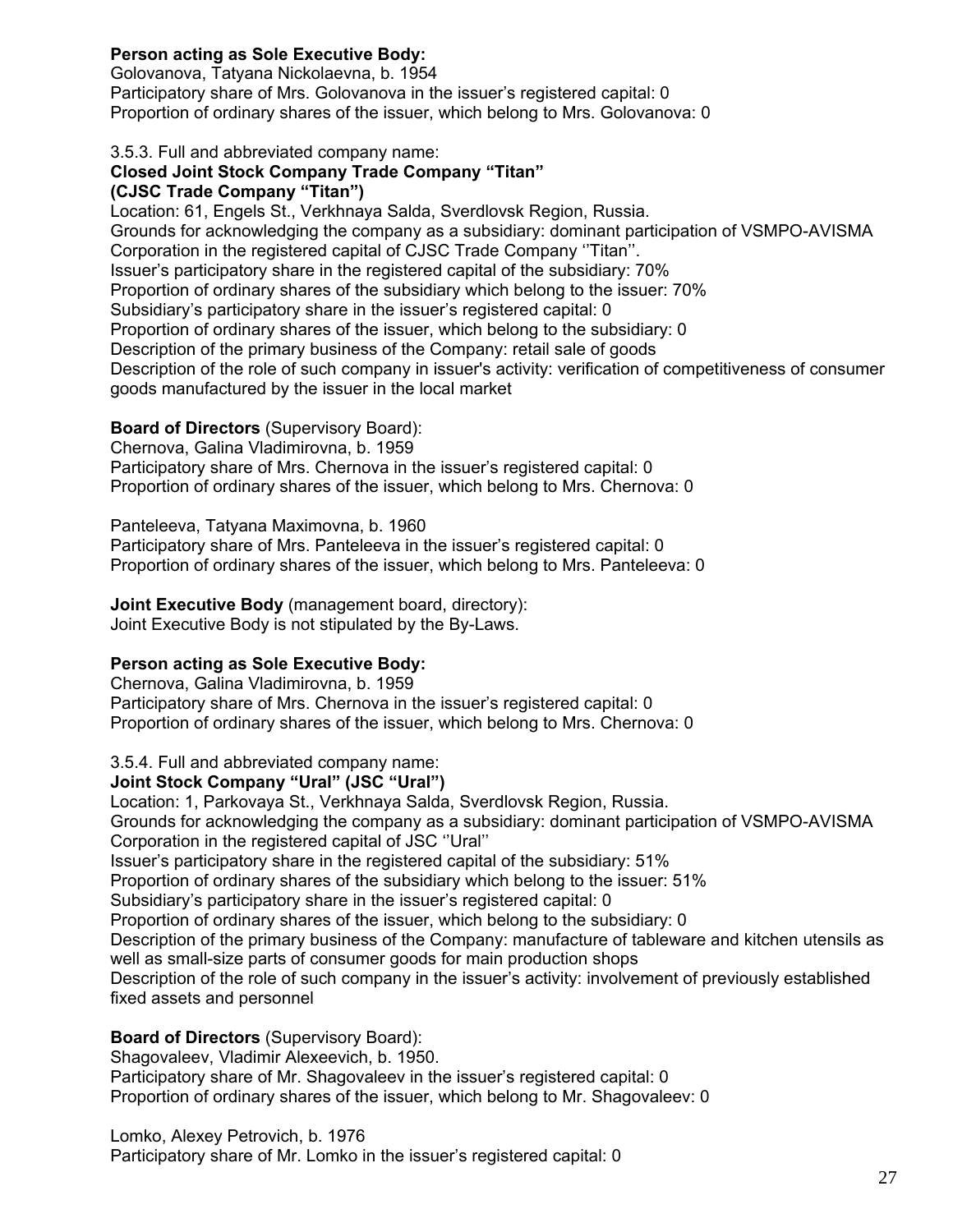Proportion of ordinary shares of the issuer, which belong to Mr. Lomko: 0

Semenov, Alexander Evgenievich,

Participatory share of Mr. Semenov in the issuer's registered capital: 0.0021 Proportion of ordinary shares of the issuer, which belong to Mr. Semenov: 0.0021

Odinokikh, Victor Vasilievich (chairman of BoD), b. 1949 Participatory share of Mr. Odinokikh in the issuer's registered capital: 0 Proportion of ordinary shares of the issuer, which belong to Mr. Odinokikh: 0

Shashkina, Nadezhda Nickolaevna, b. 1974 Participatory share of Mrs. Shashkina in the issuer's registered capital: 0 Proportion of ordinary shares of the issuer, which belong to Mrs. Shashkina: 0

**Joint Executive Body** (management board, directory): Joint Executive Body is not stipulated by the By-Laws.

## **Person acting as Sole Executive Body:**

Shagovaleev, Vladimir Alexeevich, b. 1950 Participatory share of Mr. Shagovaleev in the issuer's registered capital: 0 Proportion of ordinary shares of the issuer, which belong to Mr. Shagovaleev: 0

3.5.5. Full and abbreviated company name:

### **Closed Joint Stock Company Medical Insurance Company "Тirus-Меdservice" (CJSC MIC "Тirus-Меdservice")**

Location: 105, Molodezhny Poselok St., Verkhnaya Salda, Sverdlovsk Region, Russia. Grounds for acknowledging the company as dependent: the issuer owns more than twenty percent of the voting shares

Issuer's participatory share in the registered capital of the subordinate company: 31.4% Proportion of ordinary shares of the subordinate company which belong to the issuer: 31.4% Subordinate company's participatory share in the issuer's registered capital: 0

Proportion of ordinary shares of the issuer, which belong to the subordinate company: 0 Description of the primary business of the Company: activities in the field of compulsory social security. Description of the role of such company in the issuer's activity: social support of the issuer's employees, for the most part, medical insurance

**Board of Directors** (Supervisory Board): BoD of the Company is not stipulated by the By-Laws.

**Joint Executive Body** (management board, directory): Joint Executive Body is not stipulated by the By-Laws.

# **Person acting as Sole Executive Body:**

Oks, Igor Mikhailovich, b. 1953 Participatory share of Mr. Oks in the issuer's registered capital: 0 Proportion of ordinary shares of the issuer, which belong to Mr. Oks: 0

3.5.6. Full and abbreviated company name:

## **Limited Liability Company 'Culture and Sport Centre 'Metallurg' (C&SC Metallurg LLC)**

Location: 55, Lenin St., Berezniki, Perm Region, Russia. Grounds for acknowledging the company as a subsidiary: dominant participation of VSMPO – AVISMA Corporation in the registered capital of C&SC Metallurg LLC Issuer's participatory share in the registered capital of the subsidiary: 100%

Subsidiary's participatory share in the issuer's registered capital: 0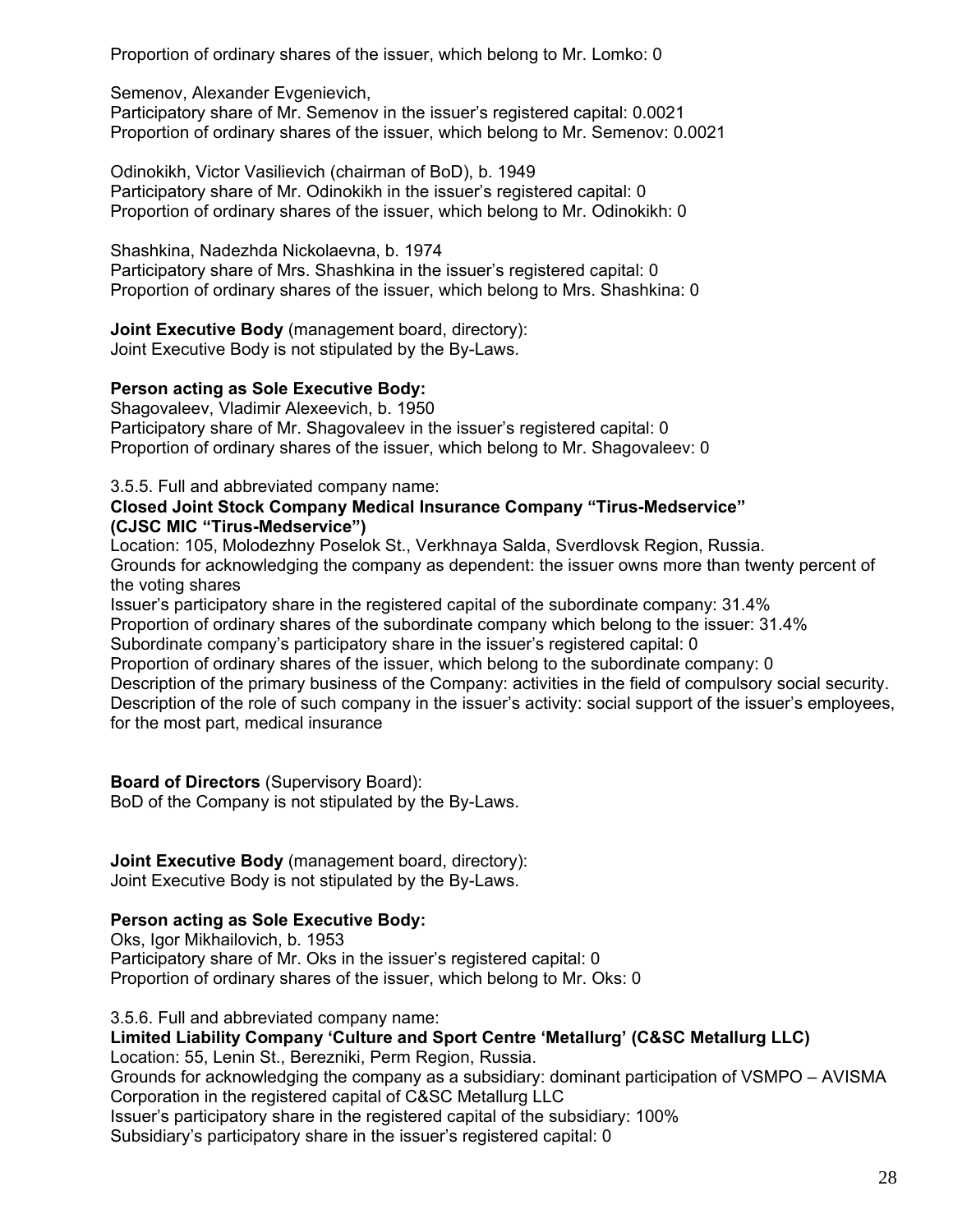Description of the primary business of the Company: services of sports organization and popularization, arrangement of physical training and sports exercises, culture services; recreation services. Description of the role of such company in issuer's activity: services related to the primary business of the Company provided to the issuer

### **Board of Directors**:

Bragina, Elena Gennadievna - chairman, b. 1959 Participatory share of Mrs. Bragina in the issuer's registered capital: 0 Proportion of ordinary shares of the issuer, which belong to Mrs. Bragina:0

Kislichenko, Artem Valerievich, b. 1975 Participatory share of Mr. Kislichenko in the issuer's registered capital: 0 Proportion of ordinary shares of the issuer, which belong to Mr. Kislichenko: 0

Perminova, Olga Victorovna, b. 1970 Participatory share of Mrs. Perminova in the issuer's registered capital: 0 Proportion of ordinary shares of the issuer, which belong to Mrs. Perminova: 0

Muraviov, Sergey Petrovich, b. 1965 Participatory share of Mr. Muraviov in the issuer's registered capital: 0 Proportion of ordinary shares of the issuer, which belong to Mr. Muraviov: 0

**Joint Executive Body** (management board, directory): Joint Executive Body is not stipulated by the By-Laws.

### **Person acting as Sole Executive Body**:

Vasyukov, Mikhail Alexeevich, b. 1957 Participatory share of Mr. Vasyukov in the issuer's registered capital: 0 Proportion of ordinary shares of the issuer, which belong to Mr. Vasyukov: 0

3.5.7. Full and abbreviated company name:

### **Limited Liability Company ″Avitrans″ (Avitrans LLC)**

Location: 55, Lenin St., Berezniki, Perm Region, Russia.

Grounds for acknowledging the company as a subsidiary: dominant participation of VSMPO – AVISMA Corporation in the registered capital of Avitrans LLC

Issuer's participatory share in the registered capital of the subsidiary: 100%

Subsidiary's participatory share in the issuer's registered capital: 0.05%

Description of the primary business of the Company: property leasing, conclusion of sales contracts, brokerage business

Description of the role of such company in issuer's activity: leasing to the issuer of premises for production activity

### **Board of Directors**:

Sementsov, Alexander Vladimirovich - chairman, b. 1966 Participatory share of Mr. Sementsov in the issuer's registered capital: 0.0016 Proportion of ordinary shares of the issuer, which belong to Mr. Sementsov: 0.0016

Philippova, Tatyana Gennadievna, b. 1963

Participatory share of Mrs. Philippova in the issuer's registered capital: 0.0003 Proportion of ordinary shares of the issuer, which belong to Mrs. Philippova: 0.0003

Kislichenko, Artem Valerievich, b. 1975

Participatory share of Mr. Kislichenko in the issuer's registered capital: 0 Proportion of ordinary shares of the issuer, which belong to Mr. Kislichenko: 0

**Joint Executive Body** (management board, directory): Joint Executive Body is not stipulated by the By-Laws.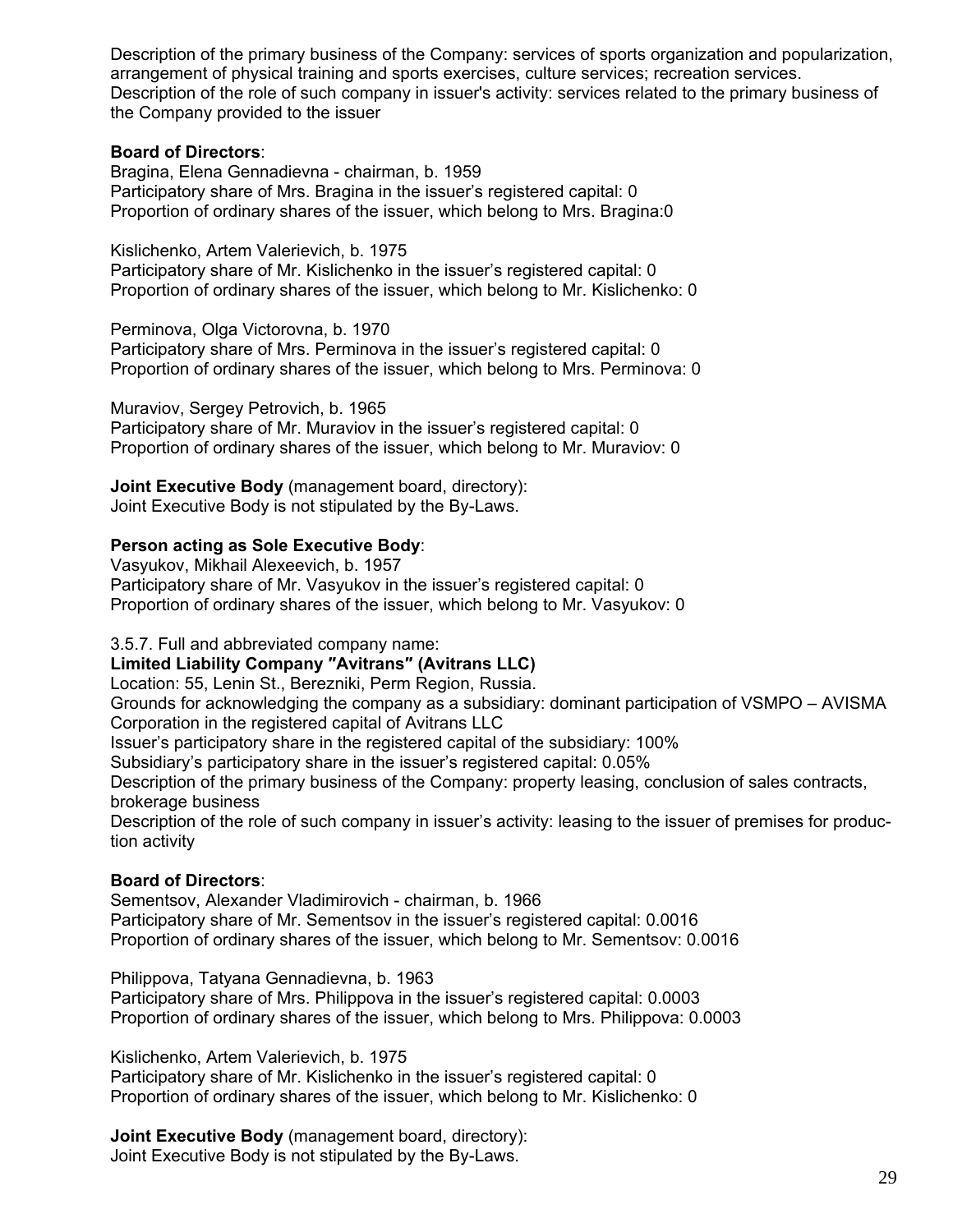## **Person acting as Sole Executive Body**:

Tetyukhin, Vladislav Valentinovich, b. 1932 Participatory share of Mr. Tetyukhin in the issuer's registered capital: 0 Proportion of ordinary shares of the issuer, which belong to Mr. Tetyukhin: 0

3.5.8. Full and abbreviated company name:

## **Limited Liability Company ″Spetsodezhda″ (Spetsodezhda LLC)**

Location: Berezniki, Perm Region, Russia

Grounds for acknowledging the company as a subsidiary: dominant participation of VSMPO – AVISMA Corporation in the registered capital of Spetsodezhda LLC.

Issuer's participatory share in the registered capital of the subsidiary: 100%

Subsidiary's participatory share in the issuer's registered capital: 0

Description of the primary business of the Company: tailoring of overalls, uniform, hats and other types of clothes; tailoring of working clothes and overalls for special objects; restoration, dry-cleaning and washing of special and working clothes

Description of the role of such company in issuer's activity: provision of the issuer with overalls for its production activity, tailoring, repair and washing of clothes

### **Board of Directors**:

Ovchinnikov, Sergey Evgenievich – chairman, b. 1952 Participatory share of Mr. Ovchinnikov in the issuer's registered capital: 0 Proportion of ordinary shares of the issuer, which belong to Mr. Ovchinnikov:0

Muraviova, Svetlana Vladimirovna, b. 1967 Participatory share of Mrs. Muraviova in the issuer's registered capital: 0 Proportion of ordinary shares of the issuer, which belong to Mrs. Muraviova: 0

Turishcheva, Lyudmila Vasilievna, b. 1951

Participatory share of Mrs. Turishcheva in the issuer's registered capital: 0 Proportion of ordinary shares of the issuer, which belong to Mrs. Turishchiva: 0

**Joint Executive Body** (management board, directory): Joint Executive Body is not stipulated by the By-Laws.

### **Person acting as Sole Executive Body**:

Turishcheva, Lyudmila Vasilievna, b. 1951 Participatory share of Mrs. Turishcheva in the issuer's registered capital: 0 Proportion of ordinary shares of the issuer, which belong to Mrs. Turishchiva: 0

3.5.9. Full and abbreviated company name:

### **Closed Joint Stock Company ″Shag-1″ (CJSC ″Shag-1″)**

Location: 5a, Gagarin St., Zhukovsky, Moscow Region, Russia Grounds for acknowledging the company as a subsidiary: dominant participation of VSMPO - AVISMA Corporation in the registered capital of CJSC ″Shag-1″ Issuer's participatory share in the registered capital of the subsidiary: 51.2% Proportion of ordinary shares of the subsidiary which belong to the issuer: 51.2% Subsidiary's participatory share in the issuer's registered capital: 0 Proportion of ordinary shares of the issuer, which belong to the subsidiary: 0 Description of the primary business of the Company: state of the art production of orthopedic footwear as well as footwear of any other applications and types, sale of footwear Description of the role of such company in issuer's activity: possible provision of the issuer with special footwear for its production activity

## **Board of Directors**:

Tyurin, Victor Matveevich - chairman, b. 1950. Participatory share of Mr. Tyurin in the issuer's registered capital: 0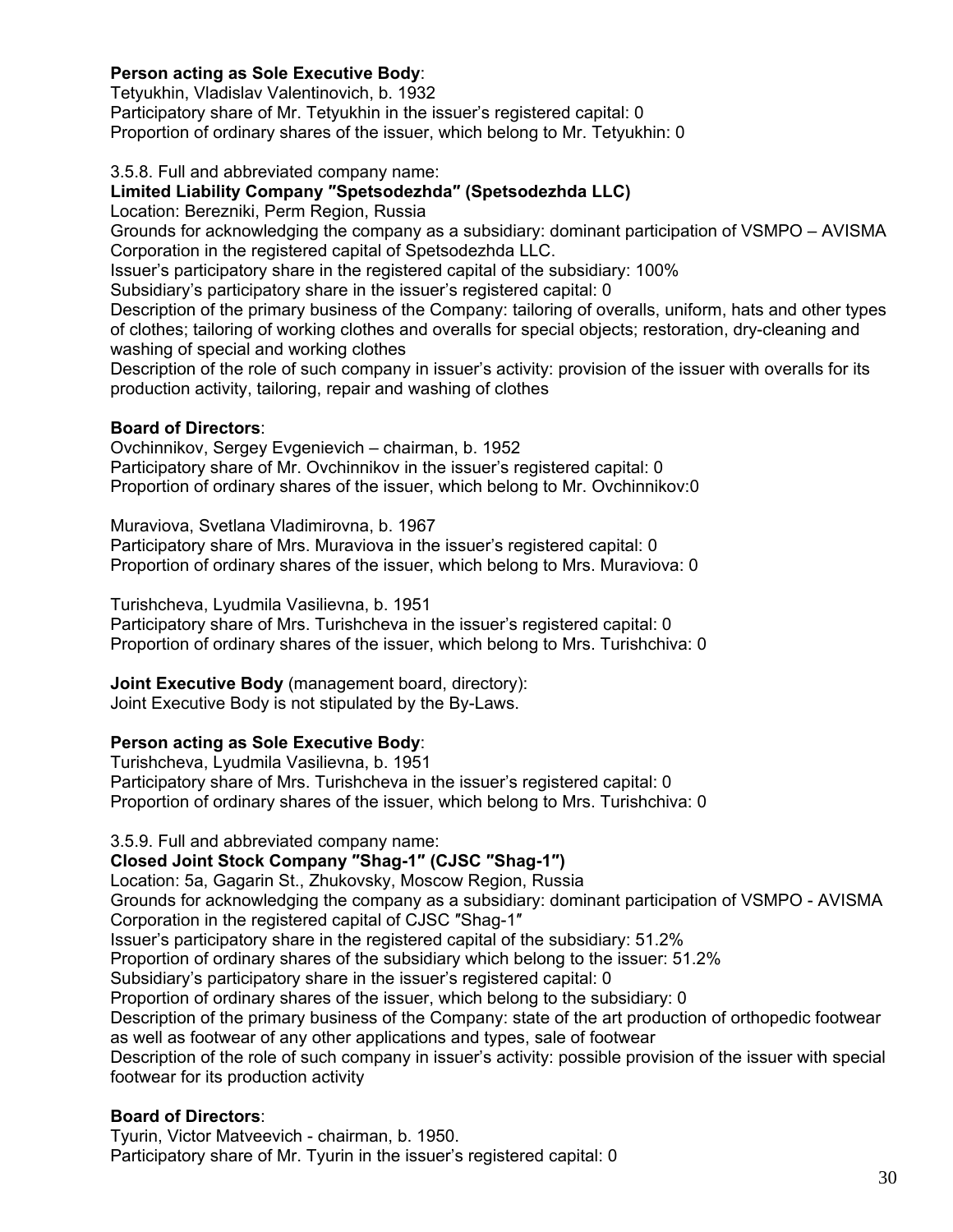Proportion of ordinary shares of the issuer, which belong to Mr. Tyurin: 0

Vydrina, Lyubov Valentinovna, b. 1950 Participatory share of Mrs. Vydrina in the issuer's registered capital: 0 Proportion of ordinary shares of the issuer, which belong to Mrs. Vydrina: 0

Kozlov, Yury Askoldovich, b. 1951 Participatory share of Mr. Kozlov in the issuer's registered capital: 0.0002 Proportion of ordinary shares of the issuer, which belong to Mr. Kozlov: 0.0002

**Joint Executive Body** (management board, directory):

Joint Executive Body is not stipulated by the By-Laws.

## **Person acting as Sole Executive Body**:

Kozlov,Yury Askoldovich, b. 1951 Participatory share of Mr. Kozlov in the issuer's registered capital: 0.0002 Proportion of ordinary shares of the issuer, which belong to Mr. Kozlov: 0.0002

3.5.10. Full and abbreviated company name:

## **Limited Liability Company ″SOLID" (SOLID LLC)**

Location: Berezniki, Perm Region, Russia

Grounds for acknowledging the company as a subsidiary: dominant participation of VSMPO - AVISMA Corporation in the registered capital of SOLID LLC

Issuer's participatory share in the registered capital of the subsidiary: 100%

Subsidiary's participatory share in the issuer's registered capital: 0

Description of the primary business of the Company: brokerage business, technical and economic service, all kinds of foreign economic activity per the statute-established order, advertising Description of the role of such company in issuer's activity: sales of sideline products, i.e. electrolytic potassium chloride

# **Board of Directors**:

Ovchinnikov, Sergey Evgenievich - chairman, b. 1952. Participatory share of Mr. Ovchinnikov in the issuer's registered capital: 0 Proportion of ordinary shares of the issuer, which belong to Mr. Ovchinnikov: 0

Muraviova, Svetlana Vladimirovna, b. 1967.

Participatory share of Mrs. Muraviova in the issuer's registered capital: 0 Proportion of ordinary shares of the issuer, which belong to Mrs. Muraviova: 0

Torgashov, Anatoly Ivanovich, b. 1961.

Participatory share of Mr. Torgashov in the issuer's registered capital: 0 Proportion of ordinary shares of the issuer, which belong to Mr. Torgashov: 0

**Joint Executive Body** (management board, directory): Joint Executive Body is not stipulated by the By-Laws.

# **Person acting as Sole Executive Body**:

Torgashov, Anatoly Ivanovich, b. 1961. Participatory share of Mr. Torgashov in the issuer's registered capital: 0 Proportion of ordinary shares of the issuer, which belong to Mr. Torgashov: 0

3.5.11. Full and abbreviated company name:

**Closed Joint Stock Company "AVISMA-Les" (CJSC AVISMA-Les)** 

Location: Berezniki, Perm Region, Russia Grounds for acknowledging the company as a subsidiary: dominant participation of VSMPO - AVISMA in the registered capital of CJSC AVISMA-Les

Issuer's participatory share in the registered capital of the subsidiary: 51%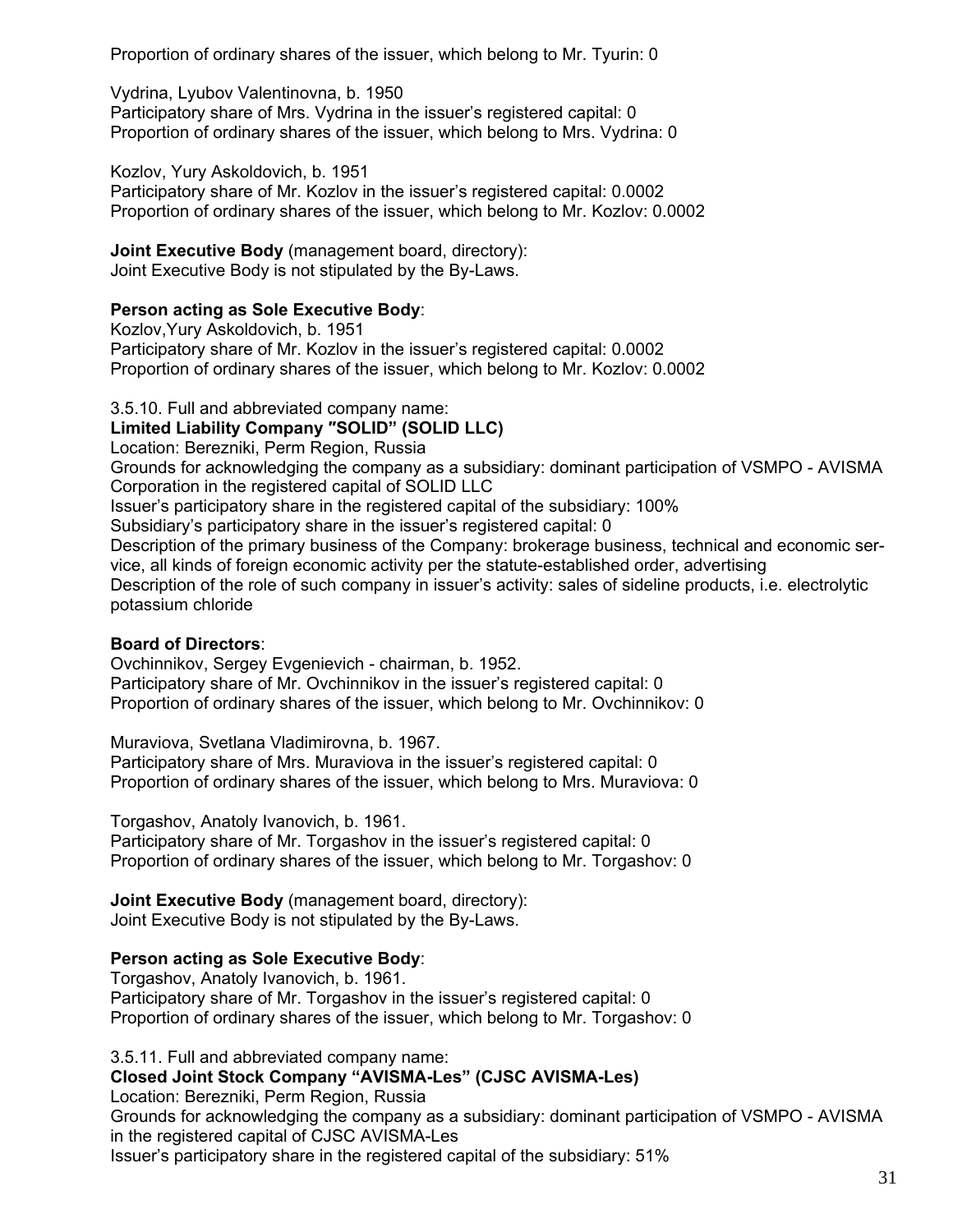Proportion of ordinary shares of the subsidiary which belong to the issuer: 51% Subsidiary's participatory share in the issuer's registered capital: 0 Proportion of ordinary shares of the issuer, which belong to the subsidiary: 0 Description of the primary business of the Company: logging, processing and selling of timber, production of converted timber, production of consumer goods, manufacture of building units and structures, repair of civic, public and production buildings, fabrication of furniture. Description of the role of such company in issuer's activity: repair and construction services to the issuer

### **Board of Directors**:

Besedin, Vasily Alexandrovich - chairman, b. 1953 Participatory share of Mr. Besedin in the issuer's registered capital: 0 Proportion of ordinary shares of the issuer, which belong to Mr. Besedin:0

Perminova, Olga Victorovna, b. 1970 Participatory share of Mrs. Perminova in the issuer's registered capital: 0 Proportion of ordinary shares of the issuer, which belong to Mrs. Perminova: 0

Shishkin, Pavel Alexandrovich, b. 1941. Participatory share of Mr. Shishkin in the issuer's registered capital: 0.0029 Proportion of ordinary shares of the issuer, which belong to Mr. Shishkin: 0.0029

**Joint Executive Body** (management board, directory): Joint Executive Body is not stipulated by the By-Laws.

### **Person acting as Sole Executive Body**:

Shishkin, Pavel Alexandrovich, b. 1941 Participatory share of Mr. Shishkin in the issuer's registered capital: 0.0029 Proportion of ordinary shares of the issuer, which belong to Mr. Shishkin: 0.0029

3.5.12. Full and abbreviated company name:

### **Limited Liability Company Palace of Culture and Creative Activity "Metallurg" (PC&CA Metallurg LLC)**

Location: 88, Yubileinaya St., Berezniki, Perm Region, Russia

Grounds for acknowledging the company as a subsidiary: dominant participation of VSMPO - AVISMA Corporation in the registered capital of PC&CA Metallurg

Issuer's participatory share in the registered capital of the subsidiary: 100%

Subsidiary's participatory share in the issuer's registered capital: 0

Description of the primary business of the Company: culture services, services for organization of performances, recreation services, catering services, other kinds of activity

Description of the role of such company in issuer's activity: services related to the primary business of the Company provided to the issuer

**Board of Directors** (Supervisory Board):

Bragina, Elena Gennadievna - chairman, b. 1959

Participatory share of Mrs. Bragina in the issuer's registered capital: 0 Proportion of ordinary shares of the issuer, which belong to Mrs. Bragina: 0

Kislichenko, Artem Valerievich, b. 1975.

Participatory share of Mr. Kislichenko in the issuer's registered capital: 0 Proportion of ordinary shares of the issuer, which belong to Mr. Kislichenko: 0

Perminova, Olga Victorovna, b. 1970.

Participatory share of Mrs. Perminova in the issuer's registered capital: 0 Proportion of ordinary shares of the issuer, which belong to Mrs. Perminova: 0

**Joint Executive Body** (management board, directory):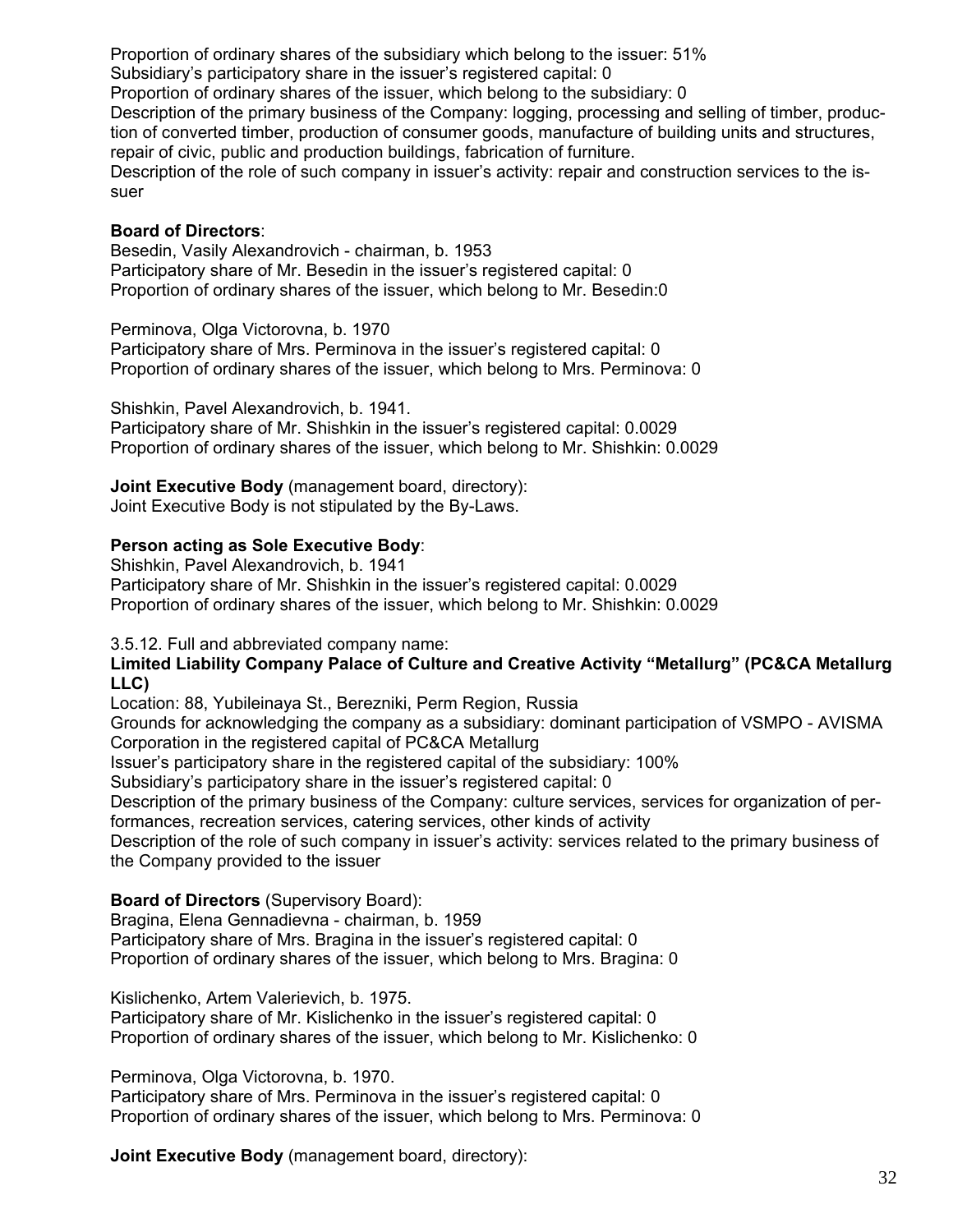Joint Executive Body is not stipulated by the By-Laws.

## **Person acting as Sole Executive Body**:

Belkin, Victor Anatolievich, b. 1958. Participatory share of Mr. Belkin in the issuer's registered capital: 0 Proportion of ordinary shares of the issuer, which belong to Mr. Belkin: 0

### 3.5.13. Full and abbreviated company name:

## **Limited Liability Company Restaurant "Sportivnaya" (Restaurant "Sportivnaya" LLC)**

Location: 55, Lenin Avenue, Berezniki, Perm Region, Russia Grounds for acknowledging the company as a subsidiary: dominant participation VSMPO – AVISMA Corporation in the registered capital of Restaurant "Sportivnaya" LLC. Issuer's participatory share in the registered capital of the subsidiary: 99.8% Subsidiary's participatory share in the issuer's registered capital: 0 Description of the primary business of the Company: production and sale of cookery, floury, confectionary foods, meat dishes, cold collations, sale of in-house and outsourced products and foods Description of the role of such company in issuer's activity: services related to the primary business of the Company provided to the issuer

**Board of Directors** (Supervisory Board): BoD of the Company is not stipulated by the By-Laws.

**Joint Executive Body** (management board, directory): Joint Executive Body is not stipulated by the By-Laws.

### **Person acting as Sole Executive Body**:

Vasyukov, Mikhail Alexeevich, b. 1957. Participatory share of Mr. Vasyukov in the issuer's registered capital: 0 Proportion of ordinary shares of the issuer, which belong to Mr. Vasyukov: 0

3.5.14. Full and abbreviated company name:

**Limited Liability Company "Autostoyanka" (Autostoyanka LLC)** 

Location: Berezniki, Perm Region, Russia

Grounds for acknowledging the company as a subsidiary: dominant participation of VSMPO - AVISMA Corporation in the registered capital of Autostoyanka LLC Issuer's participatory share in the registered capital of the subsidiary: 100% Subsidiary's participatory share in the issuer's registered capital: 0

Description of the primary business of the Company: services of autotransport storage and safe-

keeping, vehicle repair, other kinds of activity

Description of the role of such company in issuer's activity: services related to the primary business of the Company provided to the issuer

### **Board of Directors**:

Styrnikov, Yury Nikolayevich - chairman, b. 1952 Participatory share of Mr. Styrnikov in the issuer's registered capital: 0 Proportion of ordinary shares of the issuer, which belong to Mr. Styrnikov: 0

Muraviova, Svetlana Vladimirovna, b. 1967.

Participatory share of Mrs. Muraviova in the issuer's registered capital: 0 Proportion of ordinary shares of the issuer, which belong to Mrs. Muraviova: 0

Perminova, Olga Victorovna, b. 1970.

Participatory share of Mrs. Perminova in the issuer's registered capital: 0 Proportion of ordinary shares of the issuer, which belong to Mrs. Perminova: 0

**Joint Executive Body** (management board, directory):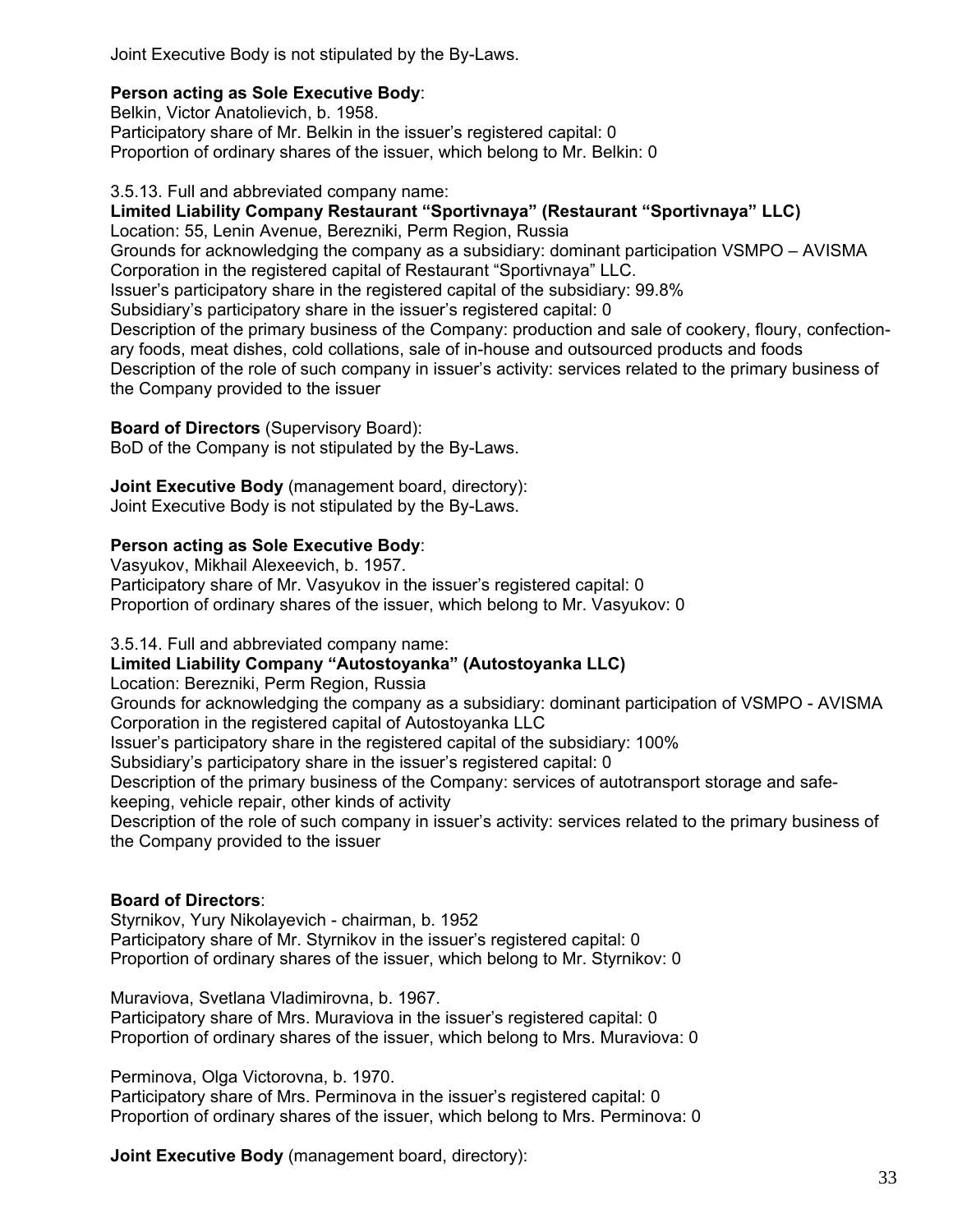Joint Executive Body is not stipulated by the By-Laws.

## **Person acting as Sole Executive Body**:

Kalinin, Igor Victorovich, b. 1973. Participatory share of Mr. Kalinin in the issuer's registered capital: 0 Proportion of ordinary shares of the issuer, which belong to Mr. Kalinin: 0

### 3.5.15. Full and abbreviated company name:

## **Closed Joint Stock Company VGK AVISMA TITAN (VAT CJSC)**

At present, there is no financial and economic activity conducted. Location: Berezniki, Perm Region, Russia Grounds for acknowledging the company as a subsidiary: dominant participation VSMPO - AVISMA Corporation in the registered capital of CJSC VAT Issuer's participatory share in the registered capital of the subsidiary: 45% Proportion of ordinary shares of the subsidiary which belong to the issuer: 45% Subsidiary's participatory share in the issuer's registered capital: 0 Proportion of ordinary shares of the issuer, which belong to the subsidiary: 0 Description of the primary business of the Company: metallurgical manufacture of titanium and titanium alloys, purchase and brokerage business, including foreign economic activity

### **Board of Directors** (Supervisory Board):

BoD of the Company is not stipulated by the By-Laws.

### **Joint Executive Body (management board, directory**):

Joint Executive Body is not stipulated by the By-Laws.

### **Person acting as Sole Executive Body –none**

3.5.16. Full and abbreviated company name:

## **Joint Stock Company "Permatomenergosbyt" (JSC PermAES)**

Location: Perm, Russia

Grounds for acknowledging the company as a subsidiary: VSMPO - AVISMA Corporation owns more than 20% of the voting shares in the registered capital of JSC PermAES

Issuer's participatory share in the registered capital of the subsidiary: 23.99% Proportion of ordinary shares of the subsidiary which belong to the issuer: 23.99% Subsidiary's participatory share in the issuer's registered capital: 0 Proportion of ordinary shares of the issuer, which belong to the subsidiary: 0 Description of the primary business of the Company: purchase and sale of electric energy (power) in the

federal wholesale and retail markets of electric power; commercial, brokerage business of providing services as commission agent, proxy and agent, as well as fulfilling functions of the purchaser and supplier in electric energy (power) selling operations in the federal and retail markets of electric power, other types of activity that are not prohibited by the laws

At present, there is no financial and economic activity conducted

### **Board of Directors**:

Boyko, Sergey Nikolayevich, b. 1960. Participatory share of Mr. Boyko in the issuer's registered capital: 0 Proportion of ordinary shares of the issuer, which belong to Mr. Boyko: 0

Malyshev, Evgeny Avenirovich, b. 1952.

Participatory share of Mr. Malyshev in the issuer's registered capital: 0 Proportion of ordinary shares of the issuer, which belong to Mr. Malyshev: 0

Lapshin, Nikolay Yakovlevich, b. 1955.

Participatory share of Mr. Lapshin in the issuer's registered capital: 0 Proportion of ordinary shares of the issuer, which belong to Mr. Lapshin: 0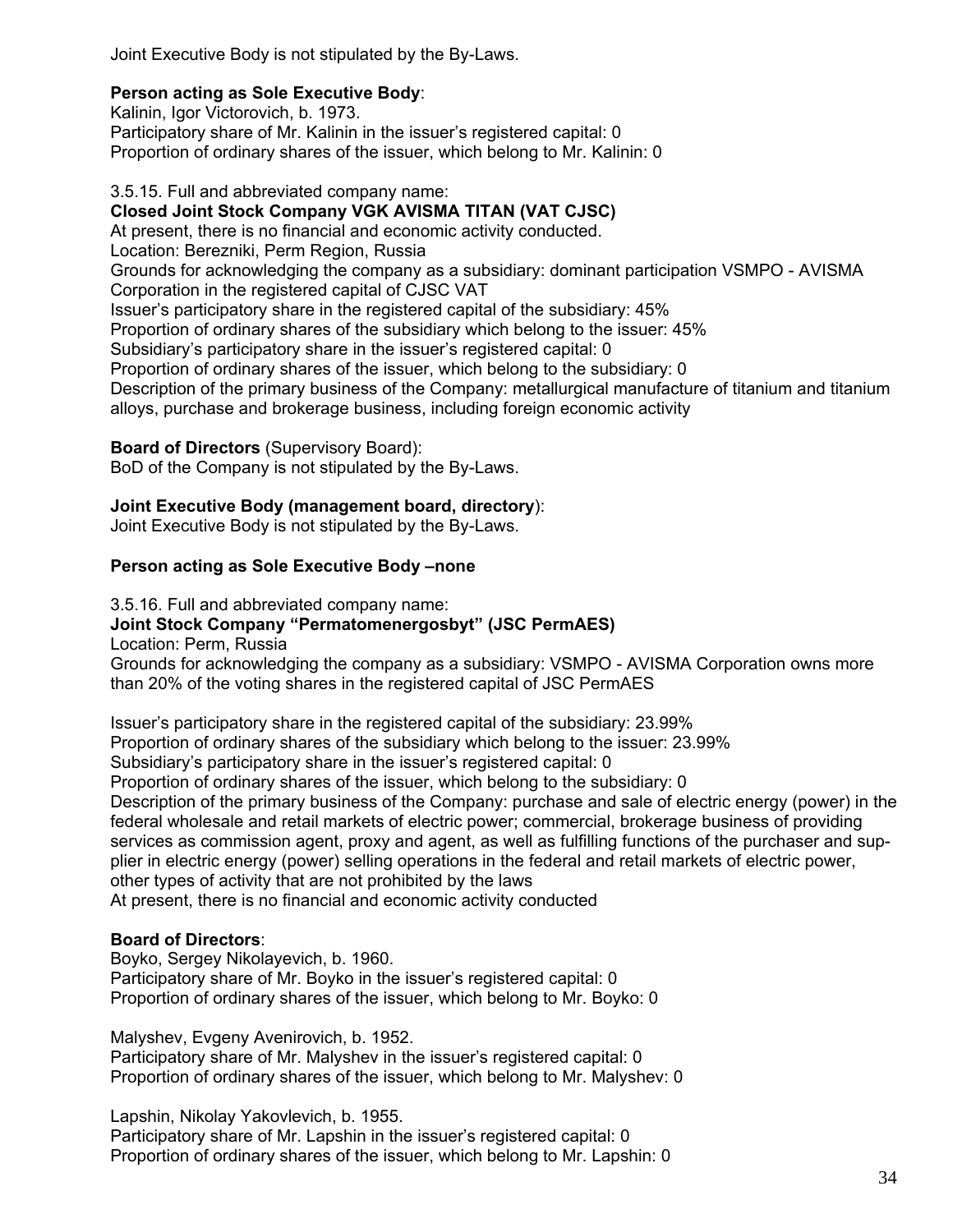Vaskov, Vadim Mikhailovich, b. 1966. Participatory share of Mr. Vaskov in the issuer's registered capital: 0 Proportion of ordinary shares of the issuer, which belong to Mr. Vaskov: 0

Balashov, Dmitry Evgenievich

Participatory share of Mr. Balashov in the issuer's registered capital: 0 Proportion of ordinary shares of the issuer, which belong to Mr. Balashov: 0

Oborin, Victor Pheodorovich

Participatory share of Mr. Oborin in the issuer's registered capital: 0 Proportion of ordinary shares of the issuer, which belong to Mr. Oborin: 0

Shaposhnikov, Oleg Evgenievich

Participatory share of Mr. Shaposhnikov in the issuer's registered capital: 0 Proportion of ordinary shares of the issuer, which belong to Mr. Shaposhnikov: 0

**Joint Executive Body** (management board, directory): Joint Executive Body is not stipulated by the By-Laws.

#### **Person acting as Sole Executive Body**:

Full company name: JSC AtomEnergoSbyt Location: 14/9, Sadovnicheskaya St., Moscow, Russia Participatory share of JSC AtomEnergoSbyt in the issuer's registered capital: 0 Proportion of ordinary shares of the issuer, which belong to JSC AtomEnergoSbyt: 0

#### 3.5.17. Full and abbreviated company name:

**Limited Liability Company "AVISMA – Machinostroitel" (AVISMA-Machinostroitel LLC)**  Location of the Company: 29, Zagorodnaya St., Berezniki, Perm Region, the Russian Federation Grounds for acknowledging the company as a subsidiary of the issuer – dominant participation of VSMPO-AVISMA Corporation in the registered capital of AVISMA-Machinostroitel LLC

Issuer's participatory share in the registered capital of the subsidiary: 100%. Subsidiary's participatory share in the registered capital of the issuer  $-0\%$ Description of the primary business of the Company: manufacture of optional equipment, including boiler equipment; manufacture of various metal constructions, parts and units of machine-building application, repair of pump and compressor, casting of steel, cast-iron and non-ferrous metals, possibility of machining of castings, application of anticorrosive protection to hardware Description of the role of such company in issuer's activity: services related to the primary business of the Company provided to the issuer

#### **Board of Directors:**

Besedin, Vasily Alexandrovich - chairman, b. 1953 Participatory share of Mr. Besedin in the issuer's registered capital: 0 Proportion of ordinary shares of the issuer, which belong to Mr. Besedin: 0

Sementsov, Alexander Vladimirovich, b. 1966 Participatory share of Mr. Sementsov in the issuer's registered capital: 0.0016 Proportion of ordinary shares of the issuer, which belong to Mr. Sementsov: 0.0016

Kashkarov, Igor Alexandrovich, b. 1966 Participatory share of Mr. Kashkarov in the issuer's registered capital: 0 Proportion of ordinary shares of the issuer, which belong to Mr. Kashkarov: 0

Perminova, Olga Victorovna, b. 1970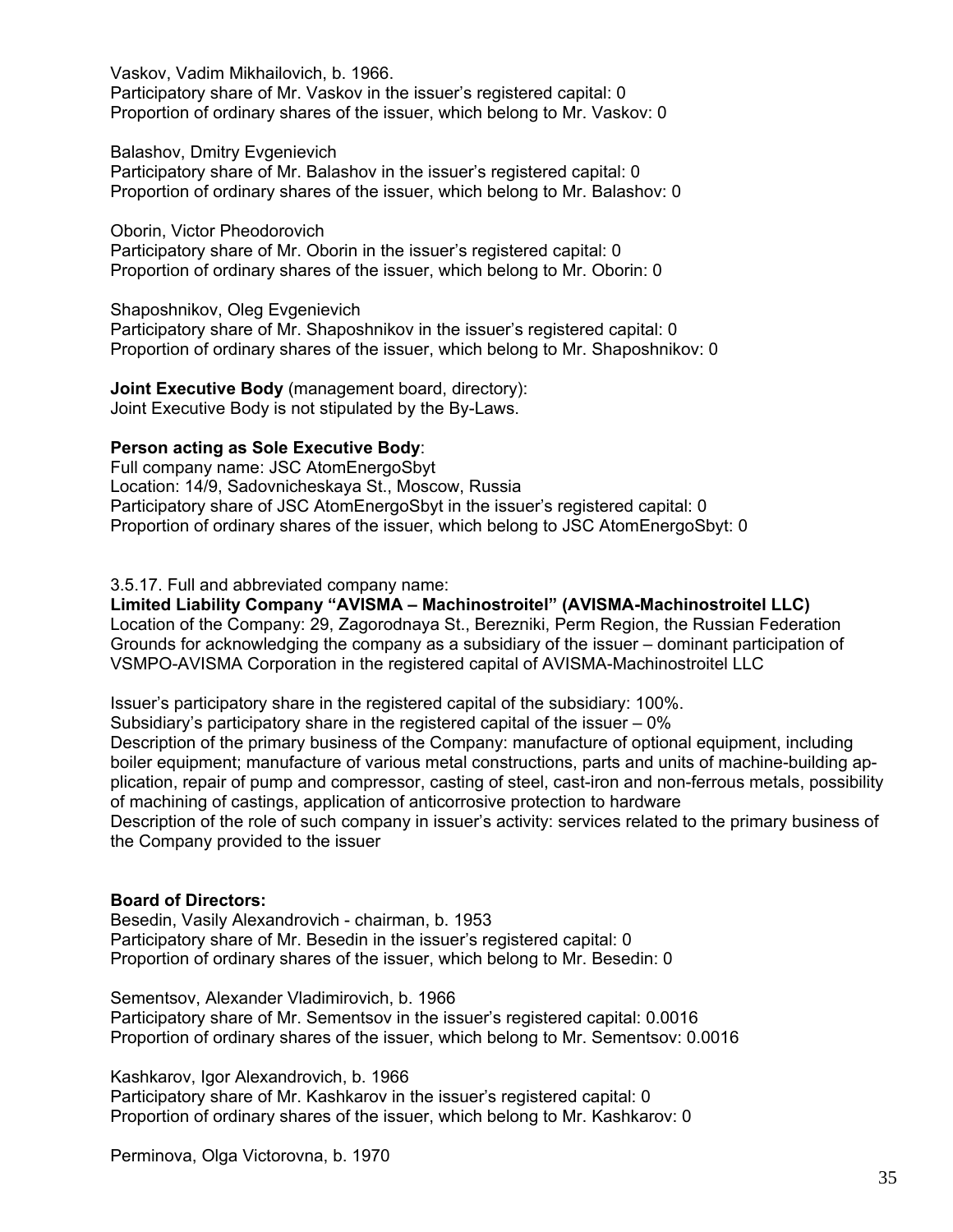Participatory share of Mrs. Perminova in the issuer's registered capital: 0 Proportion of ordinary shares of the issuer, which belong to Mr. Perminova: 0

Kislichenko, Artem Valerievich, b. 1975 Participatory share of Mr. Kislichenko in the issuer's registered capital: 0 Proportion of ordinary shares of the issuer, which belong to Mr. Kislichenko: 0

Vasiliev, Gennady Pavlovich, b. 1951 Participatory share of Mr. Vasiliev in the issuer's registered capital: 0 Proportion of ordinary shares of the issuer, which belong to Mr. Vasiliev: 0

**Joint Executive Body** (management board, directory): Joint Executive Body is not stipulated by the By-Laws.

### **Person acting as Sole Executive Body**:

Vasiliev, Gennady Pavlovich, b. 1951 Participatory share of Mr. Vasiliev in the issuer's registered capital: 0 Proportion of ordinary shares of the issuer, which belong to Mr. Vasiliev: 0

3.5.18. Full and abbreviated company name:

**Limited Liability Company "AVISMA – Spetsremont" (AVISMA – Spetsremont LLC)**  Location of the Company: 29, Zagorodnaya, Berezniki, Perm Region, the Russian Federation Grounds for acknowledging the company as a subsidiary of the issuer: dominant participation of VSMPO-AVISMA Corporation in the registered capital of AVISMA – Spetsremont LLC Issuer's participatory share in the registered capital of the subsidiary: 100%. Subsidiary's participatory share in the issuer's registered capital: 0% Description of the primary business of the Company: fitting and assembling activities; repair of metal structure, hoisting device, crane track, pressure vessel; setting and lining activities, anticorrosive protection of structures and equipment, repair of electric devices and cable system, maintenance of energy lines, including natural gas lines, process piping, including categorical piping Description of the role of such company in issuer's activity: services related to the primary business of the Company provided to the issuer

### **Board of Directors:**

Besedin, Vasily Alexandrovich – chairman, b. 1953 Participatory share of Mr. Besedin in the issuer's registered capital: 0 Proportion of ordinary shares of the issuer, which belong to Mr. Besedin: 0

Sementsov, Alexander Vladimirovich, b. 1966 Participatory share of Mr. Sementsov in the issuer's registered capital: 0.0016 Proportion of ordinary shares of the issuer, which belong to Mr. Sementsov: 0.0016

Kashkarov, Igor Alexandrovich, b. 1966 Participatory share of Mr. Kashkarov in the issuer's registered capital: 0 Proportion of ordinary shares of the issuer, which belong to Mr. Kashkarov: 0

Perminova, Olga Victorovna, b. 1970

Participatory share of Mrs. Perminova in the issuer's registered capital: 0 Proportion of ordinary shares of the issuer, which belong to Mrs. Perminova: 0

Muraviova, Svetlana Vladimirovna, b. 1967 Participatory share of Mrs. Muraviova in the issuer's registered capital: 0 Proportion of ordinary shares of the issuer, which belong to Mrs. Muraviova: 0

Kudrevatykh, Victor Vladimirovich, b. 1967 Participatory share of Mr. Kudrevatykh in the issuer's registered capital: 0 Proportion of ordinary shares of the issuer, which belong to Mr. Kudrevatykh: 0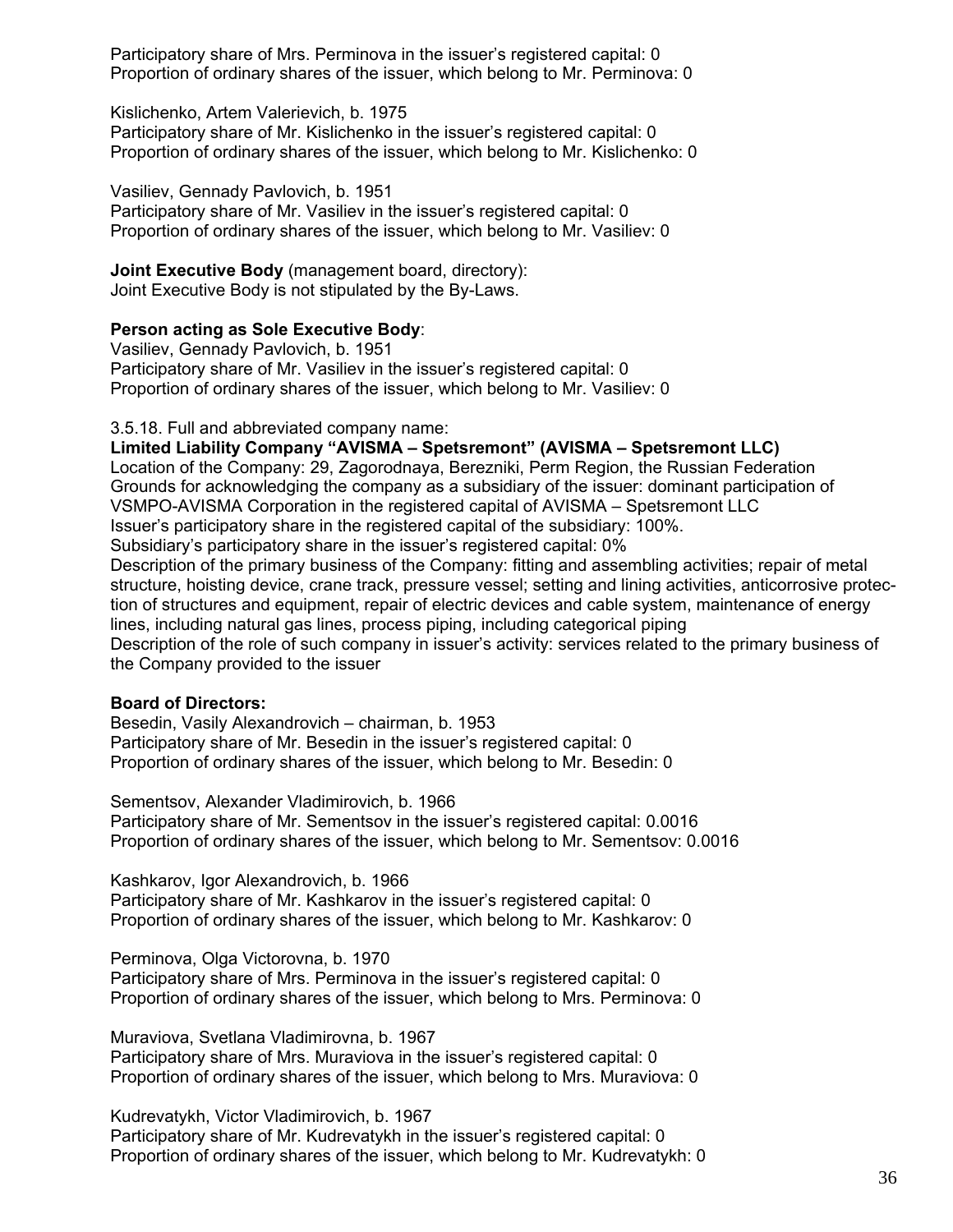**Joint Executive Body** (management board, directory): Joint Executive Body is not stipulated by the By-Laws.

### **Person acting as Sole Executive Body**:

Kudrevatykh, Victor Vladimirovich, b. 1967. Participatory share of Mr. Kudrevatykh in the issuer's registered capital: 0 Proportion of ordinary shares of the issuer, which belong to Mr. Kudrevatykh: 0

3.5.19. Full and abbreviated company name:

### **Limited Liability Company "AVISMA – Stroy" (AVISMA – Stroy LLC)**

Location of the Company: 29, Zagorodnaya St., Berezniki, Perm Region, the Russian Federation Grounds for acknowledging the company as a subsidiary of the issuer: dominant participation of VSMPO-AVISMA Corporation in the registered capital of AVISMA-Stroy LLC

Issuer's participatory share in the registered capital of the subsidiary: 100%.

Subsidiary's participatory share in the issuer's registered capital: 0%

Description of the primary business of the Company: construction of buildings and erections, preparation of construction area, plumbing and heating installations in buildings and erections, finishing, production of concrete, mineral white and cement items, production of metal structural unit and item, processing of metals and application of coating to metals, treatment of hardware using main engineering processes

Description of the role of such company in issuer's activity: services related to the primary business of the Company provided to the issuer

### **Board of Directors:**

Besedin, Vasily Alexandrovich – chairman, b. 1953 Participatory share of Mr. Besedin in the issuer's registered capital: 0 Proportion of ordinary shares of the issuer, which belong to Mr. Besedin: 0

Kashkarov, Igor Alexandrovich, b.1966

Participatory share of Mr. Kashkarov in the issuer's registered capital: 0 Proportion of ordinary shares of the issuer, which belong to Mr. Kashkarov: 0

Perminova, Olga Victorovna, b. 1970

Participatory share of Mrs. Perminova in the issuer's registered capital: 0 Proportion of ordinary shares of the issuer, which belong to Mrs. Perminova: 0

Muravieva, Svetlana Vladimirovna, b. 1967

Participatory share of Mrs. Muravieva in the issuer's registered capital: 0 Proportion of ordinary shares of the issuer, which belong to Mrs. Muravieva: 0

Gresev, Sergey Sergeevich, b. 1957

Participatory share of Mr. Gresev in the issuer's registered capital: 0 Proportion of ordinary shares of the issuer, which belong to Mr. Gresev: 0

#### **Joint Executive Body (management board, directory**):

Joint Executive Body is not stipulated by the By-Laws.

### **Person acting as Sole Executive Body**:

Gresev, Sergey Sergeevich, b. 1957 Participatory share of Mr. Gresev in the issuer's registered capital: 0 Proportion of ordinary shares of the issuer, which belong to Mr. Gresev: 0

3.5.20. Full and abbreviated company name:

**Limited Liability Company** "**AVISMA-TechnoExpert" (AVISMA-TechnoExpert LLC)**  Location: 29, Zagorodnaya St., Lenin Avenue, Berezniki, Perm Region, Russia.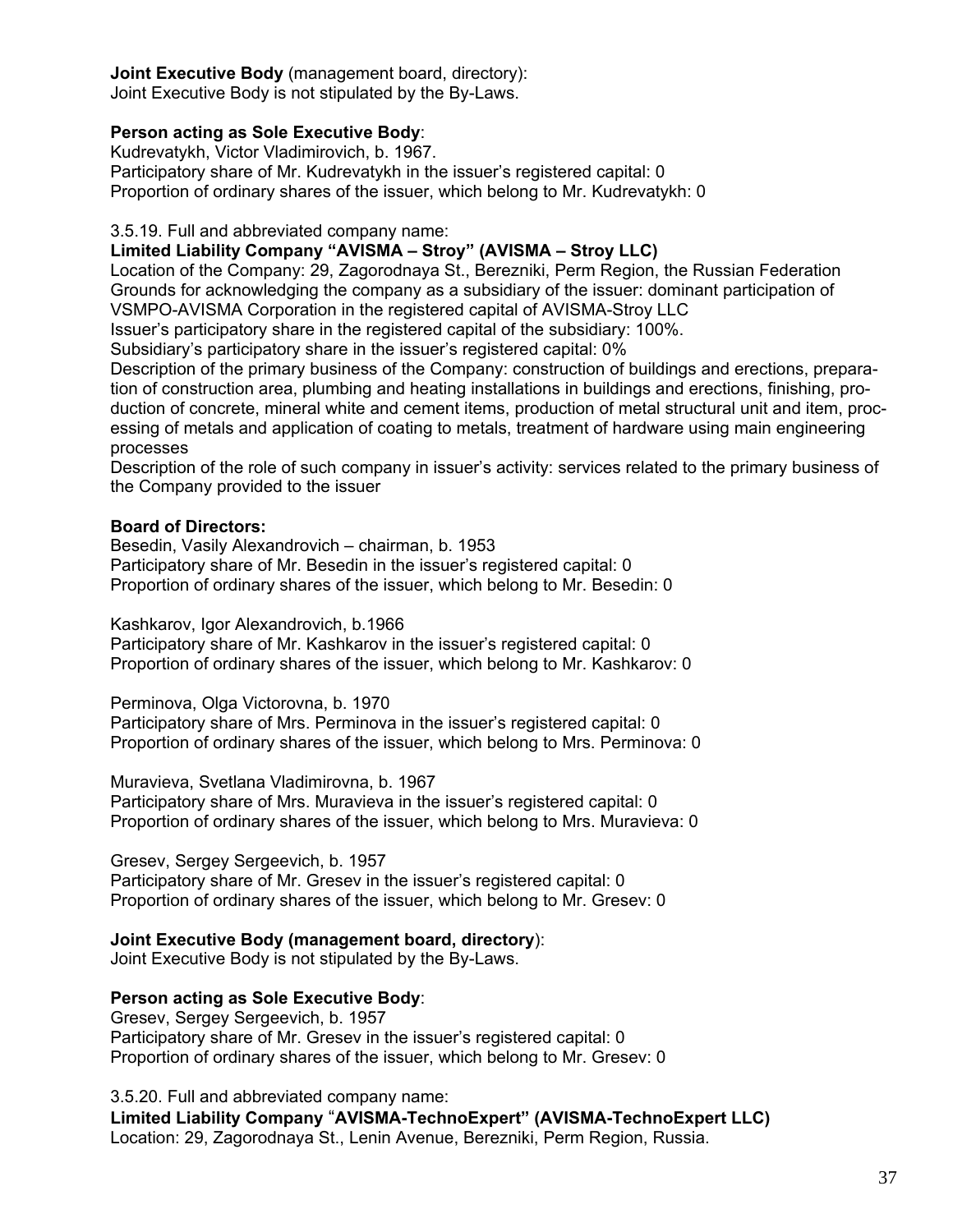Grounds for acknowledging the company as a subsidiary: dominant participation VSMPO - AVISMA Corporation in the registered capital of AVISMA-TechnoExpert LLC.

Issuer's participatory share in the registered capital of the subsidiary: 100%.

Subsidiary's participatory share in the issuer's registered capital:  $-0\%$ 

Description of the primary business of the Company: making an expertise of industrial safety of technical facilities used at hazardous production objects; inspection of the equipment and materials by NDT methods; examination of the documentation in terms of risk analysis of hazardous production objects; diagnostics, examination of units and equipment for metallurgical and coke and by-product process facilities including NDT methods; technical diagnostics and expert survey of lifting structures with the used standard life with the report on capability and conditions of further operation issued; technical examination of boiler inspection objects and lifting structures in cases stipulated by Safety Regulations; development and implementation of project, research and survey works.

Description of the role of such company in the issuer's activity: services related with the primary business of the Company rendered to the issuer.

#### **Board of Directors:**

Besedin, Vasily Alexandrovich - chairman, b. 1953 Participatory share of Mr. Besedin in the issuer's registered capital: 0 Proportion of ordinary shares of the issuer, which belong to Mr. Besedin: 0

Kashkarov, Igor Alexandrovich, b.1966

Participatory share of Mr. Kashkarov in the issuer's registered capital: 0 Proportion of ordinary shares of the issuer, which belong to Mr. Kashkarov: 0

Perminova, Olga Victorovna, b. 1970

Participatory share of Mrs. Perminova in the issuer's registered capital: 0 Proportion of ordinary shares of the issuer, which belong to Mrs. Perminova: 0

Muravieva, Svetlana Vladimirovna, b. 1967

Participatory share of Mrs. Muravieva in the issuer's registered capital: 0 Proportion of ordinary shares of the issuer, which belong to Mrs. Muravieva: 0

Zhulanov, Oleg Leonidovich, b. 1973

Participatory share of Mr. Zhulanov in the issuer's registered capital: 0 Proportion of ordinary shares of the issuer, which belong to Mr. Zhulanov: 0

**Joint Executive Body** (management board, directory): Joint Executive Body is not stipulated by the By-Laws.

### **Person acting as Sole Executive Body**:

Zhulanov, Oleg Leonidovich, b. 1973 Participatory share of Mr. Zhulanov in the issuer's registered capital: 0 Proportion of ordinary shares of the issuer, which belong to Mr. Zhulanov: 0

3.5.21. Full and abbreviated company name:

**Limited Liability Company "AVISMA– Catering Facility": (AVISMA-Catering Facility LLC)**

Location: 88, Yubileinaya St., Berezniki, Perm Region, Russia Grounds for acknowledging the company as a subsidiary: dominant participation of VSMPO - AVISMA Corporation in the registered capital of AVISMA-Catering Facility LLC. Issuer's participatory share in the registered capital of the subsidiary: 100% Subsidiary's participatory share in the issuer's registered capital: 0 Description of the primary business of the Company: rendering of catering services Description of the role of such company in issuer's activity: services provided to the issuer's employees within the catering scope.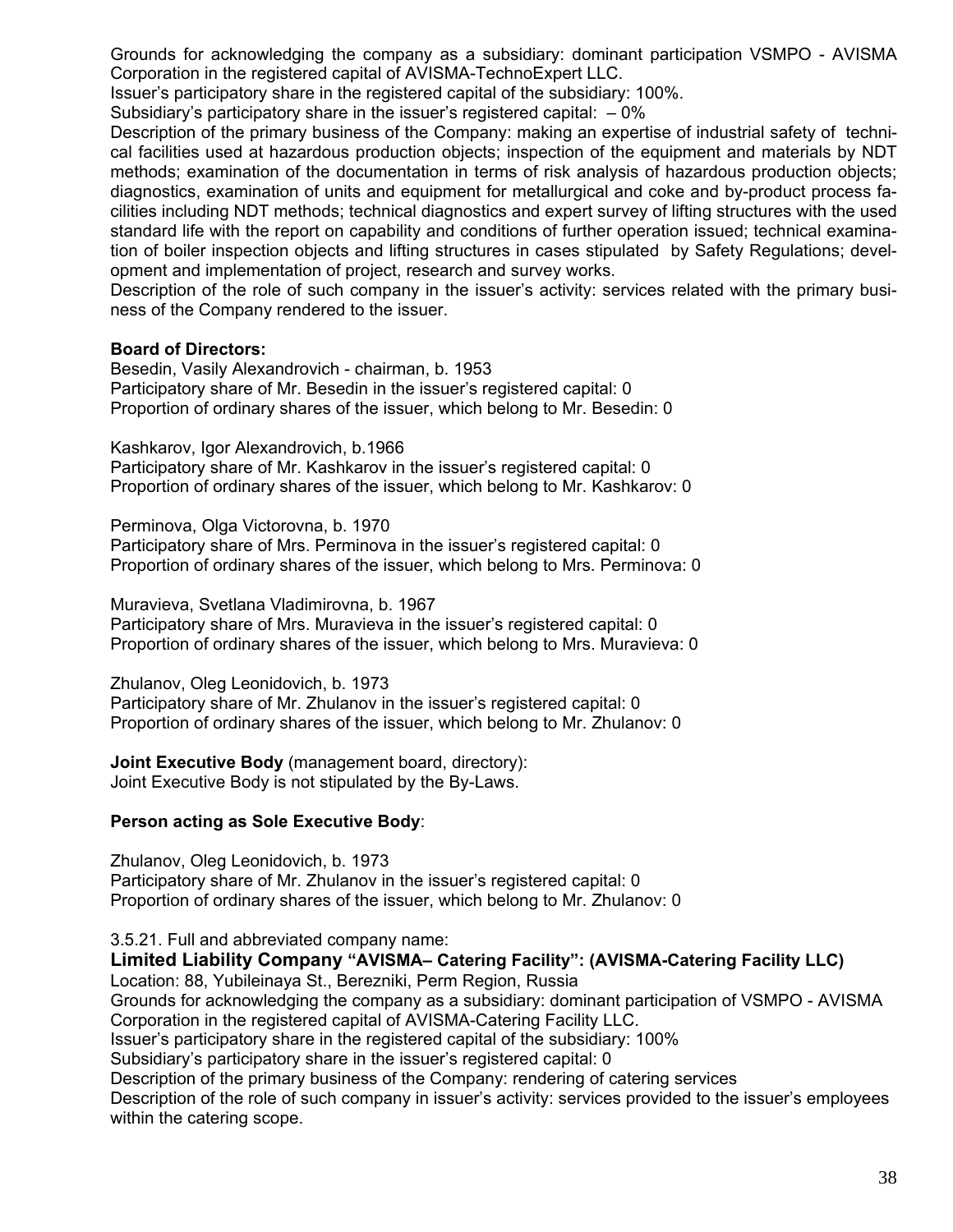#### **Board of Directors**:

Bragina, Elena Gennadievna - chairman, b. 1959 Participatory share of Mrs. Bragina in the issuer's registered capital: 0 Proportion of ordinary shares of the issuer, which belong to Mrs. Bragina: 0

Sementsov, Alexander Vladimirovich, b. 1966 Participatory share of Mr. Sementsov in the issuer's registered capital: 0,0016 Proportion of ordinary shares of the issuer, which belong to Mr. Sementsov: 0,0016

Kashkarov, Igor Alexandrovich, b. 1966 Participatory share of Mr. Kashkarov in the issuer's registered capital: 0 Proportion of ordinary shares of the issuer, which belong to Mr. Kashkarov: 0

Perminova, Olga Victorovna, b. 1970 Participatory share of Mrs. Perminova in the issuer's registered capital: 0 Proportion of ordinary shares of the issuer, which belong to Mrs. Perminova: 0

Kislichenko, Artem Valerievich, b. 1975 Participatory share of Mr. Kislichenko in the issuer's registered capital: 0 Proportion of ordinary shares of the issuer, which belong to Mr. Kislichenko: 0

Starikova, Nadezhda Mihhailovna, b. 1948 Participatory share of Mrs. Starikova in the issuer's registered capital: 0 Proportion of ordinary shares of the issuer, which belong to Mrs. Starikova: 0

**Joint Executive Body** (management board, directory): Joint Executive Body is not stipulated by the By-Laws.

#### **Person acting as Sole Executive Body**:

Starikova, Nadezhda Mihhailovna, b. 1948 Participatory share of Mrs. Starikova in the issuer's registered capital: 0 Proportion of ordinary shares of the issuer, which belong to Mrs. Starikova: 0

3.5.22. Full and abbreviated company name:

#### **Limited Liability Company "AVISMA – TransAuto" (AVISMA-TransAuto LLC)**

Location of the Company: 29, Zagorodnaya St., Berezniki, Perm Region, the Russian Federation Grounds for acknowledging the company as a subsidiary of the issuer: dominant participation of VSMPO-AVISMA Corporation in the registered capital of AVISMA – TransAuto LLC

Issuer's participatory share in the registered capital of the subsidiary: 100%.

Subsidiary's participatory share in the issuer's registered capital: 0%

Description of the primary business of the Company: transportation business; services of motor vehicle maintenance and repair; land improvement; fencing; green planting (tillage, lawn-making, planting of trees and bushes, flower bed making); road base and carpet making.

Description of the role of such company in issuer's activity: services related to the primary business of the Company provided to the issue.

#### **Board of Directors:**

Ovchinnikov, Sergey Evgenievich – chairman, b. 1952 Participatory share of Mr. Ovchinnikov in the issuer's registered capital: 0 Proportion of ordinary shares of the issuer, which belong to Mr. Ovchinnikov: 0

Sementsov, Alexander Vladimirovich, b. 1966 Participatory share of Mr. Sementsov in the issuer's registered capital: 0,0016 Proportion of ordinary shares of the issuer, which belong to Mr. Sementsov: 0,0016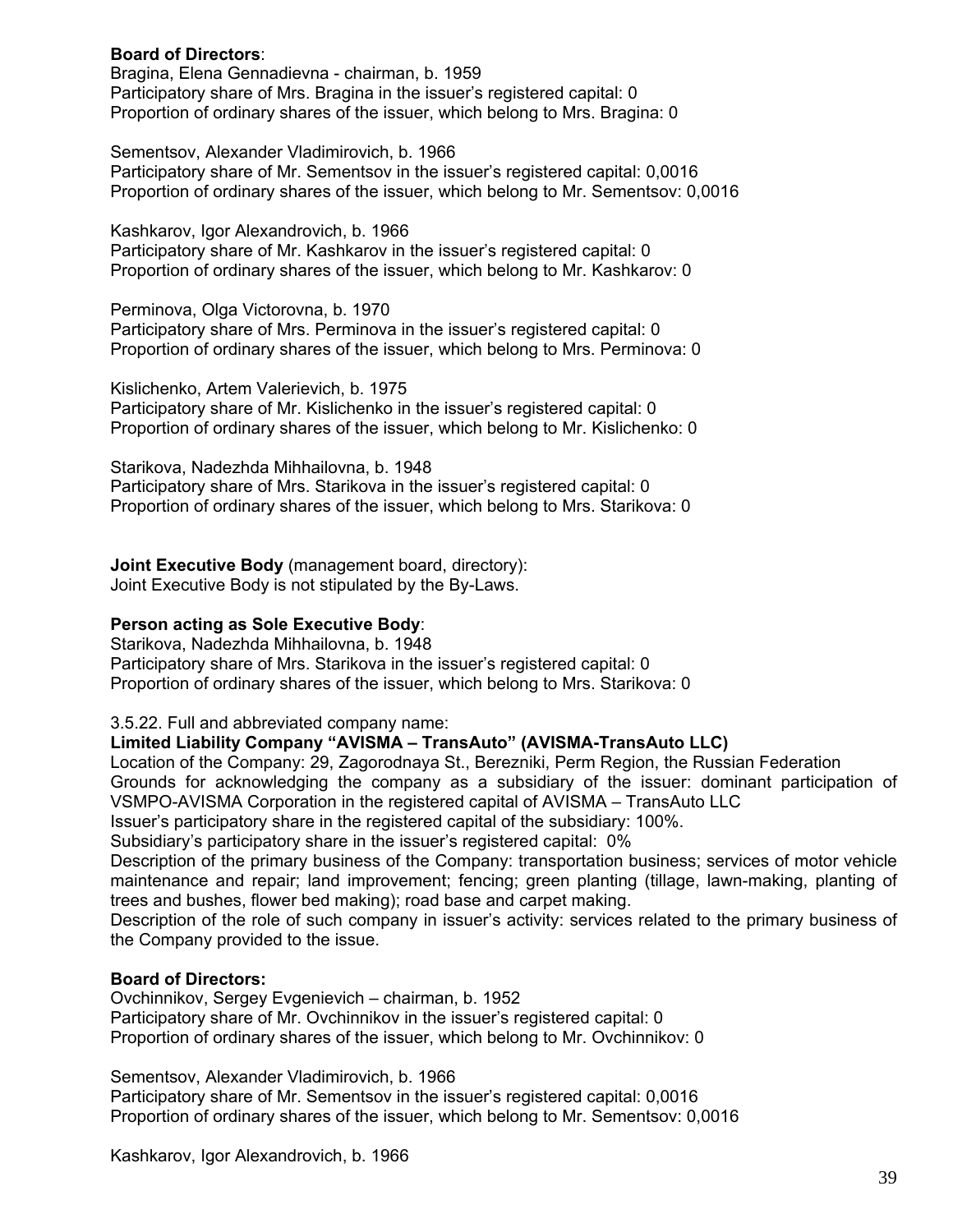Participatory share of Mr. Kashkarov in the issuer's registered capital: 0 Proportion of ordinary shares of the issuer, which belong to Mr. Kashkarov: 0

Perminova, Olga Victorovna, b. 1970 Participatory share of Mrs. Perminova in the issuer's registered capital: 0 Proportion of ordinary shares of the issuer, which belong to Mrs. Perminova: 0

Kislichenko, Artem Valerievich, b. 1975 Participatory share of Mr. Kislichenko in the issuer's registered capital: 0 Proportion of ordinary shares of the issuer, which belong to Mr. Kislichenko: 0

Tonkarev, Sergey Victorovich, b. 1960 Participatory share of Mr. Tonkarev in the issuer's registered capital: 0 Proportion of ordinary shares of the issuer, which belong to Mr. Tonkarev: 0

**Joint Executive Body** (management board, directory): Joint Executive Body is not stipulated by the By-Laws.

### **Person acting as Sole Executive Body:**

Tonkarev, Sergey Victorovich, b. 1960 Participatory share of Mr. Tonkarev in the issuer's registered capital: 0 Proportion of ordinary shares of the issuer, which belong to Mr. Tonkarev: 0

3.5.23. Full and abbreviated company name:

### **Limited Liability Company "AVISMA – MetrATek" (AVISMA – MetrATek LLC)**

Location of the Company: 29, Zagorodnaya St., Berezniki, Perm Region, the Russian Federation Grounds for acknowledging the company as a subsidiary of the issuer: dominant participation of VSMPO-AVISMA Corporation in the registered capital of AVISMA – MetrATek LLC.

Issuer's participatory share in the registered capital of the subsidiary: 100%.

Subsidiary's participatory share in the issuer's registered capital: 0%

Description of the primary business of the Company: standardization and metrology business (instrument verification and calibration); services of installation, repair and maintenance of control equipment; engineering design; plumbing and heating installations in buildings and erections; mounting of other engineering systems (fire and intruder alarm systems) and process control devices; services of installation, repair and maintenance of television and radio-transmitters; general construction activities of laying of local communication and power lines, including interrelated auxiliary activities; services of mounting, repair and maintenance of devices and tools for measurement, inspection and other purposes; services of installation of office equipment; maintenance and repair of office machines and computing machinery.

Description of the role of such company in issuer's activity: services related to the primary business of the Company provided to the issuer.

### **Board of Directors:**

Sizikov, Igor Anatolievich – chairman, b. 1964 Participatory share of Mr. Sizikov in the issuer's registered capital: 0 Proportion of ordinary shares of the issuer, which belong to Mr. Sizikov: 0

Kashkarov, Igor Alexandrovich, b. 1966 Participatory share of Mr. Kashkarov in the issuer's registered capital: 0 Proportion of ordinary shares of the issuer, which belong to Mr. Kashkarov: 0

Perminova, Olga Victorovna, b. 1970

Participatory share of Mrs. Perminova in the issuer's registered capital: 0 Proportion of ordinary shares of the issuer, which belong to Mrs. Perminova: 0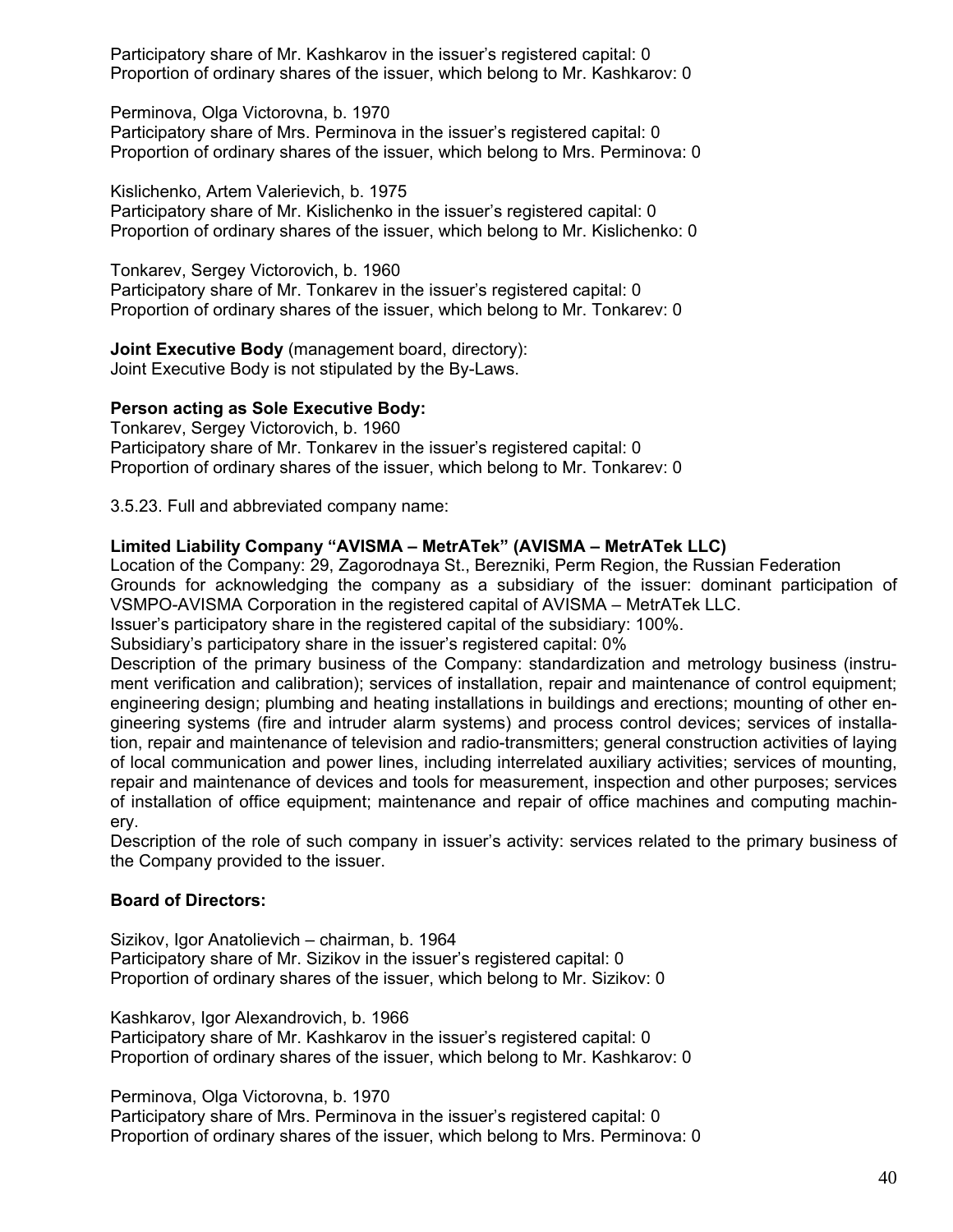Muravieva, Svetlana Vladimirovna, b. 1967 Participatory share of Mrs. Muravieva in the issuer's registered capital: 0 Proportion of ordinary shares of the issuer, which belong to Mrs. Muravieva: 0

Mityushov, Alexander Nikolayevich, b. 1952 Participatory share of Mr. Mityushov in the issuer's registered capital: 0 Proportion of ordinary shares of the issuer, which belong to Mr. Mityushov: 0

**Joint Executive Body** (management board, directory): Joint Executive Body is not stipulated by the By-Laws.

### **Person acting as Sole Executive Body:**

Mityushov, Alexander Nikolayevich, b. 1952 Participatory share of Mr. Mityushov in the issuer's registered capital: 0 Proportion of ordinary shares of the issuer, which belong to Mr. Mityushov: 0

3.5.24. Full and abbreviated company name:

### **Limited Liability Company "Analytic – A" (Analytic – A LLC)**

Location of the Company: 29, Zagorodnaya St., Berezniki, Perm Region, the Russian Federation Grounds for acknowledging the company as a subsidiary of the issuer: dominant participation of VSMPO-AVISMA Corporation in the registered capital of Analytic-A LLC Issuer's participatory share in the registered capital of the subsidiary: 100%. Subsidiary's participatory share in the issuer's registered capital: 0%

Description of the primary business of the Company: services of chemical analysis of various materials, emissions and dumpings of harmful substances into environment; services of determination of chemical and physical factors of environment; services of repair of chemical analysis equipment. Description of the role of such company in issuer's activity: services related to the primary business of the Company provided to the issuer.

#### **Board of Directors:**

Ossipenko, Nikolay Grigorievich – chairman, b. 1964 Participatory share of Mr. Ossipenko in the issuer's registered capital: 0 Proportion of ordinary shares of the issuer, which belong to Mr. Ossipenko: 0

Kashkarov, Igor Alexandrovich, b. 1966 Participatory share of Mr. Kashkarov in the issuer's registered capital: 0 Proportion of ordinary shares of the issuer, which belong to Mr. Kashkarov: 0

Perminova, Olga Victorovna, b. 1970

Participatory share of Mrs. Perminova in the issuer's registered capital: 0 Proportion of ordinary shares of the issuer, which belong to Mrs. Perminova: 0

Muravieva, Svetlana Vladimirovna, b. 1967 Participatory share of Mrs. Muravieva in the issuer's registered capital: 0

Proportion of ordinary shares of the issuer, which belong to Mrs. Muravieva: 0

Bazgutdinov, Magsum Makhdutovich, b. 1951

Participatory share of Mr. Bazgutdinov in the issuer's registered capital: 0 Proportion of ordinary shares of the issuer, which belong to Mr. Bazgutdinov: 0

**Joint Executive Body** (management board, directory): Joint Executive Body is not stipulated by the By-Laws.

### **Person acting as Sole Executive Body:**

Bazgutdinov, Magsum Makhdutovich, b. 1951 Participatory share of Mr. Bazgutdinov in the issuer's registered capital: 0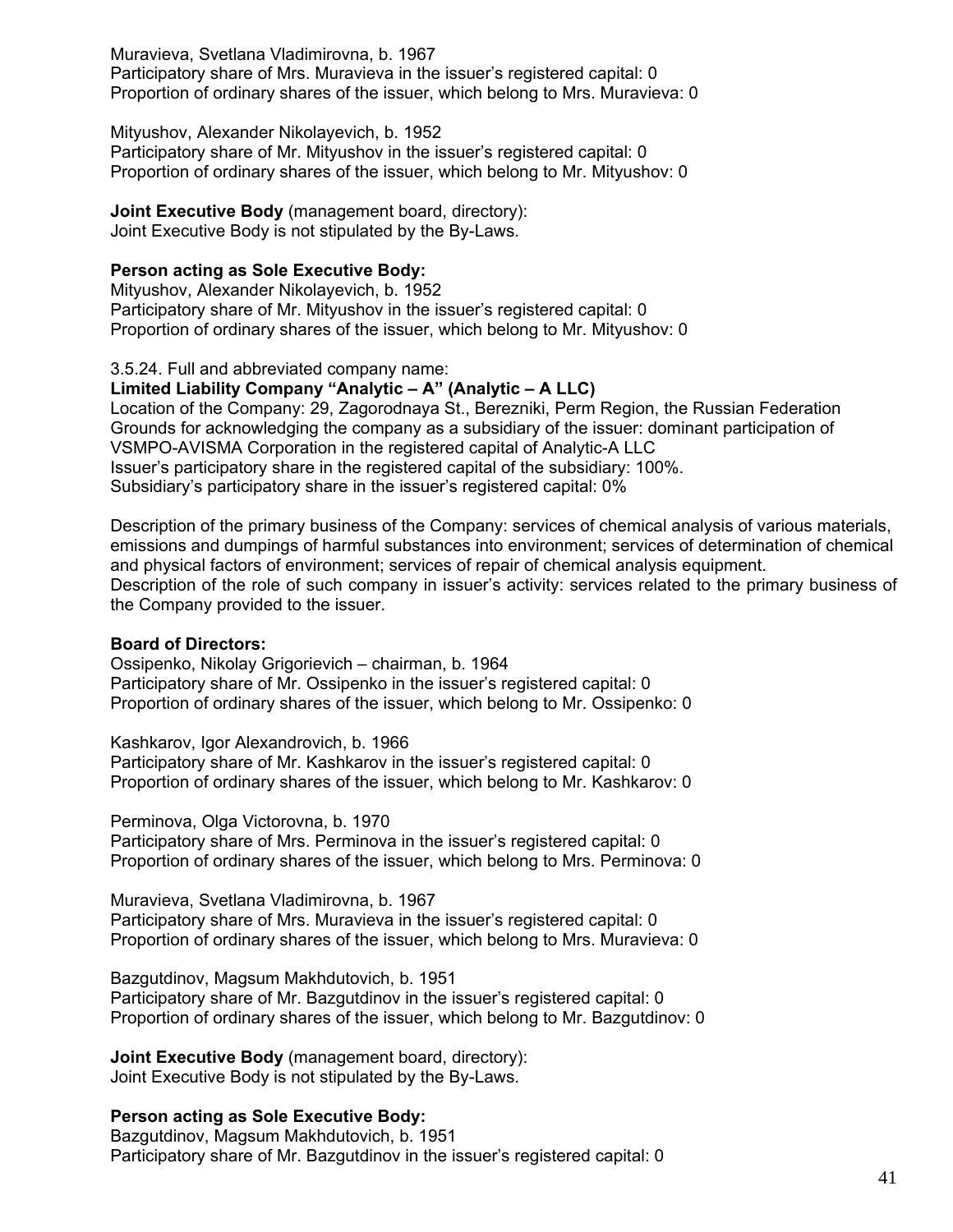Proportion of ordinary shares of the issuer, which belong to Mr. Bazgutdinov: 0

3.5.25. Full and abbreviated company name:

### **Limited Liability Company "Trading House Tirus" (Trading House Tirus LLC)**

Location of the Company: 1, Parkovaya St. Verkhnaya Salda, Sverdlovsk Reg.

Grounds for acknowledging the company as a subsidiary of the issuer: dominant participation of

VSMPO-AVISMA Corporation in the registered capital of Trading House Tirus LLC. Issuer's participatory share in the registered capital of the subsidiary: 100%.

Subsidiary's participatory share in the issuer's registered capital: 0%

Description of the primary business of the Company: distributors' services of wholesale of versatile product mix.

Description of the role of such company in issuer's activity: check competitiveness of the issuer made consumer goods in the local market.

# **Board of Directors** (supervisory board):

Not stipulated by the By-Laws.

**Joint Executive Body** (management board, directory): Not stipulated by the By-Laws.

# **Person acting as Sole Executive Body:**

Kulik, Sergey Petrovich, b. 1957. Participatory share of Mr. Kulik in the issuer's registered capital: 0 Proportion of ordinary shares of the issuer, which belong to Mr. Kulik: 0

3.5.26. Full and abbreviated company name:

# **Limited Liability Company "VSMPO-LESTA" (VSMPO-LESTA LLC)**

Location of the Company: 1, Parkovaya St. Verkhnaya Salda, Sverdlovsk Region, Russia.

Grounds for acknowledging the company as a subsidiary: dominant participation VSMPO – AVISMA Corporation in the registered capital of VSMPO-LESTA LLC.

Issuer's participatory share in the registered capital of the subsidiary: 100%

Subsidiary's participatory share in the issuer's registered capital: 0

Description of the primary business of the Company: prompt and accurate satisfaction of the requirements for feedstock, materials, equipment, tools, making an agreement for the delivery of material and technical resources, trade and purchasing, agency and representative, leasing and foreign economic activities.

Description of the role of such company in issuer's activity: performance of production, research and development and economic activities, works and rendering of services for the issue.

# **Board of Directors**:

Slobtsov, Pavel Ivanovich – chairman. Participatory share of Mr. Slobtsov in the issuer's registered capital: 0 Proportion of ordinary shares of the issuer, which belong to Mr. Slobtsov: 0

Spazhev, Vladimir Nickolaevich, b. 1948

Participatory share of Mr. Spazhev in the issuer's registered capital: 0,0007 Proportion of ordinary shares of the issuer, which belong to Mr. Spazhev: 0,0007

Rashektaeva, Tatyana Viktorovna, b. 1955

Participatory share of Mrs. Rashektaeva in the issuer's registered capital: 0 Proportion of ordinary shares of the issuer, which belong to Mrs. Rashektaeva: 0

Shashkina, Nadezhda Nickolaevna, b. 1974

Participatory share of Mrs. Shashkina in the issuer's registered capital: 0 Proportion of ordinary shares of the issuer, which belong to Mrs. Shashkina: 0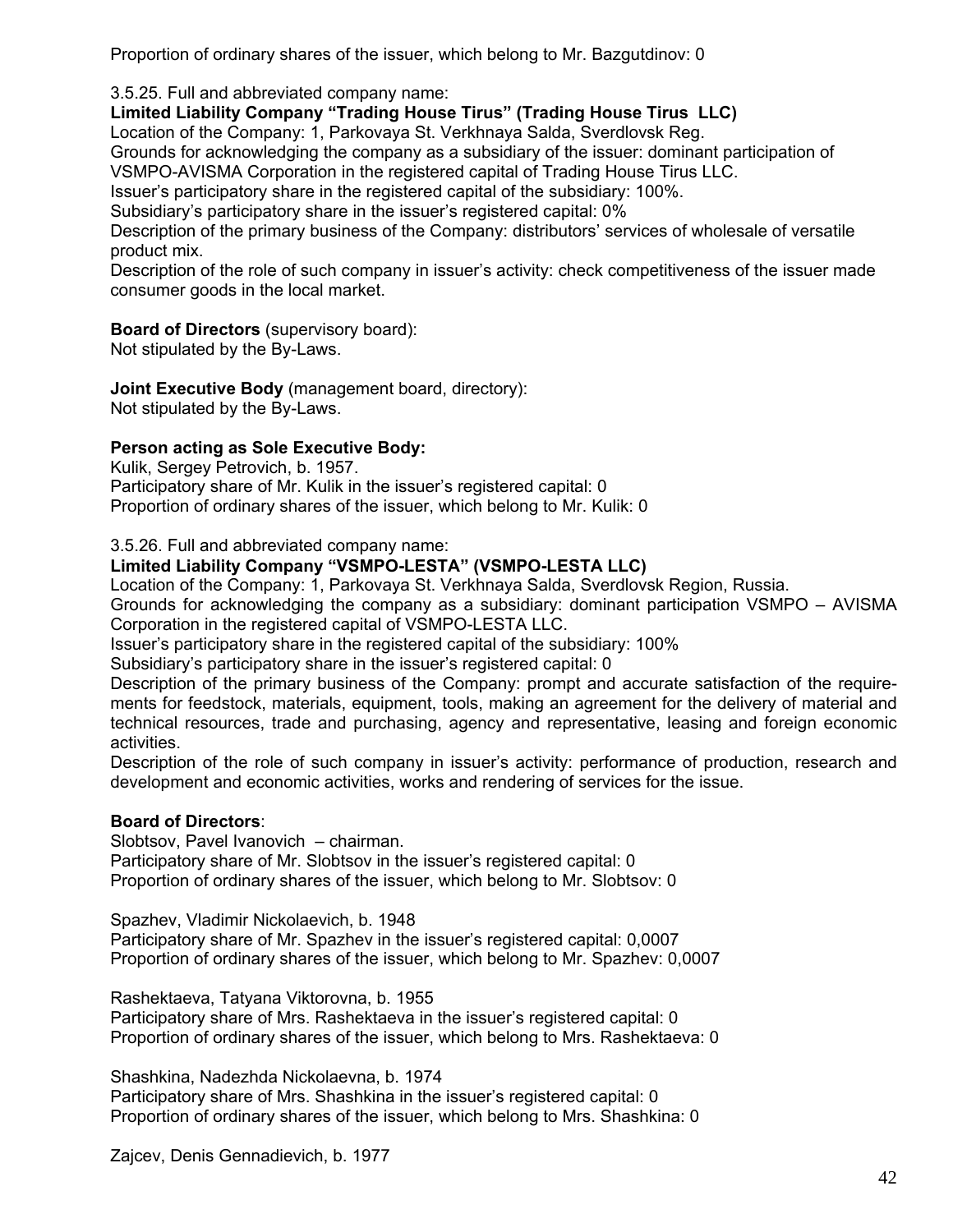Participatory share of Mr. Zajcev in the issuer's registered capital: 0 Proportion of ordinary shares of the issuer, which belong to Mr. Zajcev: 0

Lisitsyn, Igor Nickolaevich,

Participatory share of Mr. Lisitsyn in the issuer's registered capital: 0 Proportion of ordinary shares of the issuer, which belong to Mr. Lisitsyn: 0

**Joint Executive Body** (management board, directory): Joint Executive Body is not stipulated by the By-Laws.

### **Person acting as Sole Executive Body**:

Lisitsyn, Igor Nickolaevich, Participatory share of Mr. Lisitsyn in the issuer's registered capital: 0 Proportion of ordinary shares of the issuer, which belong to Mr. Lisitsyn: 0

3.5.27. Full and abbreviated company name:

### **Limited Liability Company "Meridian" (Meridian LLC)**

Location: 88, Yubileinaya St., Berezniki, Perm Region, Russia Grounds for acknowledging the company as a subsidiary: dominant participation of VSMPO - AVISMA Corporation in the registered capital of Meridian LLC. Issuer's participatory share in the registered capital of the subsidiary: 100% Subsidiary's participatory share in the issuer's registered capital: 0 Description of the primary business of the Company: demonstration of films, entertainment, foreign economic, production, economic, advertising, trade and purchasing activities.

Description of the role of such company in issuer's activity: services provided to the issuer and its employees within the scope of the cultural-mass work.

#### **Board of Directors**:

Gorban, Viacheslav Ivanovich – chairman, b. 1954 Participatory share of Mr. Gorban in the issuer's registered capital: 0 Proportion of ordinary shares of the issuer, which belong to Mr. Gorban: 0

Bragina, Elena Gennadievna - chairman, b. 1959 Participatory share of Mrs. Bragina in the issuer's registered capital: 0 Proportion of ordinary shares of the issuer, which belong to Mrs. Bragina: 0

Perminova, Olga Victorovna, b. 1970

Participatory share of Mrs. Perminova in the issuer's registered capital: 0 Proportion of ordinary shares of the issuer, which belong to Mrs. Perminova: 0

Muravieva, Svetlana Vladimirovna, b. 1967 Participatory share of Mrs. Muravieva in the issuer's registered capital: 0

Proportion of ordinary shares of the issuer, which belong to Mrs. Muravieva: 0

Kashkarov, Igor Alexandrovich, b. 1966 Participatory share of Mr. Kashkarov in the issuer's registered capital: 0 Proportion of ordinary shares of the issuer, which belong to Mr. Kashkarov: 0

Shepotin, Dmitry Victorovich, b. 1978 Participatory share of Mr. Shepotin in the issuer's registered capital: 0 Proportion of ordinary shares of the issuer, which belong to Mr. Shepotin: 0

**Joint Executive Body** (management board, directory): Joint Executive Body is not stipulated by the By-Laws.

### **Person acting as Sole Executive Body:**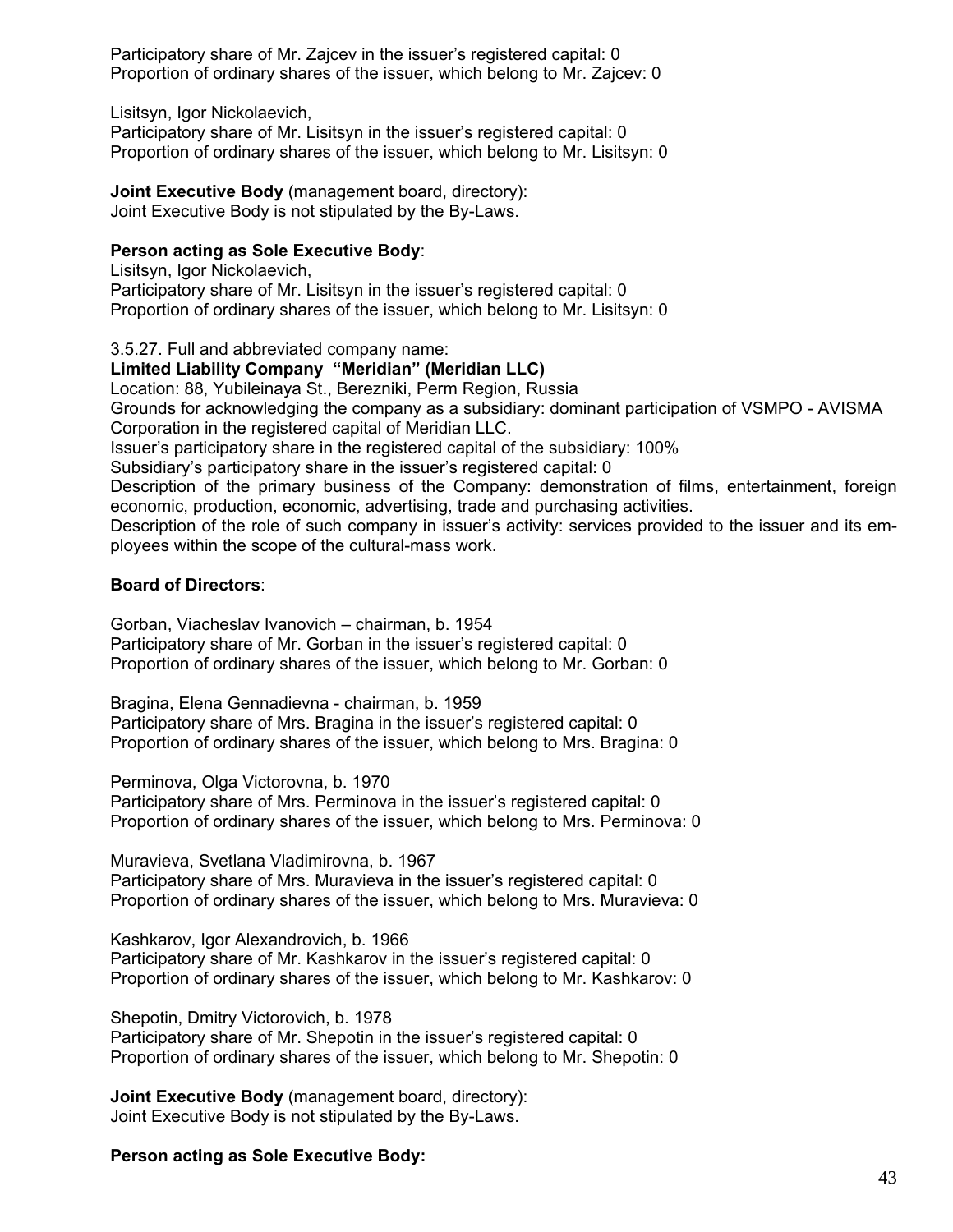Shepotin, Dmitry Victorovich, b. 1978

Participatory share of Mr. Shepotin in the issuer's registered capital: 0 Proportion of ordinary shares of the issuer, which belong to Mr. Shepotin: 0

3.5.28. Full and abbreviated company name:

### **Limited Liability Company "VSMPO-Stroitel (UKS)" (VSMPO-Stroitel (UKS) LLC)**

Location of the Company: 1, Parkovaya St. Verkhnaya Salda, Sverdlovsk Region, Russia. Grounds for acknowledging the company as a subsidiary of the issuer – dominant participation of VSMPO-AVISMA Corporation in the registered capital of VSMPO-Stroitel (UKS) LLC.

Issuer's participatory share in the registered capital of the subsidiary: 100%.

Subsidiary's participatory share in the issuer's registered capital: 0%

Description of the primary business of the Company: construction of dwelling, social and cultural objects, industrial construction, reconstruction, re-equipment and overhauls of buildings and premises, trade and purchasing, agency activities.

Description of the role of such company in issuer's activity: production and commercial activities, performance of works and rendering of services.

### **Board of Directors:**

Korkin, Nickolai Pavlovich – chairman, b. 1950 Participatory share of Mr. Korkin in the issuer's registered capital: 0 Proportion of ordinary shares of the issuer, which belong to Mr. Korkin: 0

Shemyakin, Anatoly Gavrilovich, b. 1953 Participatory share of Mr. Shemyakin in the issuer's registered capital: 0 Proportion of ordinary shares of the issuer, which belong to Mr. Shemyakin: 0

Spazhev, Vladimir Nickolaevich, b. 1948

Participatory share of Mr. Spazhev in the issuer's registered capital: 0,0007 Proportion of ordinary shares of the issuer, which belong to Mr. Spazhev: 0,0007

Rashektaeva, Tatyana Viktorovna, b. 1955

Participatory share of Mrs. Rashektaeva in the issuer's registered capital: 0 Proportion of ordinary shares of the issuer, which belong to Mrs. Rashektaeva: 0

Shashkina, Nadezhda Nickolaevna, b. 1974 Participatory share of Mrs. Shashkina in the issuer's registered capital: 0 Proportion of ordinary shares of the issuer, which belong to Mrs. Shashkina: 0

Zajcev, Denis Gennadievich, b. 1977 Participatory share of Mr. Zajcev in the issuer's registered capital: 0 Proportion of ordinary shares of the issuer, which belong to Mr. Zajcev: 0

Boyarskikh, Yury Alekseevich, b. 1947 Participatory share of Mr. Boyarskikh in the issuer's registered capital: 0,0017 Proportion of ordinary shares of the issuer, which belong to Mr. Boyarskikh: 0,0017

**Joint Executive Body** (management board, directory): Joint Executive Body is not stipulated by the By-Laws.

### **Person acting as Sole Executive Body:**

Boyarskikh, Yury Alekseevich, b. 1947 Participatory share of Mr. Boyarskikh in the issuer's registered capital: 0,0017 Proportion of ordinary shares of the issuer, which belong to Mr. Boyarskikh: 0,0017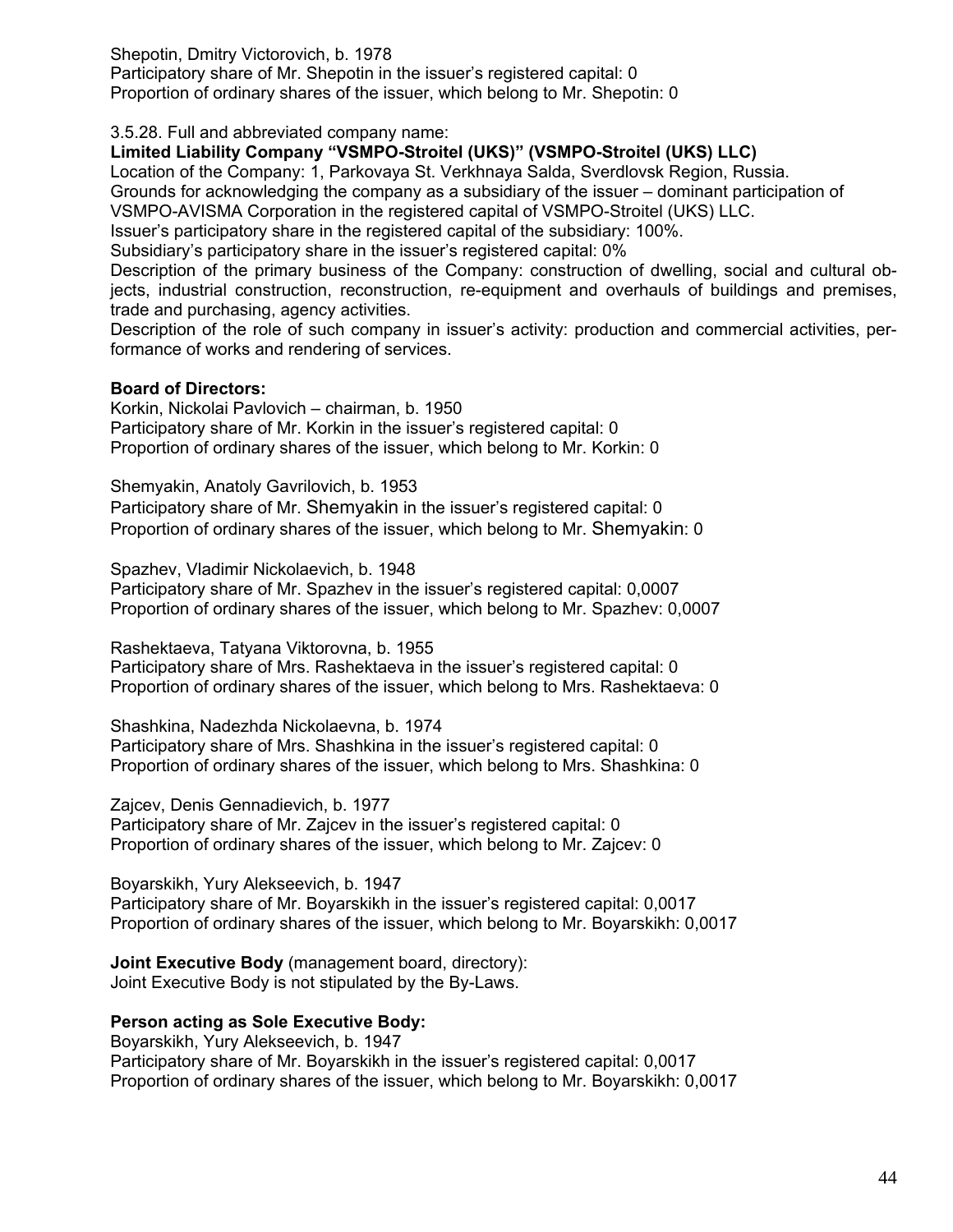3.5.29. Full and abbreviated company name:

# **Limited Liability Company "VSMPO-POSUDA" (VSMPO-POSUDA LLC)**

Location of the Company: House 6, Building 1, Malaya Sukharevskaya Sq., Moscow, Russia.

Grounds for acknowledging the company as a subsidiary of the issuer: dominant participation of VSMPO-AVISMA Corporation in the registered capital of VSMPO-POSUDA LLC.

Issuer's participatory share in the registered capital of the subsidiary: 47%.

Subsidiary's participatory share in the issuer's registered capital: 0%

Description of the primary business of the Company: manufacture of metal tableware from steel, aluminium, titanium alloys as well as stainless steel with heat-distributing and retaining bottom, manufacture of table, kitchen and other household items, finished metal products, finishing of metals and application of coatings to metals, wholesale, retail trade, researches and developments, operations with capital assets, advertising, foreign economic activities.

Description of the role of such company in issuer's activity: services related to the primary business of the Company provided to the issue.

### **Board of Directors:**

Board of Directors of the Company is not stipulated by the By-Laws.

**Joint Executive Body** (management board, directory):

Joint Executive Body is not stipulated by the By-Laws.

### **Person acting as Sole Executive Body:**

Management Company К-Trade LLC.

Location of the Company: House 6, Building 1, Malaya Sukharevskaya Sq., Moscow. Participatory share of К-Trade LLC in the issuer's registered capital: 0 Proportion of ordinary shares of the issuer, which belong to К-Trade LLC: 0

### 3.5.30. Full and abbreviated company name:

### **"Karl Edbloom. Titan AB" Company**

Location of the Company: 11, Newgatan, Ernsheldswick, 891 93, Sweden. Grounds for acknowledging the company as a subsidiary of the issuer: dominant participation of VSMPO-AVISMA Corporation in the registered capital of "Karl Edbloom. Titan AB" Company. Issuer's participatory share in the registered capital of the subsidiary: 100%.

Subsidiary's participatory share in the issuer's registered capital: 0%

Description of the primary business of the Company: seamless tube marketing.

Description of the role of such company in issuer's activity: marketing of seamless tubes from titanium and its alloys in the world market beyond the limits of CIS.

### **Board of Directors:**

Karl Gunnar Filker Edbloom – chairman, b. 1944 Participatory share of Karl Gunnar Filker Edbloom in the issuer's registered capital: 0 Proportion of ordinary shares of the issuer, which belong to Karl Gunnar Filker Edbloom: 0

Antonov, Konstantin Mikhailovich, b. 1954 Participatory share of Mr. Antonov in the issuer's registered capital: 0 Proportion of ordinary shares of the issuer, which belong to Mr. Antonov: 0

Leder, Oleg Ottovich, b. 1962

Participatory share of Mr. Leder in the issuer's registered capital: 0 Proportion of ordinary shares of the issuer, which belong to Mr. Leder: 0

Gromovich, Dmitry Vladimirovich, b. 1968

Participatory share of Mr. Gromovich in the issuer's registered capital: 0 Proportion of ordinary shares of the issuer, which belong to Mr. Gromovich: 0

**Joint Executive Body** (management board, directory): Joint Executive Body is not stipulated by the By-Laws.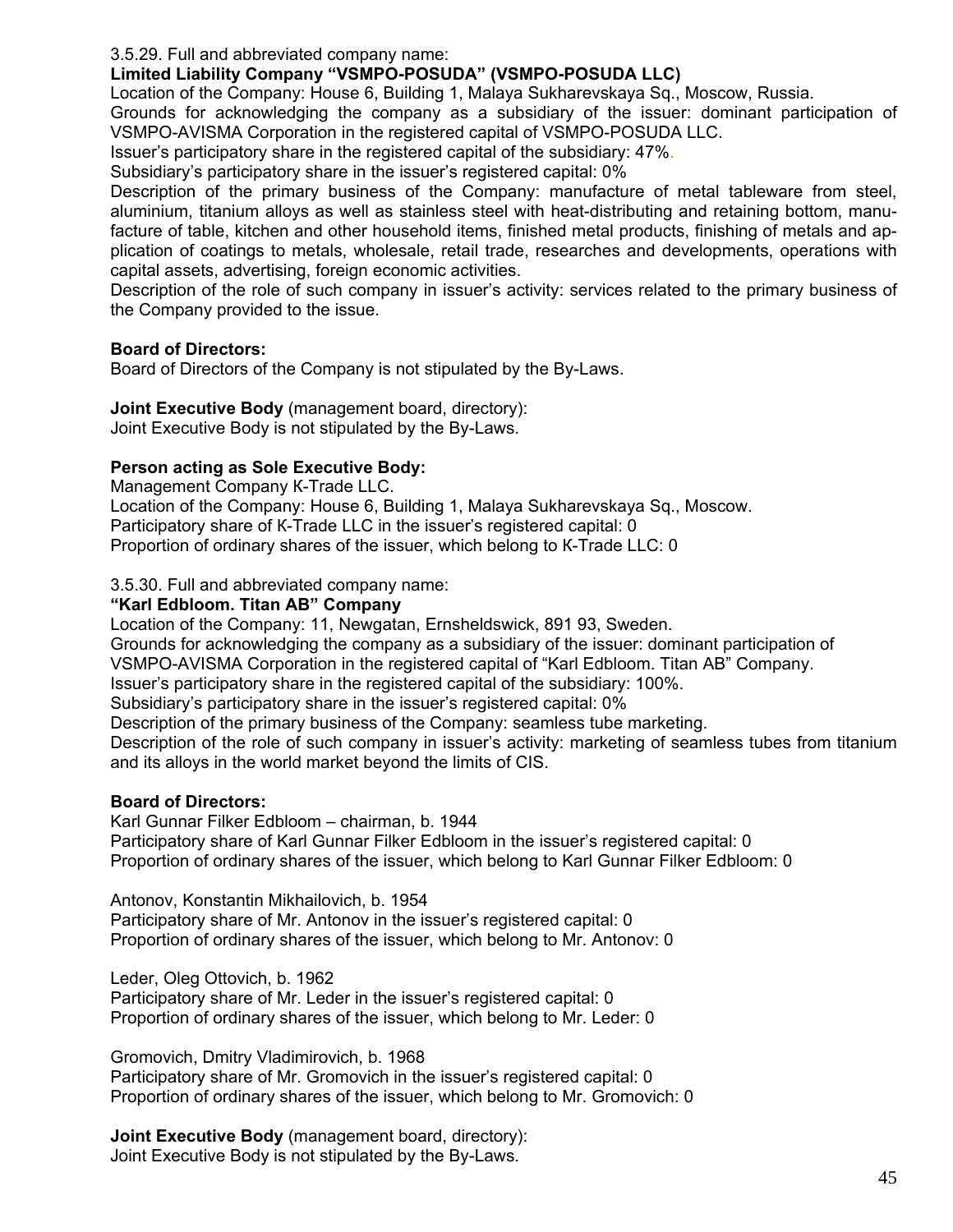### **Person acting as Sole Executive Body:**

Antonov, Konstantin Mikhailovich, b. 1954 Participatory share of Mr. Antonov in the issuer's registered capital: 0 Proportion of ordinary shares of the issuer, which belong to Mr. Antonov: 0

3.5.31. Full and abbreviated company name:

### **Closed Joint Stock Company "SETAB Nikopol Plant" (CJSC SETAB Nikopol Plant)**

Location of the Company: 56, Trubnikov Avenue, Nikopol, the Ukraine. Grounds for acknowledging the company as a subsidiary: dominant participation via "Karl Edbloom. Titanium AB" Company in the registered capital CJSC SETAB Nikopol Plant. Issuer's participatory share in the registered capital of the subsidiary: 50,1%. Subsidiary's participatory share in the issuer's registered capital: 0% Description of the primary business of the Company: tube manufacture. Description of the role of such company in the issuer's activity: tube manufacture.

#### **Supervisory Board**:

Karl Gunnar Filker Edbloom – chairman, b. 1944 Participatory share of Karl Gunnar Filker Edbloom in the issuer's registered capital: 0 Proportion of ordinary shares of the issuer, which belong to Karl Gunnar Filker Edbloom: 0

Thomas Yukhansson,

Participatory share of Mr. Thomas Yukhansson in the issuer's registered capital: 0 Proportion of ordinary shares of the issuer, which belong to Mr. Thomas Yukhansson: 0

Anderch Hernfeldt,

Participatory share of Mr. Anderch Hernfeldt in issuer's registered capital: 0 Proportion of ordinary shares of the issuer, which belong to Mr. Anderch Hernfeldt : 0

Okishor Alexander Illarionovich, b. 1956

Participatory share of Mr. Okishor in issuer's registered capital: 0 Proportion of ordinary shares of the issuer, which belong to Mr. Okishor: 0

Khamraeva, Tatyana Nickolaevna, b. 1960

Participatory share of Mrs. Khamraeva in issuer's registered capital: 0 Proportion of ordinary shares of the issuer, which belong to Mrs. Khamraeva: 0

**Joint Executive Body** (management board, directory): Antonov, Konstantin Mikhailovich, b. 1954 Participatory share of Mr. Antonov in the issuer's registered capital: 0 Proportion of ordinary shares of the issuer, which belong to Mr. Antonov: 0

Antonov, Sergey Nickolaevich, b. 1956 Participatory share of Mr. Antonov in the issuer's registered capital: 0 Proportion of ordinary shares of the issuer, which belong to Mr. Antonov: 0

Revenok, Viacheslav Pavlovich, b. 1954 Participatory share of Mr. Revenok in the issuer's registered capital: 0 Proportion of ordinary shares of the issuer, which belong to Mr. Revenok: 0

Zhuravlev, Andrey Victororvich, b. 1959 Participatory share of Mr. Zhuravlev in the issuer's registered capital: 0 Proportion of ordinary shares of the issuer, which belong to Mr. Zhuravlev: 0

Kolesnik, Victor Nickolaevich, b. 1957 Participatory share of Mr. Kolesnik in the issuer's registered capital: 0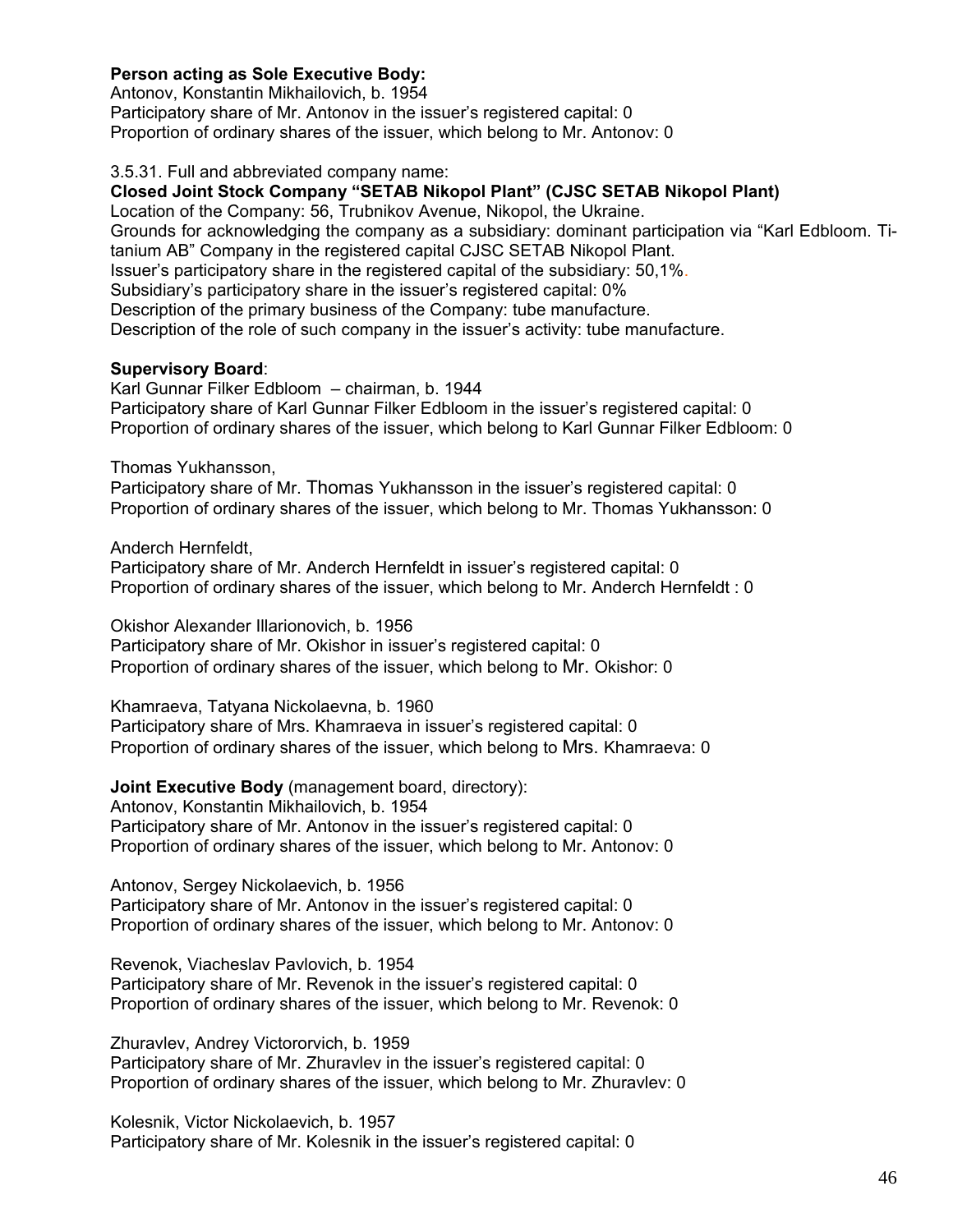Proportion of ordinary shares of the issuer, which belong to Mr. Kolesnik: 0

### **Person acting as Sole Executive Body:**

Antonov, Konstantin Mikhailovich, b. 1954 Participatory share of Mr. Antonov in the issuer's registered capital: 0 Proportion of ordinary shares of the issuer, which belong to Mr. Antonov: 0

3.5.32. Full and abbreviated company name:

### **"SETAB Dnepr" Subsidiary of "SETAB/Karl Edbloom. Titan.АB" Company (DK SETAB Dnepr of SETAB/Karl Edbloom. Titan.АB Company)**

Location of the Company: 129Б, Kirov Prospekt, Denepropetrovsk, the Uktaine.

Grounds for acknowledging the company as a subsidiary: dominant participation via Karl Edbloom. Titan.АB Company in the registered capital of DK SETAB Dnepr of SETAB/Karl Edbloom. Titan.АB Company.

Issuer's participatory share in the registered capital of the subsidiary: 100%

Subsidiary's participatory share in the issuer's registered capital: 0

Description of the primary business of the Company: wholesale and retail trade, agency activity related with marketing of different goods, consulting services for commercial business and management issues. Description of the role of such company in issuer's activity: wholesale and retail trade, agency activity related with marketing of different goods, consulting services for commercial business and management issues.

### **Board of Directors** (Supervisory Board):

BoD of the Company is not stipulated by the By-Laws.

**Joint Executive Body** (management board, directory): Joint Executive Body is not stipulated by the By-Laws.

### **Person acting as Sole Executive Body:**

Kolesnik, Victor Nickolaevich, b. 1957 Participatory share of Mr. Kolesnik in the issuer's registered capital: 0 Proportion of ordinary shares of the issuer, which belong to Mr. Kolesnik: 0

3.5.33. Full and abbreviated company name:

# **Limited Liability Company "VSMPO-Energomontazh" (VSMPO- Energomontazh LLC)**

Location of the Company: 1, Parkovaya St. Verkhnaya Salda, Sverdlovsk Region, Russia. Grounds for acknowledging the company as a subsidiary of the issuer – dominant participation of

VSMPO-AVISMA Corporation in the registered capital of VSMPO- Energomontazh LLC.

Issuer's participatory share in the registered capital of the subsidiary: 100%.

Subsidiary's participatory share in the issuer's registered capital: 0%

Description of the primary business of the Company: manufacture of furnaces and furnace burners; fabrication, assembly, repair and maintenance of industrial refrigerating and ventilating equipment, equipment of general application, machines, pumps and compressors. Construction works; assembly of engineering equipment; manufacture of steel tubes and fittings, construction and other metallic items, tanks and other vessels.

# **Board of Directors:**

Tikhomirov, Michail Phillipovich – chairman, b. 1947 Participatory share of Mr. Tikhomirov in the issuer's registered capital: 0 Proportion of ordinary shares of the issuer, which belong to Mr. Tikhomirov: 0

Korkin, Nickolai Pavlovich – chairman, b. 1950 Participatory share of Mr. Korkin in the issuer's registered capital: 0 Proportion of ordinary shares of the issuer, which belong to Mr. Korkin: 0

Spazhev, Vladimir Nickolaevich, b. 1948 Participatory share of Mr. Spazhev in the issuer's registered capital: 0,0007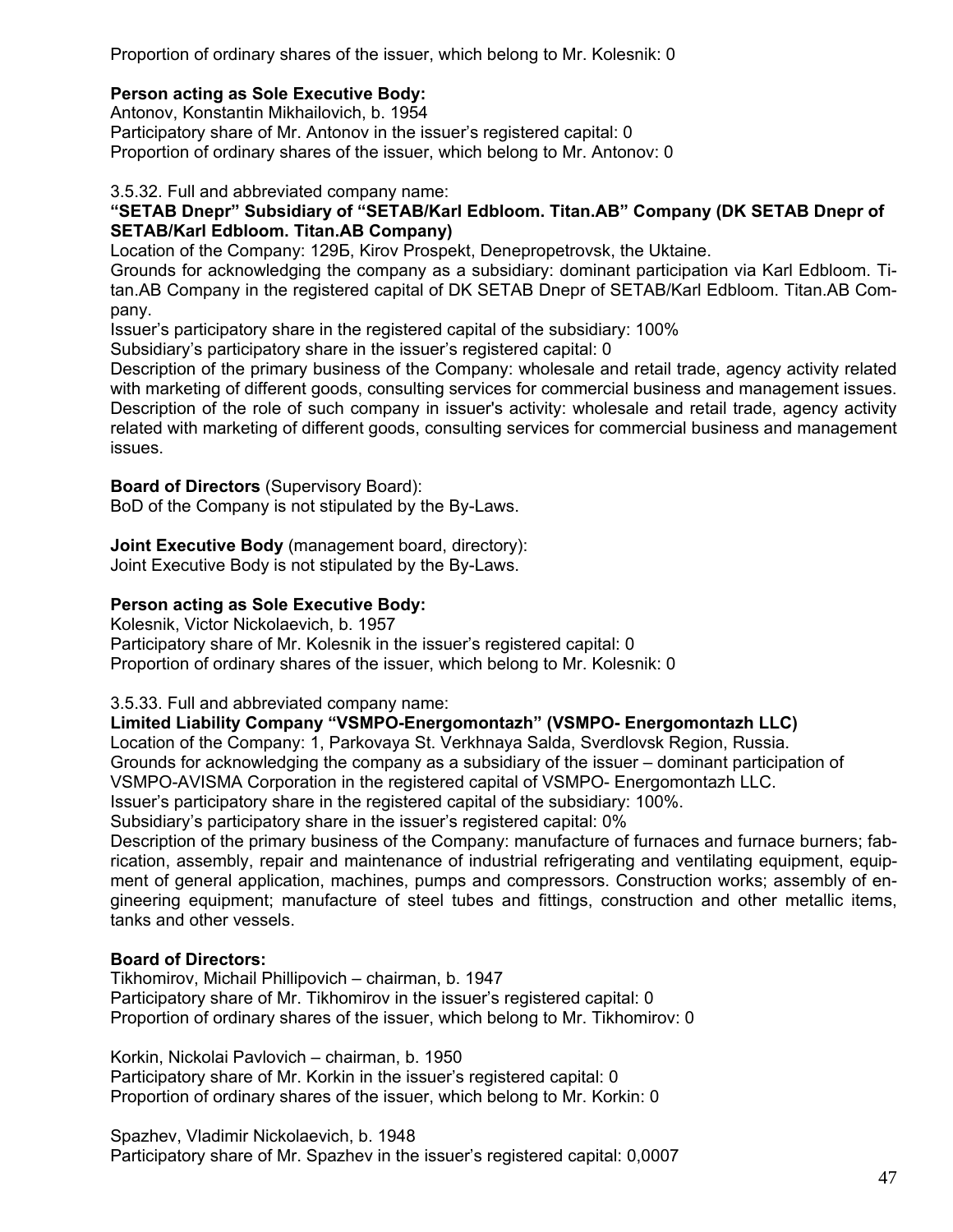Proportion of ordinary shares of the issuer, which belong to Mr. Spazhev: 0,0007

Rashektaeva, Tatyana Viktorovna, b. 1955 Participatory share of Mrs. Rashektaeva in the issuer's registered capital: 0 Proportion of ordinary shares of the issuer, which belong to Mrs. Rashektaeva: 0

Shashkina, Nadezhda Nickolaevna, b. 1974 Participatory share of Mrs. Shashkina in the issuer's registered capital: 0 Proportion of ordinary shares of the issuer, which belong to Mrs. Shashkina: 0

Zajcev, Denis Gennadievich, b. 1977 Participatory share of Mr. Zajcev in the issuer's registered capital: 0 Proportion of ordinary shares of the issuer, which belong to Mr. Zajcev: 0

Fazlyev, Nakip Mannapovich, b. 1954 Participatory share of Mr. Fazlyev in the issuer's registered capital: 0 Proportion of ordinary shares of the issuer, which belong to Mr. Fazlyev: 0

**Joint Executive Body** (management board, directory): Joint Executive Body is not stipulated by the By-Laws.

# **Person acting as Sole Executive Body:**

Fazlyev, Nakip Mannapovich, b. 1954 Participatory share of Mr. Fazlyev in the issuer's registered capital: 0 Proportion of ordinary shares of the issuer, which belong to Mr. Fazlyev: 0

### 3.5.34. Full and abbreviated company name:

**Limited Liability Company "VSMPO-Remontno – Mekhanichesky Zavod" (VSMPO-RMZ LLC)**  Location of the Company: 1, Parkovaya St. Verkhnaya Salda, Sverdlovsk Region, Russia. Grounds for acknowledging the company as a subsidiary of the issuer – dominant participation of

VSMPO-AVISMA Corporation in the registered capital of VSMPO-RMZ LLC.

Issuer's participatory share in the registered capital of the subsidiary: 100%.

Subsidiary's participatory share in the issuer's registered capital: 0%

Description of the primary business of the Company: fabrication, repair, strengthening of spare parts and assemblies for furnaces, press – forging, metal cutting, sheet-rolling equipment and motor transport. Repair of vacuum devices, metal cutting and other equipment. Repair, fabrication and assembly of average-size metal structures; fabrication of rubber and polyurethane items. Services on machining of commodity goods and semis from titanium, aluminum alloys and steels.

Description of the role of such company in issuer's activity: industrial and commercial activity; performance of orders and rendering of services.

### **Board of Directors:**

Shumilov, Alexander Venediktovich – chairman, b. 1945 Participatory share of Mr. Korkin in the issuer's registered capital: 0 Proportion of ordinary shares of the issuer, which belong to Mr. Korkin: 0

Korkin, Nickolai Pavlovich – chairman, b. 1950 Participatory share of Mr. Korkin in the issuer's registered capital: 0 Proportion of ordinary shares of the issuer, which belong to Mr. Korkin: 0

Spazhev, Vladimir Nickolaevich, b. 1948

Participatory share of Mr. Spazhev in the issuer's registered capital: 0,0007 Proportion of ordinary shares of the issuer, which belong to Mr. Spazhev: 0,0007

Rashektaeva, Tatyana Viktorovna, b. 1955 Participatory share of Mrs. Rashektaeva in the issuer's registered capital: 0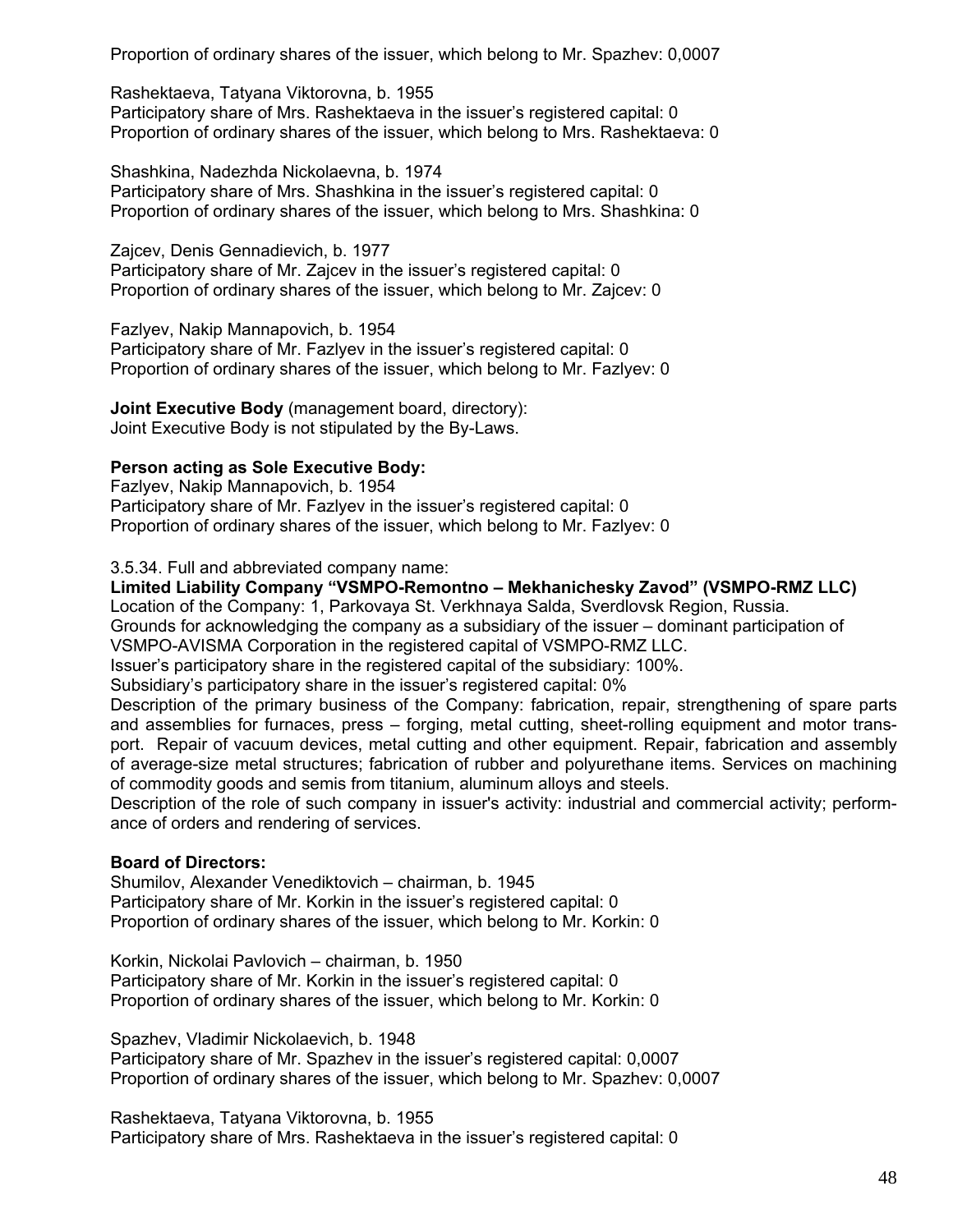Proportion of ordinary shares of the issuer, which belong to Mrs. Rashektaeva: 0

Shashkina, Nadezhda Nickolaevna, b. 1974 Participatory share of Mrs. Shashkina in the issuer's registered capital: 0 Proportion of ordinary shares of the issuer, which belong to Mrs. Shashkina: 0

Zajcev, Denis Gennadievich, b. 1977 Participatory share of Mr. Zajcev in the issuer's registered capital: 0 Proportion of ordinary shares of the issuer, which belong to Mr. Zajcev: 0

Pryanichnikov, Nikolay Grigorievich, b. 1950 Participatory share of Mr. Boyarskikh in the issuer's registered capital: 0 Proportion of ordinary shares of the issuer, which belong to Mr. Boyarskikh: 0

**Joint Executive Body** (management board, directory): Joint Executive Body is not stipulated by the By-Laws.

**Person acting as Sole Executive Body:** 

Pryanichnikov, Nikolay Grigorievich, b. 1950 Participatory share of Mr. Boyarskikh in the issuer's registered capital: 0 Proportion of ordinary shares of the issuer, which belong to Mr. Boyarskikh: 0

# **3.6. Composition, Structure and Value of Issuer's Fixed Assets, Information on Plans of Acquisition, Replacement, Retirement of Fixed Assets as well as on all the Facts of Fixed Assets Encumbrance**

# *3.6.1. Fixed Assets*

The information for this reporting period is not given.

# **IV. FINANCIAL AND ECONOMIC ACTIVITY OF THE ISSUER**

# **4.1. Financial and Economic Performance Results**

# *4.1.1. Profit and Loss*

The information for this reporting period is not given.

# *4.1.2. Factors which Affected Change in Proceeds from the Issuer's Sales of Goods, Products, Operations and Services and the Issuer's Profit (Loss) from Primary Activity*

The information for this reporting period is not given.

# **4.2. Issuer's Liquidity, Adequacy of the Capital and Current Assets**

The information for this reporting period is not given.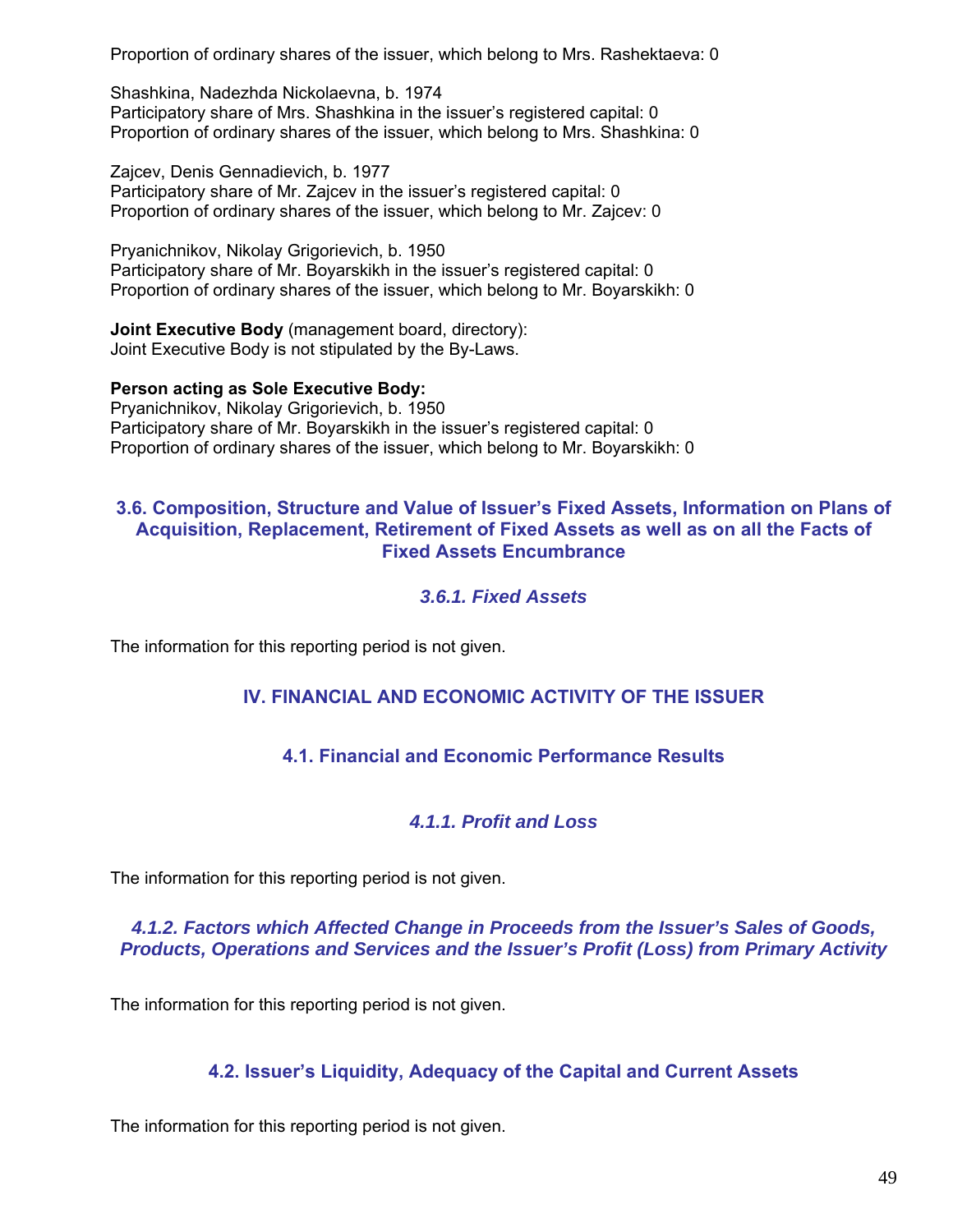# **4.3. Size and Structure of the Issuer's Capital and Current Assets**

# *4.3.1. Size and Structure of the Issuer's Capital and Current Assets*

*Rubles in thousands* 

|                                                                                                                                                                                                                                                                          | 01.01.06                                       |
|--------------------------------------------------------------------------------------------------------------------------------------------------------------------------------------------------------------------------------------------------------------------------|------------------------------------------------|
| Registered capital                                                                                                                                                                                                                                                       |                                                |
| Total cost of issuer's shares repurchased by the issuer for subsequent resale (transfer) with<br>indication of percentage of such shares in placed shares (registered capital) of issuer, %                                                                              |                                                |
| Size of issuer's reserve capital formed at the expense of deductions from issuer's profit                                                                                                                                                                                |                                                |
| Size of issuer's additional capital reflecting increase in the value of assets resulting from re-<br>valuation and difference between the sale price (allocation price) and par value of shares of<br>the company due to sale of shares at the price exceeding par value |                                                |
| Size of issuer's retained net profit                                                                                                                                                                                                                                     |                                                |
| Social sphere funds                                                                                                                                                                                                                                                      |                                                |
| Size of issuer's target financing including total funds allocated for special purpose actions,<br>funds received from other organizations and persons, budget funds, etc.                                                                                                | The informa-<br>tion for this<br>reporting pe- |
| Issuer's total capital                                                                                                                                                                                                                                                   | riod is not                                    |
| Inventory                                                                                                                                                                                                                                                                | given.                                         |
| VAT on acquisitions                                                                                                                                                                                                                                                      |                                                |
| Accounts receivable (due in more than 12 months after the reporting date)                                                                                                                                                                                                |                                                |
| Accounts receivable (due within 12 months after the reporting date)                                                                                                                                                                                                      |                                                |
| Short-term financial investments                                                                                                                                                                                                                                         |                                                |
| Cash                                                                                                                                                                                                                                                                     |                                                |
| Other current assets                                                                                                                                                                                                                                                     |                                                |
| Total working capital                                                                                                                                                                                                                                                    |                                                |

# *4.3.2. Issuer's Financial Investments*

The information for this reporting period is not given.

## *4.3.3. Issuer's Intangible Assets*

The information for this reporting period is not given.

### **4.4. Issuer's Policy and Expenses for Scientific and Engineering Activity, Licenses, Patents, Developments and Research**

 The issuer's policy for scientific and engineering development associated with licenses and patents, new developments and researches is aimed at:

- acquisition of the exclusive right to intellectual property objects in the field of production of magnesium and titanium, protection of priority trends in scientific and engineering development;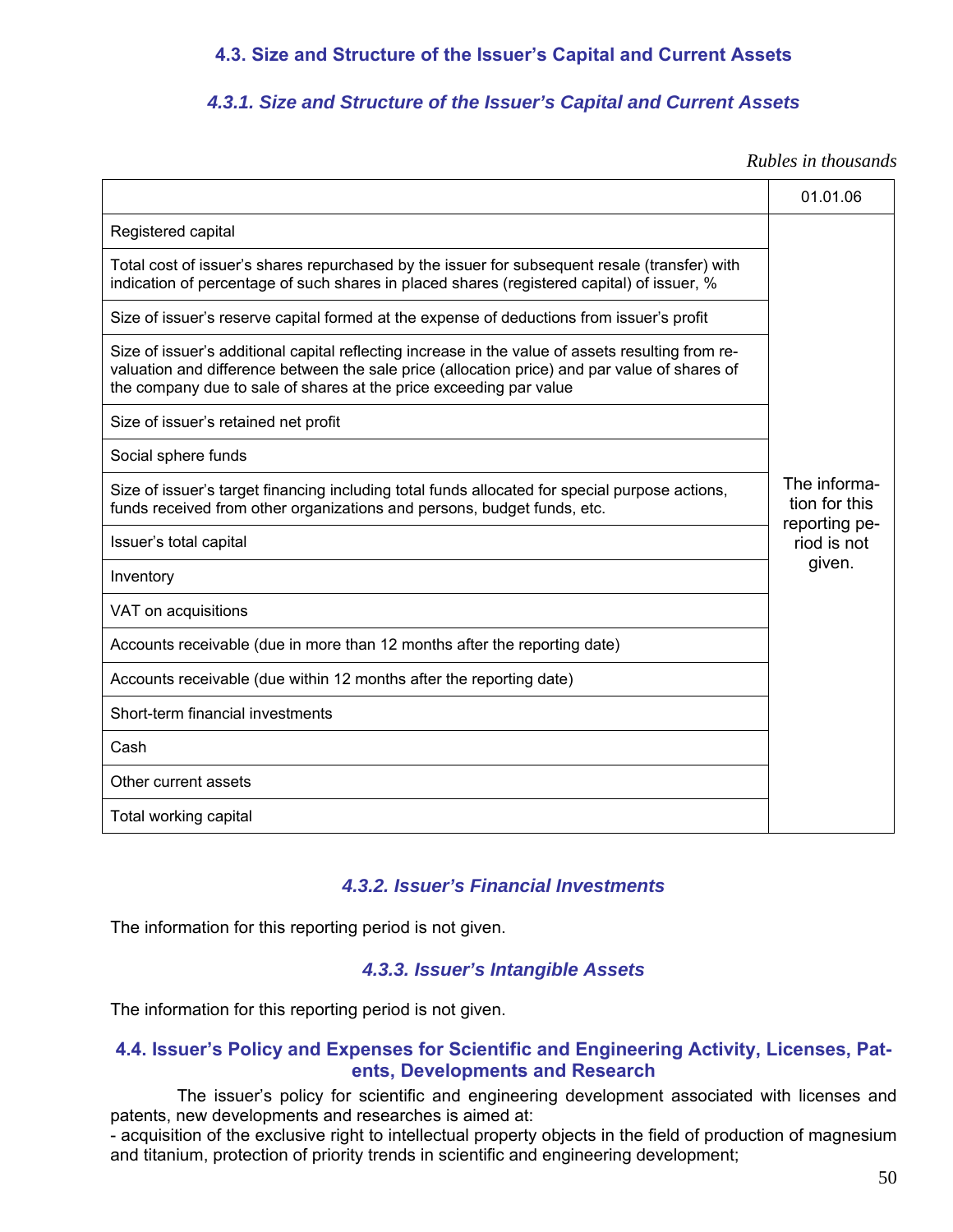- decrease in products cost and expansion of markets;

- involvement of alternative source of raw materials into production (including within the Russian Federation);

- development of no-waste production technology.

Data on creation and acquisition of legal protection for intellectual property for Q 4, 2005:

| <b>SEQ</b>     | Document#          | <b>Intellectual Property Object Description</b>                                                                                    | Date of Is- | Com-                     |
|----------------|--------------------|------------------------------------------------------------------------------------------------------------------------------------|-------------|--------------------------|
|                |                    |                                                                                                                                    | sue/        | mencement                |
|                |                    |                                                                                                                                    | Entry       | Date. Valid-             |
| 1              | Patent#            | Invention "Unit for refinement and preparation of mag-                                                                             | 10.09.2005  | ity Period<br>14.09.2004 |
|                | 2260067            | nesium alloys"                                                                                                                     |             | 20 years                 |
| $\overline{2}$ | Patent#<br>2258755 | Invention "Apparatus for vacuum separation of sponge<br>titanium"                                                                  | 20.08.2005  | 10.03.2004<br>20 years   |
| 3              | Patent#<br>2258753 | Invention "Technique for recycling of salt wastes of<br>magnesium production"                                                      | 20.08.2005  | 27.07.2004<br>20 years   |
| 4              | Patent#<br>2258037 | Invention "Technique and unit for manufacture of pilled<br>calcium chloride"                                                       | 10.08.2005  | 08.10.2003<br>20 years   |
| 5              | Patent#<br>2258769 | Invention "Technique for transportation of solid dehy-<br>drated carnallite to electrolytic cells for manufacture of<br>magnesium" | 20.08.2005  | 16.12.2003<br>20 years   |
| 6              | Patent#<br>2260562 | Invention "Technique and plant for dehydration of<br>chlormagnesium raw materials"                                                 | 20.09.2005  | 23.07.2004<br>20 years   |
| $\overline{7}$ | Patent#<br>2261228 | Invention "Technology for preparation of carnallite for<br>electrolysis"                                                           | 27.09.2005  | 14.09.2004               |
| 8              | Patent#<br>47762   | Useful model "Perforated plate of rectifying column"                                                                               | 10.09.2005  | 09.03.2005<br>5 years    |
| 9              | Patent#<br>2250806 | Invention "Technology for manufacture of thin sheet<br>from high-strength titanium alloys"                                         | 05.07.2005  | 25.08.2003<br>20 years   |
| 10             | Patent#<br>2255993 | Invention "Technique for manufacture of briquettes"                                                                                | 26.07.2005  | 02.07.2003<br>20 years   |
| 11             | Patent#<br>2256411 | Invention "Method for retroperitoneoscopy of retroperi-<br>toneal space"                                                           | 01.08.2005  | 23.10.2003<br>20 years   |
| 12             | Patent#<br>2256520 | Invention "Horizontal hydraulic extrusion press"                                                                                   | 01.08.2005  | 18.11.2003<br>20 years   |
| 13             | Patent#<br>2259897 | Invention "Technique for manufacture of die forging by<br>hot extrusion on presses with moving container"                          | 20.09.2005  | 22.01.2004<br>20 years   |
| 14             | Patent#<br>167110  | Trade mark TIRUS, Class 12 (Israel)                                                                                                | 22.08.2005  | 01.04.2003<br>10 years   |
| 15             | Patent#<br>2262401 | Invention "Technique for manufacture of hot-rolled<br>tube"                                                                        | 01.11.2005  | 20.05.2004<br>20 years   |
| 16             | Patent#<br>2262403 | Invention "Technique for manufacture of hot-extruded<br>tube"                                                                      | 01.11.2005  | 19.04.2004<br>20 years   |
| 17             | Patent#<br>2263721 | Invention "Technique for manufacture of ingot"                                                                                     | 21.11.2005  | 25.12.2003<br>20 years   |
| 18             | Patent#<br>2264887 | Invention "Technique for semi-continuous compaction<br>of items based on charge materials of titanium alloys"                      | 09.12.2005  | 29.09.2004<br>20 years   |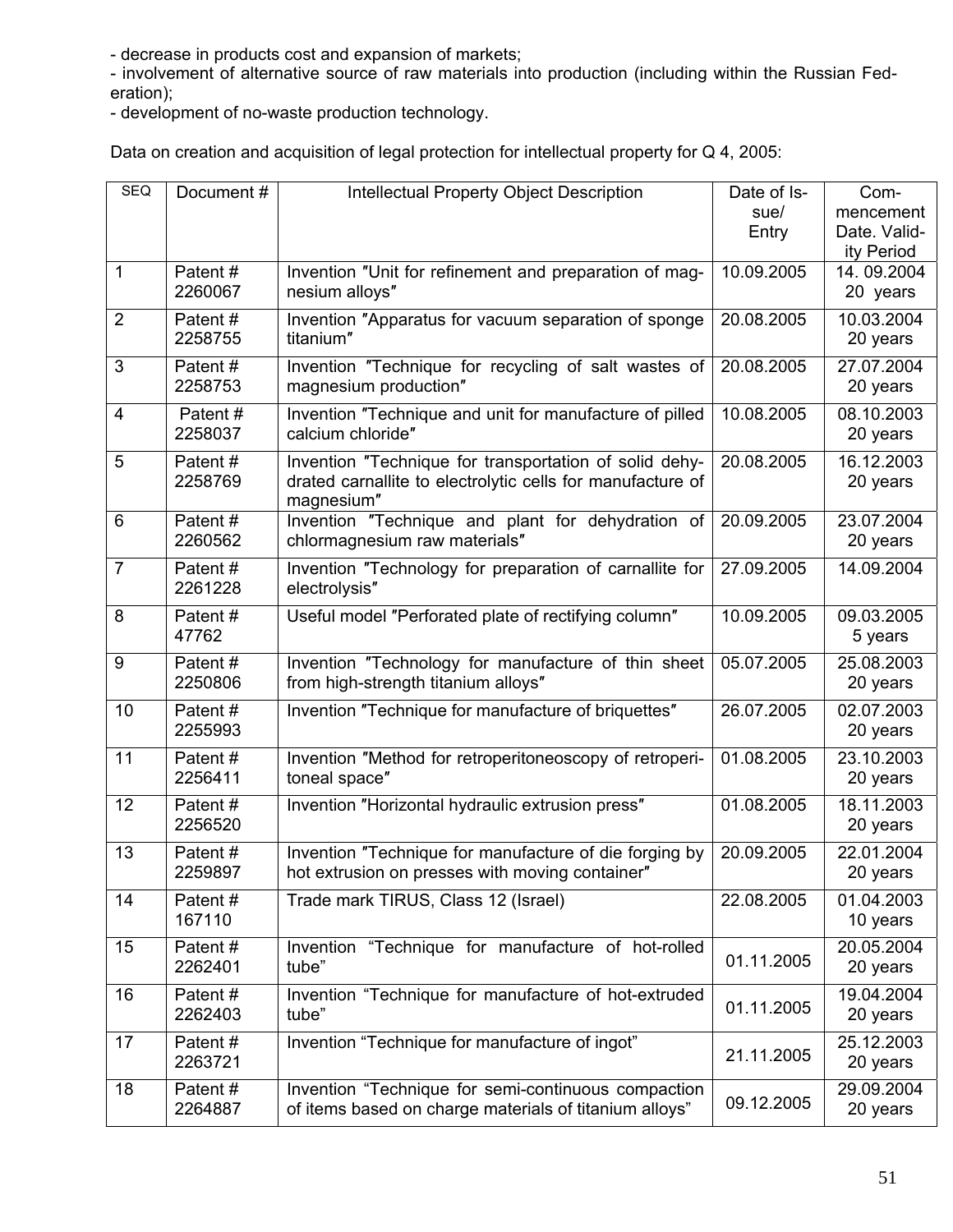| 19 | Patent#<br>3725108 | Trade mark VSMPO (Europe)                                                          | 27.10.2005 | 24.03.2004<br>10 years |
|----|--------------------|------------------------------------------------------------------------------------|------------|------------------------|
| 20 | Patent#<br>2261228 | Invention "Technique for preparation of carnallite for<br>electrolysis"            | 27.09.2005 | 14.09.2004<br>20 years |
| 21 | Patent#<br>2260562 | Invention "Technique and plant for dehydration of<br>chlormagnesium raw materials" | 27.09.2005 | 23.07.2004<br>20 years |
| 22 | Patent#<br>2261926 | Invention "Technique for recycling of salt wastes of<br>magnesium production"      | 10.10.2005 | 22.09.2004<br>20 years |
| 23 | Patent#<br>2261927 | Invention "Technique for manufacture of powder flux"                               | 10.10.2005 | 20.09.2004<br>20 years |
| 24 | Patent#<br>2265070 | Invention "The unit for magnesium-thermic process<br>used for titanium sponge"     | 27.11.2005 | 30.04.2004<br>20 years |
| 25 | Patent#<br>2265071 | Invention "The unit for magnesium-thermic process<br>used for titanium sponge"     | 27.11.2005 | 06.05.2004<br>20 years |

Main trends and results of usage of intellectual property objects:

13 objects of intellectual property were used in production in Q 4, 2005:

| #              | Document#  | <b>Intellectual Property Object Description</b>                           |
|----------------|------------|---------------------------------------------------------------------------|
|                | 2230601    | Technology of complex recycling of titanium-magnesium production wastes   |
| 2              | 2172716    | Technique for neutralization of hypochlorite pulp                         |
| 3              | 2166008    | Technique for neutralization of chlorinated gases of magnesium production |
| $\overline{4}$ | 2201985    | Technique for vacuum separation of sponge titanium                        |
| 5              | 2061774    | Technique for vacuum separation of sponge titanium                        |
| 6              | 2075593    | Technique for vacuum separation of sponge titanium                        |
| $\overline{7}$ | 2255993    | Technique for manufacture of briquettes                                   |
| 8              | 2221660    | Tools for products extrusion                                              |
| 9              | 2228810    | Technique for shape extrusion                                             |
| 10             | 2241772    | Technology of vacuum arc remelt                                           |
| 11             | 2004105587 | Plant designated for blasting of the inner surface of tubular billets     |
| 12             | 2004104516 | Technique for briquetting of metal chips                                  |
| 13             | 39137      | Furnace designated for titanium sponge manufacture.                       |

 Risk factors associated with the possibility of expiration of patents, licenses for trademarks: Risk factor – use of cancelled patents by competitors.

# **4.5 Overview of Development Trends in Issuer's Primary Activities**

About 65 % of products manufactured by VSMPO-AVISMA Corporation is intended for aerospace applications, therefore, the condition of this sector of the Russian and world economy significantly affects technical and economic indices of the Company. The aerospace sector of the world market features a cyclic nature of 4-year development; the global titanium market develops in the similar way. Actually, it should be noted that Asian financial crisis in 1998 and the terrorist attack on 11 September, 2001 in the USA affected the condition of these markets.

Hence, the world's leading titanium manufacturers faced difficulties in products sales in 2001-2002; this negative tendency was subdued in 2003-2004 (Fig.1, Table 1).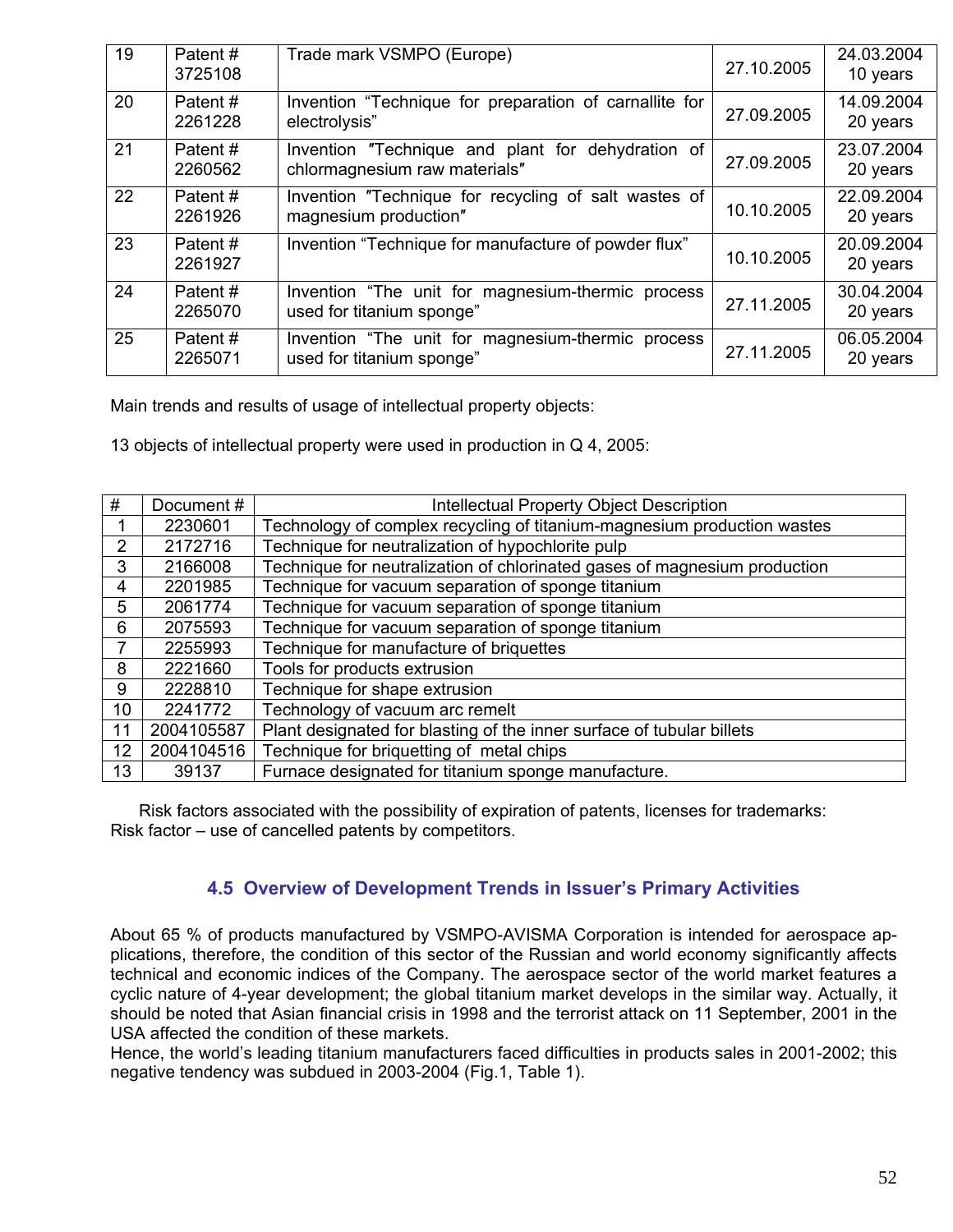

#### **Fig.1 TITANIUM PRODUCTS SHIPMENTS BY US-BASED COMPANIES AND VSMPO- AVISMA CORPORATION IN 2000-2004**

|  | Table 1. Basic Indices of Timet, RTI, ATI and VSMPO-AVISMA Corporation in 2000-2004 |  |
|--|-------------------------------------------------------------------------------------|--|
|--|-------------------------------------------------------------------------------------|--|

| Indices, Companies                      | Units    | Years   |         |         |          |        |
|-----------------------------------------|----------|---------|---------|---------|----------|--------|
|                                         |          | 2000    | 2001    | 2002    | 2003     | 2004   |
| <b>Sales</b>                            | $$$ mln. |         |         |         |          |        |
| Timet                                   |          | 426,8   | 486,9   | 366,5   | 385,3    | 501,8  |
| <b>RTI</b>                              |          | 249,4   | 285,9   | 270,9   | 195,0    | 214,6  |
| ATI, total                              |          | 2460,4  | 2128,0  | 1907,8  | 1937,4   | 2733,0 |
| Titanium mill products (es-<br>timated) |          | 320,0   | 290,0   | 240,0   | 230,0    | 290,0  |
| <b>VSMPO-AVISMA</b>                     |          | 163,0   | 247,7   | 275,5   | 268,1    | 362,9  |
| Net profit (loss)                       | $$$ mln. |         |         |         |          |        |
| Timet                                   |          | (38, 9) | (41, 8) | (111,5) | (13,1)   | 39,9   |
| RTI                                     |          | 6,7     | 12,1    | 15,1    | 4,7      | (2,8)  |
| ATI                                     |          | 132,5   | (25,2)  | (65, 8) | (314, 6) | 19,8   |
| <b>VSMPO-AVISMA</b>                     |          | 29,6    | 50,6    | 45,3    | 41,5     | 55,7   |
| Titanium products ship-                 | ths. tn  |         |         |         |          |        |
| ment                                    |          |         |         |         |          |        |
| Timet, total                            |          | 14,81   | 16,60   | 11,26   | 13,60    | 17,09  |
| Mill products                           |          | 11,37   | 12,18   | 8,86    | 8,88     | 11,73  |
| Ingot, slab                             |          | 3,47    | 4,41    | 2,40    | 4,72     | 5,36   |
| RTI, mill products                      |          | 4,26    | 5,22    | 4,54    | 2,68     | 3,00   |
| ATI, mill products                      |          | 11,26   | 10,48   | 8,65    | 8,37     | 9,99   |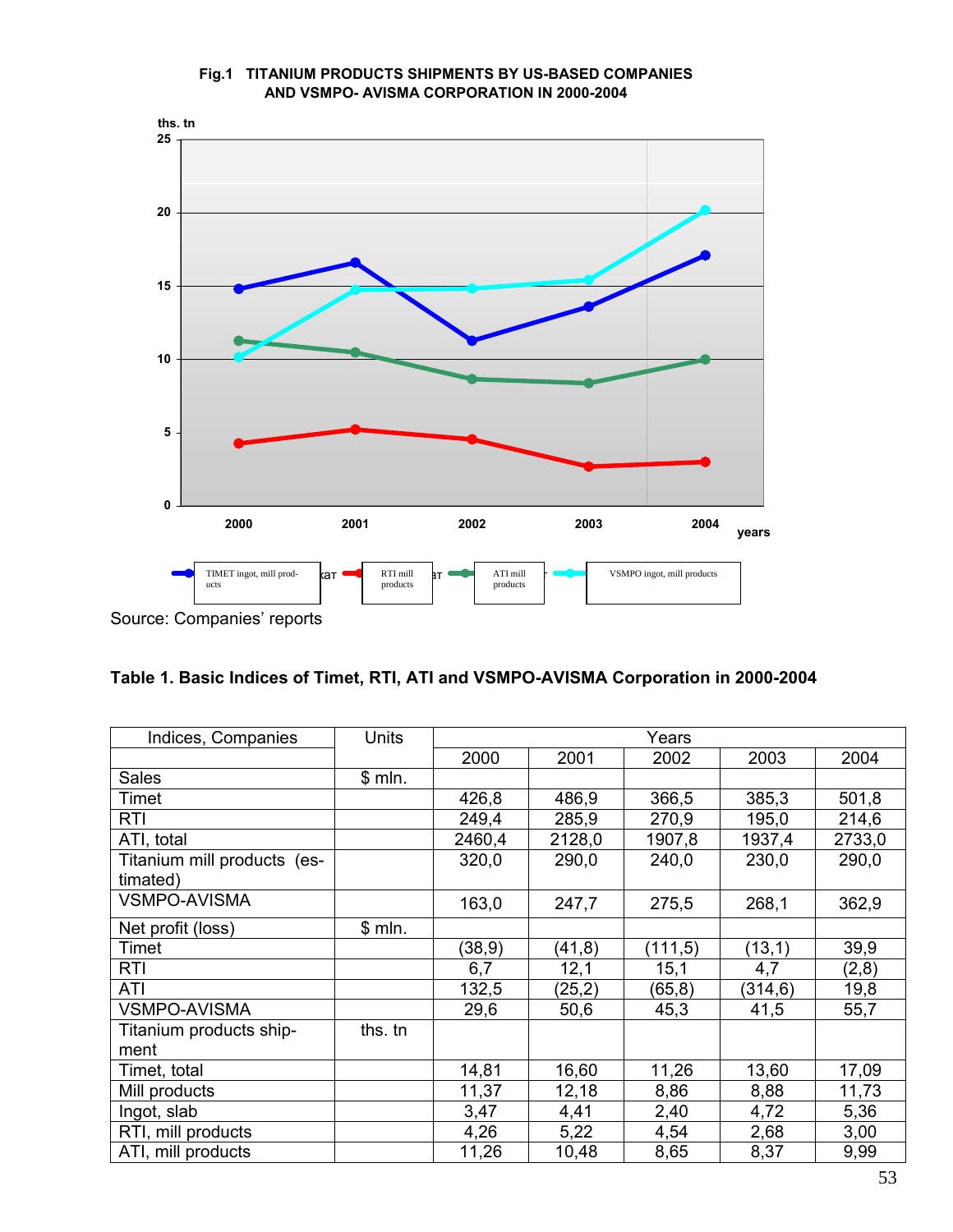| VSMPO-AVISMA, total      |               | 10,15 | 14,74 | 14,83 | 15,42 | 20,18 |
|--------------------------|---------------|-------|-------|-------|-------|-------|
| Mill products            |               | 6,35  | 9,68  | 9,72  | 10,47 | 12,67 |
| Ingot, slab              |               | 3,80  | 5,06  | 5,11  | 4,95  | 7,51  |
| Average product price    | $\frac{f}{g}$ |       |       |       |       |       |
| Timet, total (calculated |               | 25,15 | 25,73 | 27,80 | 24,78 | 26,22 |
| price)                   |               |       |       |       |       |       |
| Mill products            |               | 28,70 | 29,80 | 31,40 | 31,50 | 32,05 |
| Ingot, slab              |               | 13,65 | 14,50 | 14,50 | 12,15 | 13,45 |
| RTI, mill products       |               | 34,65 | 29,48 | 33,33 | 35,13 | 30,81 |
| ATI, mill products       |               | 23,94 | 25,77 | 26,06 | 25,33 | 27,18 |
| VSMPO - AVISMA export,   |               | 13,51 | 14,81 | 13016 | 12,15 | 13,01 |
| total                    |               |       |       |       |       |       |
| Mill products            |               | 18,30 | 18,50 | 16,64 | 15,07 | 16,47 |
| Ingot, slab              |               | 7,78  | 9,38  | 8,63  | 7,80  | 8,59  |
| Domestic market          |               | 11,93 | 13,96 | 17,90 | 20,75 | 23,77 |

Sources: Companies' reports

Unlike its major competitors the Corporation features stable growth of the output and hence, stable increase of profit ensuring the possibility of reconstruction and development of its production facilities. The main advantages of the Company in comparison with the competitors:

- − existence of VSMPO-AVISMA Corporation ensuring the complete production cycle starting from ore materials to metallurgical semi-finished and finished products for machine building (heatexchanging equipment and vessels);
- − diversification allowing to transfer resources from the titanium sector for the purpose of manufacturing other types of products: aluminum, steel, ferrotitanium, and consumer goods;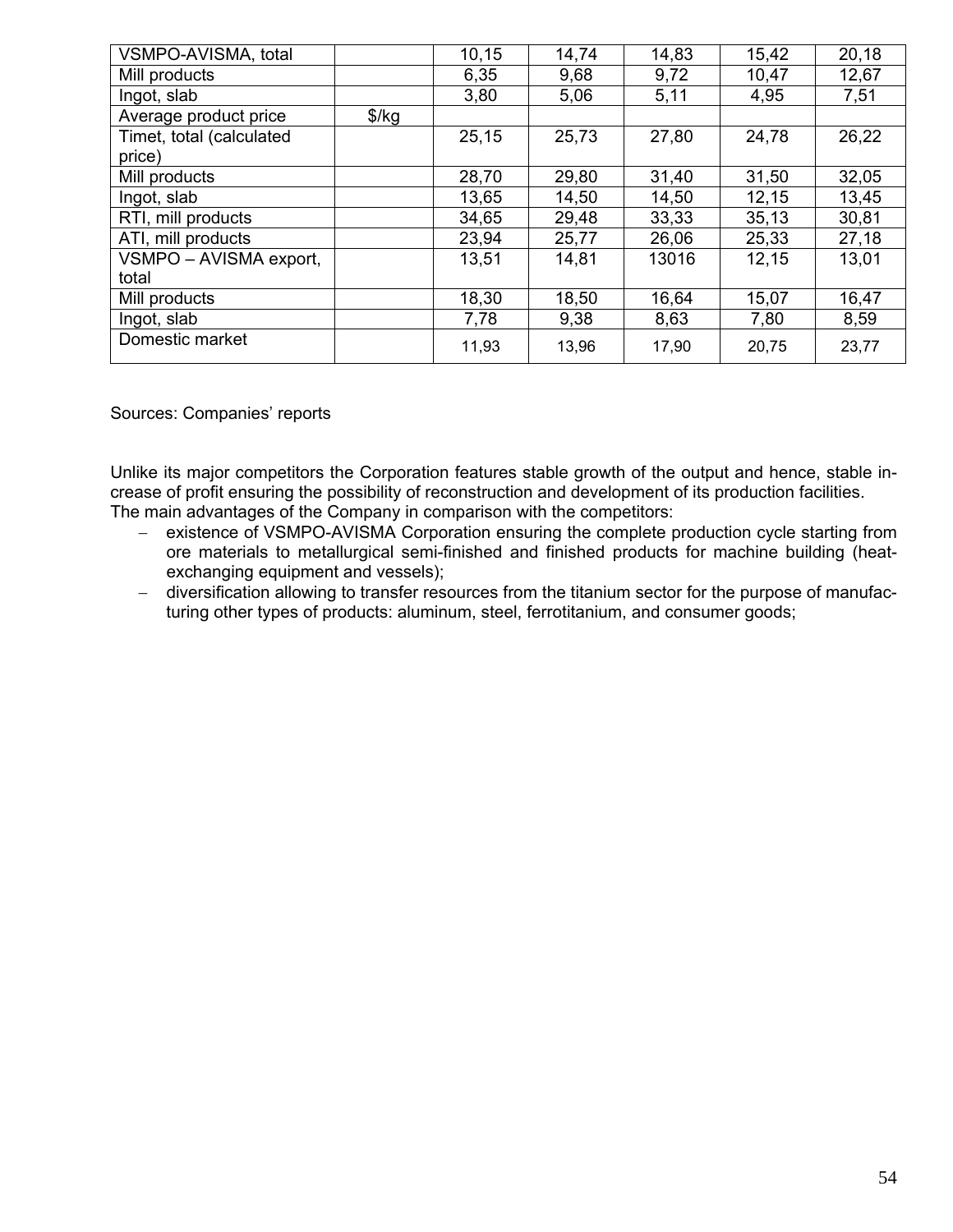### **Fig.2. TITANIUM PRODUCTS SHIPPED BY VSMPO-AVISMA CORPORATION TO DOMESTIC AND FOREIGN MARKETS**



- VSMPO-AVISMA Corporation is an integrated manufacturer of titanium semi-finished products, and in contrast to its competitors the Company fulfills all manufacturing processes as well as inspection and tests on its own (without involving contractors);

- implementation of the program aimed at increasing the share of value-added products (die forging, welded pipe, sheet) instead of supplying ingot and slab consolidates VSMPO rating in the global titanium market.

The recent several years have been characterized by negative factors and tendencies that have affected the financial and economic activity of the Company:

- growth of expenditures due to cost increase of basic raw stock and materials, electricity rates and freight services;

- difficult situation at the sales markets of finished products hampering the Company's growth.

Magnesium market continued to expand during the recent years with simultaneous fall in prices for metal, which is explained by expansion of Chinese output of these products. The quality of Chinese magnesium continues to increase while maintaining its production and even reducing the prices. AVISMA have also been affected by the situation of reduction in magnesium products output – the tendency for decrease in demand for the Company's magnesium that has outlined in 2005 and decrease of the Company's profitability may result in reduction of these products output in the future.

The recession of titanium consumption in the world after the events of September 11, 2001 has ceased, and currently the market is recovering. The growing demand for titanium products and the rising profitability is the basis for production capacities increase. While maintaining the level of demand and high titanium prices, the Company intends to cover the losses caused by magnesium production decrease.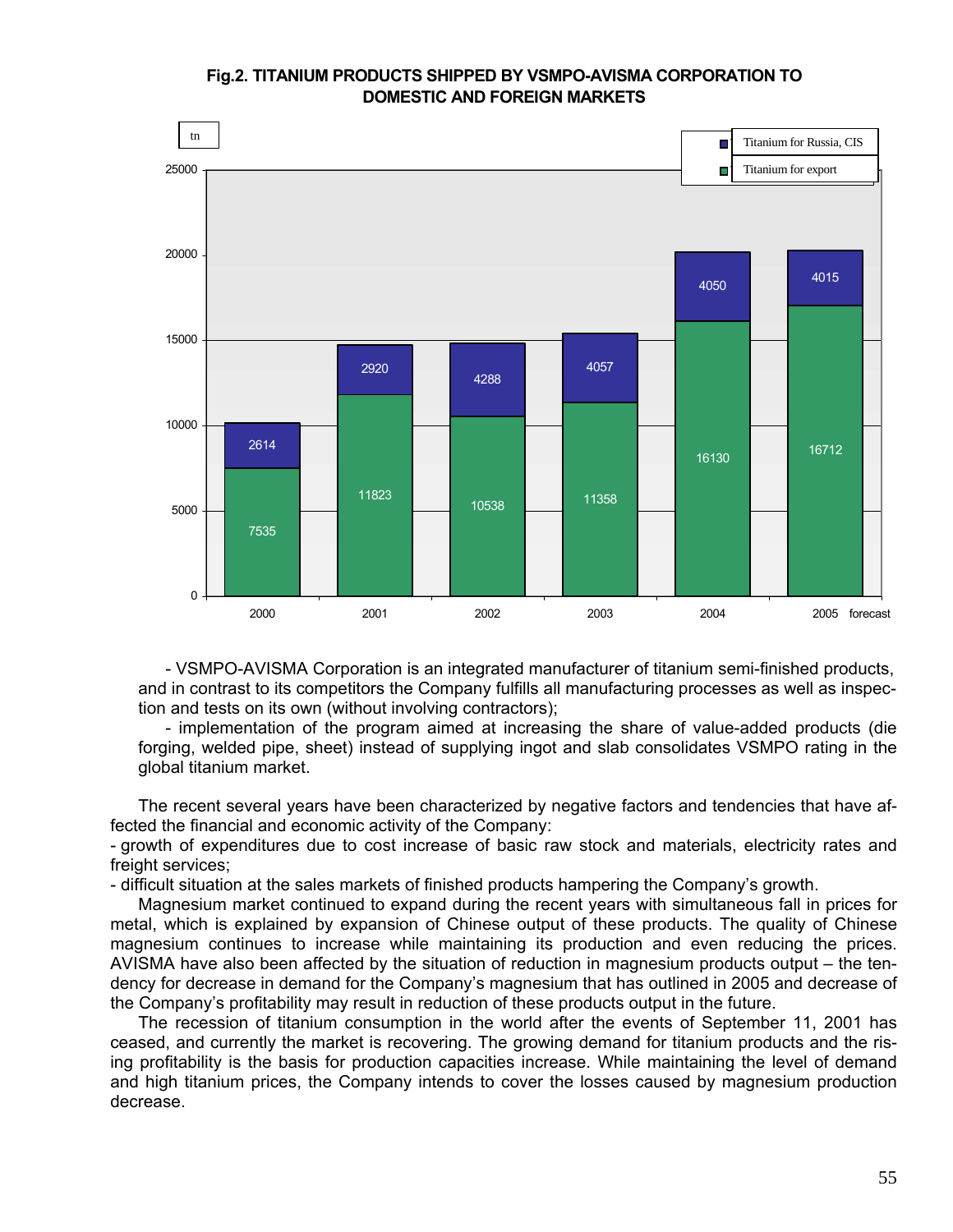In these conditions the Company's sustainable development is based on maintaining and strengthening the image of the reliable supplier of quality products in the opinion of foreign and Russian partners as well as on constant reduction of production costs, mastering of value-added products.

### **V. DETAILS ON PERSONS INCLUDED IN THE ISSUER'S CONTROL AUTHORITIES, FINANCIAL AND ECONOMIC ACTIVITY CONTROL AUTHORITIES AND BRIEF INFORMATION ON ISSUER'S EMPLOYEES**

### **5.1 Structure and Competence of Issuer's Control Authorities**

#### **Company's Control Authorities** are:

- General meeting of shareholders;

- Board of Directors;

- Sole executive body (Director General)

The powers of the general meeting of shareholders (participants) shall be in accordance with the By-Laws (statutory documents):

#### **Solution of the following issues is included into the competence of the general meeting of shareholders**:

- introduction of changes and amendments into the By-Laws of the Company or approval a new revision of the By-Laws (except for cases stipulated by paras. 2-5 of Article 12 of the Federal Law on "Joint Stock Companies");

- reorganization of the Company;

- liquidation of the company, appointment of the liquidation committee and approval of interim and final liquidation balance sheets;

- determination of number of the members of the Board of Directors, election of members thereto and early termination of their authorities;

- election of the sole executive body;

- early termination of the authorities of the sole executive body;

- determination of number of the members of the Auditing Committee, election of the Auditing Committee and early termination of its authorities;

- approval of the Company's auditor;

- determination of the number, par value, category (type) of declared shares and the rights granted by such shares;

- increase of the registered capital of the Company by increasing the par value of shares;

- increase of the registered capital of the Company by placing additional shares in cases stipulated by the Federal Law and the Company By-Laws;

- increase of the registered capital of the Company by placing additional shares within the number and categories (types) of the declared shares at the expense of the Company's assets provided placing of additional shares is performed by allocating them among the shareholders, if the Board of Directors fails to make the unanimous decision on this issue;

- decrease of the registered capital of the Company by reducing the par value of shares, purchasing part of shares by the Company for the purpose of reduction of their total number as well as redeeming shares having been acquired or repurchased by the Company (shares being at the Company's disposal);

- approval of annual reports, annual financial reports, including profit and loss reports (profit and loss accounts) of the Company as well as distribution of profit including payment (declaration) of dividends, and losses of the Company based on the results of the financial year;

- determination of the procedure for general meetings of shareholders;

- split and consolidation of shares;

- decision making in regard to approval of transactions in cases stipulated by Article 83 of the Federal Law on "Joint Stock Companies";

- decision making in regard to approval of major transactions in cases stipulated by clause 2 of Article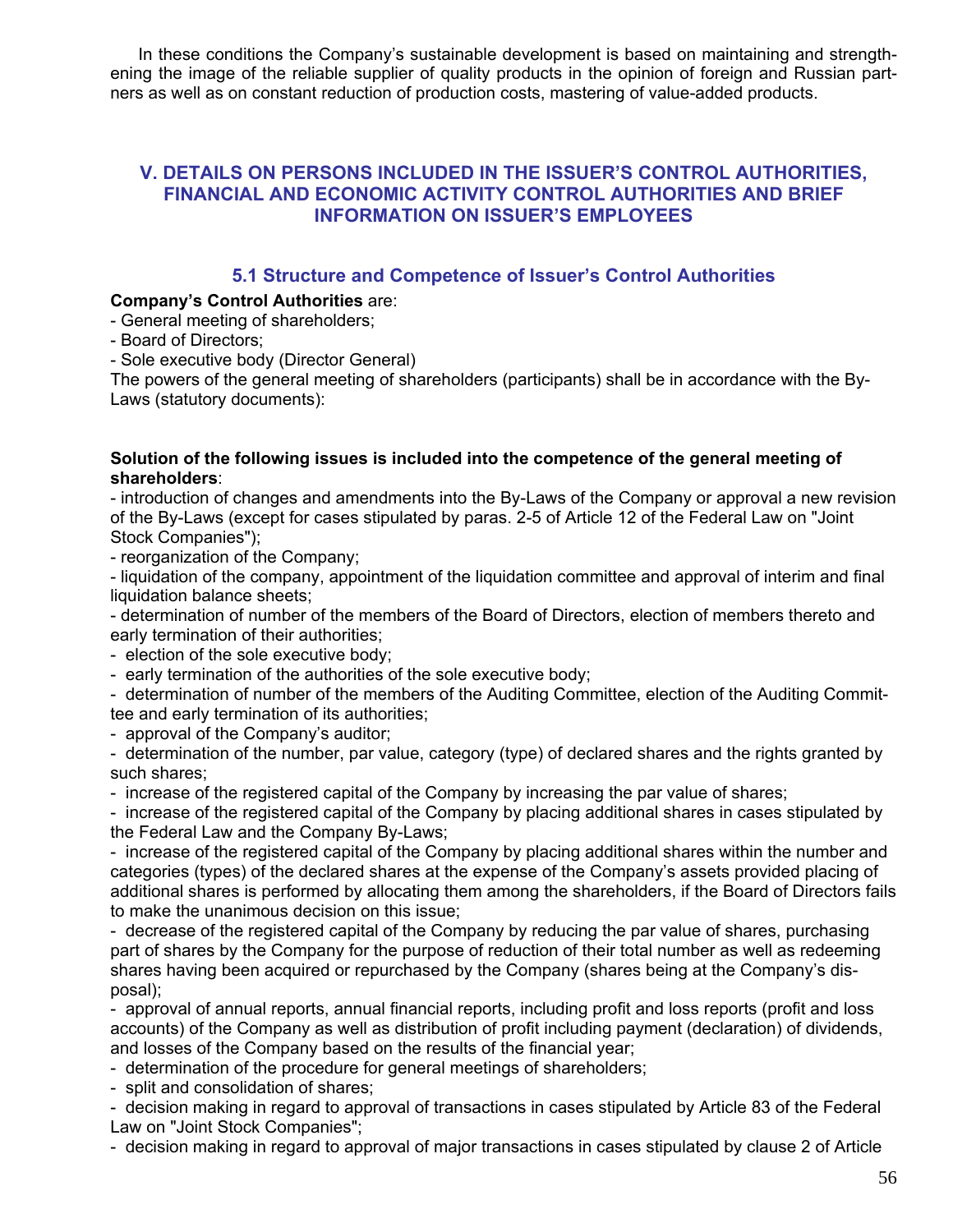79 of the Federal Law on "Joint Stock Companies";

- decision making in regard to approval of major transactions in cases stipulated by clause 3 of Article 79 of the Federal Law on "Joint Stock Companies";

- decision making in regard to participation in holding companies, financial & industrial groups, associations and other associations of commercial organizations;

- approval of internal documents regulating the activities of the Company's Authorities;

- decision making in regard to remuneration and (or) compensation of expenses of the Auditing Committee associated with execution of its obligations during the effective period; determination of the size of such remuneration and compensation;

- decision making in regard to remuneration and (or) compensation of expenses of members of the Board of Directors associated with execution of the obligations of members of the Board of Directors within a period of executing their duties; determination of the size of such remuneration or compensation;

- decision making in regard to reimbursement, at the expense of the Company, of the expenses on preparation and holding the extra general meeting of shareholders incurred by persons and authorities who initiated such general meeting of shareholders;

- determination of the list of additional documents to be mandatory kept at the Company;

- other issues attributed by the Federal Law to the competence of the general meeting of shareholders.

The general meeting of shareholders has no right to review and take decisions on the issues not attributed to its competence based on the Federal Law and the By-Laws.

The general meeting of shareholders has no right to take decisions on issues not included into the agenda of the general meeting of shareholders as well as to change the agenda.

### **Competence of the Board of Directors** shall be in accordance with the By-Laws:

the Board of Directors shall carry out general management of Company's activities except for taking decisions on issues attributed by the Federal Law and the By-Laws to the competence of the general meeting of shareholders.

The following issues shall be attributed to the competence of the Board of Directors:

- determination of priority trends of the Company's business;

- convocation of the annual general or extra meeting of shareholders except for cases stipulated by clause 8 of Article 55 of the Federal Law on "Joint Stock Companies";

- approval of the agenda of the general meeting of shareholders;

- determination of the date of drawing up the list of persons having the right to take part in the general meeting of shareholders and other issues attributed to the competence of the Board of Directors in accordance with provisions of Article VII of the Federal Law on "Joint Stock Companies" and connected with preparation and holding the general meeting of shareholders;

- preliminary approval of annual reports of the Company;

- increase of the registered capital of the Company by means of allocating additional shares within the number and categories (types) of declared shares at the expense of the Company's assets provided placing of additional shares is performed by allocating them among the shareholders;

- increase of the registered capital of the Company by means of allocating additional shares within the number and categories (types) of declared shares by open subscription to ordinary shares in the amount of 25 % and less of the previously placed ordinary shares;

- increase of the registered capital of the Company by means of allocating additional shares within the number and categories (types) of declared shares by open subscription to preferred shares;

- allocation of additional shares at the expense of the Company's assets provided placing of additional shares is performed by allocating them among the shareholders;

- allocation of debentures not convertible into shares and other emission securities not convertible into shares;

- approval of the decision on the issue of securities, the offering circular, the report on the results of the issue of securities, introduction changes and amendments thereof;

- determination of the price (pecuniary valuation) of the property, the price of allocation and repurchase of emission securities in cases stipulated by the Federal Law on "Joint Stock Companies";

- acquisition of the shares placed by the Company in accordance with clause 2 of Article 72 of the Federal Law on "Joint Stock Companies";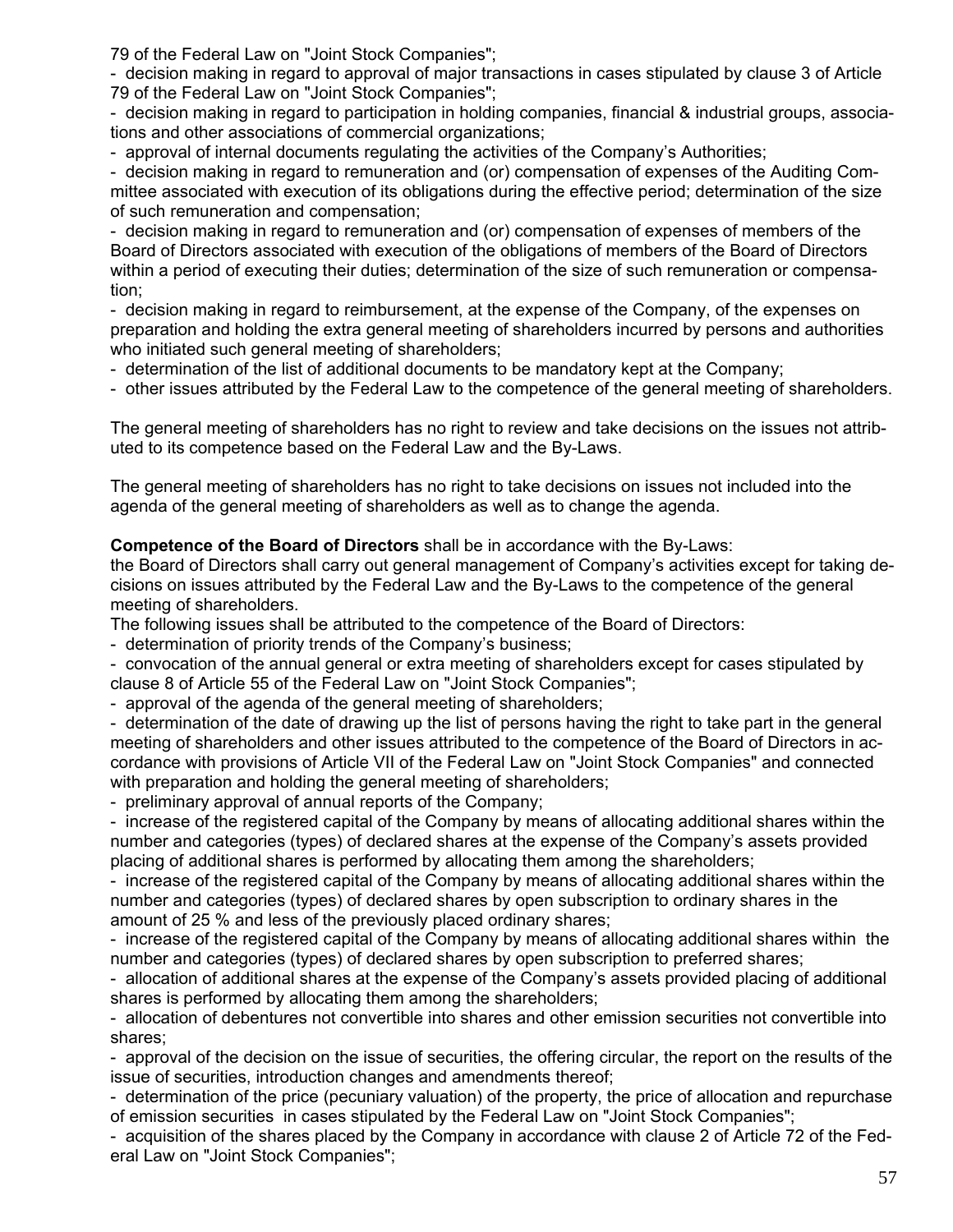- acquisition of debentures placed by the Company and other securities in cases stipulated by the Federal Law on "Joint Stock Companies";

- approval of the report on shares acquisition results purchased in accordance with clause 1 of Article 72 of the Federal Law on "Joint Stock Companies";

- recommendations to the general meeting of shareholders in regard to the amount of remuneration and compensations to be paid to the members of the Auditing Committee of the Company;

- determination of the amount of payment for the services of the Auditor of the Company;

- recommendations to the general meeting of shareholders in regard to the amount of dividends on shares of all categories and the procedure for payment thereof;

- recommendations to the general meeting of shareholders in regard to the procedure for distribution of profits and losses of the Company based on the results of the financial year;

- use of the reserve and other funds of the Company;

- approval of internal documents of the Company except for internal documents regulating activities of Company's Authorities to be approved by the resolution of the general meeting of shareholders as well as other internal documents of the Company approval of which is attributed by the By-Laws to the competence of the sole executive body of the Company, introduction of changes and amendments into these documents;

- establishment and liquidation of affiliates, opening and closing down of representative offices of the Company, approval of provisions for affiliates and representative offices, introduction of changes and amendments thereto; appointment of managers of affiliates and representative offices and termination of their authorities;

- introduction of changes associated with establishment of affiliates, opening of representative offices and their liquidation into the Company By-Laws;

- approval of major transactions in cases stipulated by Article X of the Federal Law on "Joint Stock Companies";

- approval of transactions stipulated by Article XI of the Federal Law on "Joint Stock Companies";

- approval of the registrar of the Company and contract terms therewith as well as termination of the contract therewith;

- decision making in regard to auditing financial and economic activities of the Company at any time;

- appointment of the person authorized to sign the contract on behalf of the Company having the sole executive body;

- determination of the list of additional documents to be mandatory kept at the Company;

- approval of the contract by the person acting as a sole executive body of the Company;

- decision making in regard to termination of authorities of the sole executive body of the Company;

- other issues stipulated by the Federal Law on "Joint Stock Companies" and the By-Laws.

Issues attributed to the competence of the Board of Directors can not be submitted for decision making to the executive body of the Company.

**The competence of the sole and joint executive bodies of the issuer** shall be in accordance with its By-Laws (statutory documents):

Management of current activities of the Company shall be carried out by the Director General (the sole executive body of the Company).

The sole executive body shall report to the general meeting of shareholders and the Board of Directors.

All the issues of management of current activities of the Company except for the issues attributed to the exclusive competence of the general meeting of shareholders and the Board of Directors **shall be attributed to the competence of the Director General**.

The Director General shall arrange implementation of decisions of the general meetings of shareholders and the Board of Directors.

The Director General shall act without power of attorney on behalf of the Company. He shall:

· perform operational management of activities of the Company;

· have the right of first signature in financial documents;

· dispose of the assets of the Company for ensuring its current activities within the limits established by the By-Laws;

· represent the interests of the Company both within the Russian Federation and outside including foreign countries;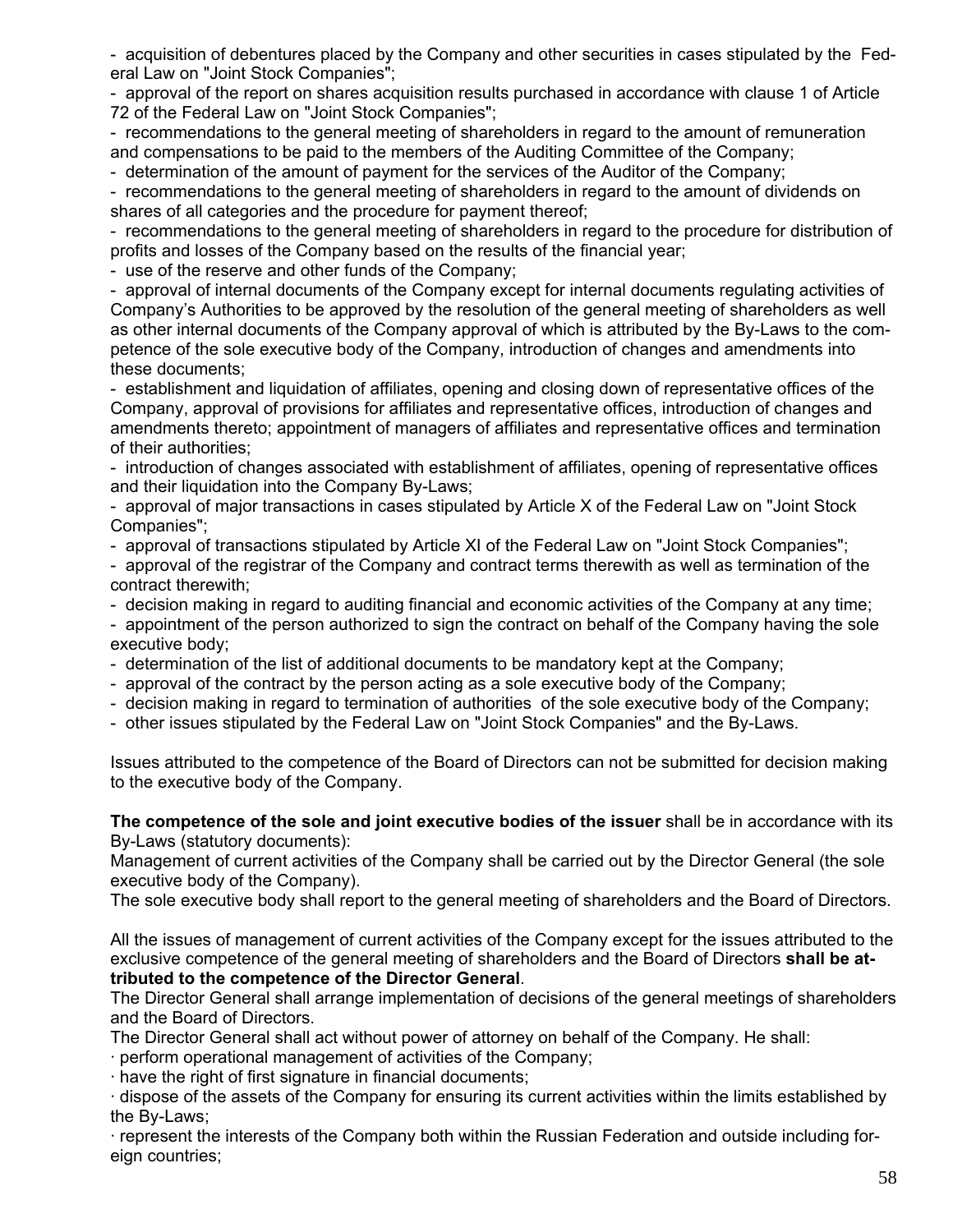· approve staffing lists, conclude labor contracts with employees of the Company, apply incentives to them and impose penalties thereon;

· handle transactions on behalf of the Company except for the cases stipulated by the Federal Law on

"Joint Stock Companies" and the By-Laws of the Company;

· issue powers of attorney on behalf of the Company;

· open accounts of the Company in the banks;

· organize book-keeping and reporting in the Company;

· issue orders and give instructions which are mandatory for execution by all employees of the Company;

· fulfill other functions required for achieving the objectives of the Company's activities and ensuring its standard operation in accordance with the current law and the By-Laws except for the functions attributed by the Federal Law on "Joint Stock Companies" and the By-Laws to other Control Authorities of the Company.

The Director General shall be elected by the general meeting of shareholders for a term of 4 years. The issuer has no code of corporate conduct (management) or any similar document.

For the last reporting period the following changes have been introduced into the issuer's By-Laws:

1. Two first paragraphs in item 7.1 of VSMPO-AVISMA Corporation Bylaws are amended and shall read as follows:

7.1. The Company's authorized capital equals 11 529 538 (eleven million five hundred twenty nine thousand five hundred and thirty eight) rubles. It is constituted by the nominal value of shares acquired by the shareholders, including:

- 11 529 538 (eleven million five hundred twenty nine thousand five hundred and thirty eight) ordinary registered shares with the nominal value of 1 (one) ruble each (placed shares). Paragraphs 9 and 10 in this item shall be deleted.

2. Para 1 in item 13.4.1. of VSMPO-AVISMA Corporation Bylaws is amended as follows:

13.4.1. Notification on holding the General Meeting of Shareholders shall be submitted not later than 30 days prior to the date of the Meeting, unless a longer period is required by the legislation.

3. Item 14.2.5. is added to VSMPO-AVISMA Corporation Bylaws in the following wording: 14.2.5. A member of the Board of Directors shall provide to the Company the information on the Company shares possessed by him, as well as purchasing and selling of the Company shares.

4. Item 15.5. of VSMPO-AVISMA Corporation Bylaws shall be enlarged with para. 2 in the following wording:

15.5. Director General shall provide to the Company the information on the Company shares possessed by him, as well as purchasing and selling of the Company shares.

The full text of the current issue of the issuer's By-Laws and internal documents regulating activities of the Company's control authorities is provided for the open access in the Internet at web-site [www.vsmpo.ru](http://www.vsmpo.ru/)/core.php?p=442 .

# **5.2. Persons included in the Issuer's Control Authorities**

### **Board of Directors:**

#### **Besedin, Vasily Alexandrovich, b. 1953**

Education: higher Positions for the last 5 years: Period: 2000 – 2001 Position: Deputy Production Director – Production Department Manager, JSC AVISMA Period: 2001 – June 30, 2005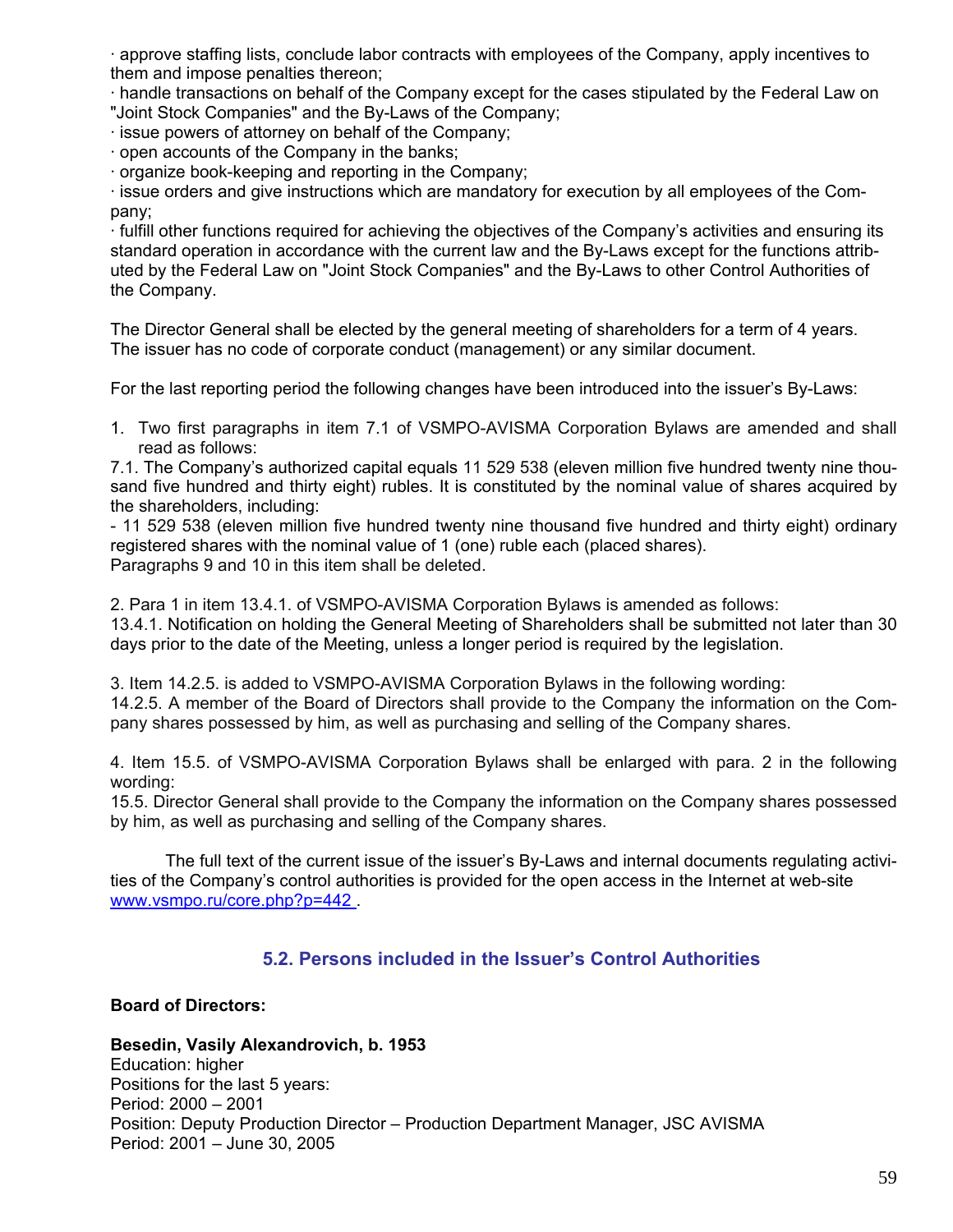Position: Director of Maintenance, Reconstruction and Repairs, JSC AVISMA Share in the issuer's authorized capital: none Period: July 1, 2005 till present time Position: Director of Maintenance, Reconstruction and Repairs, AVISMA affiliate of VSMPO – AVISMA **Corporation** Share in the issuer's authorized capital: none

#### **Bresht, Vyacheslav Iosifovich, b.1953.**

Education: higher vocational Positions for the last 5 years: Period: 2000 Position: consultant to the Director General of JSC VSMPO Period: 2000 – 2002 Position: Deputy Director General, Foreign Trade Activities, JSC VSMPO Period: 2002 – June 2004 Position: Deputy Director General, Marketing and Sales, JSC VSMPO Period: June 2004 till present time Position: Chairman of the Board of Directors Share in the issuer's authorized capital: none Shares in subsidiary/related companies of the issuer: none

 There are no blood relations with other persons in the issuer's control authorities or financial & economic control authorities.

#### **Dennis Kelly**, b. 1946

Education: Seton Hall University, Accounting Positions for the last 5 years: Period: 2000-2002 Position: Vice President, Strategic Planning, Metallurgist Group, New York Period: 2003 till present time Position: Vice President, Finance, Tirus US Company Share in the issuer's authorized capital: none Shares in subsidiary/related companies of the issuer: none There are no blood relations with other persons in the issuer's control authorities or financial &

economic control authorities.

#### **Melnikov, Nikolai Konstantinovich, b. 1955**

Education: higher vocational Positions for the last 5 years: Period: 1999 – 2001 Position: Deputy Production Director, JSC VSMPO Period: 2001- 2003 Period: 2004 till present time Position: Deputy Director General, Production Planning and Control, VSMPO – AVISMA Corporation Share in the issuer's authorized capital: none Shares in subsidiary/related companies of the issuer: none

 There are no blood relations with other persons in the issuer's control authorities or financial & economic control authorities.

#### **John Monahan**, b. 1945

Education: San Francisco College, Economy and History Positions for the last 5 years: Period: 2000 Position: Vice President, Sales and Marketing, Timet Company Period: 2000 till present time Position: President, Tirus US Company Share in the issuer's authorized capital: none Shares in subsidiary/related companies of the issuer: none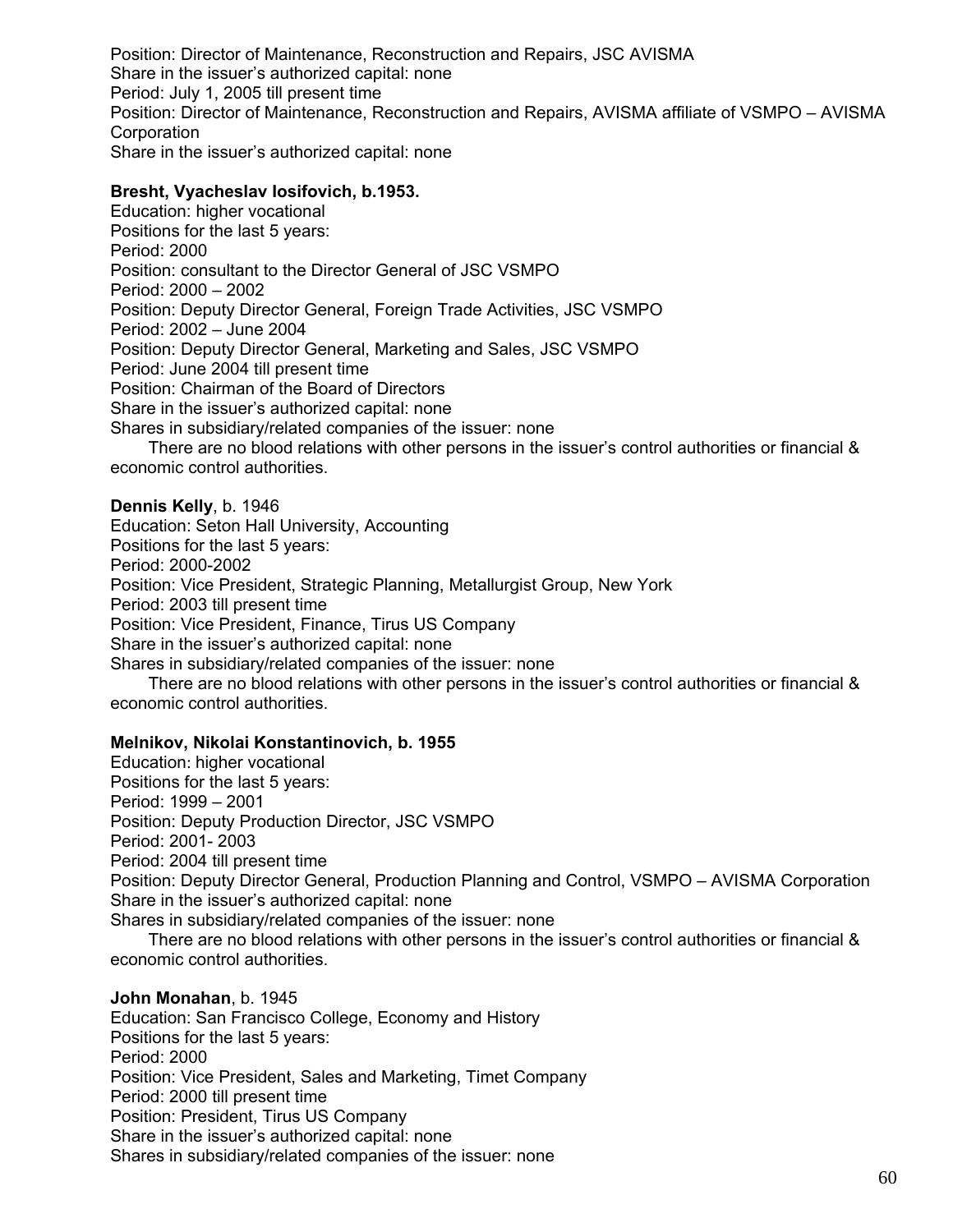There are no blood relations with other persons in the issuer's control authorities or financial & economic control authorities.

### **Rizanenko, Pavel Alexandrovich**, b. 1975

Education: bachelor Positions for the last 5 years: Period: 2001 Position: consultant, investment banking services, Troika-Dialog Company. Period: 2001-2003 Position: vice-president, investment banking services, Troika-Dialog Company Period: 2003 – 2005 Position: director, investment banking services, Troika-Dialog Company Period: 2005 till present time Position: director, investment banking services, Renaissance Capital Share in the issuer's authorized capital: none Shares in subsidiary/related companies of the issuer: none There are no blood relations with other persons in the issuer's control authorities or financial &

economic control authorities.

### **Tetyukhin, Vladislav Valentinovich**, b. 1932

Education: higher vocational Positions for the last 5 years: Period: 2000-2005 Position: Director General of JSC VSMPO Period: 2005 till present time Position: Director General of VSMPO-AVISMA Corporation Period: 2000 – June 30, 2005 Position: Director General of JSC AVISMA Share in the issuer's authorized capital: none Shares in subsidiary/related companies of the issuer: none

 There are no blood relations with other persons in the issuer's control authorities or financial & economic control authorities.

**Sole Executive Body: Tetyukhin, Vladislav Valentinovich**, b. 1932.

# **5.3. Remuneration, Benefits and/or Compensation of Expenses of Each Issuer's Control Authority**

Total income of all the members of the Board of Directors for 2004: 4`221`896,37 rubles, including: - in accordance with the Regulations for the Board of Directors, remuneration for 2004 was not paid to the members of the Board of Directors;

- the salary of the members of the Board of Directors who are staff employees of VSMPO-AVISMA Corporation for 2004 is 4`221`896,37 rubles in accordance with the staff list of VSMPO-AVISMA Corporation.

# **5.4. Structure and Competence of the Issuer's Financial & Economic Control Authorities**

Financial, economic and legal activities of the Company shall be controlled by the Internal Auditing Committee.

Any shareholder or any person nominated by the shareholder may become a member of the Internal Auditing Committee.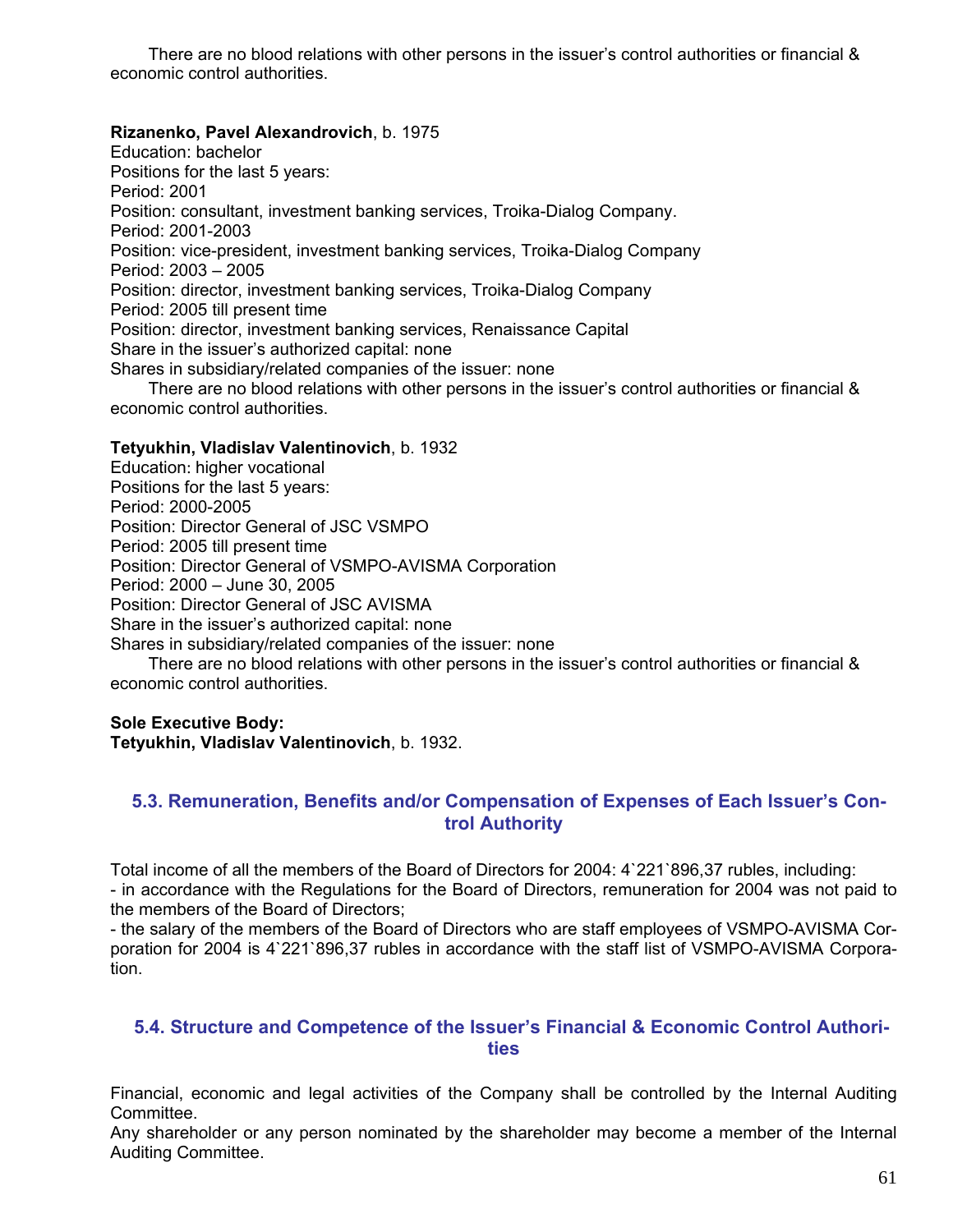The members of the Internal Auditing Committee of the Company may not concurrently be the members of the Board of Directors or the executive bodies of the Company.

The Internal Auditing Committee shall be elected at the annual general meeting of shareholders for 1 year-period and shall consist of at least three persons.

The Internal Auditing Committee shall elect a chairman and a secretary of the Internal Auditing Committee from its members.

Control (audit) of financial and economic activities of the Company is carried out on the basis of the Company annual performance results, as well as at any time on initiative of the Auditing Committee, according to resolution of the general meeting of shareholders or the Board of Directors, or upon request from the shareholder (shareholders) of the Company holding in aggregate not less than 10 percent of the voting shares.

The following is attributed to the competence of the Internal Auditing Committee:

- audit of financial documentation of the Company, accounting reports, statements of the property inventory committee and comparison of the abovementioned documents with primary accounting records; - review of accounting, taxation, management and statistical books for accuracy and comprehensiveness;

- review of financial status of the Company, its solvency, liquidity of assets, own funds to borrowings ratio, net assets and the authorized capital, identification of reserves for improvement of economic status of the Company, development of recommendations for control authorities of the Company;

 - review of timeliness and accuracy of payments made to suppliers of products and services, payments to the budget and off-budget funds, charges and payments of dividends, interests on debenture bonds, repayment of other liabilities;

- confirmation of data adequacy included in the annual reports of the Company, annual accounts, income statements (profit and loss accounts), profit allocation, reporting documentation for tax and statistical purposes, state administration authorities;

- verification of competence of Director General with regard to conclusion of contracts on behalf of the Company;

- verification of competence of resolutions adopted by the Board of Directors, the Director General, the Liquidation Committee and their compliance to the By-Laws and resolutions adopted by the general meeting of shareholders;

 - review of resolutions adopted by the general meeting of shareholders for their compliance to the law and By-Laws.

The Internal Auditing Committee has the right to:

- request personal explanation from the members of the Board of Directors, employees of the Company including any officers, on the issues attributed to the competence of the Internal Auditing Committee;

- bring to the attention of the control authorities the issue with regard to the responsibility of the employees of the Company including the officers in case of their violation of the By-Laws, provisions, regulations and instructions approved by the Company;

- recruit specialists who are not staff employees of the Company on a contractual basis.

Upon request of the Internal Auditing Committee persons occupying positions in the control authorities of the Company shall submit reports disclosing financial and economic activities of the Company.

The Internal Auditing Committee has the right to request to call an extraordinary general meeting of shareholders according to the procedure set forth in the By-Laws.

Based on the audit of financial and economic activities of the Company the Internal Auditing Committee draws up a conclusion that includes the following:

- confirmation of data adequacy included in the reports and other financial documents of the Company;

- information on facts of violation of the accounting procedure and financial presentation stipulated by the legal acts of the Russian Federation, as well as of the legal acts of the Russian Federation when conducting financial and economic activities.

### **5.5. Members of Financial & Economic Control Authorities**

**Members of the Internal Auditing Committee**:

**Ryzhova, Tatyana Eliseyevna**, b.1950.

Education: secondary vocational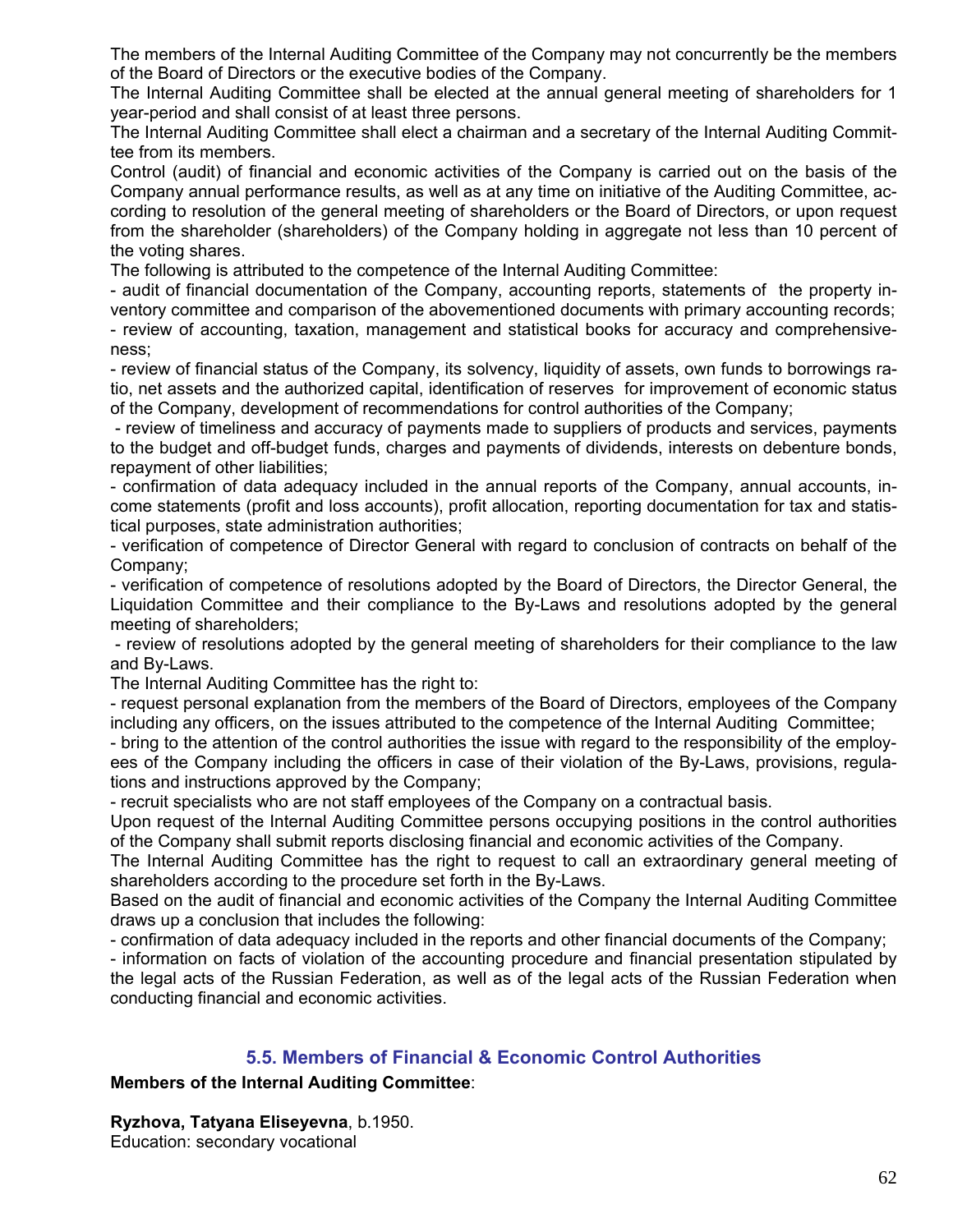Positions for the last 5 years: Period: 2000 till present time Position: Chairman of the Internal Auditing Committee Share in the issuer's authorized capital: none Shares in subsidiary/related companies of the issuer: none

 There are no blood relations with other persons in the issuer's control authorities or financial & economic control authorities.

#### **Zabolotskaya, Natalia Mikhailovna**, b. 1973.

Education: higher Positions for the last 5 years: Period: 2001 – 2002 Position: accounting system expert Period: 2002 – 2005 Position: assistant manager Period: 2005 till present time Position: Auditor, Financial and Economic Issues Share in the issuer's authorized capital: none Shares in subsidiary/related companies of the issuer: none

 There are no blood relations with other persons in the issuer's control authorities or financial & economic control authorities.

#### **Tanaev, Alexander Fedotovich**, b. 1934

Education: higher Positions for the last 5 years: Period: 2000 till present time Position: head of the auditing department Share in the issuer's authorized capital: none Shares in subsidiary/related companies of the issuer: none

 There are no blood relations with other persons in the issuer's control authorities or financial & economic control authorities.

#### **Pryanichnikova, Nadezhda Ivanovna**, b. 1950.

Education: secondary vocational Positions for the last 5 years: Period: 2000 – 2002 Position: Accountant, shop 16 Period: 2002 till present time Position: Auditor, Financial and Economic Issues Share in the issuer's authorized capital: none Shares in subsidiary/related companies of the issuer: none

 There are no blood relations with other persons in the issuer's control authorities or financial & economic control authorities.

#### **Uglov, Oleg Borisovich**, b. 1973.

Education: higher Positions for the last 5 years: Period: 1999 – 2002 Position: senior specialist, Security Service Period: 2002 – 2005 Position: senior specialist, economic security Period: 2005 till present time Position: senior specialist, group leader Share in the issuer's authorized capital: none Shares in subsidiary/related companies of the issuer: none

 There are no blood relations with other persons in the issuer's control authorities or financial & economic control authorities.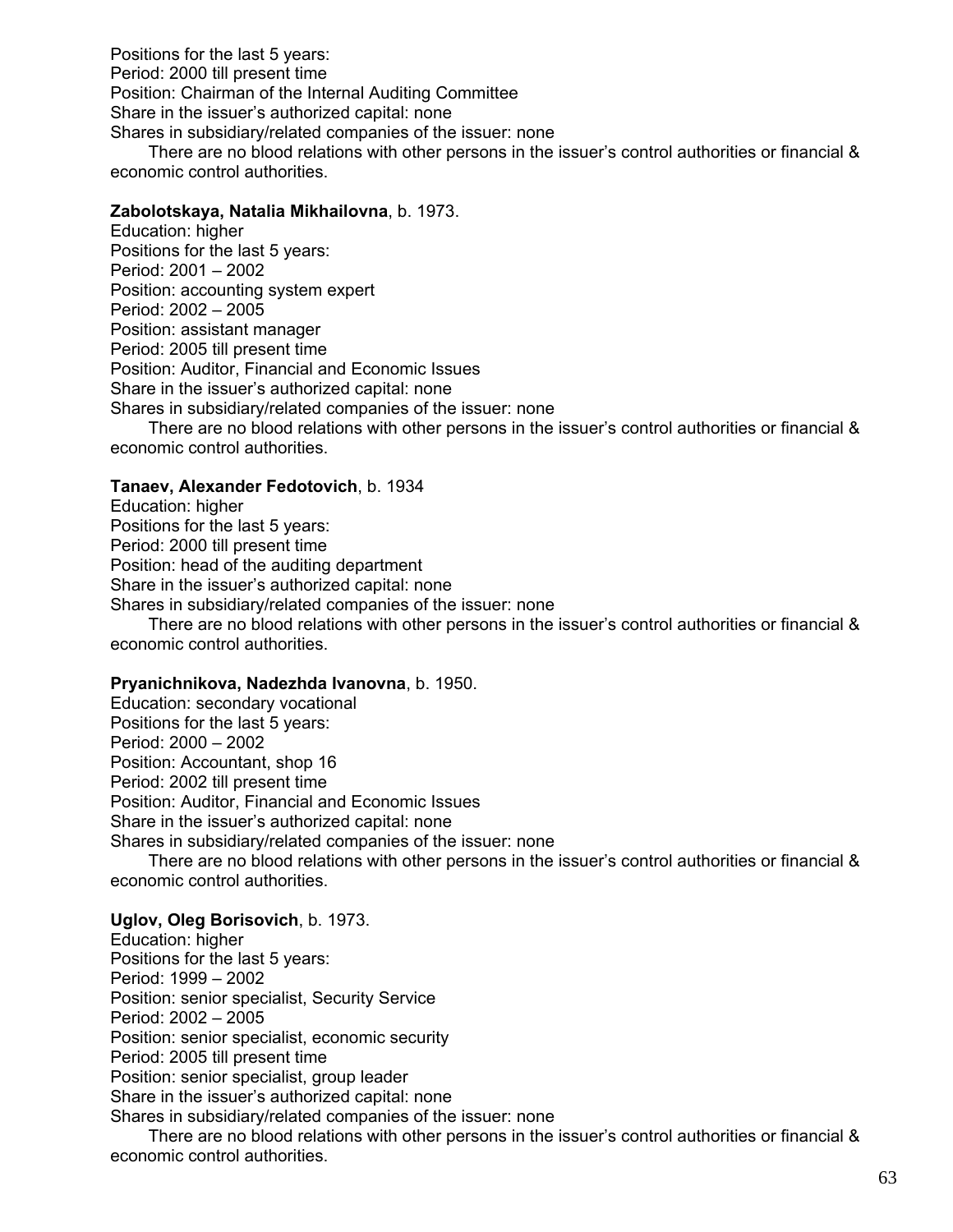## **5.6. Remuneration, Benefits and/or Compensation of Expenses of Financial & Economic Control Authorities**

Total income of all members of the Internal Auditing Committee employed on a regular basis for 2004 is 883`661, 21 rubles.

Based on the resolution adopted by the annual general meeting of shareholders of VSMPO-AVISMA Corporation as of June 10, 2005 the amount of remuneration to be paid to the members of the Internal Auditing Committee for the last completed financial year is 100 000 rubles.

### **5.7. Number of the Issuer Employees, Education and Structure of the Issuer Employees and Changes in the Number of Employees**

No information is provided for this reporting period.

### **5.8. Issuer's Obligations to the Staff (Employees) Associated with their Participation in the Issuer's Authorized Capital**

There are no agreements or obligations concerning the possibility of the issuer's staff (employees) participation in the authorized capital.

# **VI. SHAREHOLDERS AND INTEREST TRANSACTIONS OF THE ISSUER**

### **6.1. Total Number of Shareholders**

The number of persons registered in the Shareholders' Register as at the close date of the reporting quarter is 5 220, including 13 nominal shareholders.

### **6.2. Shareholders Holding not less than 5% of the Issuer's Authorized Capital or not less than 5% of the Issuer's Ordinary Shares, as well as Shareholders of such Persons Holding not less than 20 % of their Authorized Capital or not less than 20% of their Ordinary Shares**

Full and abbreviated name of the nominal shareholder of the issuer: **Closed Joint Stock Company "Depositary and Clearing Company" (CJSC "D&CC")**  Address: 31, Building B, Shabolovka St., Moscow, 115162 Telephone: (095) 956-09-99 Facsimile: (095) 232-68-04 Email: dcc@dcc.ru License No. 177-062-36-000100 as of 09.10.02. granted by the Federal Service for Financial Markets of Russia to the professional securities market participant for open-ended depository activity. Share in the issuer's authorized capital: 75.3153%. Portion of the issuer's ordinary shares it holds: 75.3153%.

Full and abbreviated name of the nominal holder of the issuer: **Closed Joint Stock Company ING BANK (Eurasia) (CJSC ING BANK (Eurasia))**  Address: 36, Krasnoproletarskaya, Moscow, 123022. Telephone: (095) 755-54-00 Facsimile: (095) 755-54-99 Email: mail@ibimos.ru License No. 177-03728-000100 granted by the Federal Service for Financial Markets of Russia to the professional securities market participant for open-ended depository activity Share in the issuer's authorized capital: 6,4497%. Portion of the issuer's ordinary shares it holds: 6,4497%.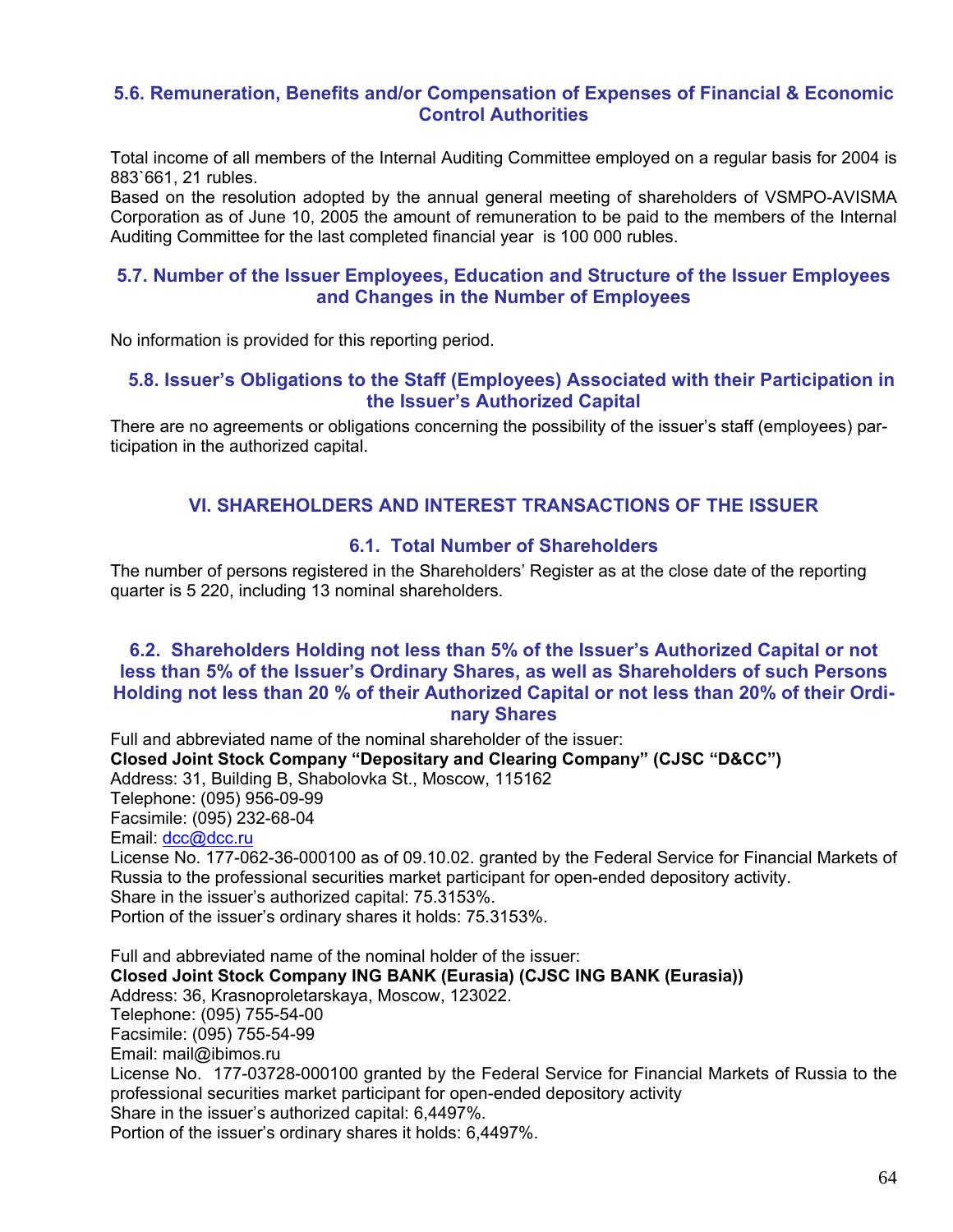Full and abbreviated name of the nominal holder of the issuer: **Closed Joint Stock Company "Citybank" Commercial Bank (CJSC "Citybank")**  Address: 8-10, Gashek St., Moscow, 125047. Telephone: (095) 725-10-00 Facsimile: (095) 725-67-00 License No. 177-02719-000100 as of 01.11.00. granted by the Federal Service for Financial Markets of Russia to the professional securities market participant for open-ended depository activity Share in the issuer's authorized capital: 8.6251%. Portion of the issuer's ordinary shares it holds: 8.6251%.

# **6.3. State or Municipal Share in the Issuer's Authorized Capital. Special Right ("Golden Share")**

The State has no share in the issuer's authorized capital. Special right ("golden share") to participation of the Russian Federation, subjects of the Russian Federation, and municipal formations in management of the issuer is not stipulated.

# **6.4. Restricted Participation in the Issuer's Authorized Capital**

The By-Laws do not provide for any restrictions on the number of shares that may be held by one shareholder and/or on their total par value and/or maximum number of votes that may be granted to one shareholder.

Neither the law of the Russian Federation nor other statutory acts provide for restrictions on the foreign share in the issuer's authorized capital.

There are no any other restrictions related to participation in the issuer's authorized capital.

### **6.5. Changes in Structure and Share of the Issuer's Shareholders Holding not less than 5% of its Authorized Capital or not less than 5% of its Ordinary Shares**

The date on which the list of persons entitled to participate in the general meeting of shareholders was made: **23.04.2001.**

Full and abbreviated corporate name: Closed Joint Stock Company "Soyuz VS" (CJSC "Soyuz VS") Share in the issuer's authorized capital: 38,6098 Portion of the ordinary shares it holds: 38,6098

Full and abbreviated corporate name: Joint Stock Company "Avitrans" (JSC "Avitrans") Share in the issuer's authorized capital: 8,1922 Portion of the ordinary shares it holds: 8,1922

Full and abbreviated corporate name: OBA Enterprises Limited Share in the issuer's authorized capital: 15,5 Portion of the ordinary shares it holds: 15,5

The date on which the list of persons entitled to participate in the general meeting of shareholders was made: **09.04.2002.** 

Full and abbreviated corporate name: Closed Joint Stock Company "Soyuz VS" (CJSC "Soyuz VS") Share in the issuer's authorized capital: 38,6110 Portion of the ordinary shares it holds: 38,6110

Full and abbreviated corporate name: OBA Enterprises Limited Share in the issuer's authorized capital: 17,6037 Portion of the ordinary shares it holds: 17,6037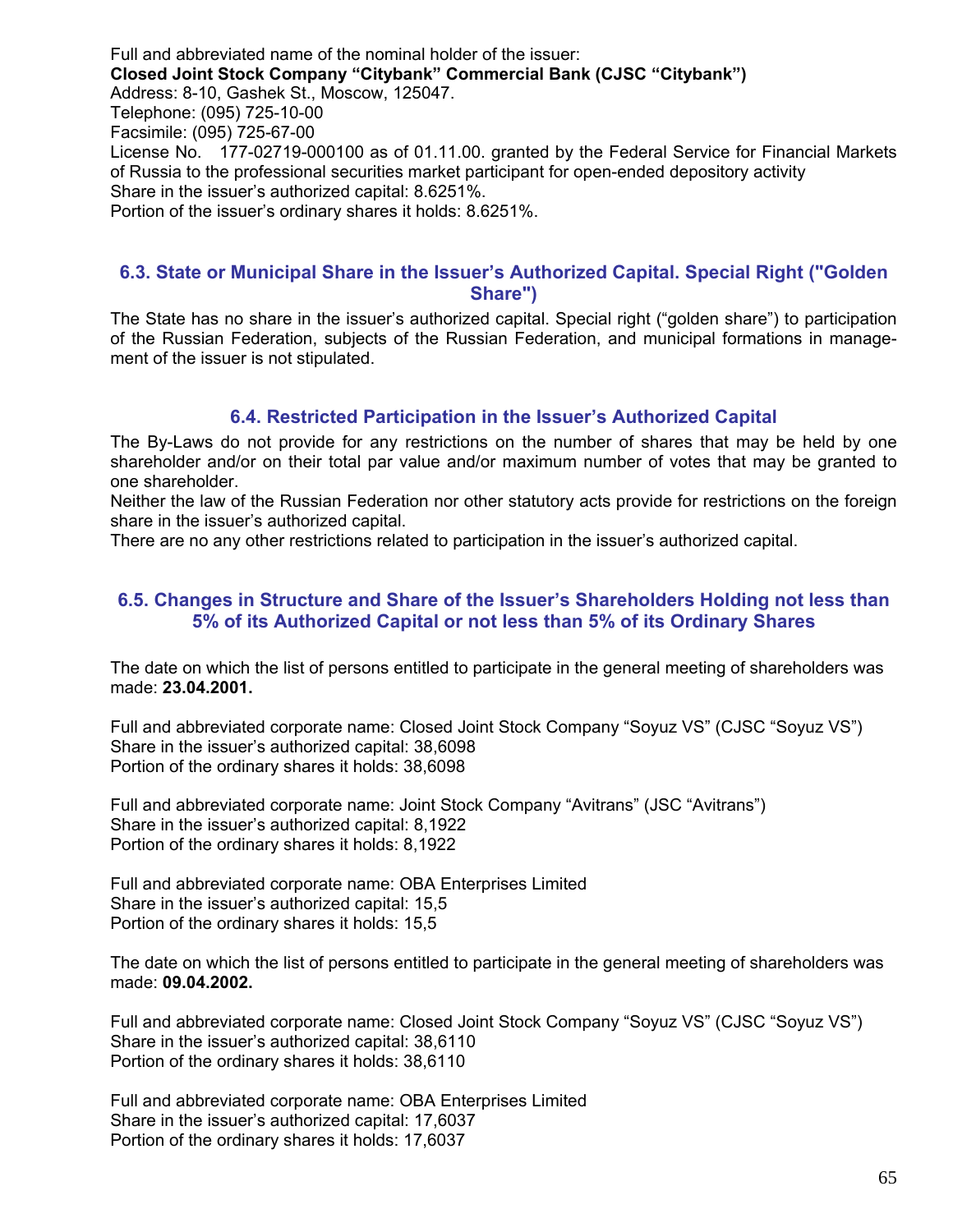Full and abbreviated corporate name: Nikitas Brokerage Limited Share in the issuer's authorized capital: 14,1312 Portion of the ordinary shares it holds: 14,1312

The date on which the list of persons entitled to participate in the general meeting of shareholders was made: **10.04.2003.** 

Full and abbreviated corporate name: Closed Joint Stock Company "Soyuz VS" (CJSC "Soyuz VS") Share in the issuer's authorized capital: 42,9003 Portion of the ordinary shares it holds: 42,9003

Full and abbreviated corporate name: Nikitas Brokerage Limited Share in the issuer's authorized capital: 13,1082 Portion of the ordinary shares it holds: 13,1082

Full and abbreviated corporate name: JSC AVISMA Titanium and Magnesium Works (JSC AVISMA) Share in the issuer's authorized capital: 17,7025 Portion of the ordinary shares it holds: 17,7025

The date on which the list of persons entitled to participate in the general meeting of shareholders was made: **05.12.2003.** 

Full and abbreviated corporate name: Closed Joint Stock Company "Soyuz VS" (CJSC "Soyuz VS") Share in the issuer's authorized capital: 8,1595 Portion of the ordinary shares it holds: 8,1595

Full and abbreviated corporate name: Limited Liability Company "RENOVA-INVESTMENTS" (RENOVA-INVESTMENTS LLC) Share in the issuer's authorized capital: 5,5941 Portion of the ordinary shares it holds: 5,5941

Full and abbreviated corporate name: Colbridge Limited Share in the issuer's authorized capital: 20,0000 Portion of the ordinary shares it holds: 20,0000

Full and abbreviated corporate name: Colgrove Limited Share in the issuer's authorized capital: 6,3526 Portion of the ordinary shares it holds: 6,3526

Full and abbreviated corporate name: Finecroft Limited Share in the issuer's authorized capital: 11,2499 Portion of the ordinary shares it holds: 11,2499

Full and abbreviated corporate name: Maxbay Limited Share in the issuer's authorized capital: 6,3517 Portion of the ordinary shares it holds: 6,3517

Full and abbreviated corporate name: Rockcastle Enterprises Limited Share in the issuer's authorized capital: 5,0812 Portion of the ordinary shares it holds: 5,0812

Full and abbreviated corporate name: Winfair Limited Share in the issuer's authorized capital: 10,4888 Portion of the ordinary shares it holds: 10,4888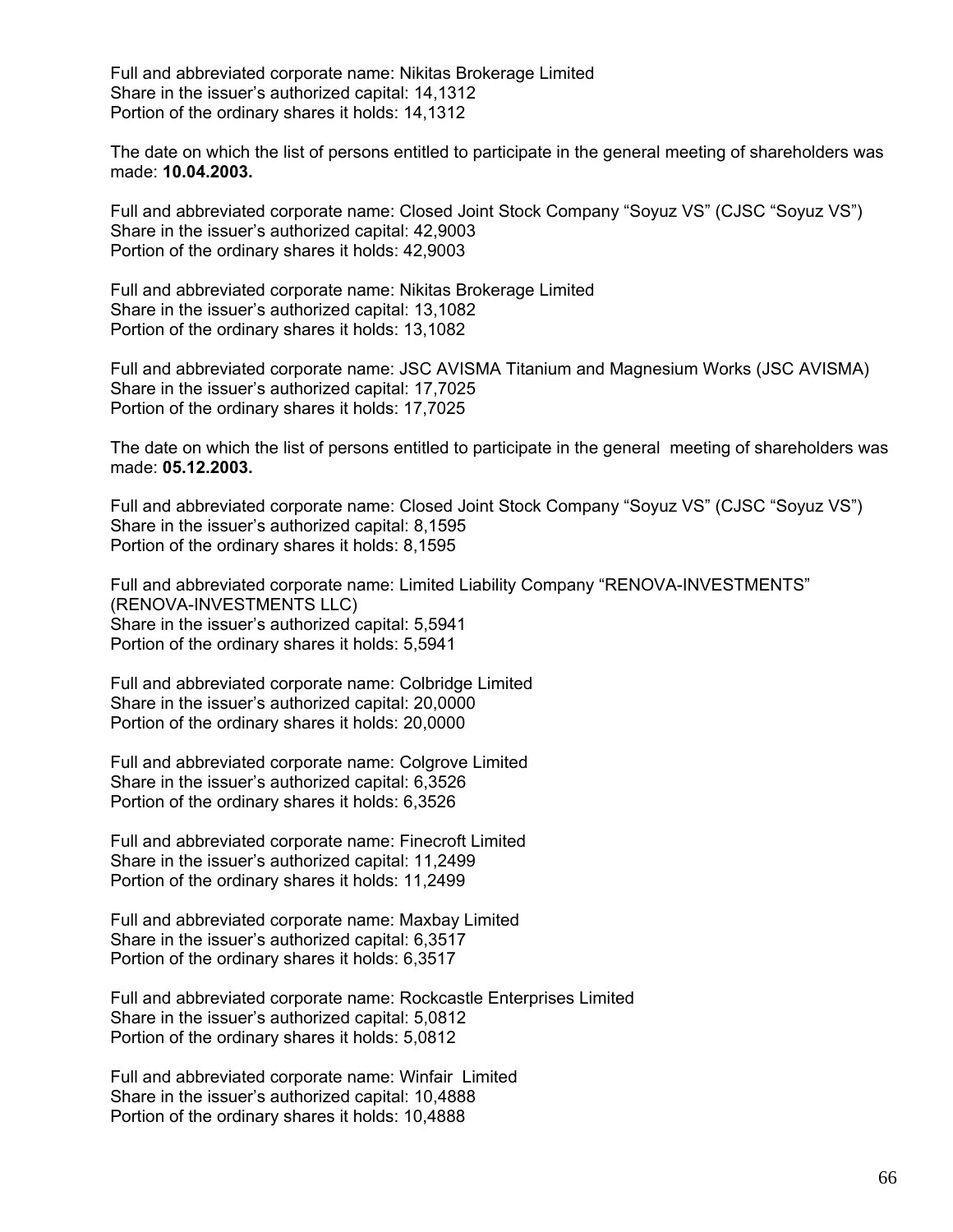The date on which the list of persons entitled to participate in the general meeting of shareholders was made: **29.03.2004.**

Full and abbreviated corporate name: Deplex Limited Share in the issuer's authorized capital: 20,0000 Portion of the ordinary shares it holds: 20,0000

Full and abbreviated corporate name: Finebond Limited Share in the issuer's authorized capital: 20,0000 Portion of the ordinary shares it holds: 20,0000

Full and abbreviated corporate name: Osengo Investments limited Share in the issuer's authorized capital: 12,0164 Portion of the ordinary shares it holds: 12,0164

Full and abbreviated corporate name: Coldsteam Limited Share in the issuer's authorized capital: 10,0134 Portion of the ordinary shares it holds: 10,0134

Full and abbreviated corporate name: Multibrook Ltd Share in the issuer's authorized capital: 10,0134 Portion of the ordinary shares it holds: 10,0134

The date on which the list of persons entitled to participate in the general meeting of shareholders was made: **05.08.2004.**

Full and abbreviated corporate name: Deplex Limited Share in the issuer's authorized capital: 20,0000 Portion of the ordinary shares it holds: 20,0000

Full and abbreviated corporate name: Finebond Limited Share in the issuer's authorized capital: 20,0000 Portion of the ordinary shares it holds: 20,0000

Full and abbreviated corporate name: Osengo Investments limited Share in the issuer's authorized capital: 12,0206 Portion of the ordinary shares it holds: 12,0206

Full and abbreviated corporate name: Coldsteam Limited Share in the issuer's authorized capital:10,0134 Portion of the ordinary shares it holds: 10,0134

Full and abbreviated corporate name: Multibrook Ltd Share in the issuer's authorized capital: 10,0134 Portion of the ordinary shares it holds: 10,0134

The date on which the list of persons entitled to participate in the general meeting of shareholders was made: **22.11.2004.**

Full and abbreviated corporate name: Deplex Limited Share in the issuer's authorized capital: 20,0000 Portion of the ordinary shares it holds: 20,0000

Full and abbreviated corporate name: Finebond Limited Share in the issuer's authorized capital: 20,0000 Portion of the ordinary shares it holds: 20,0000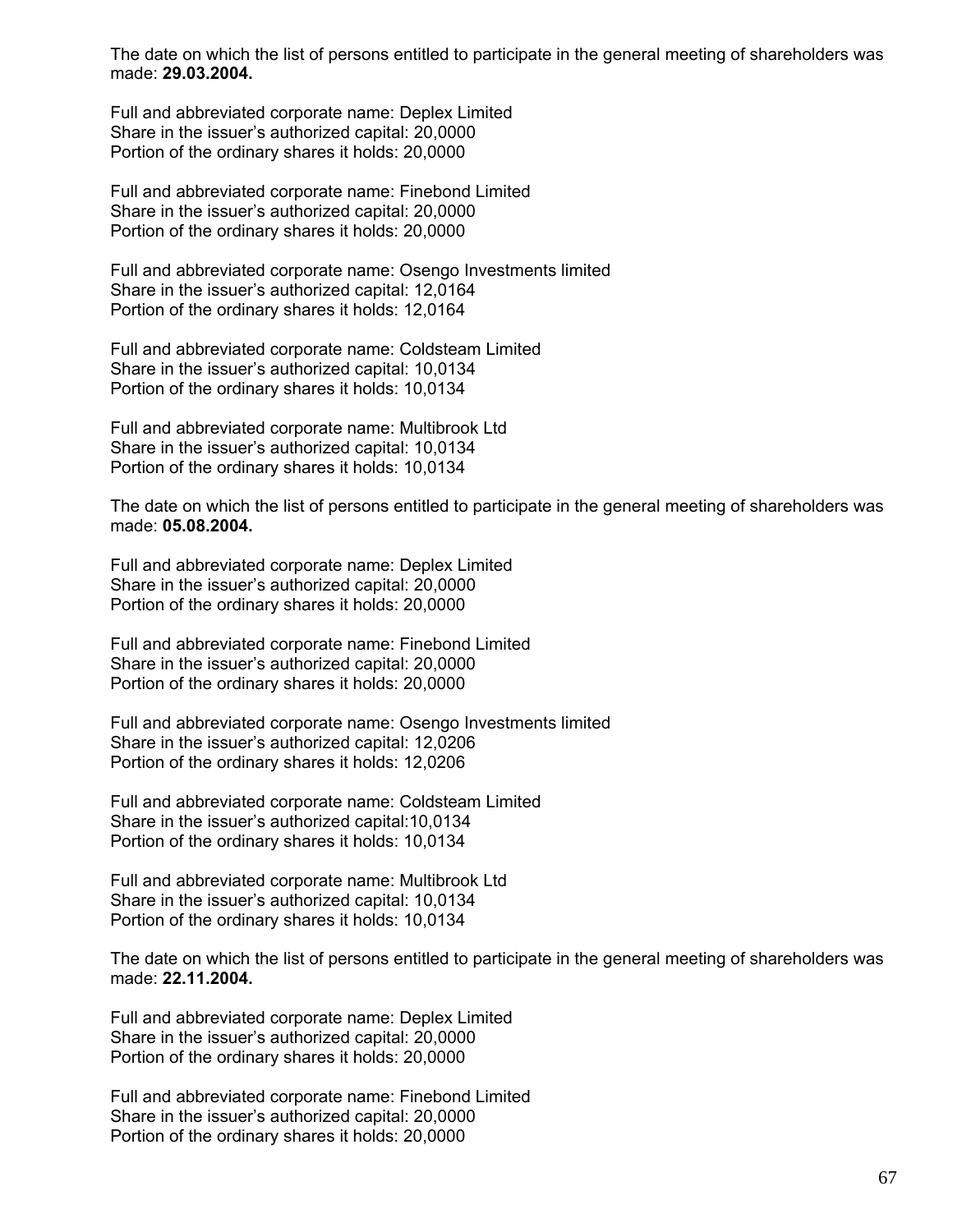Full and abbreviated corporate name: Osengo Investments limited Share in the issuer's authorized capital: 12,0206 Portion of the ordinary shares it holds: 12,0206

Full and abbreviated corporate name: Coldsteam Limited Share in the issuer's authorized capital:10,0134 Portion of the ordinary shares it holds: 10,0134

Full and abbreviated corporate name: Multibrook Ltd Share in the issuer's authorized capital: 10,0134 Portion of the ordinary shares it holds: 10,0134

The date on which the list of persons entitled to participate in the general meeting of shareholders was made: **28.04.2005.**

Full and abbreviated corporate name: Deplex Limited Share in the issuer's authorized capital: 20,0000 Portion of the ordinary shares it holds: 20,0000

Full and abbreviated corporate name: Finebond Limited Share in the issuer's authorized capital: 20,0000 Portion of the ordinary shares it holds: 20,0000

Full and abbreviated corporate name: Osengo Investments limited Share in the issuer's authorized capital: 12,0206 Portion of the ordinary shares it holds: 12,0206

Full and abbreviated corporate name: Coldsteam Limited Share in the issuer's authorized capital: 10,0134 Portion of the ordinary shares it holds: 10,0134

Full and abbreviated corporate name: Multibrook Ltd Share in the issuer's authorized capital: 10,0134 Portion of the ordinary shares it holds: 10,0134

The date on which the list of persons entitled to participate in the general meeting of shareholders was made: **15.08.2005.**

Full and abbreviated corporate name: Deplex Limited Share in the issuer's authorized capital: 18,2536 Portion of the ordinary shares it holds: 18,2536

Full and abbreviated corporate name: Finebond Limited Share in the issuer's authorized capital: 18,2536 Portion of the ordinary shares it holds: 18,2536

Full and abbreviated corporate name: Osengo Investments limited Share in the issuer's authorized capital: 12,9370 Portion of the ordinary shares it holds: 12,9370

Full and abbreviated corporate name: Coldsteam Limited Share in the issuer's authorized capital: 9,5923 Portion of the ordinary shares it holds: 9,5923

Full and abbreviated corporate name: Multibrook Ltd Share in the issuer's authorized capital: 9,5923 Portion of the ordinary shares it holds: 9,5923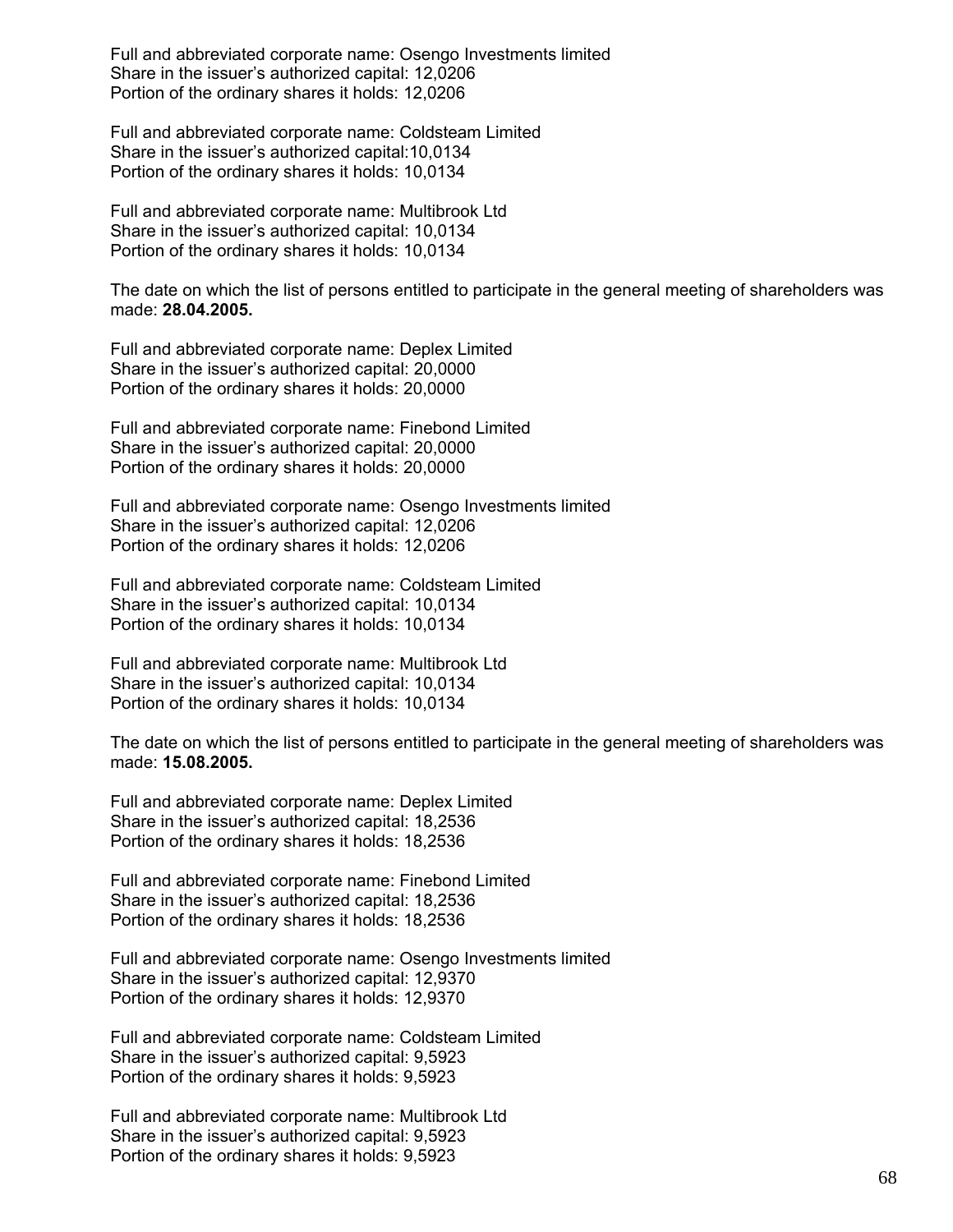# **6.6. Interest Transactions of the Issuer**

There were no interest transactions during the last reporting quarter.

# **6.7. Accounts Receivable**

No information is provided for the last reporting period.

# **VII. ISSUER'S FINANCIAL STATEMENTS AND OTHER FINANCIAL INFORMATION**

# **7.1. Annual Financial Statements of the Issuer**

The annual financial statements of the issuer for the last completed financial year are included into the quarterly report for the first quarter.

#### **7.2. Quarterly Financial Statements of the Issuer for the Last Completed Reporting Quarter**

No information is provided for the last reporting period.

# **7.3. Consolidated Financial Statements of the Issuer for the Last Complete Financial Year**

The consolidated financial statement of the issuer is included into the quarterly report for the second quarter.

# **7.4. Accounting Policy of the Issuer**

 Accounting policy for the purpose of accounting and tax registration was put into effect based on Order No. 54 dated February 1, 2005.

For the purpose of accounting the major items of the accounting policy are as follows:

- the following is attributed to fixed assets: buildings, structures, operating and power machines and equipment, measuring and control gages and devices, computer facilities, vehicles, tooling, production inventory and household equipment and appliances, longstanding plantations, internal roads and other corresponding objects;

- the Company includes in the fixed assets the apartments owned by the Company based on the ownership except for the cases when the apartments are purchased for resale or transfer for repayment of any liabilities (in this case apartments are accounted as goods). Regardless of the fact of using apartments for renting purposes they are not transferred to the profitable investments;

- revaluation of fixed assets objects is not performed;

- amounts of accrued depreciation for the objects of fixed assets are reflected in accounting by means of accumulation of corresponding sums on account 02 "Fixed Assets Depreciation". Charged amount of fixed assets depreciation is reflected in the accounting for the credit of account 02 "Fixed Assets Depreciation" in correspondence with accounts for accounting of production expenses and sales costs. As for the fixed assets given in rent or for free use, depreciation shall be charged for account 91 "Other income and Expenses";

- depreciation shall be charged on a monthly basis by the linear method;

- construction in progress is reflected in accounting and reports for actual expenses related thereof;

- the following objects can be attributed to intangible assets: intellectual property objects (exclusive right to the results of intellectual activities); exclusive right of the patent holder to the invention, industrial prototype, utility model; exclusive copyright to computer software, data bases; property right of the owner or other right owner to topologies of integrated circuits; exclusive right of the owner to the trademark and service designation, the name of goods origin location; exclusive right of the patent holder to selection achievements;

- works associated with scientific (research), scientific and technical activities and experimental developments stipulated by the Federal Law No. 127-FZ on "Science and State Scientific & Technical Policy" dated 23.08.96 are attributed to research works;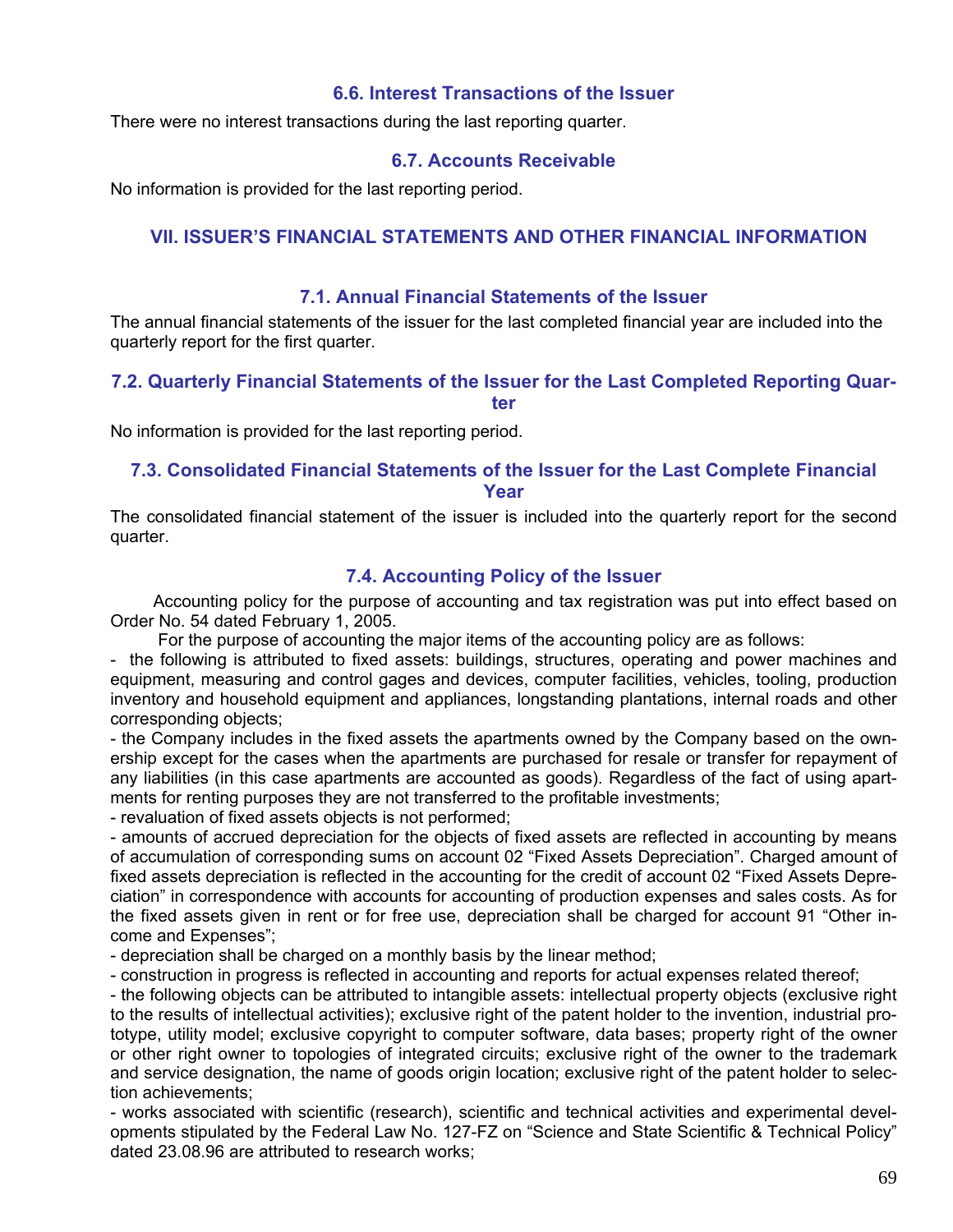- expenses for research and product developments are accounted separately on the individual subaccount to account 08 "Investments in non-current assets";

- the following assets are attributed to inventories: used as raw and other materials etc. when manufacturing products designated for sale (operations, services); designated for sale including finished products and goods; used for administrative needs of the Company;

- inventories are accounted on the balance account 10 "Materials" based on the actual cost generated prior to the date of their actual receipt at the warehouse;

- transport and procurement expenses (T&PE) of the Company are accounted by attributing T&PEs to a separate sub-account to account "Materials";

- writing-off of T&PEs by separate types or groups of materials is carried out in proportion to the accounting cost of materials based on the ratio of the amount of balance of T&PEs at the beginning of the month (reporting period) and current T&PEs for the month (reporting period) to the amount of balance of materials at the beginning of the month (reporting period) and materials supplied during the month (reporting period) at the accounting cost;

- financial investments are investments of the Company's funds in registered (stock) capitals of other companies, securities, joint activities, loans given to other companies for the purpose of taking part in profit allocation, dividends, interests or other income.

 VAT in accordance with the accounting policy shall be calculated based on the proceeds for the payment date. Income and expenses for profit tax calculation are determined by the charging method in accordance with the Tax Code provisions.

# **7.5. Total Exports and its Share in Total Sales**

No information is provided for the last reporting period.

# **7.6. Issuer's Real Assets Cost and Significant Changes in the Issuer's Assets since the Close Date of the Last Complete Financial Year**

Total value of the real assets as of 01.01.2006: 2'095'734'653 roubles.

Accumulated Amortization: 842'612'749 roubles.

Real assets were not evaluated during 12 months prior the closing date of the reporting quarter.

# **7.7. Participation of the Issuer in Legal Proceedings in case such Participation could have a Significant Effect on Financial and Economic Activities of the Issuer**

The issuer has not taken part in any proceedings which could have a significant effect on financial and economic activities of the issuer.

# **VIII. ADDITIONAL INFORMATION ON THE ISSUER AND SECURITIES PLACED**

# **8.1. Additional Information on the Issuer**

# *8.1.1. Size and Structure of the Issuer's Authorized Capital*

### **Size of the authorized capital as of 01.01.2006: 11`529`538 rubles.**

Breakdown of the issuer's authorized capital by categories of shares: Ordinary shares: 11`529`538 pcs. Total par value: 11`529`538 rubles Share in the authorized capital: 100% Preferred shares: none Total par value: none Share in the authorized capital: none

# *8.1.2. Changes in the Size of the Authorized Capital of the Issuer*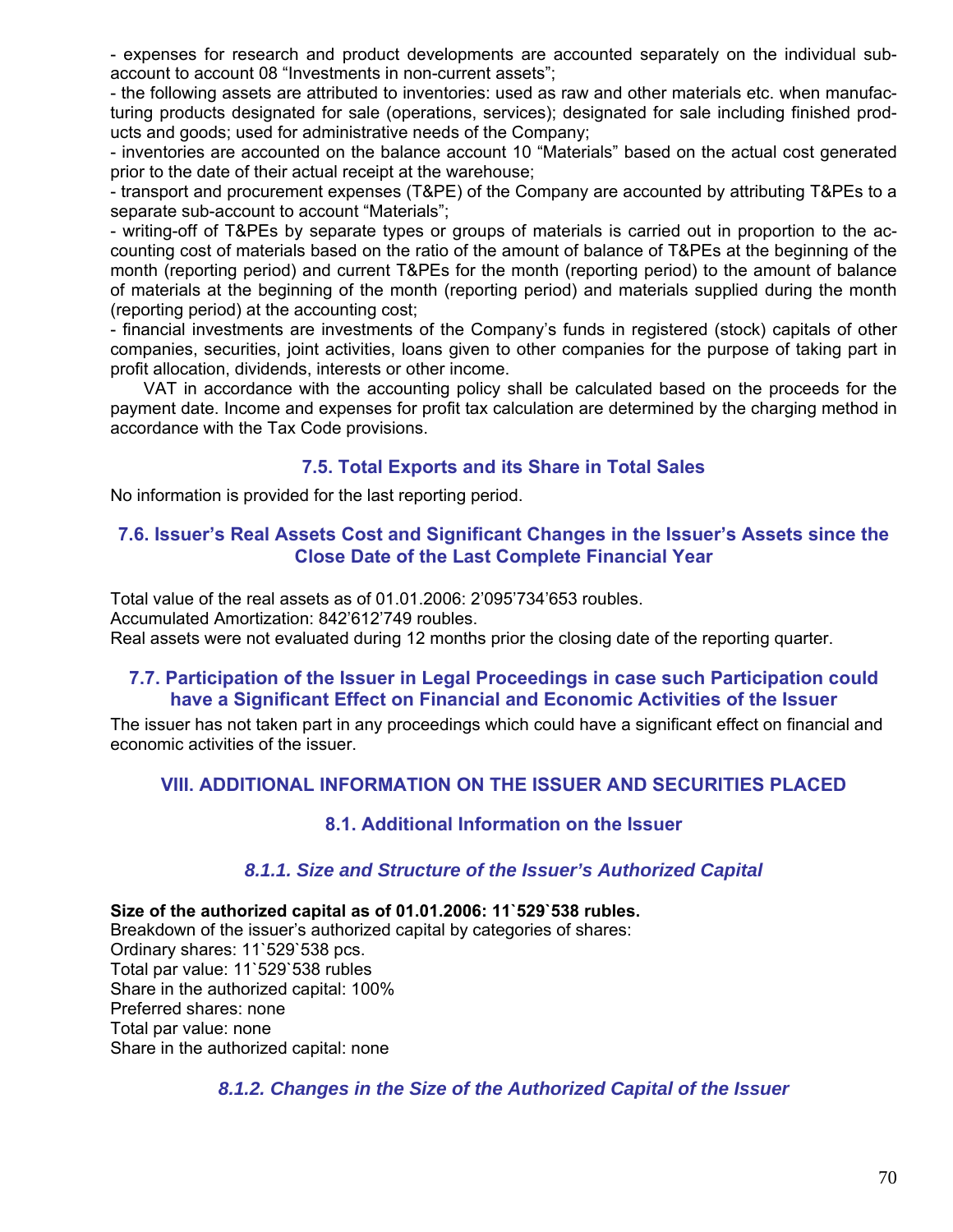### **Size of the authorized capital as of 12.07.2002: 10`625`600 rubles.**

Breakdown of the issuer's authorized capital by categories of shares: Ordinary shares: 10`625`600 pcs. Total par value: 10`625`600 rubles Share in the authorized capital: 100% Preferred shares: none Total par value: none Share in the authorized capital: none The name of the issuer's control body which took the decision on changing the size of the authorized capital: general meeting of shareholders The date and the number of the minutes of the general meeting of shareholders at which the resolution on changing the size of the registered capital was adopted: without No., dated 24.05.2002. **Size of the authorized capital as of 01.07.2005: 11`530`508 rubles.**  Breakdown of the issuer's authorized capital by categories of shares: Ordinary shares: 11`530`508 pcs.

Total par value: 11`530`508 rubles

Share in the authorized capital: 100%

Preferred shares: none

Total par value: none

Share in the authorized capital: none

The name of the issuer's control body which took the decision on changing the size of the authorized capital: general meeting of shareholders

The date and the number of the minutes of the general meeting of shareholders at which the resolution on changing the size of the registered capital was adopted: without No., dated 21.09.2004.

### **Size of the authorized capital as of 21.07.2005: 11`529`538 rubles.**

Breakdown of the issuer's authorized capital by categories of shares:

Ordinary shares: 11`529`538 pcs.

Total par value: 11`529`538 rubles

Share in the authorized capital: 100%

Preferred shares: none

Total par value: none

Share in the authorized capital: none

The name of the issuer's control body which took the decision on changing the size of the authorized capital: Board of Directors

The date and the number of the minutes of the general meeting of shareholders at which the resolution on changing the size of the registered capital was adopted: without No., dated 02.07.2005.

# *8.1.3. Formation and Use of the Reserve Fund and other Funds of the Issuer*

Name of the fund: reserve fund

Size of the fund established by the statutory documents: the Company shall establish the reserve fund in the amount of 25 % of the Company's authorized capital in accordance with clause 20.2. of current Revision of By-Laws.

**Size of the fund as at 01.01.2006: 668`000 rubles** 

Size of the fund in percentage of the authorized capital: 5.9

# *8.1.4. Procedure for Calling and Holding of the General Meeting of the Superior Control Authority of the Issuer*

Name of the superior control authority of the issuer: **general meeting of shareholders.**  Procedure for notification of shareholders of the general meeting of the superior control authority of the issuer: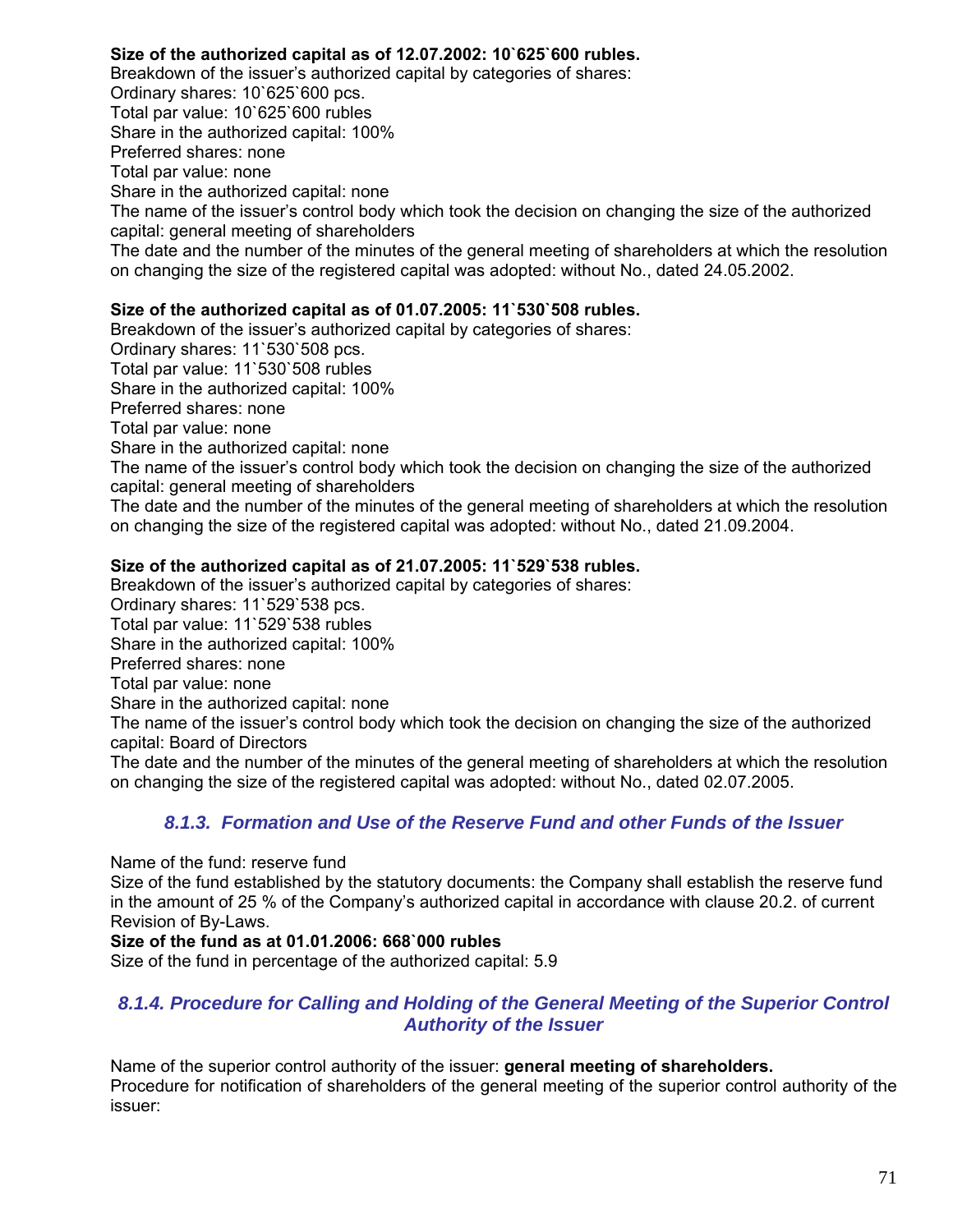At least 20 day notice of the general meeting of shareholders and 30 day notice of the general meeting of shareholders if the agenda includes the issue on reorganization shall be submitted before the date of the meeting.

Within the aforesaid dates the notice of the general meeting of shareholders shall be published in the Novator newspaper, as well as within the aforesaid dates the notice of the general meeting of shareholders shall be forwarded to each person enumerated in the list of persons entitled to participate in the general meeting of shareholders by the registered letter or handed over to each of the specified persons against the signature.

The company has the right to additionally notify shareholders of the general meeting of shareholders via mass media (TV, radio) as well as via Internet.

Persons (bodies) having the right to call (require) an extraordinary meeting of the superior control authority:

The extraordinary general meeting of shareholders is carried out in accordance with the decision of the Board of Directors based on its own initiative, the requirement of the Internal Auditing Committee, Company's auditor as well as shareholders (a shareholder) holding not less than 10 % of the voting shares of the Company as of the date of such requirement.

The extraordinary general meeting of shareholders upon request of the Internal Auditing Committee, Company's auditor or shareholders (a shareholder) holding not less than 10 % of the voting shares of the Company shall be called by the Board of Directors.

The procedure for establishing the date of the meeting of the superior control authority of the issuer:

The company shall hold the annual general meeting of shareholders every year not earlier than 2 months and not later than 6 months after completion of the financial year.

The convocation of the annual and extraordinary general meetings of shareholders except for the cases stipulated by clause 8 of Article 55 of the Federal Law on "Joint Stock Companies" is attributed to the competence of the Board of Directors.

Persons having the right to make proposals to the agenda of the meeting of the superior control authority of the issuer as well as the procedure for introduction of such proposals:

Shareholders (a shareholder) holding together not less than 2 percent of the voting shares of the Company have the right to introduce items into the agenda of the annual general meeting of shareholders.

Such proposals shall be submitted to the Company not later than 30 days after the end of the financial year.

The proposal for introduction of items into the agenda of the general meeting of shareholders shall include the statement of each item proposed.

The proposal for introduction of items into the agenda of the general meeting of shareholders can include the statement of the resolution for each item proposed.

Proposals for introduction of items into the agenda of the general meeting of shareholders and nomination of candidates shall be made in writing including the name (designation) of the shareholders (a shareholder) who presented them, the number and the category (type) of shares held by them and shall be signed by the shareholders (a shareholder).

The Board of Directors shall review the proposals submitted and take a decision on introduction them into the agenda of the general meeting of shareholders or on refusal to include them into agenda not later than 5 days after completion of dates of proposals for the agenda of the annual general meeting to be submitted to the Company in accordance with the By-Laws and nomination of the candidates to the Board of Directors and the Internal Auditing Committee as well as a candidate for the post of the Director General.

The item proposed by the shareholders (a shareholder) shall be included into the agenda of a general meeting of shareholders, as well as nominated candidates shall be included into the list of nominees for voting for elections to the relevant authority of the Company, except for cases when:

- shareholders (a shareholder) fail to meet the deadlines, established by the By-Laws, for introduction of items into the agenda and nomination of candidates for the annual general meeting of shareholders;
- shareholders (a shareholder) fail to meet the deadlines, established by the By-Laws, for nominating candidates for election as members of the Board of Directors at the extraordinary general meeting of shareholders;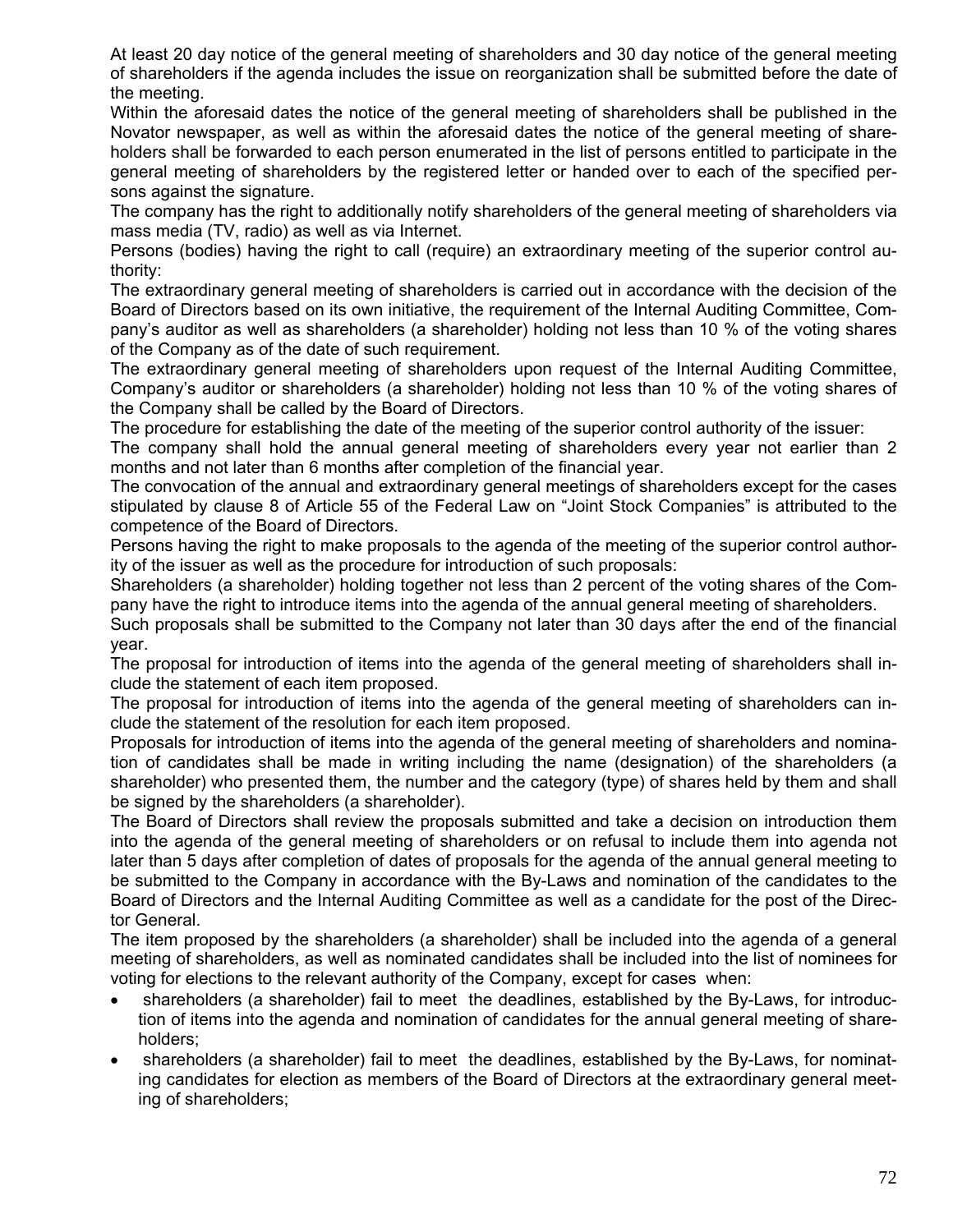- shareholders (a shareholder) are not considered to be holders of the number of voting shares of the Company in accordance with clauses 1 and 2 of Article 53 of the Federal Law on "Joint Stock Companies";
- the proposal does not meet the requirements stated in clauses 3 and 4 of Article 53 of the Federal Law on "Joint Stock Companies" and the requirements of the By-Laws based thereof;
- the item proposed for introduction into the agenda of the general meeting of shareholders is not attributed to its competence by the law and the By-Laws and (or) does not meet the requirements of the Federal Law on "Joint Stock Companies" and other legal acts of the Russian Federation.

The justified decision of the Board of Directors in regard to the refusal to introduce the proposed item into the agenda of the general meeting of shareholders or a candidate into the list of nominees for voting for elections to the corresponding authority of the Company shall be forwarded to shareholders (a shareholder) who introduced the item or nominated the candidate not later than 3 days of the date of its adoption.

The Board of Directors has no right to make changes in the statements of items proposed for introduction into the agenda of the general meeting of shareholders and statements of resolutions related to such items.

In addition to the items proposed by shareholders for introduction into the agenda of the general meeting of shareholders as well as in case of lack of such proposal and lack of or insufficient number of candidates nominated by shareholders for forming the corresponding authority, the Board of Directors is entitled to include the items in the agenda of the general meeting of shareholders or candidates in the list of nominees at its discretion.

Persons who have the right to get acquainted with the information (documents) submitted for preparation and holding the meeting of the superior control authority of the issuer as well as the procedure for getting acquainted with such information (documents):

In accordance with the Federal Law on "Joint Stock Companies", the above-mentioned is related to the persons having the right to participate in the general meeting of shareholders.

The list of persons having the right to participate in the general meeting of shareholders shall be drawn up on the basis of data of the register of Company's shareholders.

The procedure for getting acquainted with information submitted for preparation of the meeting of shareholders – at the location of the executive bodies of the Company; during the general meeting of shareholders at the place where it is held; in other places specified in the notice of the general meeting of shareholders; upon shareholder's request during not more than five days at that the payment for copies can not exceed their cost; in the office of the sole executive body.

## *8.1.5. Commercial Organizations in Which the Issuer Holds not less than 5% of the Registered (Stock) Capital (Share Fund) or not less than 5% of Ordinary Shares*

Commercial organizations in which the issuer holds not less than 20% of the registered (stock) capital (share fund), or not less than 20% of ordinary shares are indicated in para. 3.5.

8.1.5.1. Full and abbreviated corporate name:

**Limited Liability Insurance Company "Salda-АSКО" (Insurance Company "Salda-АSКО" LLC)**  Location: 71 A, Engels St., Verkhnaya Salda, Sverdlovsk Region, Russia, 624760 Participatory share of the issuer in the registered capital of the subsidiary: 14% Participatory share of the subsidiary in the issuer's registered capital: 0

8.1.5.2. Full and abbreviated corporate name:

**Closed Joint Stock Company "International Association Titan" (ZAO "Association Titan")**  Location: 1, Parkovaya St., Verkhnaya Salda, Sverdlovsk Region, Russia, 624760 Participatory share of the issuer in the registered capital of the company: 18.9% Portion of the ordinary shares of the subsidiary held by the issuer: 18.9%

## *8.1.6. Material Transactions Effected by the Issuer*

Material transactions effected by the Issuer, the size of liabilities under which equals 10% and more of the book value of the issuer's assets according to its financial report for the last complete reporting pe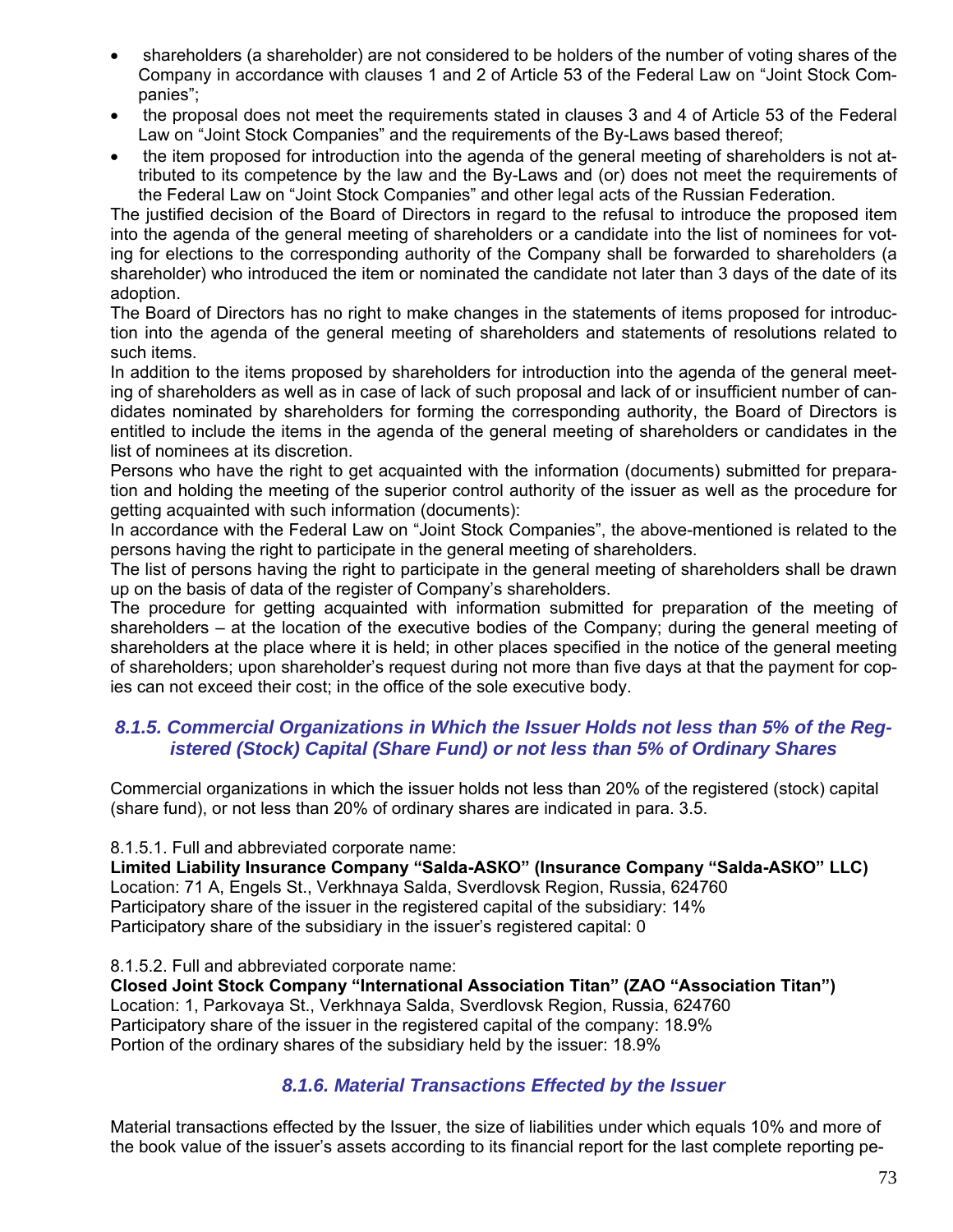riod preceding the date of such transactions have not been registered.

### *8.1.7. Credit Ratings of the Issuer*

No credit rating (ratings) has been given to the issuer and/or issuer's securities.

## **8.2. Categories (Types) of the Issuer's Shares**

#### *Cancelled issues of shares:*

State registration number of the first issue: 62-1P-189 State registration date: 28.04.1993. The issue is cancelled. State registration number of the second issue: 1-02-30202-D State registration date: 6.04.1998. The issue is cancelled. State registration number of the third issue: 1-03-30202-D State registration date: 22.05.1998. The issue is cancelled.

*Shares in circulation:*  Category of shares: ordinary Par value of each share: 1 ruble Number of shares in circulation: 11`529`538 State registration date: 11.11.2004.

The Company has the right to place, in addition to the already placed shares, the following categories of shares (declared shares):

- preferred shares in the amount of 2`500`000 (two million five hundred thousand) pcs. at the par value of 1 rub. per share.

#### **Declared preferred shares shall give the following rights:**

- the right to annual receipt of the dividend in the amount of 2.25 of the par value;

- preferential right compared to ordinary shares to receive accrued but not paid dividends;

- preferential right to receive the portion of the cost of assets (liquidation value) on preferred shares which remained after liquidation of the Company.

#### **Rights granted to the shareholders:**

General rights of the holders of shares of all categories (types):

- to dispose the shares belonging to them without the consent of other shareholders and the Company according to the procedure stipulated by the By-Laws;

- Company shareholders who voted against or did not take part in voting with regard to allocation, by closed subscription, of shares and emission securities convertible into shares, have the priority right to purchase additional shares and emission securities convertible into shares allocated by means of closed subscription in the amount proportional to the number of shares of this category (type) belonging to them.

This right shall not apply to allocation of shares and other emission securities convertible into shares carried out by means of closed subscription only among the shareholders, if, at that, shareholders have the possibility to purchase the integer number of allocated shares and other emission securities convertible into shares in proportion to the number of shares of the corresponding category (type) belonging to them;

- to receive the part of net profit (dividends) subject to distribution among the shareholders according to the procedure stipulated by the law and by the Company By-Laws depending on the category (type) of shares belonging to him;

- to receive the part of the Company assets (liquidation quota) which remained after liquidation of the Company in proportion to the number of shares of the corresponding category (type) held by him;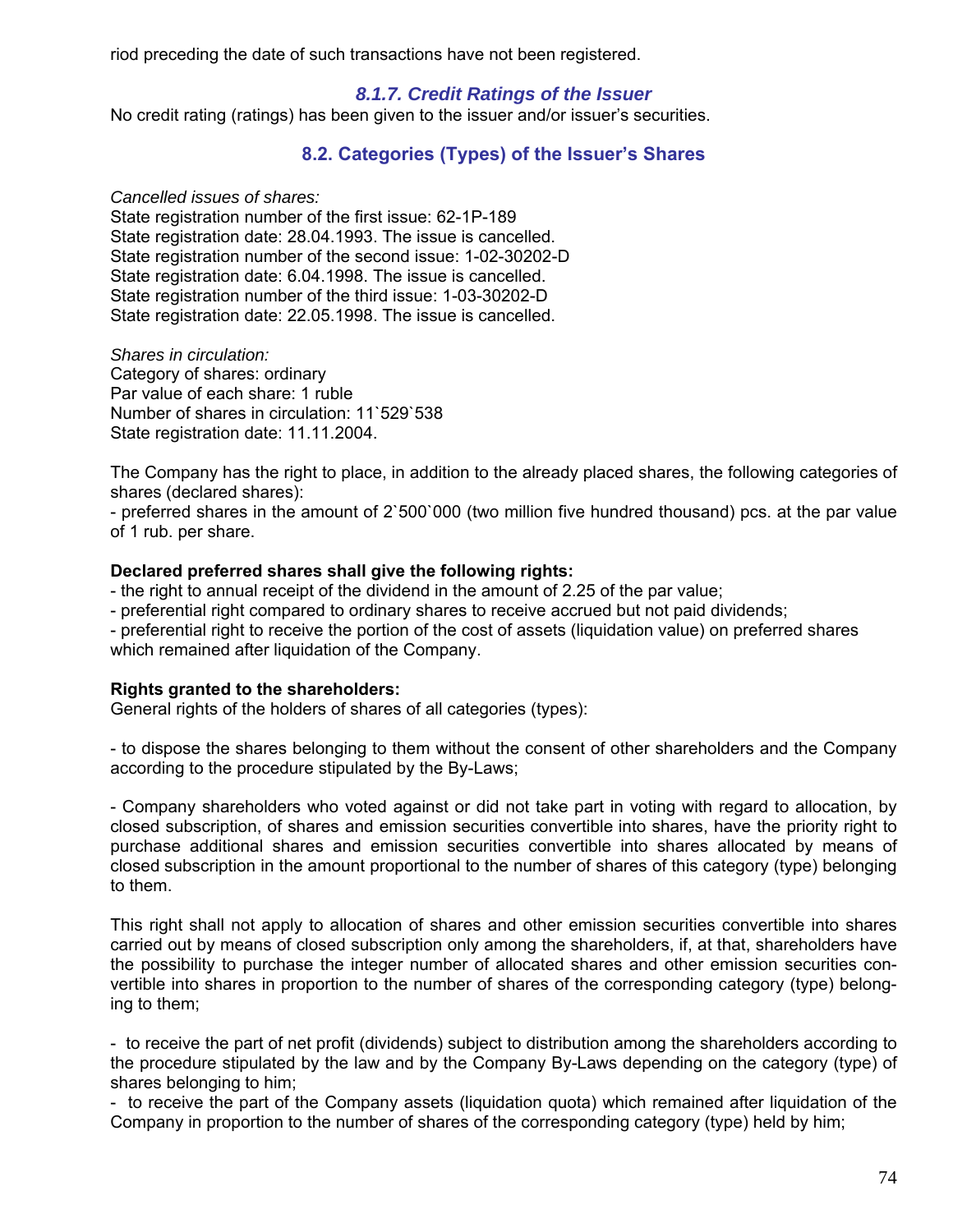- to have access to the Company documents according to the procedure stipulated by the law and the Company By-Laws, and to receive copies thereof at a charge;

- to delegate all or some of the rights granted by the share of the corresponding category (type) to the representative (representatives) based on power of attorney;

- to exercise other rights stipulated by the law of the Russian Federation, the Company By-Laws as well as resolutions of the general meeting of shareholders made within its competence.

#### **Ordinary shares:**

Each ordinary share of the Company has the similar par value and grants shareholders – their owners the same scope of rights.

Ordinary shares of the Company are considered to be voting shares with regard to all issues within the competence of the general meeting.

Shareholders – the owners of the ordinary shares of the Company – may, according to the Federal Law on "Joint-Stock Companies", participate in general meetings of shareholders with the voting authority in regard to all the issues within its competence.

Shareholders – the owners of the ordinary shares - have the right to receive dividends, but only after the holders of preferred shares, the size of dividends for which is specified in the Company By-Laws.

Shareholders – the owners of the ordinary shares - may participate in allocation of assets in case of liquidation of the Company in the third priority, after payments on shares which should be redeemed in the first place, after payment of accrued but unpaid dividends on preferred shares and after payment of part of the cost of the assets (liquidation value) which remained after liquidation of the Company on preferred shares (second priority).

#### **Preferred shares:**

Preferred shares of the Company of the same type have the similar par value and grant shareholders – the owners - the same scope of rights.

Shareholders – owners of the preferred shares - have the right to take part in general meetings of the Company without the voting authority, except for cases stipulated by the current law of the Russian Federation and the Company By-Laws.

A shareholder – the owner of the preferred shares - participates in the general meeting of shareholders with the voting authority when solving the issues on reorganization of the Company.

A shareholder – the owner of the preferred shares – has the preferential right compared to the holders of ordinary shares to receive:

- dividends in amounts and according to the procedure stipulated by the current By-Laws;
- accrued but not paid dividends upon liquidation of the Company;
- part of the cost of the Company's assets (liquidation value) remaining upon its liquidation.

The size of annual dividend per one preferred share is determined at the rate of 9 par values of one preferred share.

#### **Voting shares:**

A voting share is a share giving the shareholder – its owner – the voting authority with regard to either all the issues within the competence of the general meeting or individual issues stipulated by the Federal Law.

A share gives the vote with regard to all issues within the competence of the general meeting if it is: - a fully paid up ordinary share except for shares being at the Company's disposal;

- a preferred share the amount of the dividend on which is determined in the By-Laws starting from the meeting following the annual general meeting at which, irrespective of the reasons therefore, no decision on payment of dividends or the decision on incomplete payment of the dividends on preferred shares was made. The right of shareholders – owners of preferred shares - to participate in the general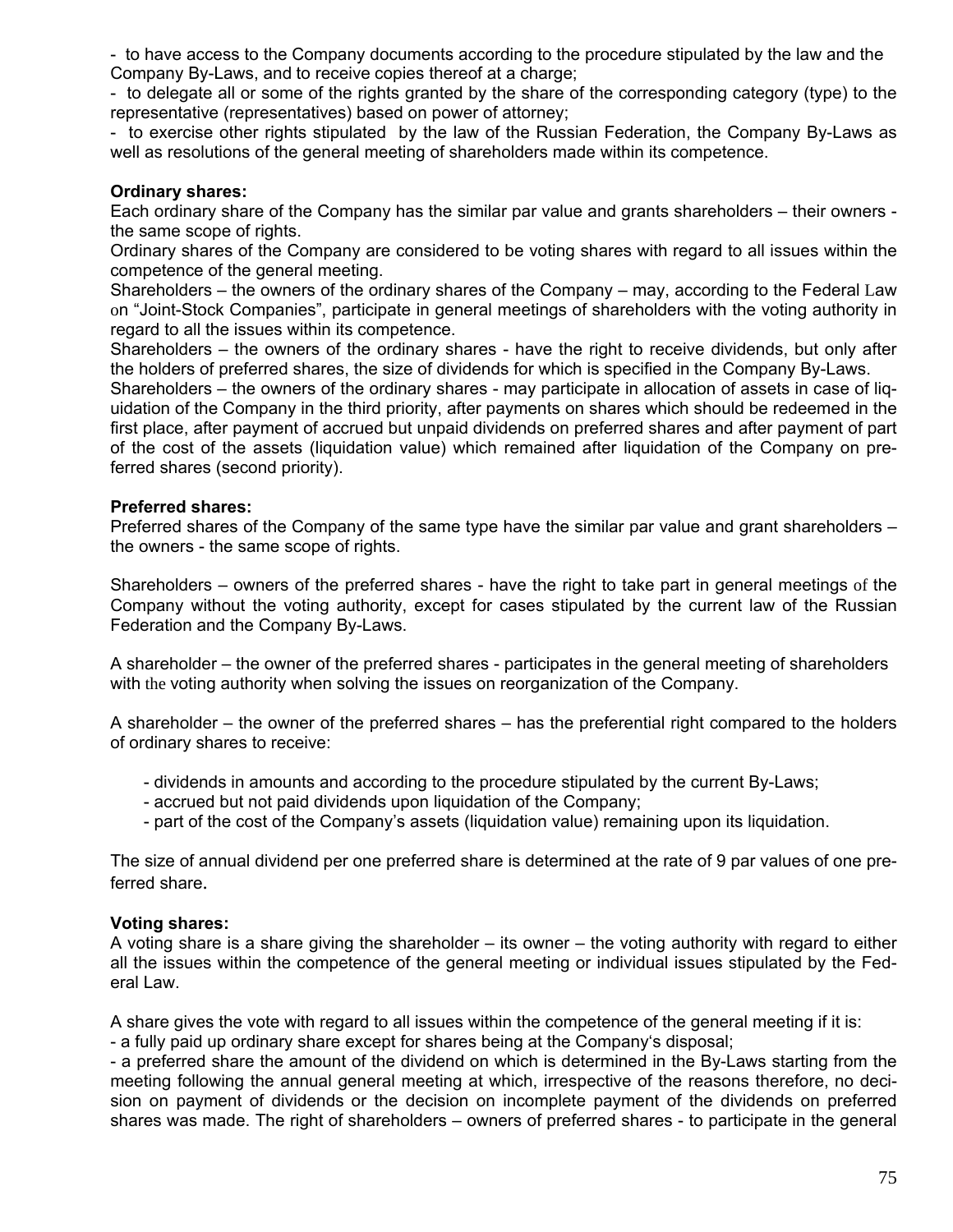meeting of shareholders with the vote is terminated of the date of full payment of dividends on specified shares.

The preferred share of any type gives the vote when solving the issue on reorganization and liquidation of the Company.

The preferred share of the specific type gives the vote when solving the issue on introduction of changes and amendments into the By-Laws, limiting the rights of shareholders – the owners of preferred shares of this type - including cases of determination or increase of the amount of the dividend and (or) determination or increase of the liquidation value paid on preferred shares of the preceding priority as well as granting the shareholders – owners of the preferred shares - another type of advantages in the order of priority for payment of dividend and (or) the liquidation value of shares.

Shares voting on all the issues within the competence of the general meeting of shareholders grant their owners the following rights:

- to take part in attendee or absentee voting at general meetings with regard to all issues within its competence;

- to nominate candidates and to elect them to Company's authorities according to the procedure and under conditions established by the law and the By-Laws;

- to introduce proposals into the agenda of the annual general meeting of shareholders according to the procedure and under conditions established by the law and the By-Laws;

- to elect the working bodies of the meeting in cases stipulated by the By-Laws;

- to require convocation of the special general meeting of shareholders or audit of the financial and economic activities of the Company by the Auditing Committee of the Company according to the procedure and under conditions established by the law and the By-Laws;

- to require repurchasing by the Company of all or a portion of shares belonging to them according to the procedure and in cases stipulated by the Federal Law on "Joint Stock Companies";

- to require convocation of the meeting of the Board of Directors according to the procedure and under conditions stipulated by the By-Laws.

Preferred shares voting only on specific issues within the competence of the general meeting of shareholders grant their owners the following rights:

- to take part in attendee or absentee voting at general meetings only when solving such specific issues;

- to require repurchasing by the Company of all or a portion of the shares belonging to them in cases established by the Federal Law.

### **8.3. Previous Issues of Securities, except for the Issuer's Shares**

No issues of issuer's securities except for its shares have been made.

### **8.4. Person (Persons) who Provided Security for Debentures of the Issue**

No debentures have been issued.

## **8.5. Terms and Conditions for Discharge of Obligations for Debentures of the Issue**

No debentures have been issued.

## **8.6. Organizations Keeping Records of Rights for the Issuer's Securities**

Full and abbreviated corporate name:

**Open Joint Stock Company "Central Moscow Depositary" (JSC "CMD")**  Location: 3, Orlikov per., building B, Moscow, Russia, 107078 Postal Address: 34, Bolshaya Pochtovaya St., building 8, Moscow, Russia, 105082 License No. 10-000-1-00255 dd. 13.09.2002.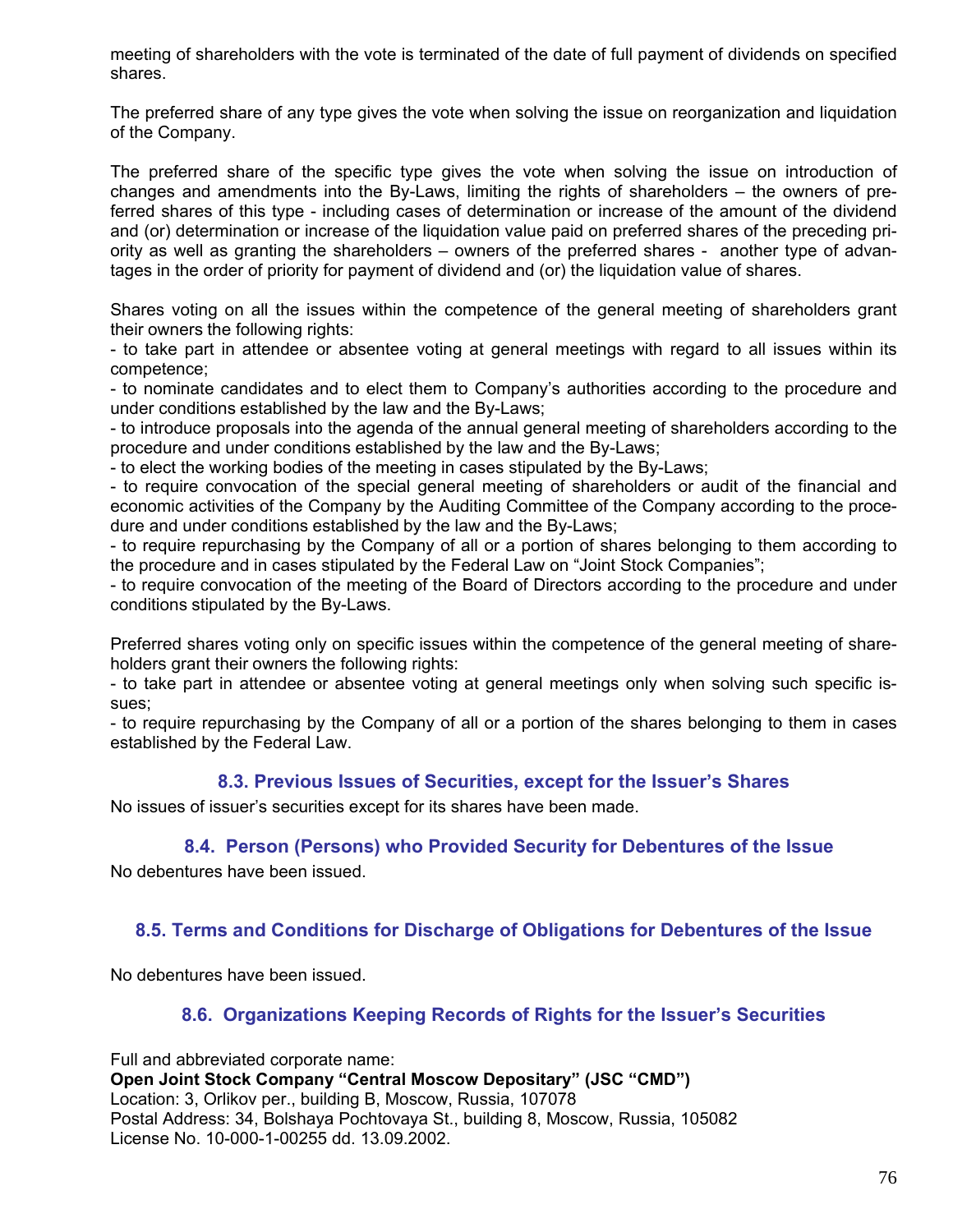Validity of the license: not limited

Authority which issued the aforesaid license: Federal Commission for the Securities Market of Russia

No centralized custody of the issuer's securities has been accomplished in the reporting quarter.

## **8.7. Legislation Regulating Import and Export of the Capital, Effecting Payment of Dividends, Interest and Other Payments to Non-Residents**

- Civil Code of the Russian Federation
- Law of the Russian Federation No. 3615-1 on "Currency Regulation and Currency Control" dated 09.10.1992
- Resolution of the Government of the Russian Federation No. 699 dated 24.09.2002 on "Procedure for Issuing Authorizations to Residents for Deferral of Payment for the Period of more than 90 Days with regard to Export of Goods (Operations, Services, and Intellectual Activity Results)".
- Instruction of the Central Bank of the Russian Federation and the State Customs Committee of the Russian Federation No. 91-I and No.01-11/28644 dated 04.10.2000 on "Procedure for Currency Control over Justification of Imported Goods Payment to Residents"
- Instruction of the Central Bank of the Russian Federation and the State Customs Committee of the Russian Federation No.86-I and No.01-23/26541 dated 13.10.1999 on "Procedure for Currency Control over Receipt of Proceeds from Export of Goods in the Russian Federation"
- Tax Code of the Russian Federation

## **8.8. Taxation of Income from the Issuer's Securities Placed and Being Placed**

The procedure and conditions of taxation of physical persons (both for taxable residents of the Russian Federation and for those who receive income from sources in the Russian Federation) on income such as dividends and interests received from the issuer of securities, and income from sales of shares and other securities of the issuer in the Russian Federation or outside, are determined by Article 214.1 of the Tax Code of the Russian Federation.

The rates of corresponding taxes are determined by Article 224 of the Tax Code of the Russian Federation.

The procedure and conditions of taxation of legal persons (both Russian and foreign organizations conducting their activities in the Russian Federation through permanent representative offices and/or receiving income from sources in the Russian Federation) on profit calculated allowing for income received by the organization from sales of securities is determined by Article 275 of the Tax Code of the Russian Federation.

The rates of corresponding taxes are determined by Article 284 of the Tax Code of the Russian Federation.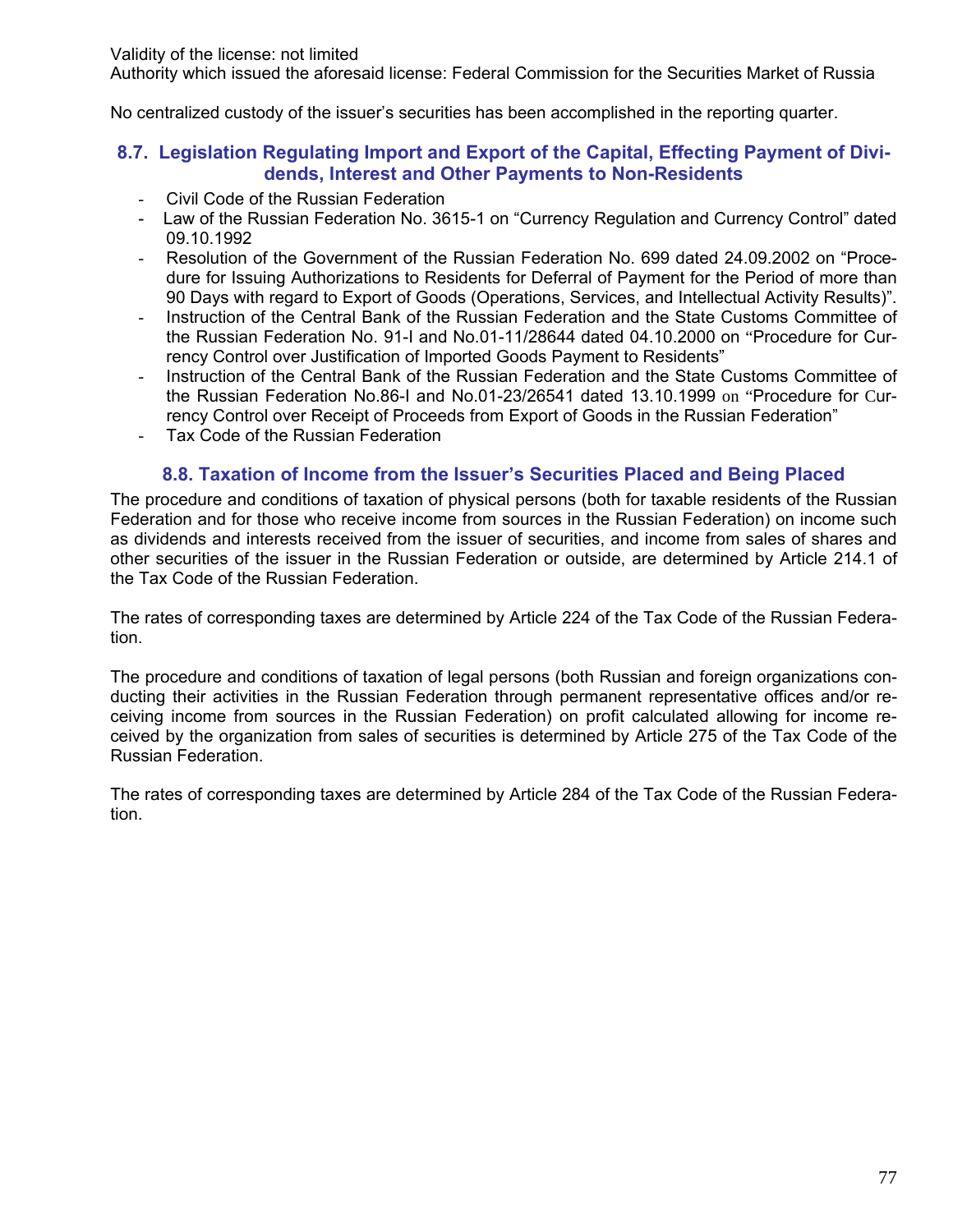# **8.9. Declared (Accrued) and Paid Dividends on the Issuer's Shares and Income from the Issuer's Debentures**

Information on VSMPO dividends declared and paid by the Issuer in 2003 - 2004.

| ## | <b>Item</b>                                                                       | 2003                       | 2004                                                                                                |  |  |  |
|----|-----------------------------------------------------------------------------------|----------------------------|-----------------------------------------------------------------------------------------------------|--|--|--|
|    |                                                                                   | Ordinary shares            | Ordinary shares                                                                                     |  |  |  |
|    | Total dividends declared, roubles                                                 | 116 845 157                | 308 114 270                                                                                         |  |  |  |
|    | Declared Dividends per Share, roubles                                             | 11,00                      | 29,00                                                                                               |  |  |  |
| 3  | Date of the General Meeting of Shareholders                                       | May 14, 2004               | June 10, 2005                                                                                       |  |  |  |
| 4  | Decision of the Annual General Meeting of Shareholders on<br>Payment of dividends | Minutes dated June 2, 2004 | Minutes dated June 17, 2005                                                                         |  |  |  |
| 5  | Date of Payment of the Declared Dividends                                         |                            | Not later than 60 days of the date of the decision made by the general meet-<br>ing of shareholders |  |  |  |
| 6  | Form of Payment of Declared Dividends                                             | In money terms             |                                                                                                     |  |  |  |
|    | Reporting Period for which Dividends to be Paid                                   | 2003                       | 2004                                                                                                |  |  |  |
| 8  | Total Dividends Paid, roubles                                                     | 116 021 224                | 306 975 933                                                                                         |  |  |  |
| 9  | <b>Total Dividends not Paid, roubles</b>                                          | 823 933*                   | 1 138 337*                                                                                          |  |  |  |

\* Wrong, incomplete, obsolete bank details of shareholders indicated in the registration forms.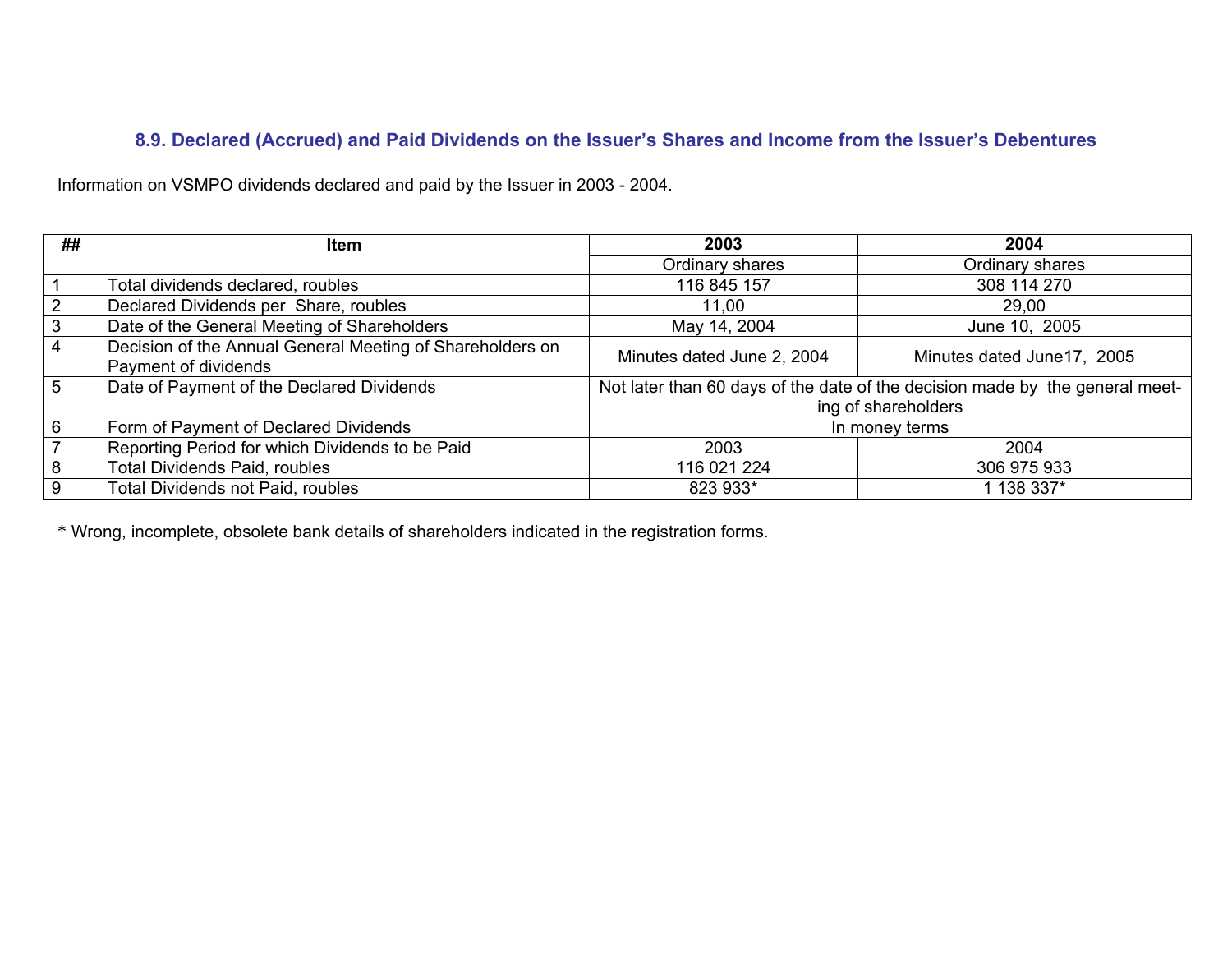Information on AVISMA dividends declared and paid by the Issuer in 2000 – 2005

| ##              | <b>Index</b>               | 2001                                           |           | 2002            |           | 2003                     |           | 2004                     |           | 2005                     |           |
|-----------------|----------------------------|------------------------------------------------|-----------|-----------------|-----------|--------------------------|-----------|--------------------------|-----------|--------------------------|-----------|
|                 |                            | Ordinary                                       | Preferred | Ordinary        | Preferred | Ordinary                 | Preferred | Ordinary                 | Preferred | Ordinary                 | Preferred |
|                 |                            | shares of                                      | shares of | shares of       | shares of | shares of                | shares of | shares of                | shares of | shares of                | shares of |
|                 |                            | issue 56-                                      | type «A"  | issue 56-       | type «A"  | issue 56-                | type «A"  | issue 56-                | type «A"  | issue 56-                | type «A"  |
|                 |                            | $1 - \Pi - 167$                                |           | $1 - \Pi - 167$ |           | $1 - \Pi - 167$          |           | $1 - \Pi - 167$          |           | $1 - \Pi - 167$          |           |
| -1              | <b>Total Dividends De-</b> |                                                | 1760      |                 | 11 185    |                          | 10 4 17   |                          | 15 114    |                          | 51 447    |
|                 | clared, ths. rub           |                                                |           |                 |           |                          |           |                          |           |                          |           |
| 2               | Declared Dividends per     |                                                | 4,78      |                 | 30,34     | $\overline{\phantom{a}}$ | 28,26     | $\overline{\phantom{a}}$ | 41,01     | $\overline{\phantom{a}}$ | 140,61    |
|                 | Share, rub                 |                                                |           |                 |           |                          |           |                          |           |                          |           |
| $\mathbf{3}$    | Date of                    |                                                |           |                 |           |                          |           |                          |           |                          |           |
|                 | General Meeting of         | June 15, 2001                                  |           | March 22, 2002  |           | March 28, 2003           |           | June 29, 2004            |           | March 30, 2005           |           |
|                 | <b>Shareholders</b>        |                                                |           |                 |           |                          |           |                          |           |                          |           |
| $\overline{4}$  | Decision of the Annual     |                                                |           |                 |           |                          |           |                          |           |                          |           |
|                 | General Meeting of         |                                                |           |                 |           |                          |           |                          |           |                          |           |
|                 | Shareholders on Pay-       | Minutes Nº 11                                  |           | Minutes № 12    |           | Minutes № 13             |           | Minutes № 15             |           | Minutes Nº 17            |           |
|                 | ment of dividends          |                                                |           |                 |           |                          |           |                          |           |                          |           |
| $5\phantom{.0}$ | Date of Payment of         |                                                |           |                 |           |                          |           |                          |           |                          |           |
|                 | <b>Declared Dividends</b>  | By the end of the corresponding financial year |           |                 |           |                          |           |                          |           |                          |           |
| $6\phantom{1}$  | Form of Payment of         | In money terms                                 |           |                 |           |                          |           |                          |           |                          |           |
|                 | <b>Declared Dividends</b>  |                                                |           |                 |           |                          |           |                          |           |                          |           |

| ,,,,,<br><b>TTTT</b> | Index | 2001 | 2002 | 2003 | 2004 | 200 |
|----------------------|-------|------|------|------|------|-----|
| $\bm{\pi}$           |       |      |      |      |      |     |